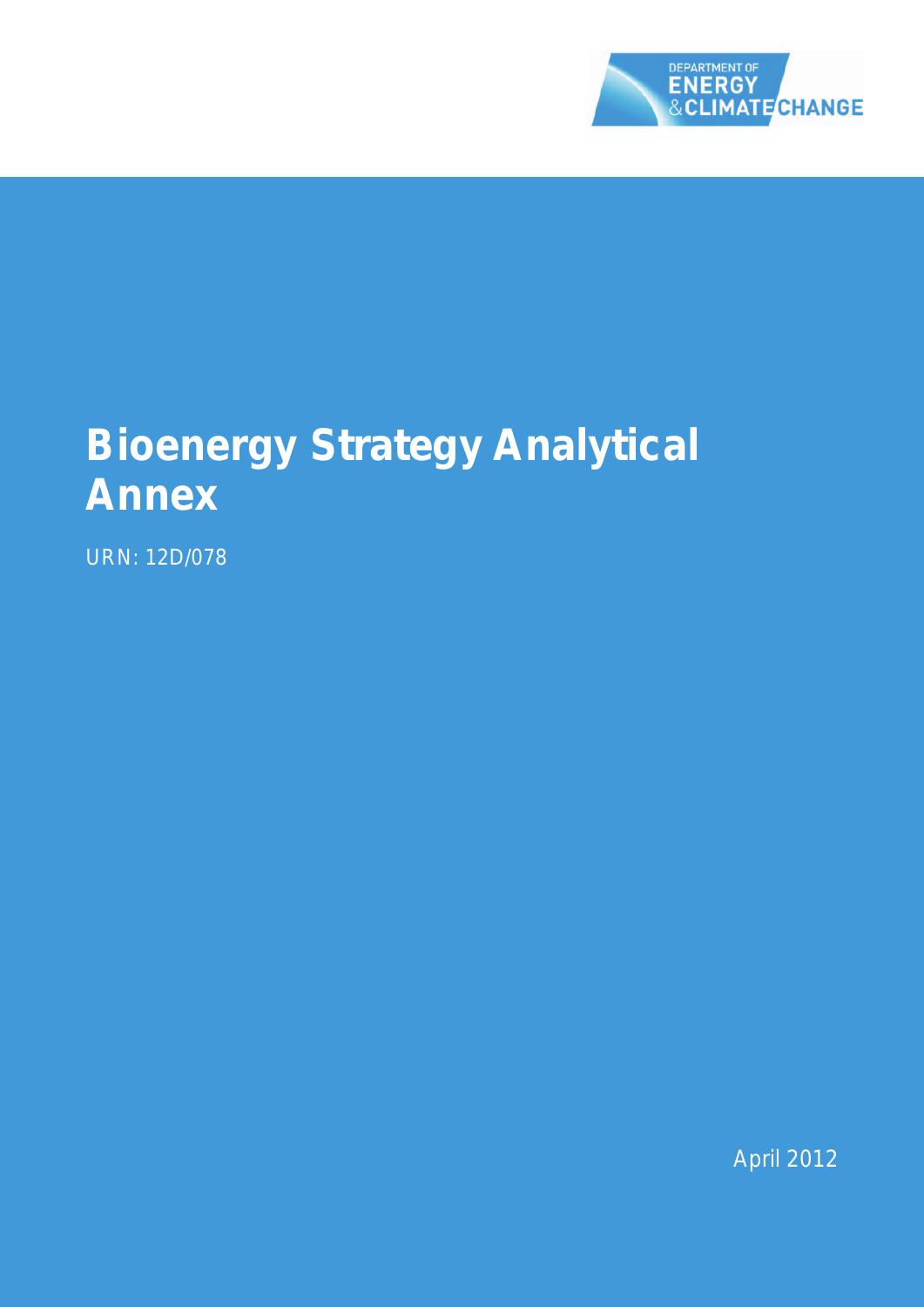# **Contents**

| Section 1 - Biomass Supply Scenarios for use in Appropriate Use of Bioenergy (AUB) |    |
|------------------------------------------------------------------------------------|----|
|                                                                                    |    |
|                                                                                    |    |
|                                                                                    |    |
| Summary - Biomass Supply Scenarios for use in Appropriate Use of Bioenergy (AUB)   |    |
|                                                                                    |    |
|                                                                                    |    |
|                                                                                    |    |
|                                                                                    |    |
|                                                                                    |    |
|                                                                                    |    |
|                                                                                    |    |
|                                                                                    |    |
|                                                                                    | 90 |
|                                                                                    |    |
|                                                                                    |    |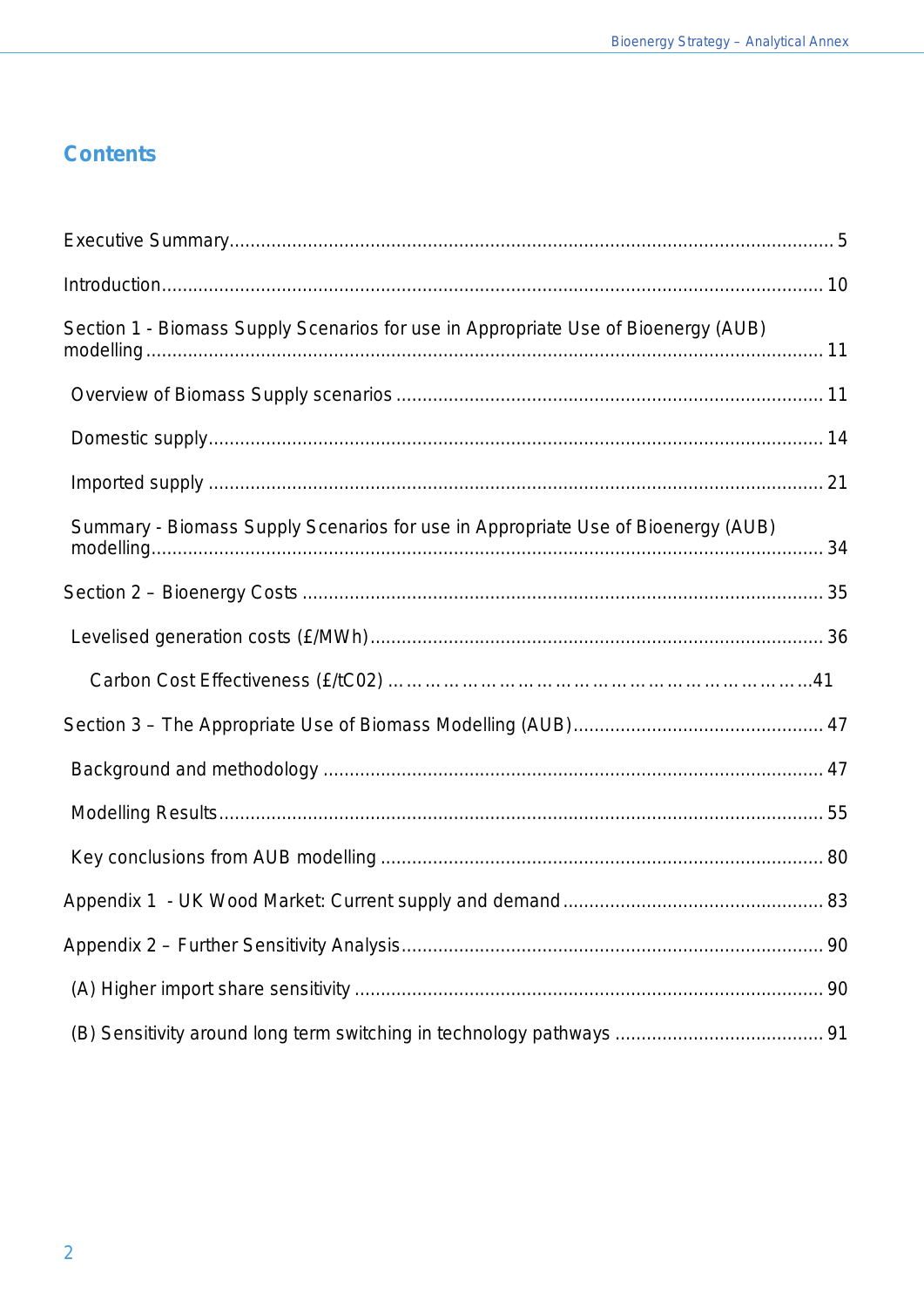# **Glossary of terms/acronyms**

- $\triangleright$  AUB Appropriate Use of Bioenergy model.
- $\triangleright$  Backstop emission credit artificial product used as a last resort in the AUB model when other options are not sufficient to meet the GHG target.
- $\triangleright$  Biomethane gaseous form of bioenergy upgraded from biogas to comparable quality standard to natural gas.
- $\triangleright$  Biofuels (often referred to as liquids or bioliquids for transport in modelling results) fossil fuel substitutes, that can be made from a range of agricultural crops, usually oily crops for biodiesel and crops rich in sugars or starch for bioethanol. By-products and wastes such as used cooking oil, tallow and municipal solid waste can also be used to produce biofuels.
- $\triangleright$  CCGT Combined Cycle Gas Turbine.
- $\triangleright$  CCS Carbon Capture and Storage.
- $\triangleright$  Energy carriers products only produced by technologies in the AUB model such as electricity or hydrogen.
- $\triangleright$  Feed and fodder crops category of bioresources covering various oil, starch and sugar crops.
- $\triangleright$  Forestry and forestry residues category of bioresources covering stemwood, sawmill coproducts, short rotation forestry and various other forestry residues.
- $\triangleright$  H2 Hydrogen.
- $\triangleright$  HGV Heavy Goods Vehicle.
- $\triangleright$  IGCC Integrated Gasification Combined Cycle.
- $\triangleright$  Levelised cost (of generation) the discounted lifetime cost of owning and operating a power plant expressed on a per unit of output basis (£/MWh or p/kWh).
- $\triangleright$  Lifecycle emissions GHG emissions associated with the cultivation, transport and processing of bioenergy.
- $\triangleright$  Negative emissions generated by the application of CCS to bioenergy to avoid the rerelease of carbon (absorbed during growth of the bioenergy) to the atmosphere.
- $\triangleright$  Non-energy use use of bioenergy outside of the energy system, e.g. wood in construction.
- $\triangleright$  Optimisation mathematical process to find a maximum or minimum value from a set of possible alternatives.
- $\triangleright$  Pathways conceptual representation of the flow of energy products from initial resource, through potential intermediate technologies to delivery of the final energy service demand.
- $\triangleright$  Perfect foresight mode of operation of the AUB model which finds an optimal solution across all time periods simultaneously.
- $\triangleright$  ULEV Ultra Low Emission Vehicles emitting less than 75gCO2/km.
- $\triangleright$  Wastes category of bioresources covering food and other biodegradable waste, landfill gas, sewage sludge and livestock manures.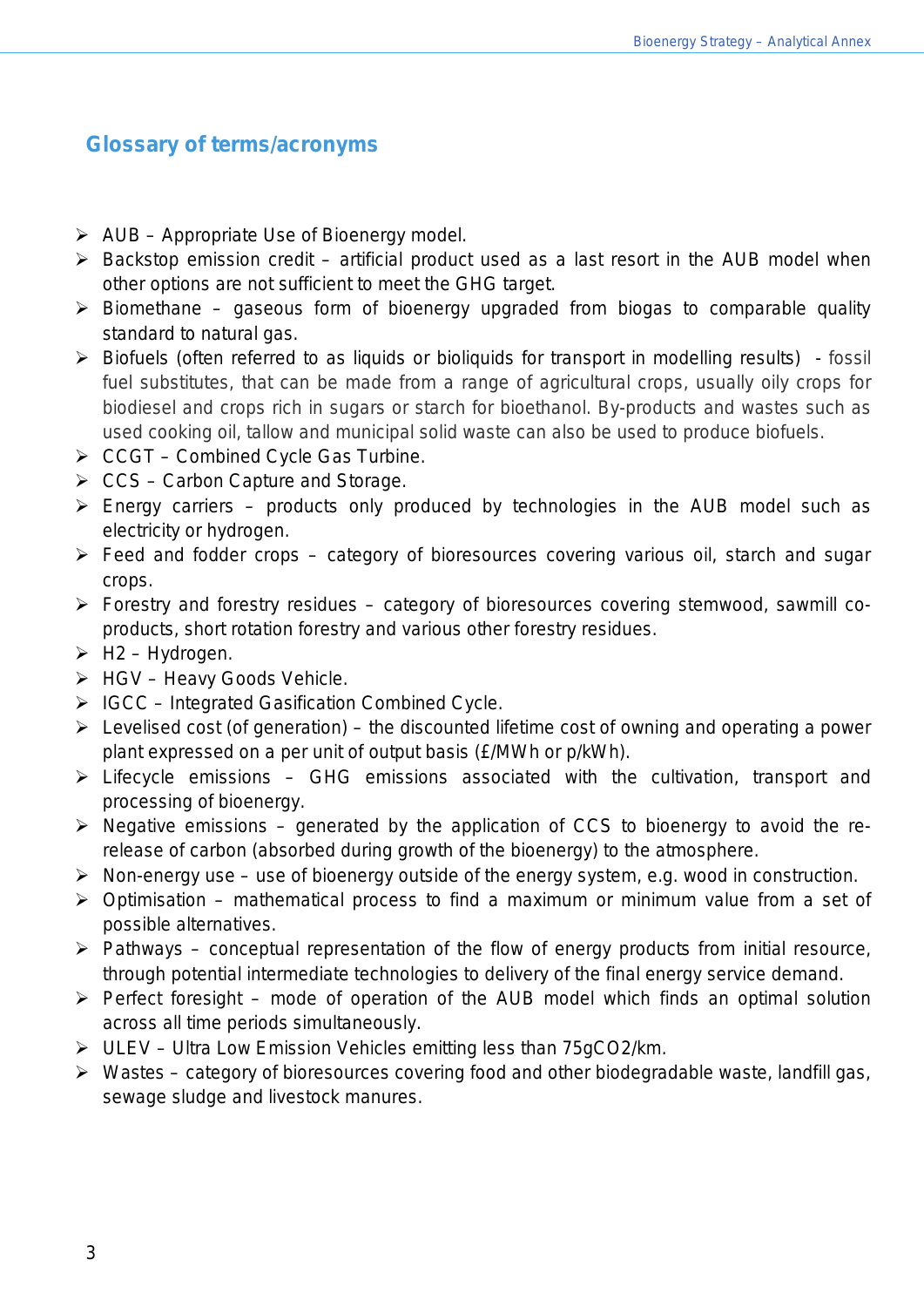# **Biomass feedstocks:**

- $\triangleright$  Agricultural residues/waste including: manures and slurries (energy recovered from anaerobic digestion); and agricultural residues (energy recovered from incineration).
- $\triangleright$  Energy crops woody crops grown specifically for their energy content, for example, miscanthus can be burnt to generate power.
- $\triangleright$  Forestry and forestry residues/wood products includes the following: Arboricultural arisings, forestry residues, sawmill co-products, short rotation forestry, and stemwood.
- Wastes feedstocks including food and green wastes (e.g. grass and soft biodegradables such as garden wastes like hedge and grass trimmings) used for anaerobic digestion; the renewable fraction of solid wastes used for incineration; landfill gas<sup>[1](#page-3-0)</sup>; recovered materials such as waste wood, tallow and used cooking oil for biofuels; and sewage sludge.
- $\triangleright$  Arable crops crops such as wheat, oilseed rape, maize and sugar beet can be used for first generation biofuels and for anaerobic digestion.

<span id="page-3-0"></span> $1$  To note: Landfill gas is an energy outcome as a result of waste that has been directed to landfill, not a feedstock in itself.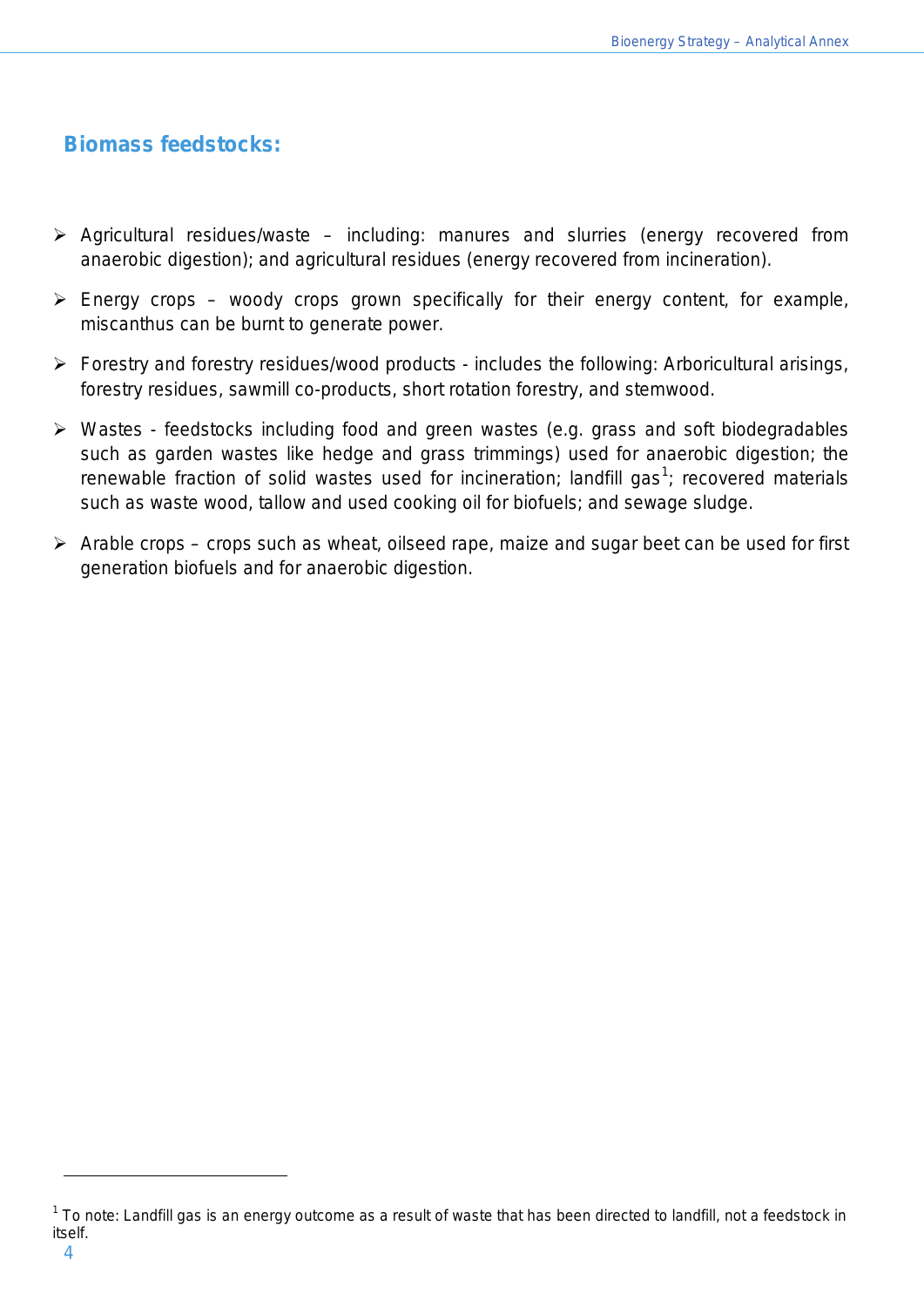# <span id="page-4-0"></span>**Executive Summary**

This Analytical Annex summarises the bioenergy pathway analysis developed to inform the 2012 Bioenergy Strategy. While recognising the risks and uncertainties and evolving nature of the evidence, this analysis is useful in informing our thinking on potential low risk pathways, highlighting trade-offs and technological tipping points. In the context of the Bioenergy Strategy this is crucial in gaining better understanding of the options for bioenergy in contributing to 2050 decarbonisation objectives, while also meeting our 2020 renewables targets. The analysis explained in this Analytical Annex represents a snap shot of the available data and our current understanding of biomass technologies and pathways. The analysis is based on a working model and the assumptions will be reviewed and updated as new data becomes available.

This Analytical Annex is structured to mirror the analytical process undertaken, and includes three key sections: bioresource supply; technology costs; and finally the Appropriate Use of Bioenergy (AUB) modelling. The first two sections provide the key exogenous inputs<sup>[2](#page-4-1)</sup> into the AUB model.

# **Estimating bioresource scenarios for AUB modelling**

Estimating future bioresource supply that could potentially be available to the UK is a challenging task that has been the focus of numerous studies at both global and regional level. Our analysis is based on work commissioned by DECC and undertaken by AEA Technology, Forest Research and Oxford Economics<sup>[3](#page-4-2)</sup>. The bioresource supply scenarios were developed for use in the AUB modelling, and to test how robust the patterns of bioenergy use were to changing bioresource availability. The intention is not to forecast future bioresources available to the UK, but to provide an adequate range of estimates to test the robustness of our low risk<sup>[4](#page-4-3)</sup> uses of bioenergy, while taking into account key considerations such as, uncertainty around planting and yield rates and land availability. Our supply ranges take into account the estimated land requirements for competing uses, such as food production. We have also considered the current state of the UK Wood Market, please see Appendix 1 for further details.

Three supply scenarios were derived, based primarily on flexing the assumptions in the AEA model, such as: global demand for bioresources; land productivity; and technological

l

<span id="page-4-1"></span> $2$  For a full description of AUB assumptions and input data see Redpoint report (April 2012) available on DECC web site [http://www.decc.gov.uk/en/content/cms/meeting\\_energy/bioenergy/strategy/strategy.aspx](http://www.decc.gov.uk/en/content/cms/meeting_energy/bioenergy/strategy/strategy.aspx) 3 AEA 'UK and Global Bioenergy Resource' (March 2011)

<span id="page-4-2"></span>[http://www.decc.gov.uk/en/content/cms/meeting\\_energy/renewable\\_ener/incentive/incentive.aspx](http://www.decc.gov.uk/en/content/cms/meeting_energy/renewable_ener/incentive/incentive.aspx)

<span id="page-4-3"></span> $^4$  Low risk in this context refers to biomass technologies that have been found to be robust to different sensitivity runs of the model in certain time periods, e.g. medium term transition role or longer term role to 2050.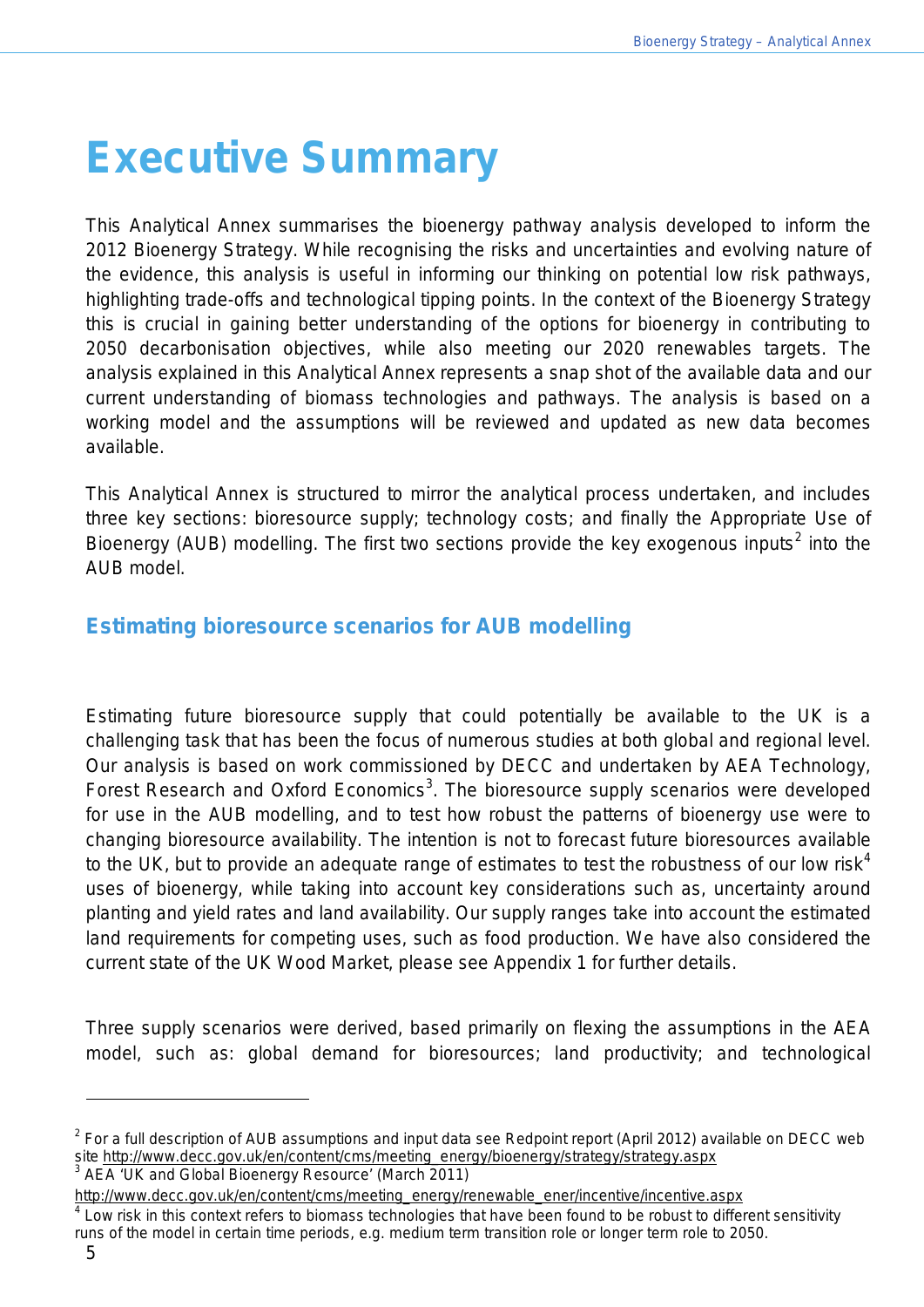development. The scenarios also took into account feedback received from stakeholders<sup>[5](#page-5-0)</sup>, and revised information for certain feedstocks (e.g. availability of UK waste). The AEA analysis was also extended to provide estimates out to 2050 by assuming a range of decreasing linear trajectories for the UK share of global bioresources available for import. This is based on the assumption that the UK continues to be a net importer of bioresources and in the longer term demand for bioresources will increase globally as more countries will be competing for this scarce resource.

The assumption that the UK will have access to a declining share of total bioresource available on the traded market is subject to great uncertainty and in practice the UK import share will depend on a range of factors, including the willingness to pay by different countries, development of supply contracts and the incentives in place to use biomass. Estimates of global resource availability are inherently more uncertain in the longer term, however our estimated range of bioresources potentially available narrows towards 2050. This is due to the assumption that the UK has access to a declining fraction of global bioresources available for import over time which scales down the absolute values of the range. This should not be interpreted as the estimated bioresource availability becoming more certain.

The range is chosen to test the robustness of our conclusions from the AUB modelling and to gain insights from a range of different scenarios. The ranges resulting from this analysis imply total available supply from UK and imported sources at around 200–650 TWh in 2020 and 200–550 TWh in 2050 $^6$  $^6$  on a primary energy basis. Of this total, domestic supply contributes between 100–150 TWh in 2020, and 100–200 TWh in 2050. The imported supply ranges between 100–500 TWh in 2020, and 100–350 TWh in 2050, the majority of which is expected to be from energy crops. Further information on these assumptions is included in Section 1.

# **Estimating technology costs for AUB modelling**

Biomass is a constrained resource so it is important to know where its use across the economy yields the biggest benefits. To do this we need to take into account the cost effectiveness of using bioenergy, both in renewable and carbon terms, relative to alternative technologies (e.g. wind in power or heat pumps for space heating). If the non-biomass option has a lower cost per tonne of abatement, there is strong case for prioritising bioenergy use in different sectors with fewer alternative decarbonisation options or in applications where bioenergy has a lower abatement cost.

<span id="page-5-0"></span><sup>&</sup>lt;sup>5</sup> Industry, NGOs and wider stakeholders with an interest in bioenergy have contributed in shaping the analysis through a series of workshops and meetings organised by DECC over the last year. Assumptions regarding key drivers and constraints to future supply were discussed helping to develop the final range of supply scenarios.

<span id="page-5-1"></span> $6$  AEA provide bioresource estimates out to 2030. DECC supply scenarios are based on ranges derived from AEA to 2030. UK sourced supply is assumed to be held flat from 2030 to 2050, and imported supply is assumed to be on a downward trajectory towards 2050.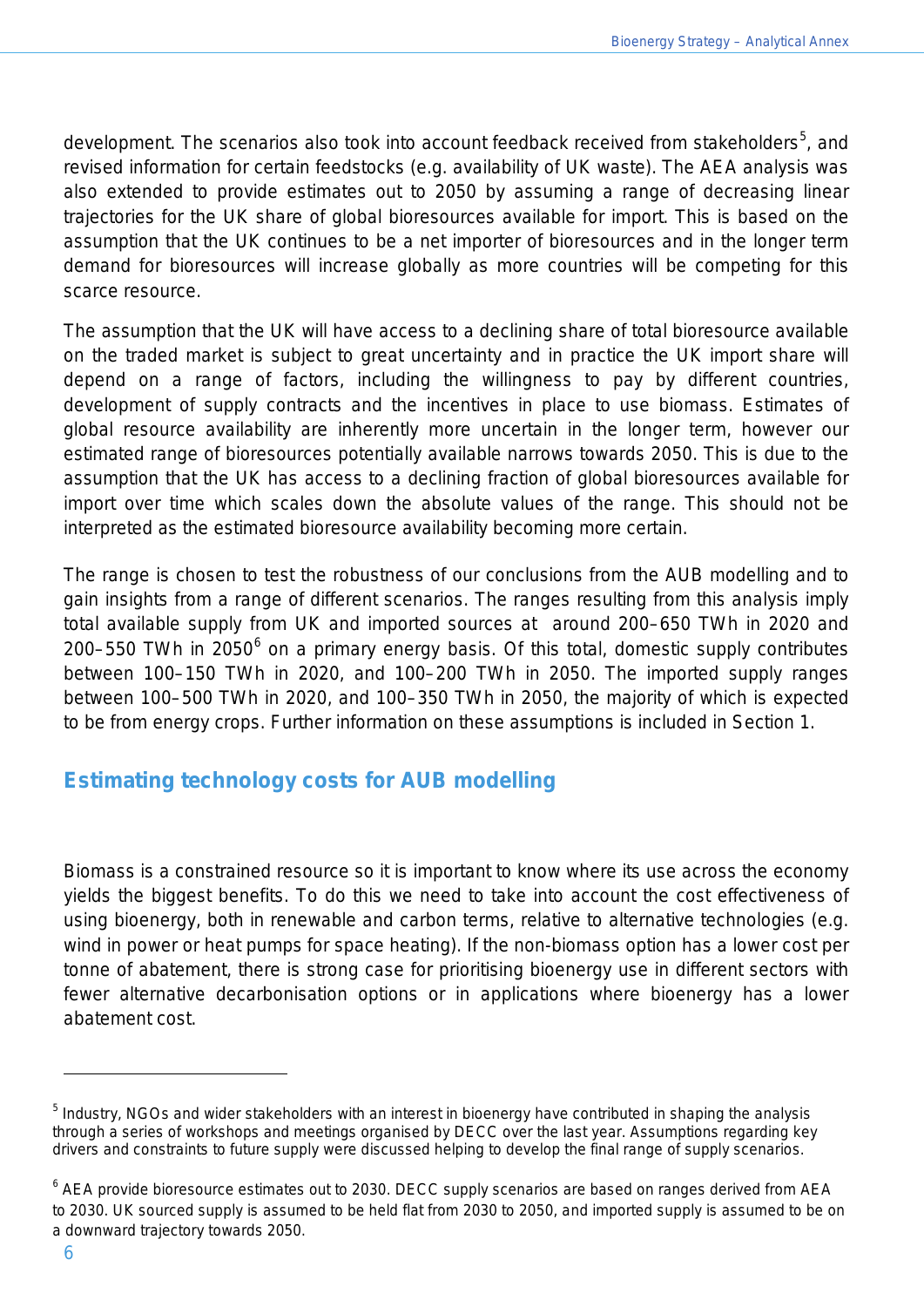Section 2 presents a static comparative analysis of the cost of different bioenergy applications to generate renewable energy and the cost-effectiveness of using these to reduce carbon emissions, taking into account the life-cycle emissions associated with producing bioenergy feedstocks. This gives a snap-shot of the relative cost-effectiveness of different technologies and applications at a particular point in time, and outlines the technology cost data consistent with those used for the AUB modelling.

Key conclusions include:

- The bioenergy electricity technology costs generally lie between onshore and offshore wind costs, but precise costs will vary with biomass prices, gate fee costs and key operational parameters.
- For the heat sector, the data shows that some applications of bioenergy are cheaper than fossil fuels, particularly when replacing electric heating.
- In 2020, projected transport biofuel production costs are generally higher than their fossil fuel counterparts though processes that use wastes are within a similar range. By 2030, biofuels are projected to be more cost effective, primarily due to rising oil prices and improvements in advanced biofuel technologies.

In terms of carbon cost effectiveness, the analysis shows that heat applications, especially in the industrial/commercial sectors and replacing non-net bound fuels or electricity are among the most cost effective in terms of cost of abating carbon. Biomass conversions are also relatively cost-effective, driven largely by their lower technology costs and because they displace coal burnt. Imported feedstocks tend to have a higher carbon footprint than locally grown feedstocks but also a wider range because of the greater heterogeneity in key parameters such as cultivation and harvesting techniques, transport distances and modes. For the transport sector, advanced biofuels using waste feedstocks are projected to be highly cost effective. In comparison, advanced biofuels using woody feedstocks are projected to be a more expensive form of abatement, reflecting higher feedstock costs.

## **The Appropriate Use of Bioenergy (AUB) model**

The AUB model is a least cost energy system optimisation framework that identifies an optimal technology pathway up to 2050 subject to a number of constraints, such as: the Renewable Energy Directive 2020 target; a 2050 emissions target; energy service demands; and the availability of technologies. The model looks at technology pathway options (including bioenergy, other decarbonisation options, and fossil fuels) across all sectors (heat, electricity, transport and wood in construction) and provides a high level framework that allows us to gain an understanding of the tradeoffs between sectors and technologies in the context of post 2020 decarbonisation objectives. There are considerable uncertainties surrounding the assumptions on technologies (in terms of costs and availability), especially in the longer term. Therefore sensitivity analysis is crucial to identifying low risk pathways and avoiding locking in unsuitable applications (see Section 3 and Appendix 2).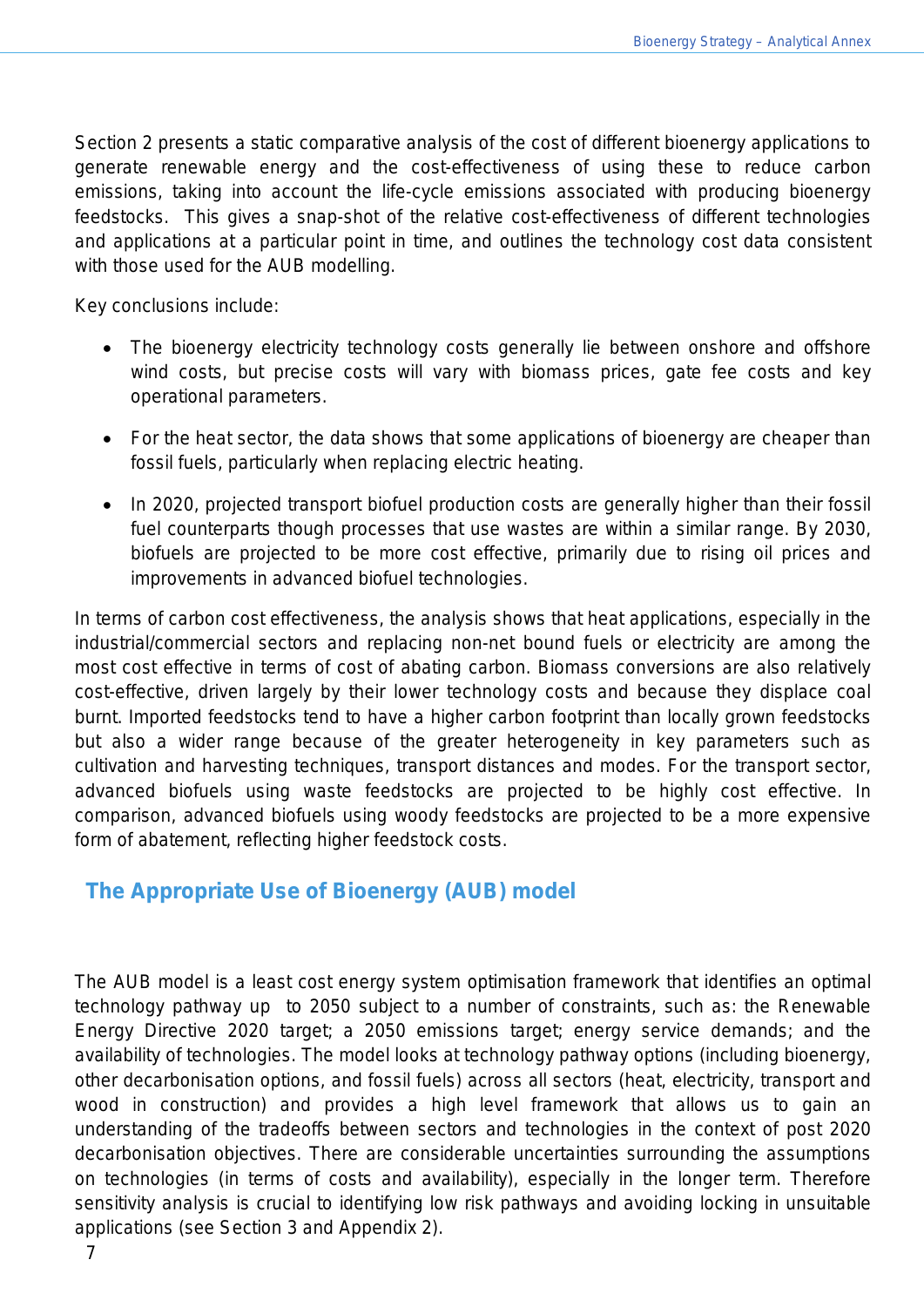The AUB model is best suited to identifying potential long term pathways for bioenergy use across sectors, and does not include any policy incentives, for example the Renewables Obligation and the Renewable Heat Incentive. Decisions are made on economic grounds alone (subject to other constraints), and the model does not include investor behaviour or model the demand side (e.g. barriers to take up particular technologies or demand responses to different prices). This is in contrast to shorter term individual (sector specific) instrument models, used to set financial incentives, where the key aim is to contribute to the 2020 renewables target. These models can be updated quickly to respond to changing market information (e.g. on costs and deployment) and government priorities, which is crucial for setting financial incentives. AUB adds value by providing insights into the longer term and checking consistency with how financial incentives are being set (i.e. avoiding locking in bioresources in one sector, without considering its potential application across all sectors).

Prices, energy demand across sectors and the availability of resources are all entered as exogenous inputs to the AUB model. In order to carry out sensitivity analysis around these inputs the model must be re-run and results compared. The model does not include the functionality to dynamically change prices, resource supply levels or demand across sectors, in order for the market to clear. That is, there can be amounts of potential primary energy inputs (e.g. bioresources, fossil fuels, and renewables such as potential heat pump deployment) available to the model that are not fully utilised in any one run.

Over the period of analysis the constraints that the model must meet have an impact on the technology pathways taken up, for instance in the near term the 2020 renewables target is the binding constraint and will influence what types of technologies are brought in to the energy system mix, whereas in the longer term the effort to meet the binding emissions constraint becomes the key driver. Throughout the period, the availability of certain technologies, build rate limits, and meeting energy service demands will restrict what pathways the model can choose.

## **Key conclusions from AUB modelling**

The level of bioresource availability and the availability of Carbon Capture and Storage  $(CCS)^7$  $(CCS)^7$ , have emerged as the two key determinants in switching the patterns of bioenergy use across sectors and technologies in the long term. The modelling results highlight the difficulty in meeting the 2050 emissions target in an environment without access to CCS technology or sufficient bioresources. The relative costs and availability of the technologies are subject to significant

<span id="page-7-0"></span> $7$  CCS has the potential to generate 'negative emissions' when used with bioenergy, this is highly valued by the model as it helps reduce the overall costs of meeting the emissions target by creating greater headroom for emissions in other sectors of the energy system which are difficult or more expensive to abate. When CCS is not available to generate 'negative emissions' the model uses bioenergy to displace fossil fuels in sectors with limited alternatives.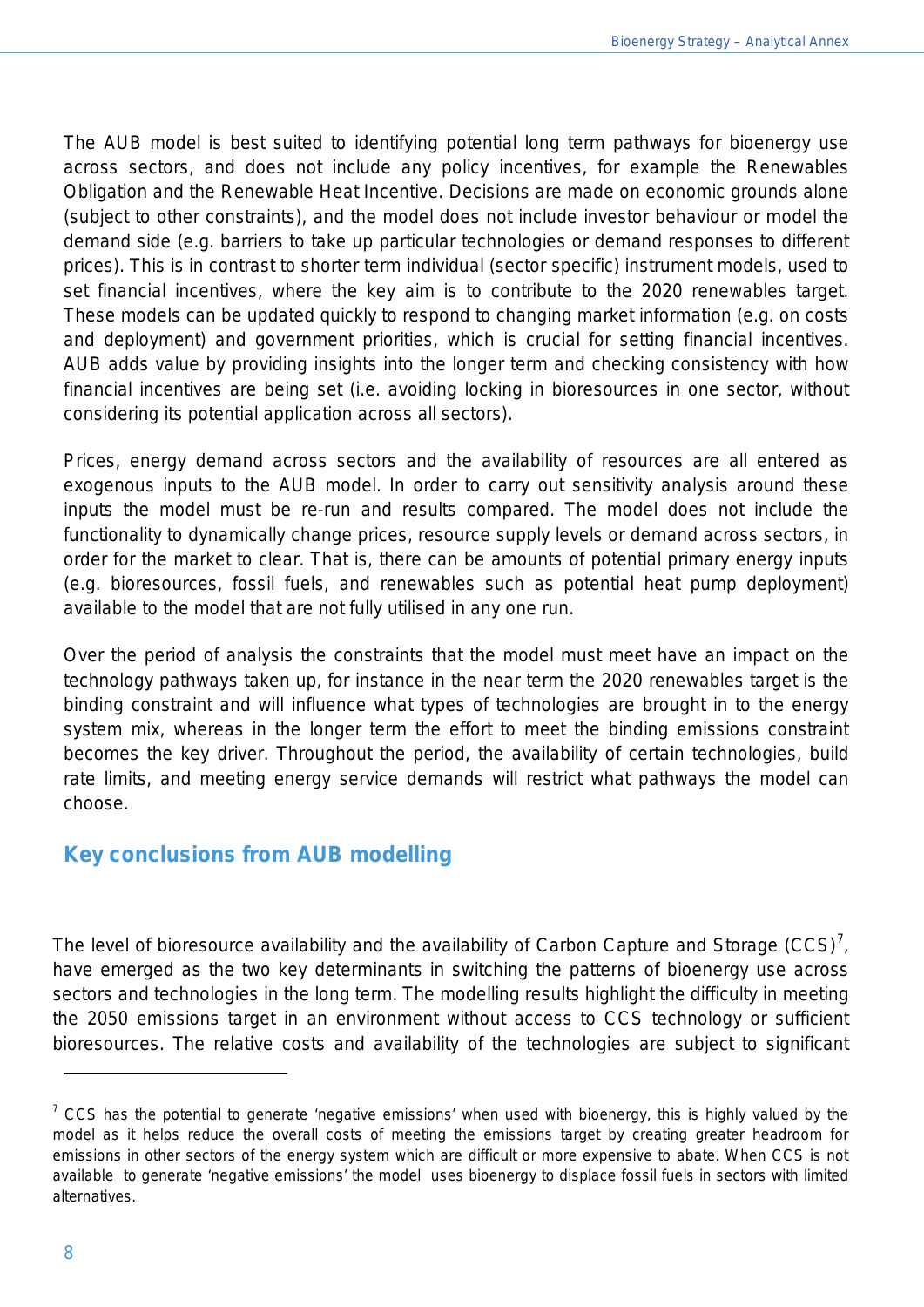uncertainty (especially for unproven technologies in later periods, e.g. bio-hydrogen for transport), and small changes to these assumptions can lead to large changes in the technology pathways taken up by the model (see results in section 3 and appendix 2 for sensitivity analysis on this issue). **Therefore the principal message emerging from the analysis is that the availability of CCS is key in the longer term, but application to individual technologies will depend on the relative economics and availability (which is highly uncertain), and therefore options need to be kept open until we develop our understanding of emerging technologies.** 

The modelling scenarios we have considered in this analysis also help identify certain bioenergy uses that emerge as low risk options. These include the following:

- $\triangleright$  Non-energy uses for biomass such as wood in construction.
- $\triangleright$  The use of bioenergy for industrial heat (specifically high temperature process).
- $\triangleright$  A medium term transition role for biomass space heating in the domestic sector.
- $\triangleright$  Use of bioenergy for conversions and co-firing in the electricity sector in the 2020's.
- $\triangleright$  Generation of heat and electricity through combined heat and power processes and with the efficient utilisation of recoverable wastes.

In addition, so long as sustainability can be assured, and while fossil fuels continue to be used in transport, some conventional biofuels can offer a cost effective contribution to reducing carbon emissions from road transport.

The modelling also identified Gasification as an important technology across sectors, e.g. for biomethane in the heat sector, and for advanced biofuels and bio-hydrogen production in the transport sector<sup>[8](#page-8-1)</sup>. Therefore commercialising this technology is of fundamental importance.

<span id="page-8-0"></span>Further discussion around these low risk uses of bioenergy, and the implications for innovation needs and policy, can be found in the Bioenergy Strategy document<sup>[9](#page-8-2)</sup>.

<span id="page-8-1"></span> $8$  There is considerable uncertainty around key technologies that emerge from the modelling results, such as: bio hydrogen in surface transport and CCS technology.

<span id="page-8-2"></span>[http://www.decc.gov.uk/en/content/cms/meeting\\_energy/bioenergy/strategy/strategy.aspx](http://www.decc.gov.uk/en/content/cms/meeting_energy/bioenergy/strategy/strategy.aspx)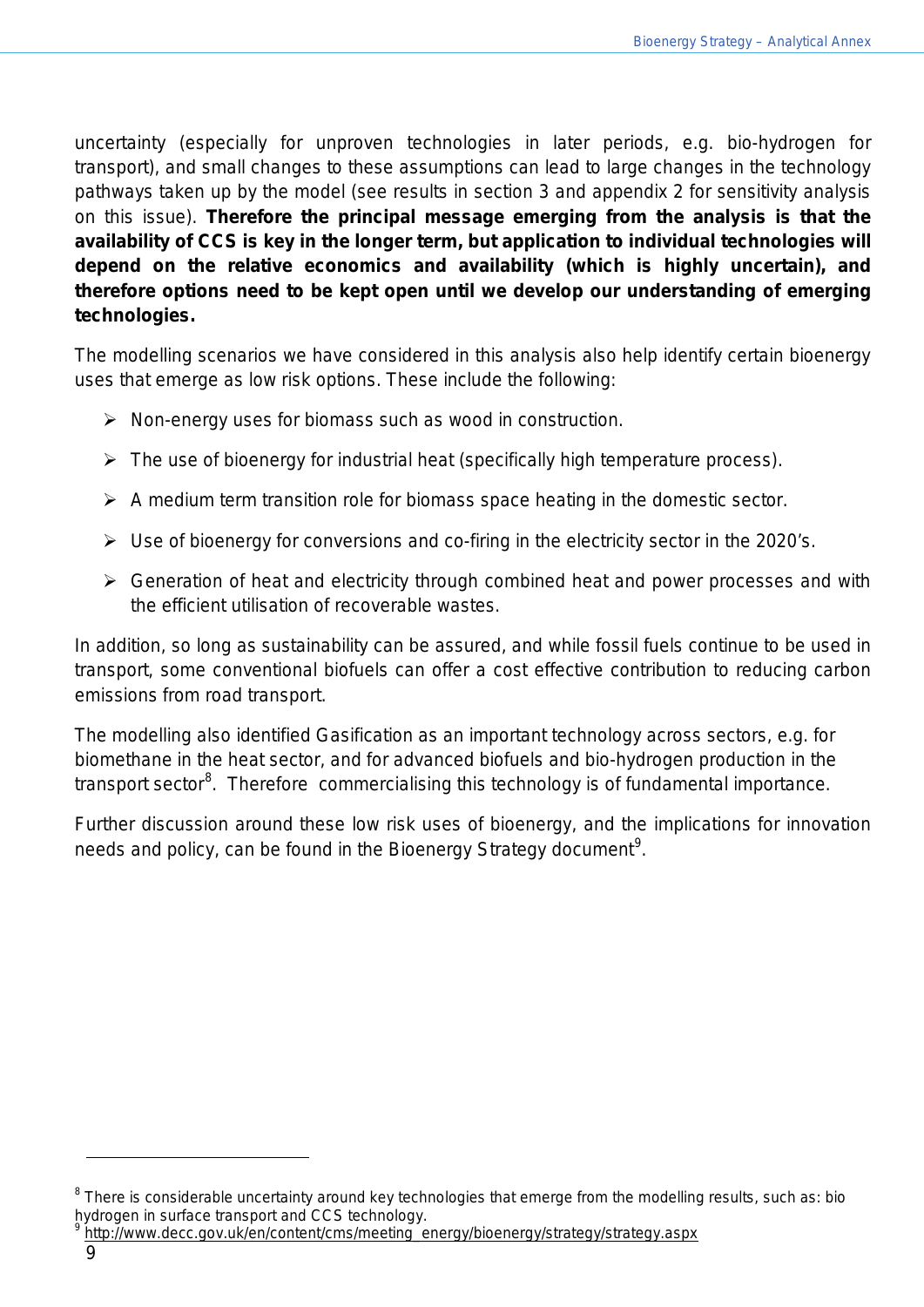# **Introduction**

- 1. This Analytical Annex sets out the bioenergy pathway analysis developed for the Bioenergy Strategy, which has helped develop our understanding around potential low risk uses of bioenergy to 2050. Developing a robust evidence base, while recognising risks and uncertainties, is fundamental in identifying low risk pathways, highlighting key innovative technologies and trade-offs, and providing a foundation for making informed policy decisions. The analysis explained in this Analytical Annex represents a snap shot of the available data and our current understanding of biomass technologies and pathways. The analysis is based on a working model and the assumptions will be reviewed and updated as new data becomes available.
- 2. The underlying modelling and analysis is intended to provide a high level view of different bioenergy uses to 2050. It does not set out to provide a forecast or projection of the feasible or intended pathways for bioenergy use in the period to 2050, neither does it provide a pathway for the whole energy system mix viewed as a whole. It is important to note that the modelling is based on a large number of highly uncertain assumptions, such as the availability and costs of unproven bioenergy technologies in the longer term. The modelling results should therefore be interpreted with an appropriate degree of caution.
- 3. This Analytical Annex is structured to mirror the analytical process undertaken, and includes three key sections: bioresource supply; technology costs; and finally the Appropriate Use of Bioenergy (AUB) modelling. The first two sections provide key exogenous inputs<sup>[10](#page-9-0)</sup> into the AUB model. In addition to the analysis outlined in this annex, DECC commissioned a study looking at the carbon impacts of the use of woody feedstocks in bioenergy<sup>[11](#page-9-1)</sup>. The findings of this study are not covered in this annex but can be found on the DECC website alongside the Bioenergy Strategy.

<span id="page-9-0"></span> $10$  For a full description of AUB assumptions and input data see Redpoint report (April 2012) [http://www.decc.gov.uk/en/content/cms/meeting\\_energy/bioenergy/strategy/strategy.aspx](http://www.decc.gov.uk/en/content/cms/meeting_energy/bioenergy/strategy/strategy.aspx)

<span id="page-9-1"></span><sup>11</sup> Forestry Research (2012) 'Carbon Impacts of using Biomass in Bioenergy and other sectors: forests' (see link above).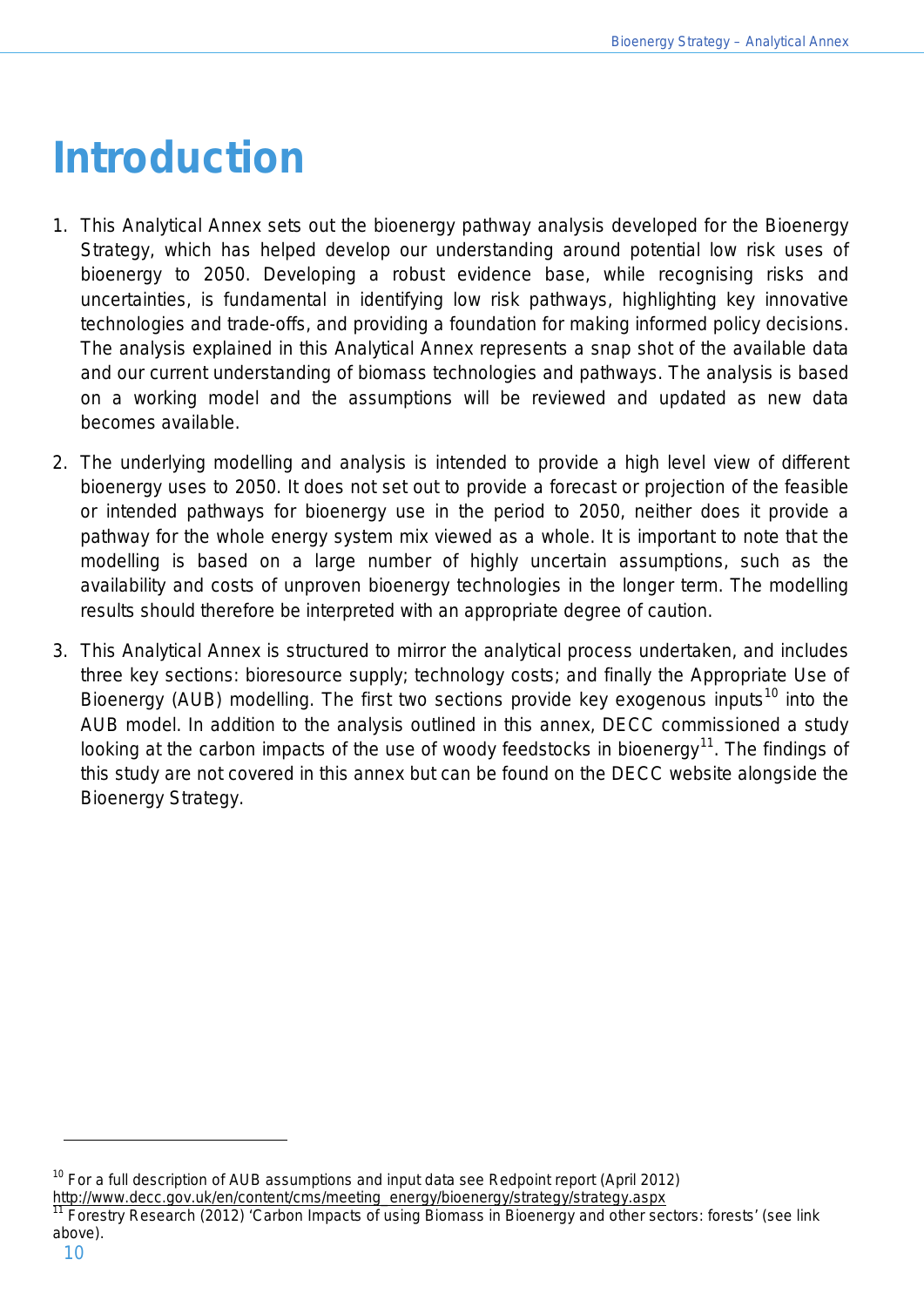# <span id="page-10-0"></span>**Section 1 - Biomass Supply Scenarios for use in Appropriate Use of Bioenergy (AUB) modelling**

# <span id="page-10-1"></span>**Overview of Biomass Supply scenarios**

- 4. In this section we set out our analysis of the potential range of sustainable bioenergy feedstock supplies that could be available to the UK over the period to 2050. We recognise that any assessment of bioenergy resource availability, especially imported supply, is subject to significant uncertainties, particularly over the longer term. In developing our supply ranges key factors affecting bioresource supply have been taken into consideration, including global demand for bioresources, land productivity and technological development, competing uses for land and biomass prices. The bioresource ranges presented here include both domestically sourced supply and imported supply; both having a potentially important role in the UK supply of sustainable bioresources in the future.
- 5. Developing scenarios on the potential availability of future biomass resources is a challenging task that has been the focus of numerous studies at both global and regional level. The analysis in the Bioenergy strategy is based on analysis commissioned by DECC and undertaken by AEA Technology, Forest Research and Oxford Economics<sup>12</sup>. This report was used rather than other studies because of the scope of the analysis, the range of scenarios used and the ability of users to change key parameters as new evidence and data emerge. The report was steered by DECC and other government departments, with individual stakeholders inputting into specific areas. Since the report was published, we have modified it to reflect feedback received from stakeholders<sup>[13](#page-10-3)</sup>, revised information that has become available for certain feedstocks (e.g. UK waste), as well as applying different assumptions for imported feedstocks based on internal Government analysis.
- 6. The AEA report examines potential biomass supply in the UK between 2010 and 2030, from UK and international sources, subject to a series of constraints. The report provides several

<span id="page-10-2"></span><sup>&</sup>lt;sup>12</sup> AEA 'UK and Global Bioenergy Resource' (March 2011)

[http://www.decc.gov.uk/en/content/cms/meeting\\_energy/renewable\\_ener/incentive/incentive.aspx](http://www.decc.gov.uk/en/content/cms/meeting_energy/renewable_ener/incentive/incentive.aspx)

<span id="page-10-3"></span> $13$  Industry, NGOs and wider stakeholders with an interest in bioenergy have contributed in shaping the analysis through a series of workshops and meetings organised by DECC over the last year. Assumptions regarding key drivers and constraints to future supply were discussed and helped develop the final range of supply scenarios.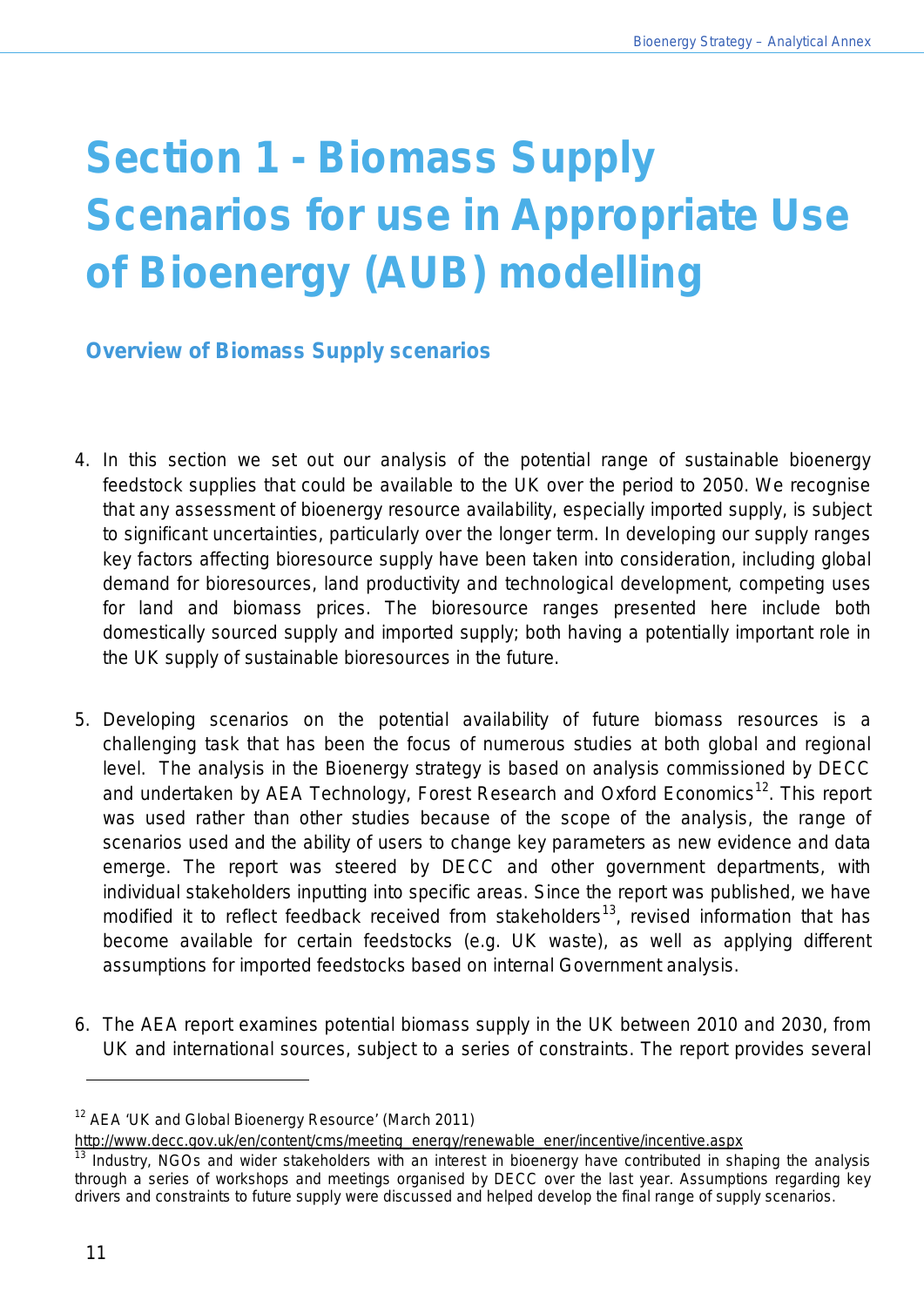scenarios that can be used to present a range of estimates; these are based on flexing assumptions on price and the ability of the market to overcome deployment constraints. The analysis distinguishes between UK domestic supply and global resources available to the UK. DECC supply scenarios are based on ranges derived from AEA to 2030, taking into account the key uncertainties surrounding supply estimates. UK sourced supply is assumed to be held flat from 2030 to 2050 (due to the significant uncertainties in projecting supply over the longer term), and imported supply is assumed to be on a downward trajectory towards 2050 (explained further in paragraphs 33 - 35).

- 7. The supply scenarios for solid biomass do not explicitly take account of GHG emissions or of related issues such as enforcement and wider sustainability concerns such as biodiversity and indirect land use change. The land used for energy crops for all fuels is assumed to come from abandoned agricultural land<sup>[14](#page-11-0)</sup>; however, any change of carbon stock of this land as a result of the cultivation of biofuels crops is not considered. For biofuels the Renewable Energy Directive sustainability criteria have been applied.
- 8. Figure 1 below shows the ranges resulting from this analysis implying total available supply from UK and imported sources at around 200–650 TWh in 2020 and 200–550 TWh in 2050<sup>[15](#page-11-1)</sup> on a primary energy basis. Of this total, domestic supply contributes between 100– 150 TWh in 2020, and 100–200 TWh in 2050. The imported supply ranges between 100–500 TWh in 2020, and 100–350 TWh in 2050. The ranges set out the scale of sustainable bioresource supply that we consider has adequately tested for the impacts of varying the resource constraint on the patterns of bioenergy use that emerge from our Appropriate Use of Bioenergy (AUB) modelling (this is explained further in Section 2). However, they do not cover the full range of scenarios developed by AEA.

<span id="page-11-0"></span><sup>&</sup>lt;sup>14</sup> The Government's Foresight Report: The Future of Food and Farming concludes that we should plan for very limited additional agricultural land in future over and above currently abandoned agricultural land. AEA methodology is consistent with this given their assumption that all global land potentially available is abandoned agricultural land. It is assumed this 'abandoned' land does not have a high carbon content or that is required for other uses, however clearly there is a high degree of uncertainty regarding alternative potential uses for 'abandoned' agricultural land<br>and potential changes to carbon stock as energy crops are cultivated.

<span id="page-11-1"></span>AEA provide bioresource estimates out to 2030. DECC supply scenarios are based on ranges derived from AEA to 2030. UK sourced supply is assumed to be held flat from 2030 to 2050, and imported supply is assumed to be on a downward trajectory towards 2050.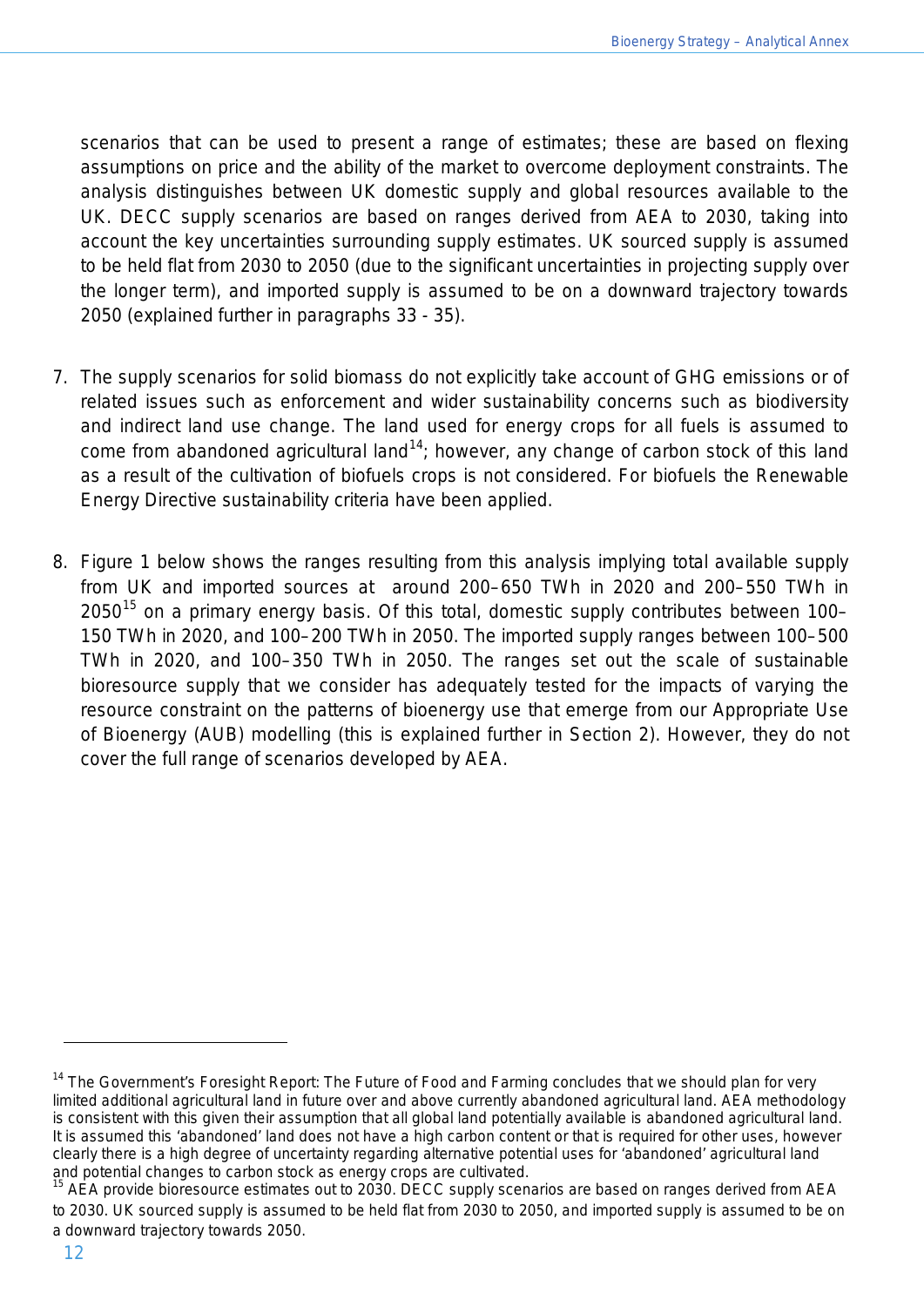Figure 1: Bioresource supply ranges (including domestic and imported supplies) potentially available to the UK from 2020 to 2050



Source: Ranges based on DECC analysis using AEA Bioenergy Resource model

Supply scenario modelling assumptions:

**Restricted supply** – low biomass prices (up to £4/GJ) with high constraints to deployment of feedstocks and low international development. Of the supply that could be available to trade internationally, UK has access to 10% to 2020 reducing to 1.5% in 2050 as carbon constraints tighten and competition for resources intensifies.

**Medium supply** – medium biomass prices (up to £6/GJ) with medium constraints to deployment of feedstocks and medium (business as usual) international development. The UK has access to 10% of internationally traded biomass up to 2020 reducing to 2% in 2050. Increases in global planting rates of energy crops are delayed by 5 years reflecting near term uncertainties on the global development of energy crops.

**Ambitious supply** – high biomass prices (up to £10/GJ), low constraints to deployment of feedstocks and a high international development. The UK has access to 10% of internationally traded biomass up to 2020 reducing to 3% in 2050. In order to be cautious on medium term availability this scenario assumes a downward linear trajectory from 2025.

All scenarios include the latest waste availability assumptions from Defra and maximise woody energy crop production as opposed to first generation Biofuel crops.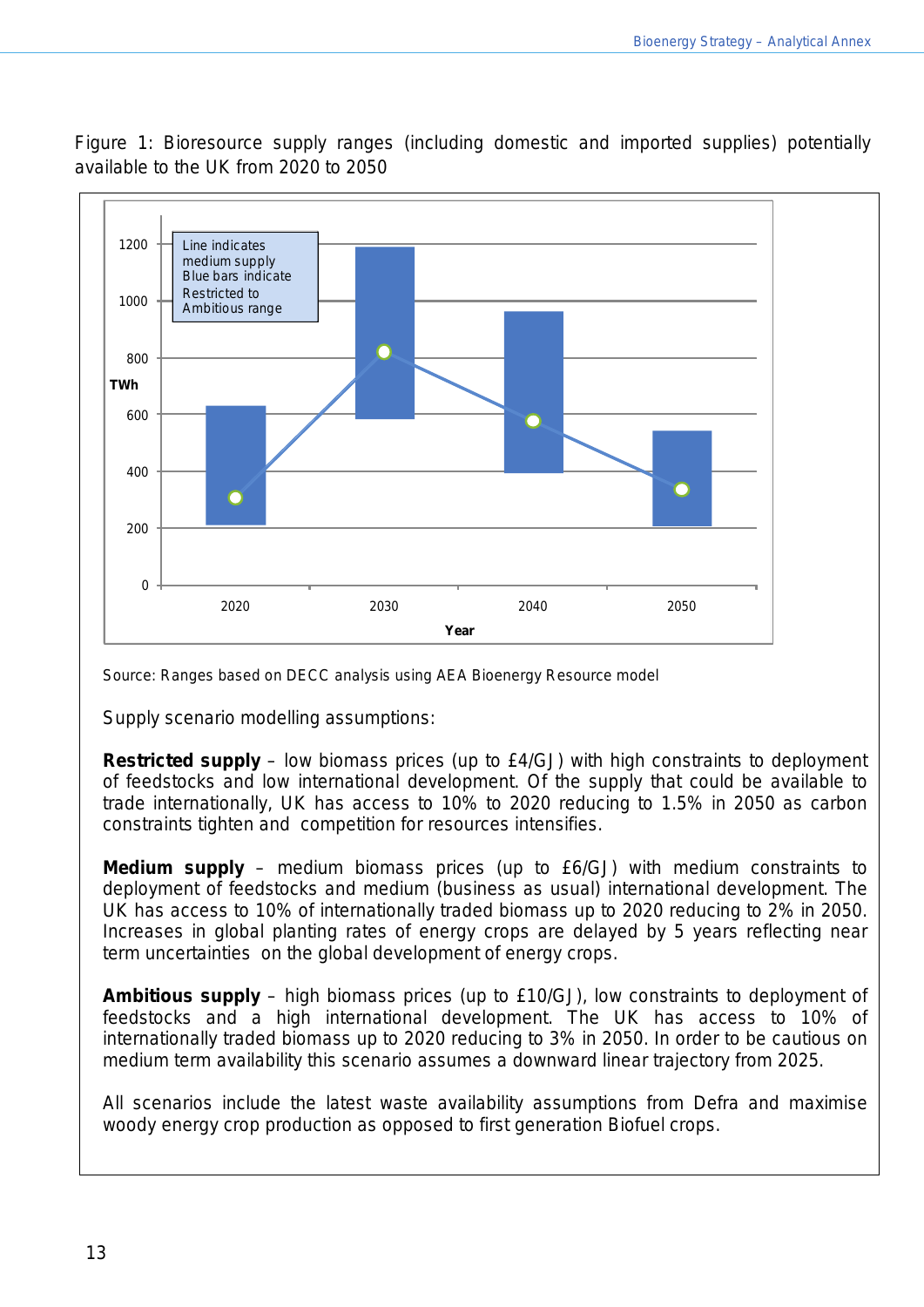The key assumptions behind the three supply scenarios are explained below:

# <span id="page-13-0"></span>**Domestic supply**

9. We expect imports to dominate the supply available to the UK based on our ranges (see Figure 2 below). Yet domestic resources will still play an important role in helping establish a stable and secure bioresource supply base for the UK bioenergy sector, especially for smaller bioenergy plants that wish to utilise cost effective local resources.

Figure 2: Range of available domestic and imported bioresource supply implied by DECC supply scenarios from 2020 to 2050



Source: DECC analysis using AEA Bioenergy Resource model

Note: Estimates of global resource availability become more uncertain in the longer term (i.e. you would expect the range of estimates to widen over time). Figure 2 shows the range of import estimates narrowing towards 2050 – this is due to the assumption that the UK has access to a declining fraction of imports over time, and should not be interpreted as the estimated import availability becoming more certain.

10. Our estimates of potential availability of domestic supplies are well within a range of studies<sup>[16](#page-13-1)</sup> on this area (see Figure 3 below), suggesting that this potential could be realised provided the right deployment barriers are addressed. Figure 3 below indicates that the greatest growth in domestically sourced feedstock will come from wastes and energy crops.

<span id="page-13-1"></span><sup>&</sup>lt;sup>16</sup> UKERC Working Paper (2010) 'The UK bio-energy resource base to 2050: estimates, assumptions, and uncertainties'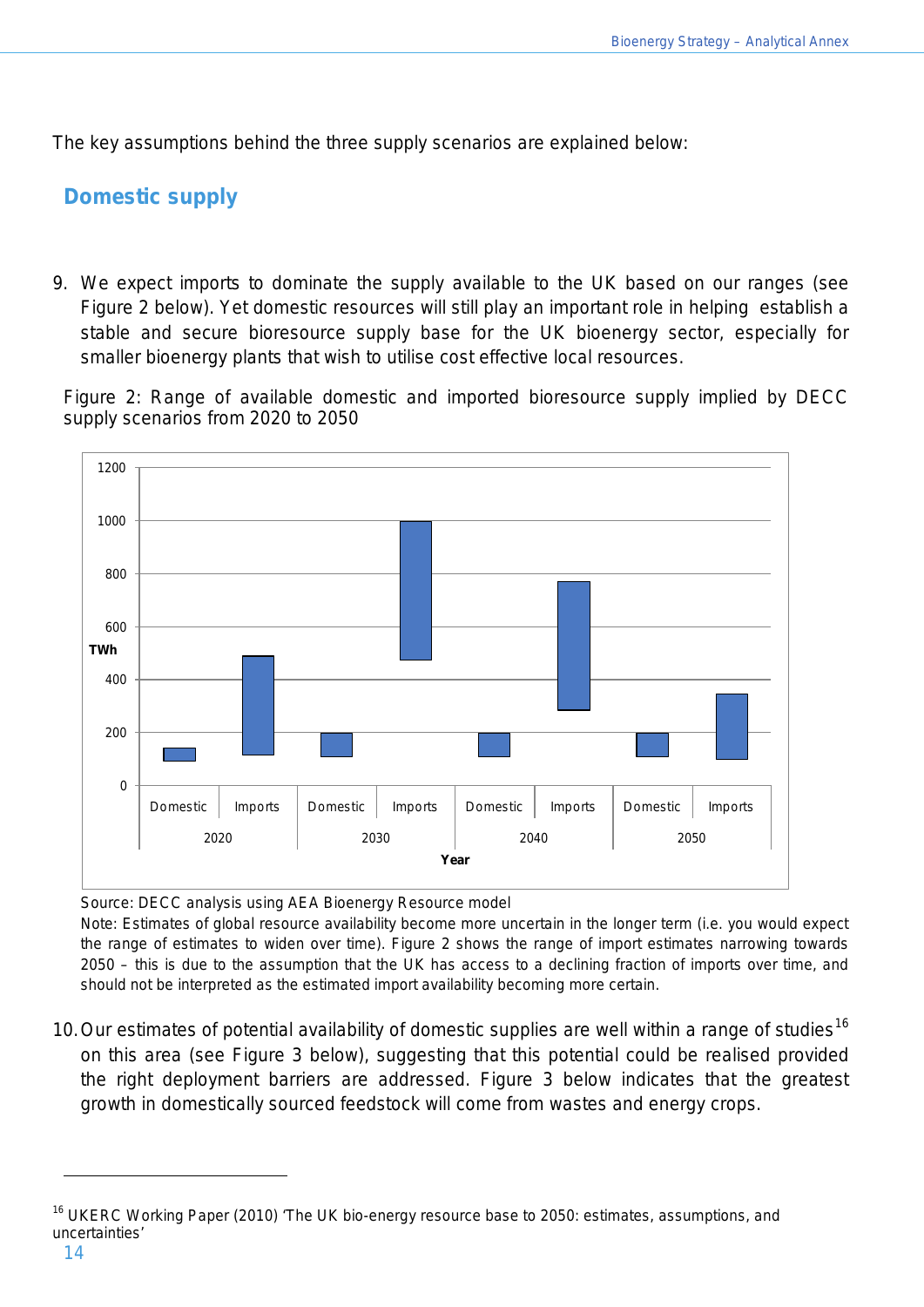

Figure 3: DECC domestically sourced biomass feedstock range in 2020 and 2030 in the context of other studies

Source: Figure adapted from UKERC working paper (March 2010) ref: UKERC/WP/TPA/2010/002

# **Domestic supply**

11.Figure 4 provides a breakdown of the UK feedstocks that are assumed in the three DECC supply scenarios. The availability of all groups of feedstocks can be seen to increase from the restricted scenario to the ambitious scenario and the ranges provide a low to high sensitivity for domestic resources around the medium scenario of approximately 20% in 2020 and 30% in 2030. In comparison to the other feedstock categories, domestically produced energy crops have the most significant ramp up in terms of availability over the period. The range between the DECC scenarios is due to assumptions around price and the ability to overcome market constraints such as: production capacity in the UK, uncertainty over sustainability standards, yields, and public acceptance.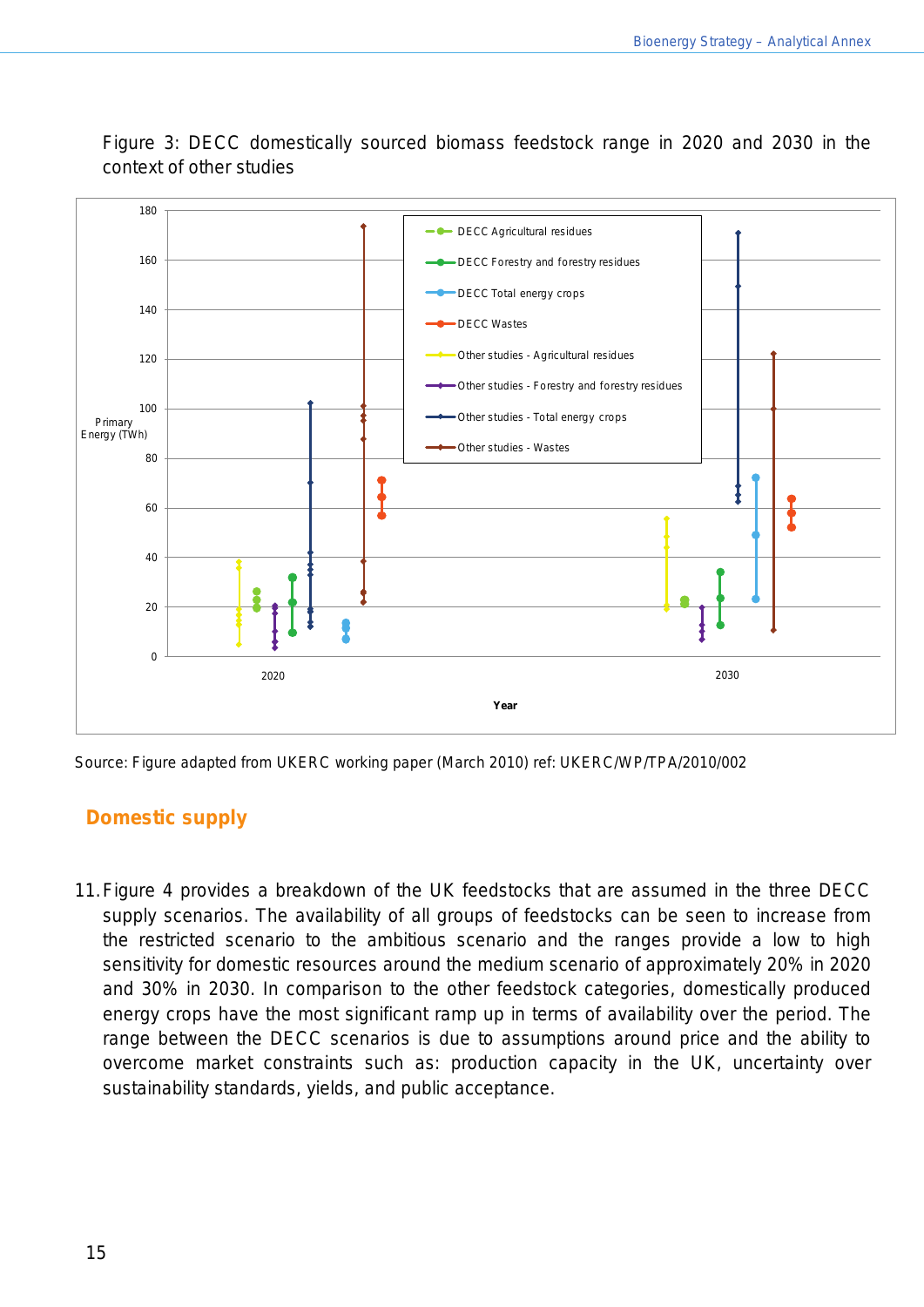

Figure 4: UK bioresource supply broken down by feedstock for DECC supply scenarios from 2011 to 2030

Source: DECC analysis using AEA Bioenergy Resource model

Note: UK current oil crops and sugar/starch crops (bioethanol feedstocks) are included within Arable crops.

12.The feasible potential of UK feedstocks is estimated to be between 75-148 TWh in 2011 based on the supply scenarios, made up of wastes, agricultural wastes and residues, arable crops, and woodland and forestry residues. By 2020, this is projected to be between 93-143 TWh as energy crops begin to play a role. By 2030, the projection increases to between 110- 196 TWh as further development of energy crops is anticipated along with increased potential of forestry and other wood products. Over time the composition of UK feedstocks is expected to change, with landfill gas showing a marked decline in each of the DECC scenarios as efforts to reduce waste to landfill succeed. Energy crops represented 0 - 0.4% of all UK feedstocks in 2011 and are estimated to grow significantly to between 16 - 33% of the total potential by 2030 as planting and yield rates increase.

#### **Arable crops**

13.Arable crops such as wheat, oilseed rape, maize and sugar beet can be used for first generation biofuels and for anaerobic digestion. They are part of the global cereals market and their use as bioenergy feedstocks is already well developed. Current potential for UK arable crops is estimated to be between 2 - 8 TWh. Their potential is expected to grow to between 5 - 8 TWh in 2030 as yield improvements release land from food production to grow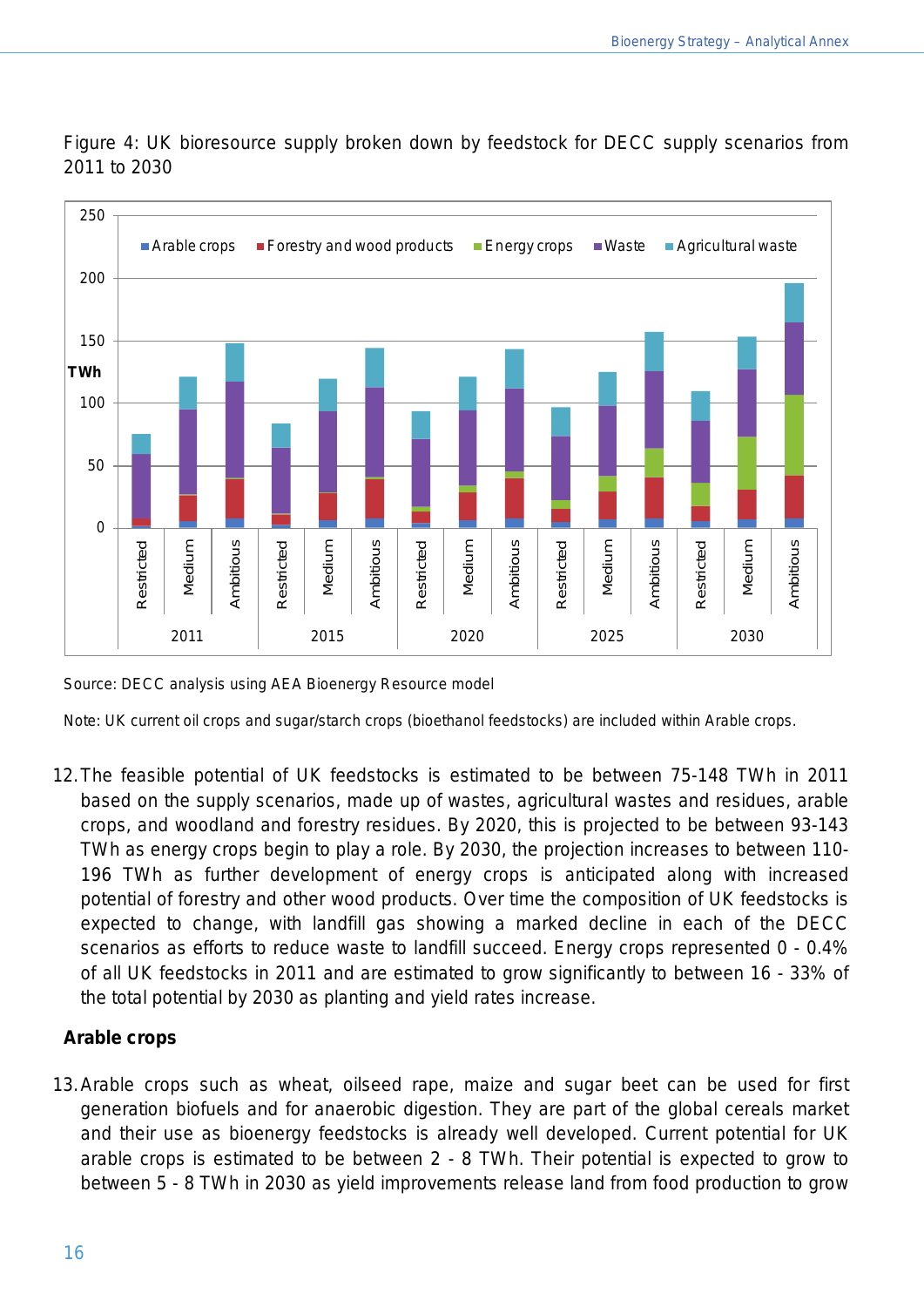biofuels feedstocks. The DECC supply scenarios are equivalent to approximately 0.2 to 0.3 Mha (million hectares) of UK biofuel crops by 2030.

#### **Forestry and wood products**

14.Bioenergy feedstocks from existing woodlands, forests, urban spaces and transport corridors, co-products of the sawmill industry, development of short rotation forestry and small round wood markets represent a significant potential contribution to the UK bioenergy resource. The DECC scenarios estimate current potential to be between 6 - 31 TWh, rising to between 13 - 34 TWh by 2030, which implies between 2.4 and 6.5 Modt (million oven dried tonnes) of UK forestry resources<sup>[17](#page-16-0)</sup> by 2030. This range represents the challenges around developing markets and supply chains for some of these markets, along with economic barriers related to the cost effectiveness of their collection. See box 1 below for more information.

<span id="page-16-0"></span><sup>&</sup>lt;sup>17</sup> Forestry resources includes the following: Arboricultural arisings, forestry residues, sawmill co-products, short rotation forestry, and stemwood.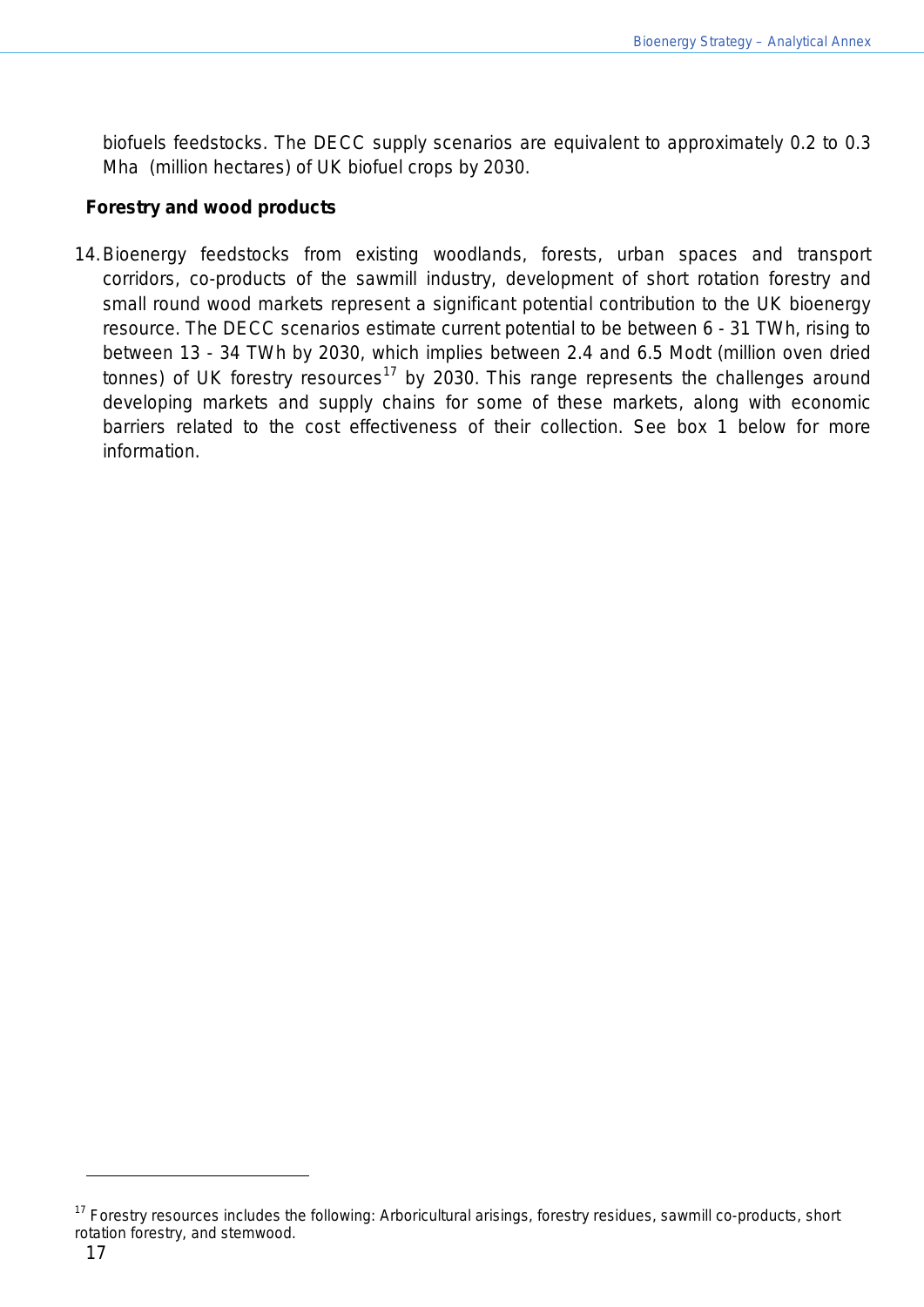#### **Box 1: Supplies from the existing UK forests**

The Woodfuel Implementation Plan 2011 -  $2014<sup>1</sup>$  outlines the actions that Forestry Commission England is taking to enable private businesses to consolidate and grow the supply chain. The plan builds on the 2007 Woodfuel Strategy for England that outlined ambitions for bringing 2 Million green tonnes of wood to energy markets annually on top of the current production levels. Progress has been made towards this ambition but around 48% of English woodlands remain under managed<sup>2</sup>, partly due to a lack of viable local markets for small diameter thinnings. Broadleaved woodlands in particular remain underutilised. The deployment of more biomass boilers, supported by the RHI is helping to create a market for this underutilised resource. The Independent Panel on Forestry<sup>3</sup> have been asked to consider how woodland cover can be increased in England.

Scotland currently provides around 68% of the UK softwood timber harvest. Scotland's Wood Fuel Task Force estimates that, in the period 2017 – 2021 up to 2.4 Mgt of wood fibre may be available after deducting current demand. This estimate takes into account wood from all sources including waste wood and brash. Both the bioenergy and wood processing industries will use a proportion of this fibre for their growth and this additional resource includes a significant volume of sawlogs which are more suited to sawn timber production.<sup>4</sup>

In Wales, estimates suggest that a further 0.2 Mgt of wood could be supplied from under managed woodlands<sup>5</sup>. In addition to woodfuel produced by forest management, energy supply chains of all scales use significant volumes of wood supplied by tree surgeons, grounds maintenance companies and from wood processing businesses but data on the extent to which supply from these sources can be increased are not always available.

Notes:

<sup>1</sup> Forestry Commission England Woodfuel Implementation Plan 2011 – 2014

[http://www.forestry.gov.uk/pdf/FCE\\_WIP\\_Web.pdf/\\$FILE/FCE\\_WIP\\_Web.pdf](http://www.forestry.gov.uk/pdf/FCE_WIP_Web.pdf/$FILE/FCE_WIP_Web.pdf)

<sup>2</sup> Forestry Commission England impact and input indicators 2011 – 2015. Headline performance report at 30 September 2011 (first release)

[http://www.forestry.gov.uk/pdf/FC\\_ENGLAND\\_TOPSIX\\_INDICATORS\\_30SEP11\\_FINAL.pdf/\\$FILE/FC\\_ENGLA](http://www.forestry.gov.uk/pdf/FC_ENGLAND_TOPSIX_INDICATORS_30SEP11_FINAL.pdf/$FILE/FC_ENGLAND_TOPSIX_INDICATORS_30SEP11_FINAL.pdf) [ND\\_TOPSIX\\_INDICATORS\\_30SEP11\\_FINAL.pdf](http://www.forestry.gov.uk/pdf/FC_ENGLAND_TOPSIX_INDICATORS_30SEP11_FINAL.pdf/$FILE/FC_ENGLAND_TOPSIX_INDICATORS_30SEP11_FINAL.pdf) [Accessed 07/02/2012]

3 Independent panel on forestry [http://www.defra.gov.uk/forestrypanel/](http://www.defra.gov.uk/forestrypanel) [Accessed 07/02/2012]

<sup>4</sup> Woodfuel Taskforce 2. The supply of wood for energy production in Scotland. An update report by the wood fuel task force to Scottish Ministers March 2011.

[http://www.forestry.gov.uk/pdf/WoodfuelTaskForceUpdateReport\\_2011.pdf/\\$FILE/WoodfuelTaskForceUpdateRe](http://www.forestry.gov.uk/pdf/WoodfuelTaskForceUpdateReport_2011.pdf/$FILE/WoodfuelTaskForceUpdateReport_2011.pdf) [port\\_2011.pdf](http://www.forestry.gov.uk/pdf/WoodfuelTaskForceUpdateReport_2011.pdf/$FILE/WoodfuelTaskForceUpdateReport_2011.pdf) [Accessed 07/02/2011].

<sup>5</sup> Written Response to the Welsh Assembly Government to the Sustainability Committee Report: Inquiry in to the supply and demand for woody biomass.

<http://wales.gov.uk/docs/desh/publications/101014bioenergycommitteeen.pdf> [Accessed on 07/02/2011]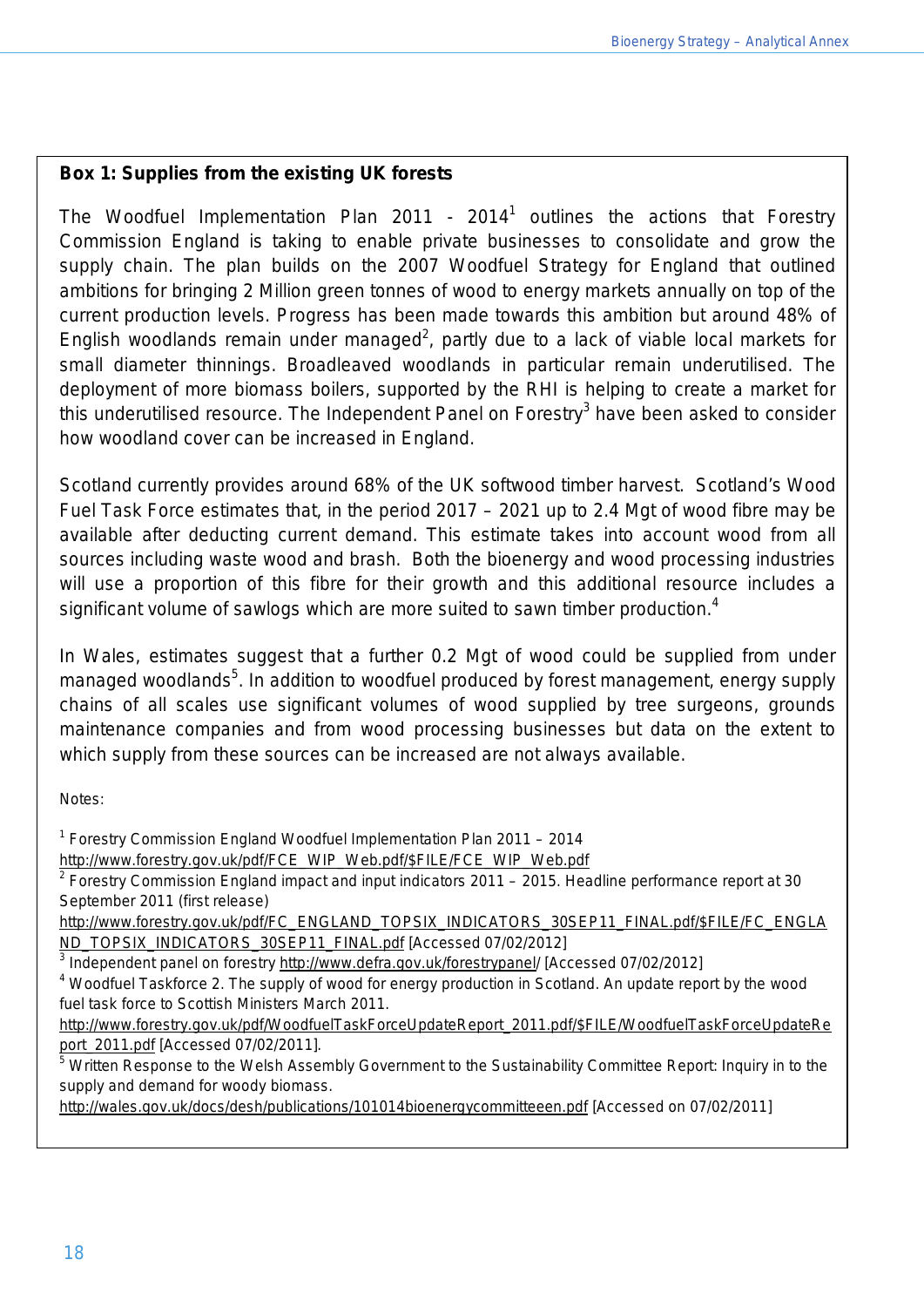### **Energy crops**

15.Energy crops are crops grown specifically for their energy content, for example, woody crops such as miscanthus and short rotation coppice can be burnt to generate power. Domestic energy crops currently account for a relatively small proportion of overall UK bioresource production, however, if developed they have the potential to contribute to building a more secure supply of biomass feedstocks from a range of sources within the UK. The three DECC supply scenarios assume very low quantities of energy crops in the immediate term, reflecting the very early stage of market development for these feedstocks, increasing to between 3 - 6 TWh by 2020 and 18 - 64 TWh in 2030, this is equivalent to around 0.3 - 0.9 Mha in 2030. The greatest potential for these feedstocks is beyond 2020, demonstrating the time it will take for markets to develop.

#### **Waste**

- 16.Waste feedstocks encompass a variety of different sources including, food and green wastes (e.g. grass and garden wastes like hedge and grass trimmings) used for anaerobic digestion, the renewable fraction of solid wastes used for incineration, waste feedstocks producing landfill gas, recovered materials such as waste wood, tallow and used cooking oil for biofuels, and sewage sludge. Within this mix there are a number of factors driving change in the potential over time from 51 - 77 TWh currently to between 50 - 58 TWh by 2030<sup>[18](#page-18-0)</sup>. Policies to encourage better environmental and energy outcomes (waste prevention, reuse and recycling) will drive down potential from landfill gas, but may stimulate better recovery of food (diverting food from the waste stream and into technologies such as anaerobic digestion) and waste wood leading to increased potential in these areas.
- 17.The wide range in potential between the DECC scenarios is due to assumptions around the ability to overcome deployment challenges to energy from waste. These include: diverting more waste from landfill; overcoming the financial barriers to waste infrastructure, especially perception of risk<sup>[19](#page-18-1)</sup> (particularly for commercial and industrial waste); improving community acceptance; developing methods for calculating the renewable content of waste; and improving markets for using energy from waste residues. Our supply scenarios imply between 47 – 57 Mt of waste bioresources in 2030.

#### **Agricultural wastes and residues**

18.Treatment of agricultural wastes such as manures and slurries by anaerobic digestion can recover energy as a useful by-product. Similarly, other agricultural residues can be incinerated and energy recovered. Estimates of current potential available resource are between 16 - 31 TWh, rising to between 24 - 32 TWh by 2030. The three DECC supply scenarios imply around 4.0 to 5.0 Million odt of agricultural residues by 2030. This increase

<span id="page-18-0"></span><sup>&</sup>lt;sup>18</sup> Waste feedstocks include: food waste; landfill gas (produced from waste feedstocks); renewable fraction of wastes; sewage sludge; tallow; used cooking oil; and waste wood.

<span id="page-18-1"></span><sup>&</sup>lt;sup>19</sup> Perception of risk specifically related to anaerobic digestion (especially for large scale commercial and industrial AD plants which imply significant investments).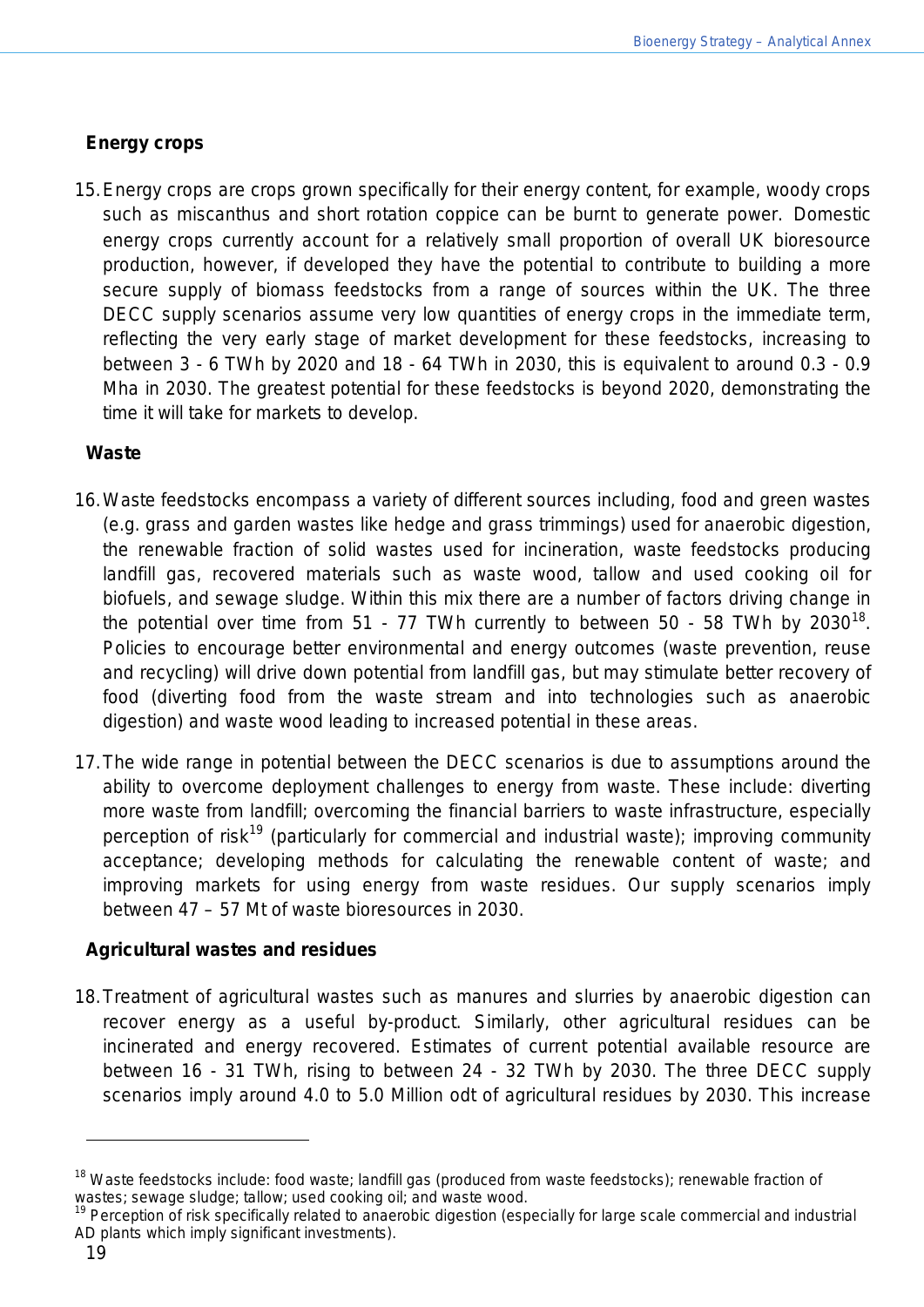results largely from overcoming the majority of market barriers in the ambitious scenario as prices paid are significantly higher. These are: investor uncertainty and lack of grants for upfront capital, lack of storage and collection equipment, competition for feedstocks (particularly elsewhere on farms), and the dispersed nature of the feedstocks.

#### **Current market for bio-resources**

- 19.The above estimates are derived from modelling of how the bioenergy sector may develop in the future. In order to put these in context, it is useful to consider the scale of the current market (based on Defra analysis $^{20}$  $^{20}$  $^{20}$ ):
	- The UK currently sees a small proportion of domestic arable production used for bioenergy. In 2009 around 3% of total UK arable crops (wheat, oilseed rape and sugarbeet) were used for UK biofuels, generating around 0.6 TWh of energy.
	- Landfill gas and the renewable fraction of municipal solid waste combustion were the most significant sources of bioenergy from the UK waste sector. They generated approximately 5.0 TWh and 1.6 TWh of energy respectively in 2010.
	- Anaerobic Digestion in the UK is a growing waste treatment technology with renewable energy as a by-product. It utilises a diverse supply of feedstocks such as food and green waste, agricultural manures, slurries and crop residues. In some cases, purpose grown crops such as maize are added to anaerobic digestors on farms to increase gas yield $^{21}$  $^{21}$  $^{21}$ . Current installations are collectively able to generate around 0.45 TWh of energy, with a further 0.96 TWh with planning permission.

<span id="page-19-0"></span>20.Further information on supply and demand in the UK wood market is included in Appendix 1.

l

<span id="page-19-1"></span><sup>&</sup>lt;sup>20</sup> Defra estimates based on RTFO quarterly reports and 'Agriculture in the UK 2011' for Arable data, DUKES data for Landfill gas and waste, and Anaerobic Digestion data from the Biogas Portal, NNFCC website [\(http://www.biogas-info.co.uk/images/PDFs/baseline.pdf\)](http://www.biogas-info.co.uk/images/PDFs/baseline.pdf)

<span id="page-19-2"></span><sup>&</sup>lt;sup>21</sup> The Government wants limited public funds available to drive greater and wider uptake of waste feedstocks, with crops being used to support this growth where it is required and it makes sense to do so.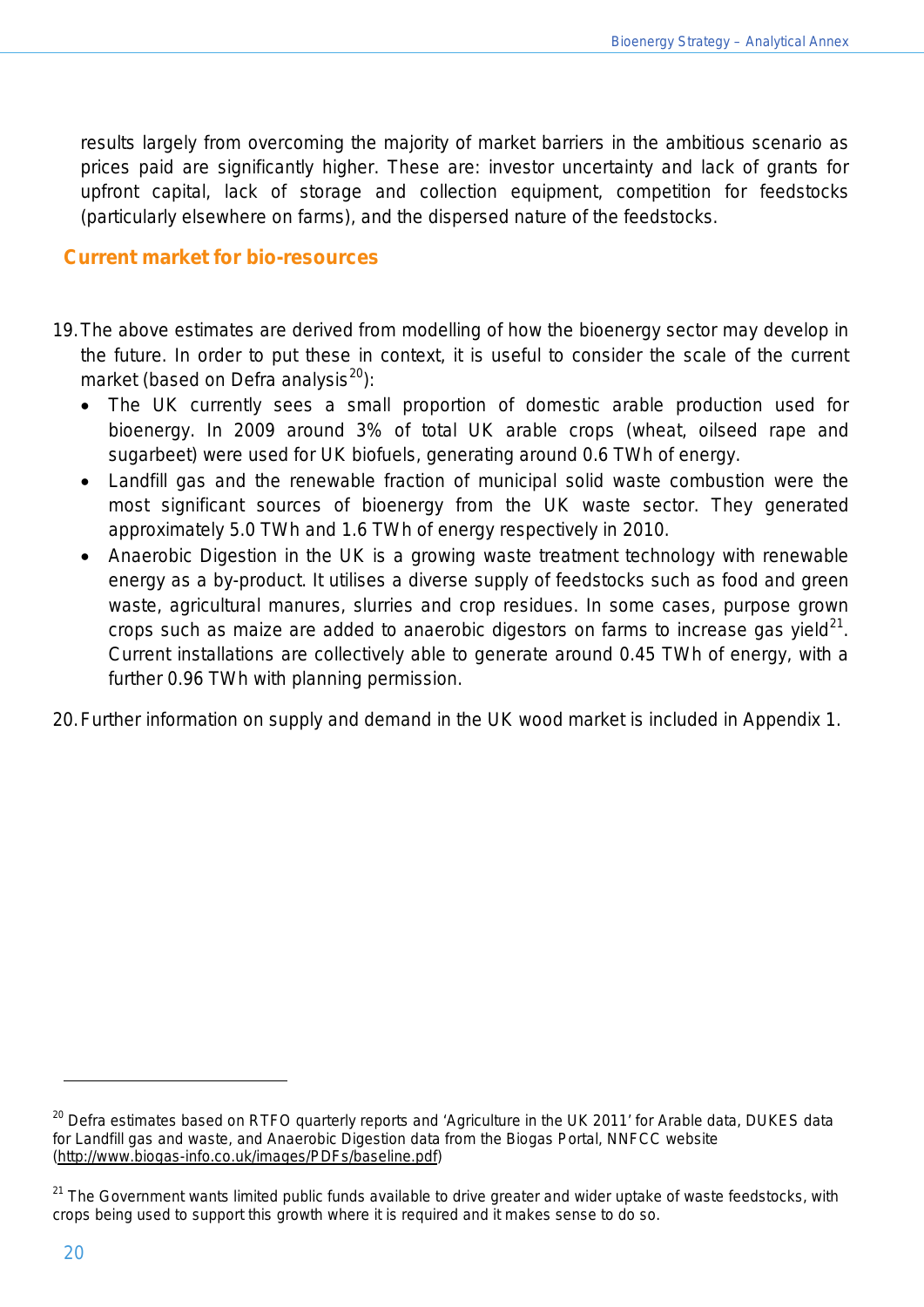# **Imported supply**

- 21.The global supply of bioenergy resource in the AEA analysis is based on three different world development scenarios. These are explained in detail in box 2 below, but take account of the following key factors:
	- Technology development and infrastructure
	- Agricultural intensification (planting rates and yields)
	- Global economy and population growth and related food demands
	- Trade development and political stability
	- Development of international standards such as fuel quality standards and sustainability standards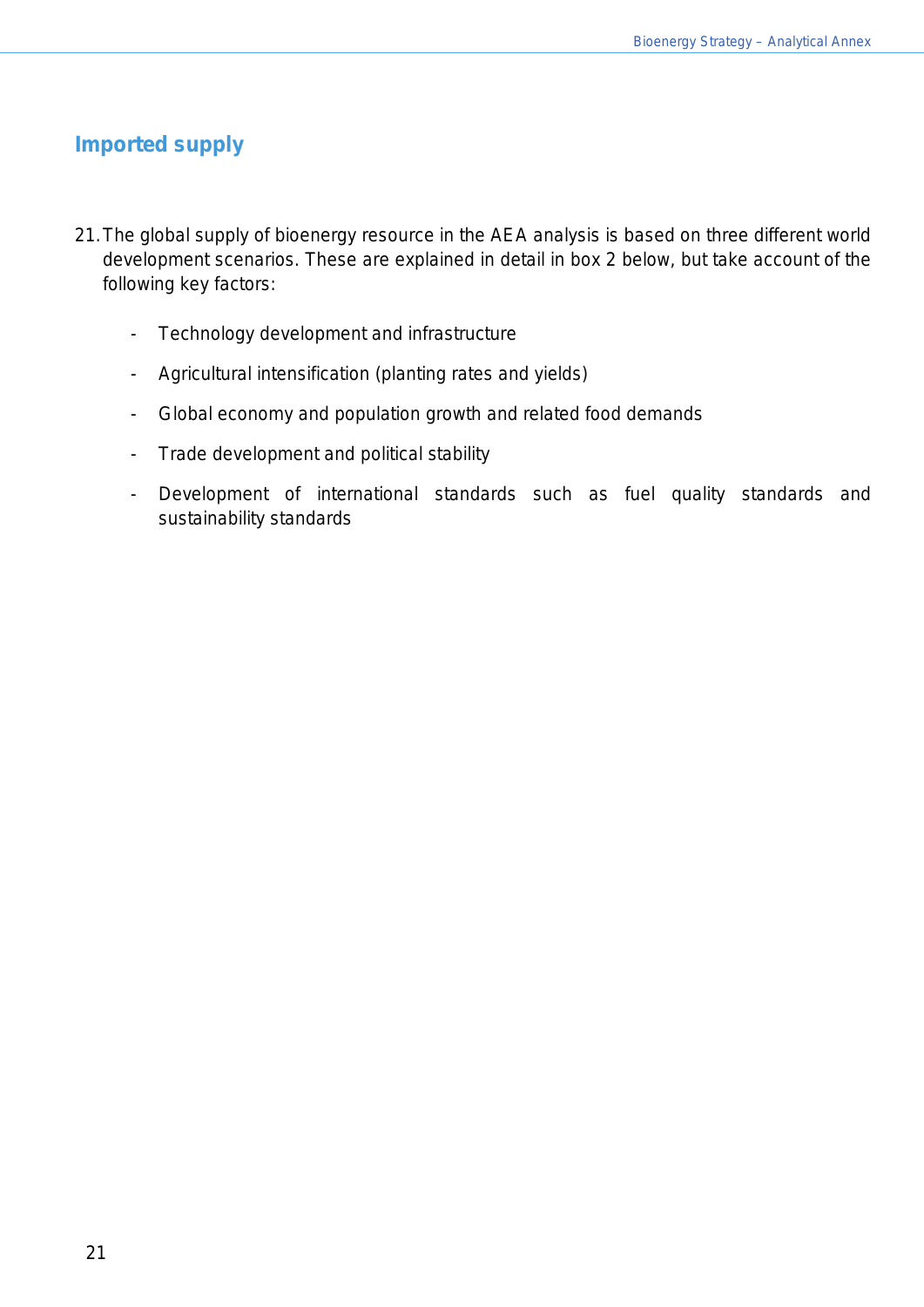#### **Box 2: World development scenarios**

The AEA analysis based their analysis on three global development scenarios:

**Business as Usual (BAU)** - assumes world economic growth at 2% per annum and high technology development. It is assumed current trends for bioenergy production in each region continue, implying those countries that are already successfully developing infrastructure, technology and political stability continue to do so, and those who are lagging behind continue to do so (therefore limiting the bioenergy potential of less developed countries). Central price scenarios are assumed. Prior to the planting rate constraint, if the production of energy crops is maximised (i.e. land prioritised for energy crops as opposed to first generation Biofuel crops) - approximately 208 Mha (globally) of land are utilised for energy crops in 2030. Under the same scenario approximately 333 Mha (globally) of land are utilised for first generation biofuels feedstocks in 2030. Planting rates (increase in energy crops p.a.): Developed economies 20%; Transition economies 10%; and Emerging economies 5%. Energy crop yield\* increase p.a.: 1.6%. Planting rates (increase in biofuel crops p.a.): Varies by crop and region, from 0.4 to 1.2% but typically at about 0.9%.

**BAU + High Investment** – assumptions as BAU plus further opportunities for development of bioenergy domestically and through investment from richer countries. Product quality standards are developed to facilitate commodity trading of various grades of fuel, ensuring consistent product quality, and reliable delivery - encouraging investment by the demand side sector. Developing countries are assumed to implement sustainability requirements and demonstrate that they have been met. UK develops good infrastructure to deal with large quantities of imports. Supply is increased substantially from BAU by increased planting rates and the removal of some barriers to investment. However, a large proportion of land in some regions remains un-planted; by 2030 this is mainly due to infrastructure and market constraints rather than planting constraints. Under the BAU + High Investment scenario prior to planting rate constraint, assuming central price scenarios and maximising the production of energy crops, approximately 347Mha (globally) of land are utilised for energy crops in 2030. Under the same scenario approximately 297Mha (globally) of land are utilised for first generation biofuels feedstocks in 2030. Planting rates (increase in energy crops p.a.): Developed economies 20%; Transition economies 20%; and Emerging economies 20%. Energy crop yield increase p.a.: 1.6%. Planting rates (increase in biofuel crops p.a.): Varies by crop and region, from 0.4 to 1.2% but typically at about 0.9%.

**Low Development** – assumes lower technology development, less intensification of agriculture and less improvement in yields, reduced international food trade, and world economic growth at 1.6% per annum - implying lower potential land availability for bioenergy production. There is less infrastructure development in developing countries and less investment in developing biomass supply by developed countries in developing countries. Lower initial land availability, and more constraints on supply, leads to the lowest potential for bio-energy production. Under the Low Development scenario prior to planting rate constraint, assuming central price scenarios and maximising the production of energy crops, approximately 114Mha (globally) of land are utilised for energy crops in 2030. Using the same scenario approximately 150Mha (globally) of land are utilised for first generation biofuels feedstocks in 2030. Planting rates (increase in energy crops p.a.): Developed economies 20%; Transition economies 8%; and Emerging economies 2%. Energy crop yield increase p.a.: 1.2%. Planting rates (increase in biofuels crops p.a.): Yield increases are half those in the BAU scenario.

Source: International Development Scenarios used by AEA, based on Global Economic Scenarios developed by Hoogwijk (2005)

Note: World economic growth rates cannot be flexed in the AEA model and may appear low compared to the latest world economic growth rate data. If higher growth rates were assumed we would expect higher productivity and yield rates (due to higher technological growth), but may also expect greater competition for land (for food and other uses due to increased population and demand) which could reduce the amount of land available for energy crops. The balance, and overall impact on total bioresource availability to the UK, due to these changing variables, is unclear and would require further in-depth analysis.

Note\*: Regional average yields for energy crops were derived from the results in Hoogwijk (2005) (1.6% per year in the BAU scenario and 1.2% per year in the low development scenario). Regional yields in 2010 range from 5 odt/yr (e.g. in Southern Africa) to 10 odt/yr (in North America) and 11 odt/yr in Former Soviet Union. By 2030, these increased by 37% in the BAU scenario and 27% in the low development scenario.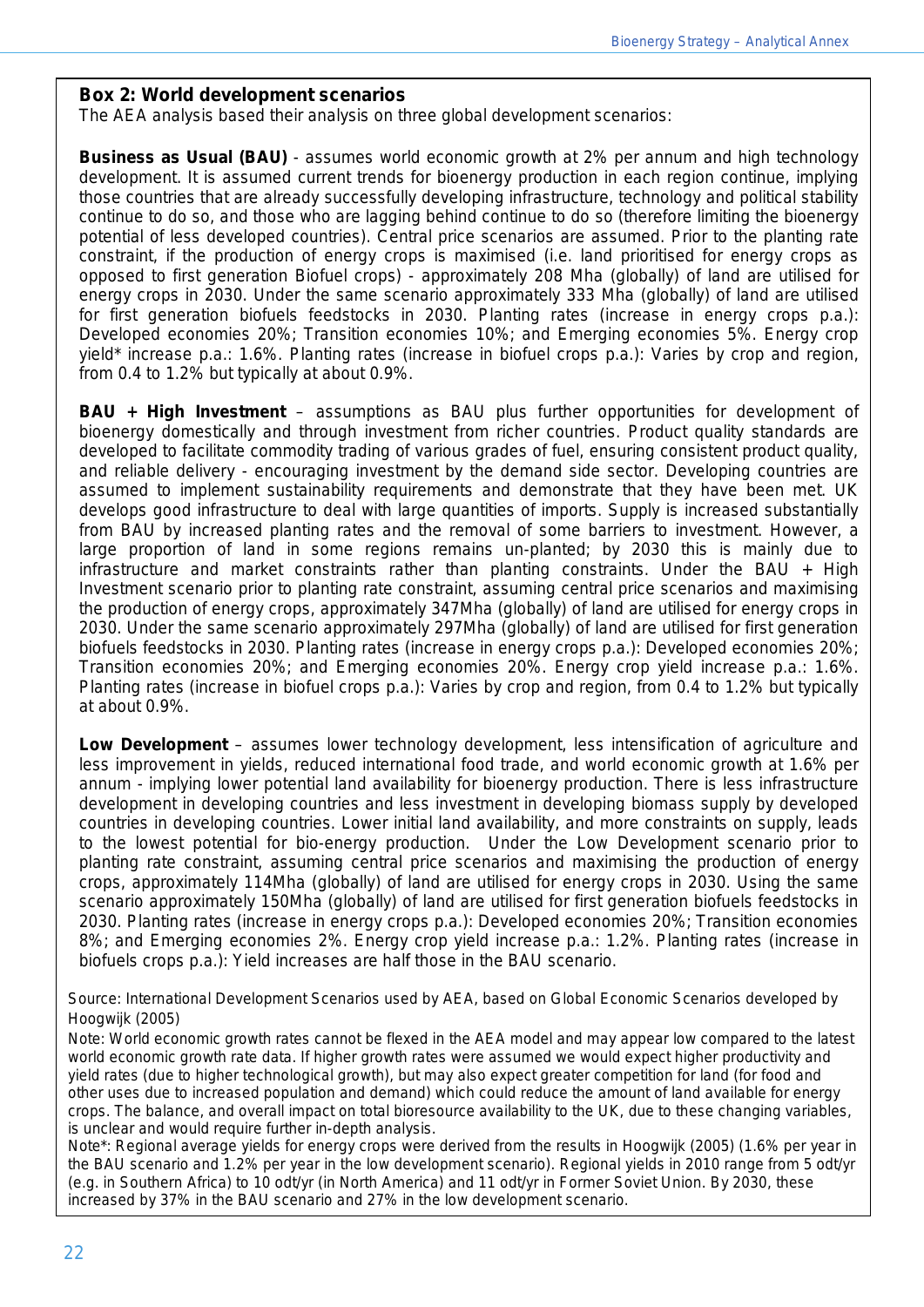- 22.Figure 5 below shows current uses of global land resource, based on FAO-OECD estimates<sup>22</sup>. This suggests there are currently around 4.3 billion hectares of land available for crop production globally. Of this, around 1.4 billion is currently used for arable crops and a further 1.3 billion is land that is either protected or has other uses such as urban areas or forests. Estimates of the land required to feed the rapid population growth and changing dietary habits to 2050 vary. The  $FAO^{23}$  $FAO^{23}$  $FAO^{23}$  estimate that this could require around 70 million hectares, whilst the Foresight Study<sup>[24](#page-22-2)</sup> suggests an average increase of 10%-20% from current levels, implying up to an additional 280 million hectares. This suggests that there could be approximately 1.3 billion hectares of land suitable for crop production that could be used for bioenergy crop expansion or other uses<sup>[25](#page-22-3)</sup>. Some of this will not be suitable for energy crops due to factors such as land and water degradation.
- 23.The DECC supply scenarios assume a lower starting point for global land potentially available for crop production. Our scenarios assume just over half (restricted scenario) to three-quarters (ambitious scenario) of 1.3 billion hectares could potentially be available for bioenergy crops by 2030. Suitable land reduces further after taking account of planting rates and sustainability constraints assumed in the AEA modelling (see paragraph 24.). By 2030, the range of land used in the DECC scenarios is approximately 0.1 to 0.5 billion hectares. The energy potential in the ambitious scenario implies up to 30,000 TWh in 2030 from energy crops grown on this land. Further energy potential is available from forestry products from existing forests.
- 24.Assumptions on planting rates act as a constraint on the potential land utilised for bioenergy crop production. In earlier years, the AEA modelling shows that the planting rate is a more binding constraint than the land available. The planting rate assumptions vary across regions and the three world development scenarios assumed in the modelling (see box 2 for further information). Similarly, sustainability constraints act to reduce the land available for bioenergy crop production. Only a fraction of the total potential biofuels that could be produced on the land available by 2020 are estimated to meet the GHG savings criteria set out in the Renewable Energy Directive.

<span id="page-22-0"></span><sup>&</sup>lt;sup>22</sup> FAO-OECD Agricultural Outlook  $http://www.agri-outlook.org  
\n<sup>23</sup> FAO 'How to feed the world in 2050'$  $http://www.agri-outlook.org  
\n<sup>23</sup> FAO 'How to feed the world in 2050'$  $http://www.agri-outlook.org  
\n<sup>23</sup> FAO 'How to feed the world in 2050'$ </u>

<span id="page-22-1"></span>http://www.fao.org/fileadmin/templates/wsfs/docs/expert\_paper/How\_to\_Feed\_the\_World\_in\_2050.pdf

<span id="page-22-2"></span><sup>&</sup>lt;sup>24</sup> Foresight 'Global Food and Farming Futures, 2011' http://www.bis.gov.uk/foresight/our-work/projects/publishedprojects/global-food-and-farming-futures

<span id="page-22-3"></span>It is important to note that this land may have a high carbon content and be rich in biodiversity; it may be used for grazing livestock or subsistence farming; there is a high degree of uncertainty around productivity, including water supply (which may become more pronounced in a world subject to climate change); for land where productivity is not prohibitively low, it is unclear whether growing dedicated energy crops would be economically viable, given limited experience of this to date.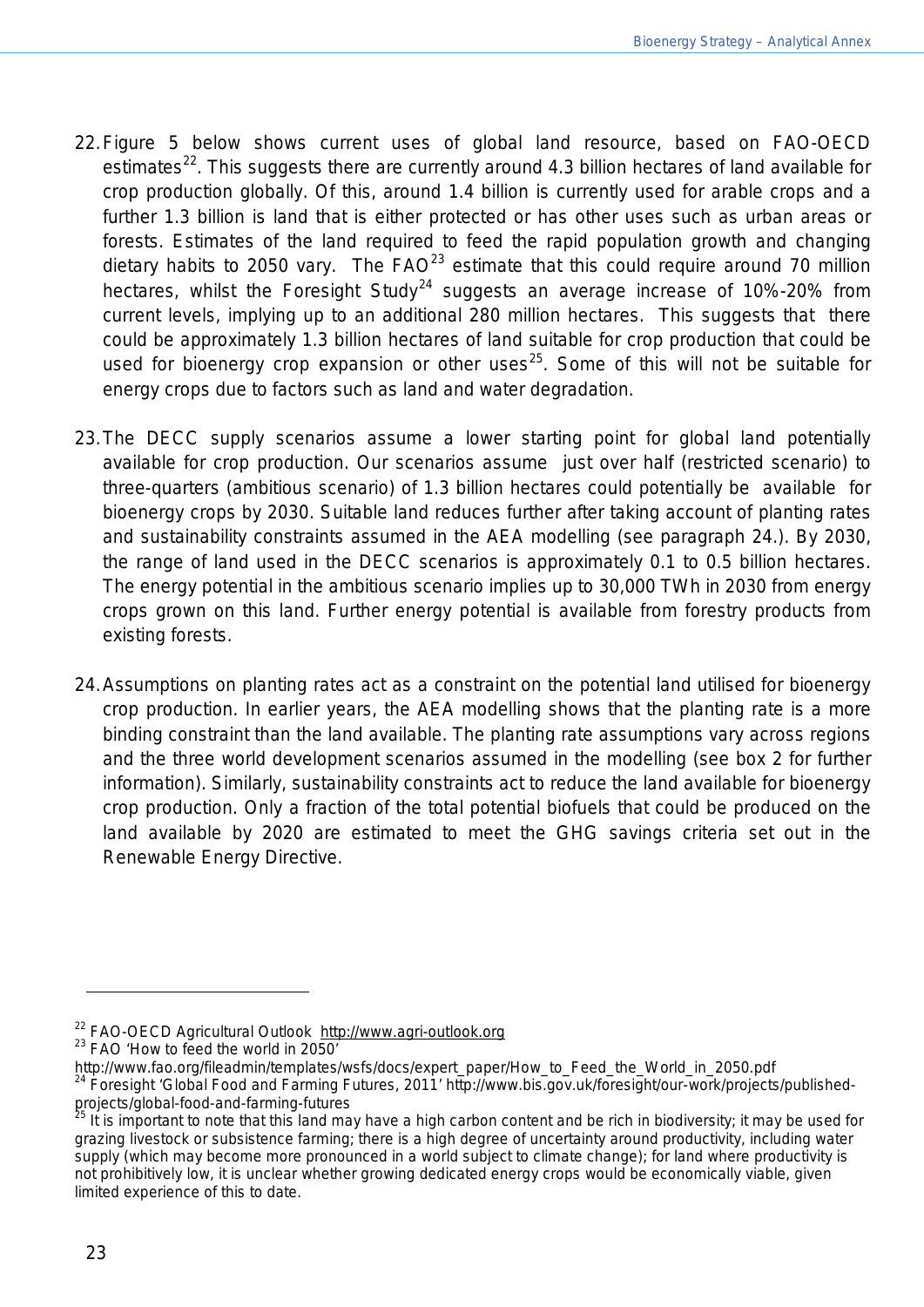

Figure 5A: Current global land use

Source: FAO-OECD Agricultural Outlook 2011

25.The last column 'Land available for other uses' in figure 5A above corresponds to the first column in figure 5B below. In comparison, the second and third columns show global land potentially available for other uses as assumed under AEA modelling we have used to estimate our supply scenarios, they are split to correspond with the restricted supply scenario and the ambitious supply scenario. The Mha range associated with our scenarios after planting rates and sustainability has been taken into account implies between approximately 10 – 30,000 TWh potential energy from the land available. The restricted scenario assumes the majority of this land comes from the regions of Oceania, USA and Western Europe (29%, 21% and 12% respectively), whereas the ambitious scenario assumes the majority of land is available from the regions of South America, East Asia, Former UUSR, and Oceania (17%, 17%, 13%, and 10% respectively).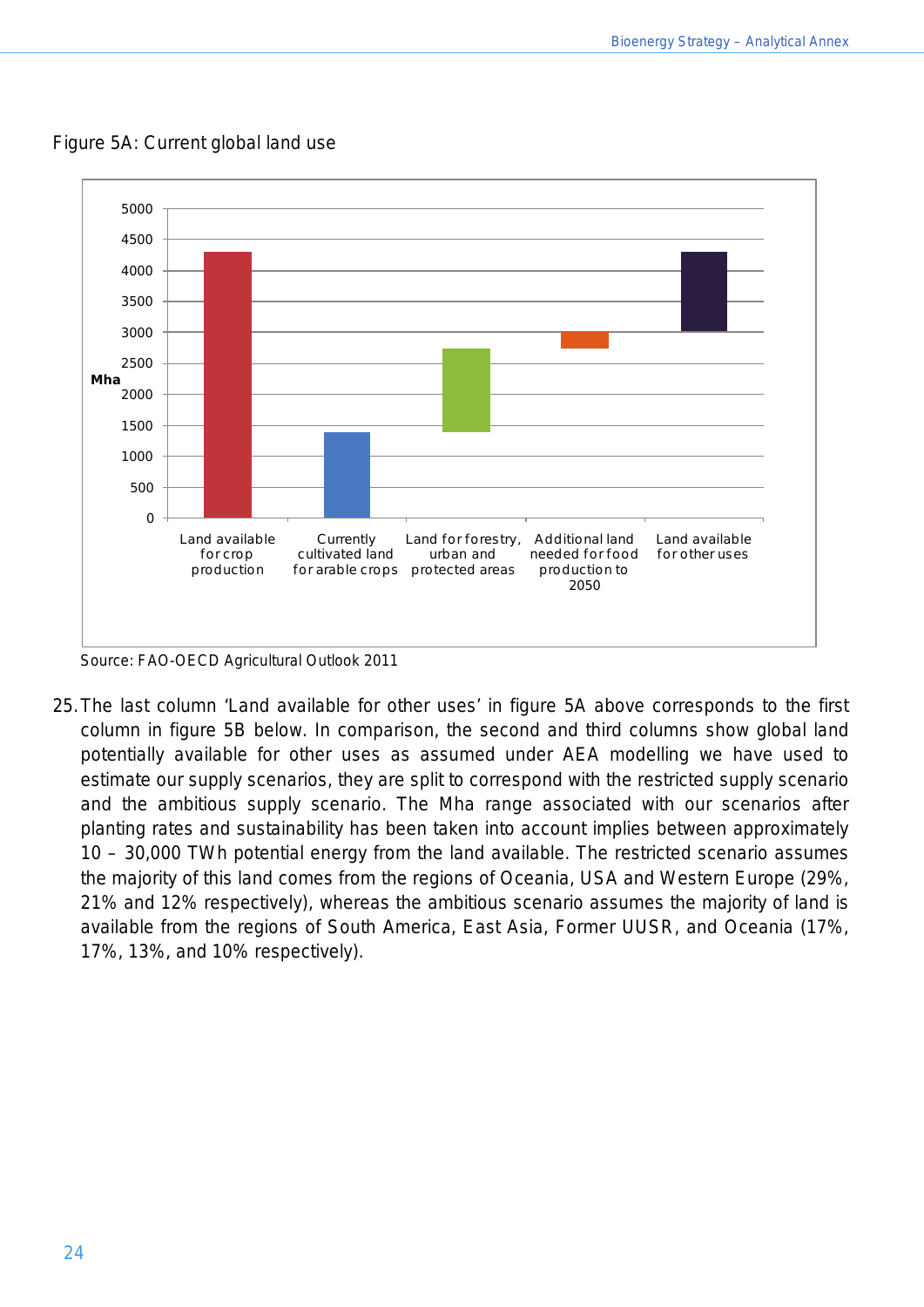

Figure 5B: Global land potentially available for other uses as assumed under DECC supply scenario modelling

Source: FAO-OECD Agricultural Outlook 2011

- 26.The development of international bioresource production, access to global markets, the price at which bioenergy resources can be accessed and the UK's willingness to pay for them, alongside the implemented sustainability criteria, will be key factors determining the scale of bioenergy imports that will be available to the UK. Appendix 1 sets out further information on international markets and prices for woody biomass, based on DECC analysis in consultation with stakeholders.
- 27.Estimating the availability of global supply to the UK in the future is very difficult given the uncertainty around the key factors highlighted in paragraph 26. Therefore supply ranges must be considered in this context. Not all bioresource feedstocks are likely to be suitable for international trade, for example, currently there is only a developed international market for woody pellets<sup>[26](#page-24-0)</sup> produced from forestry and agricultural residues. However, going forward we assume that these and woody energy crops will form tradable solid biomass products given that they have similar characteristics to commodities in the current internationally traded market. First generation biofuels are also expected to continue to be internationally traded. The distances over which these feedstocks will be transported will be constrained by the GHG and economic costs of transport (taking into account relative energy density of biomass products). A more in depth analysis of transport costs for biomass has been developed by DECC and will be available on the DECC website shortly.

<span id="page-24-0"></span><sup>25</sup> <sup>26</sup> An international market also exists for wood chips, but is not as well established as the wood pellet market.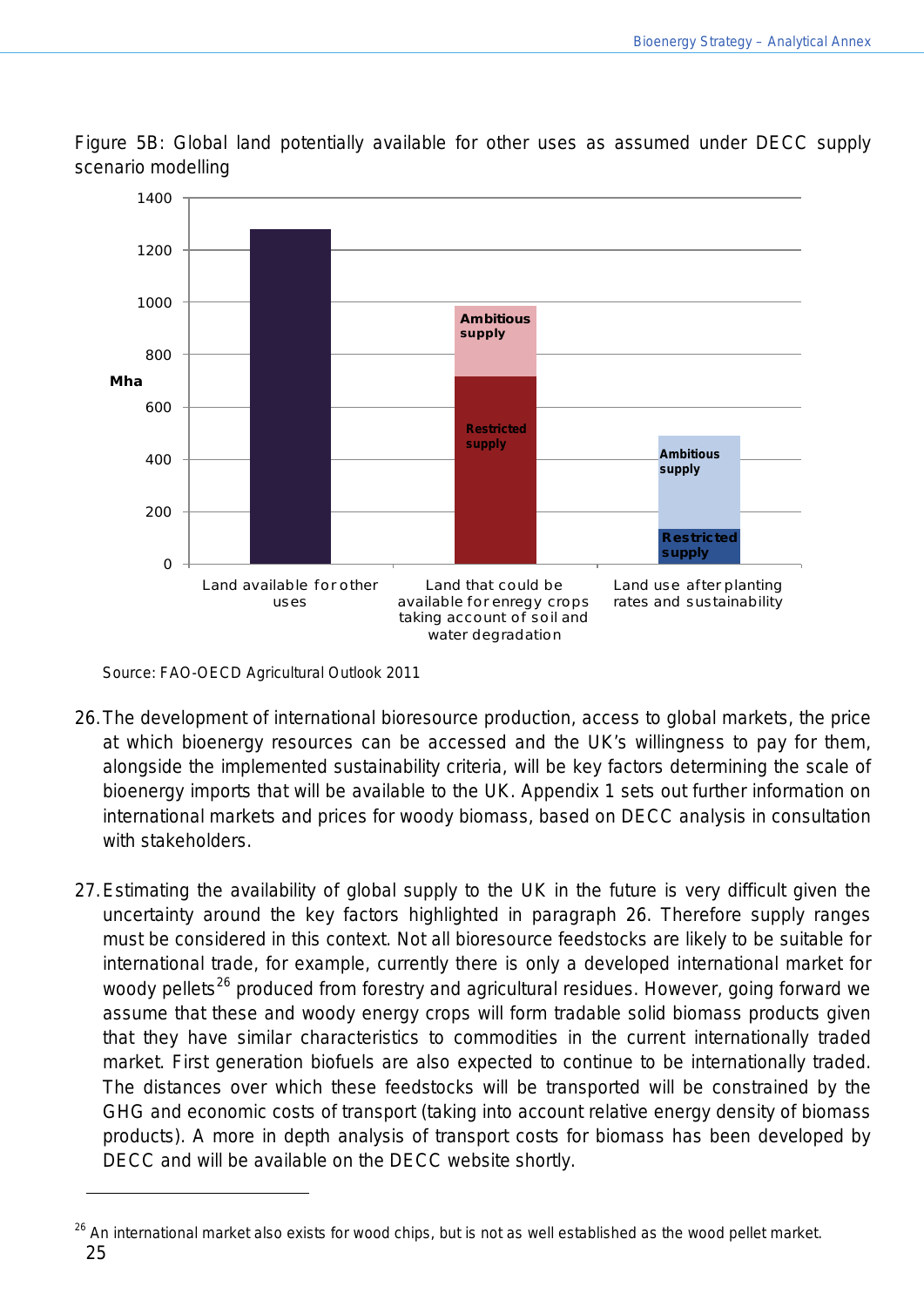- 28.Our analysis, which estimates supply on a regional basis, suggests that the majority of woody imports will be energy crops with some forestry residues. The regions of North America and the EU will be important suppliers of forestry products, whereas energy crop production is expected to be more widely dispersed across the world, with regions such as Latin America and China having a significant role alongside North America and the EU. There will also be a smaller but significant role for imported agricultural residues in the short and medium term, but this decreases towards 2050 as increased production of energy crops become available.
- 29.For biofuels and bioliquids the supply modelling also incorporates the sustainability standards as laid out in the Renewable Energy Directive. This significantly reduces the amount of sustainable biofuels available to the UK. The land assumptions underpinning the AEA estimates of global energy crops and biofuels is based on land that is unused or abandoned agricultural land. This meets the Renewable Energy Directive criteria that biofuels and bioliquids should not be grown on converted land that previously had a high carbon stock. As this supply is based on projections of unused land, it is assumed that production from these areas should not induce significant Indirect Land Use Change (ILUC). The supply scenarios could therefore be realised with low ILUC risk. However, the AEA global supply model (which uses an energy model not a global agricultural model) does not test this assumption or consider enforcement issues. We also recognise that current policies and sustainability criteria may not encourage bioenergy production from this unused land, but instead production may continue to be dominated by supply from existing agricultural land. We have therefore introduced further restrictions on biomass supply under the Highly Restrictive Sustainability Standards scenario (see page 30) whereby all vegetable oil crops are excluded from the feedstock mix.
- 30.The modelling assumes that first generation biofuels crops require better quality land than energy crops (to note: all land is categorised as spare or abandoned agricultural land, better quality land refers to factors such as water scarcity and levels of soil degradation). In the scenarios used in the above analysis, the land is split such that better quality land is available for first generation biofuels feedstocks up until planting rates allow for energy crops to compete with first generation biofuels. This means if there is spare land available that cannot be used for energy crops because of the planting rate constraint, the land can then be used for first generation feedstocks, providing it is of suitable quality. A scenario where planting rates are much higher would result in more land becoming available for energy crops and a reduction in land available for first generation biofuels. $27$

<span id="page-25-0"></span><sup>&</sup>lt;sup>27</sup> AEA developed two variants of each world development scenario: (1) where production of first generation biofuels is maximised and energy crops are only grown on land which is not suitable for first generation biofuels (2) where preference is given to planting energy crops and where planting rates for energy crops are constrained, it is assumed remaining land is utilised for biofuels production. A variant of scenario (2) has been used in our modelling as the default, however, this is a simplification for modelling purposes of the real production decision that is required by producers and does not take into account the impact of prices (which could result in producers favouring the production of first generation biofuels crops).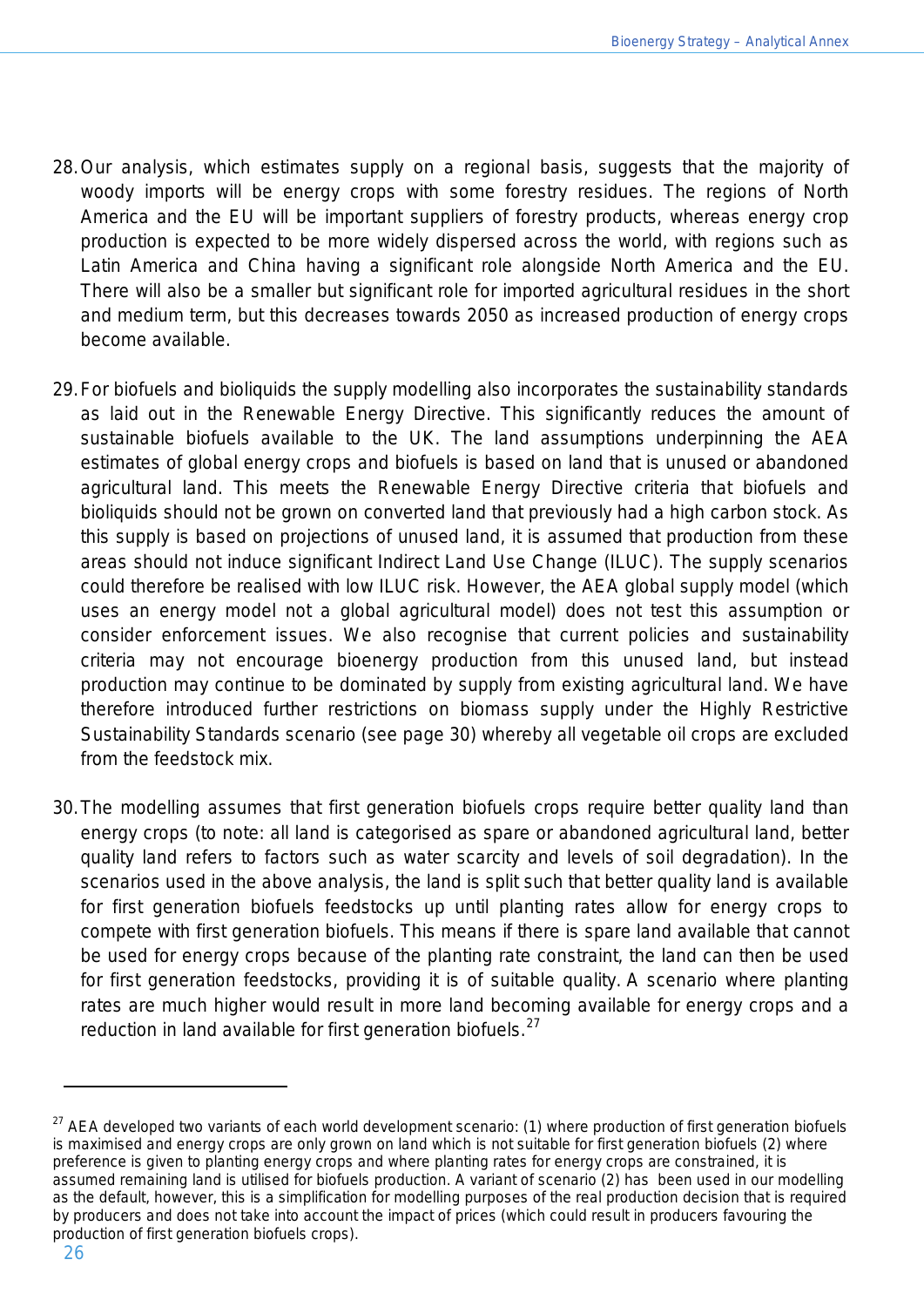# **Imposing constraints and estimating availability of imported supply to the UK**

- 31.International bioresource supply was examined on a regional basis and took into account the following constraints and trade barriers:
	- Infrastructure constraints physical constraints on development of the resource such as transport infrastructure (including distribution, storage, ports etc.)
	- Market/trade constraints constraints on the ability to establish and maintain reliable supply chains for domestic and international markets (including market maturity, political stability, international standards etc.)
- 32.To estimate the amount of bioresource that would be available to trade on the international market, the level of domestic demand (for each region) is subtracted from total supply to estimate the surplus available for trade. AEA uses the 'reference' demand predicted by IEA (2010) as a basis for the reference global bioenergy demand scenario. To test the sensitivity of results to demand side assumptions, AEA also considered a high biomass demand scenario based on a scenario created by IEA (2010) where there is a substantial increase in the use of biofuels and biomass for electricity generation.
- 33.Compared with the rest of the world, the EU has much more developed renewables targets in 2020, thus it is likely to be one of the regions with the highest demand for biomass. The UK will be competing with other EU countries and the rest of the world to secure biomass supply to meet UK domestic demand. As the UK has relatively limited land resources, it is likely to require a relatively large share of imports to meet this demand. The AEA study assumes that 10% of surplus tradeable biomass (after global domestic demand is met) potentially available in the international market in 2020 would be available to the UK. This is equivalent to around 4.5% of all global tradeable bioenergy resource in the medium biomass scenario (i.e. prior to meeting global domestic demand). Although this is relatively high in relation to the UK's global share of total primary energy supply (around  $1.6\%$ <sup>[28](#page-26-0)</sup> in 2009), we have used this as a basis for the 2020 UK share of global biomass available for import due to the factors mentioned above.
- 34.To extend the AEA analysis out to 2050, we assume that the UK will have access to a decreasing proportion of total global supply available on the internationally traded market. This is based on the expectation that the UK continues to be a net importer of bioresources, however in the longer term demand for bioresources will increase globally as more countries will be competing for this scarce resource. In the absence of reliable data, it has been assumed that the UK's proportion of surplus tradeable biomass declines from 10% in 2020 to 2% in 2050 in the medium resource availability scenario with a range of 1.5% to 3%. This is equivalent to 1.5% of all global tradeable bioenergy resource in the medium scenario with a

<span id="page-26-0"></span><sup>&</sup>lt;sup>28</sup> Figure based on International Energy Agency (IEA) statistics<http://www.iea.org/stats/index.asp>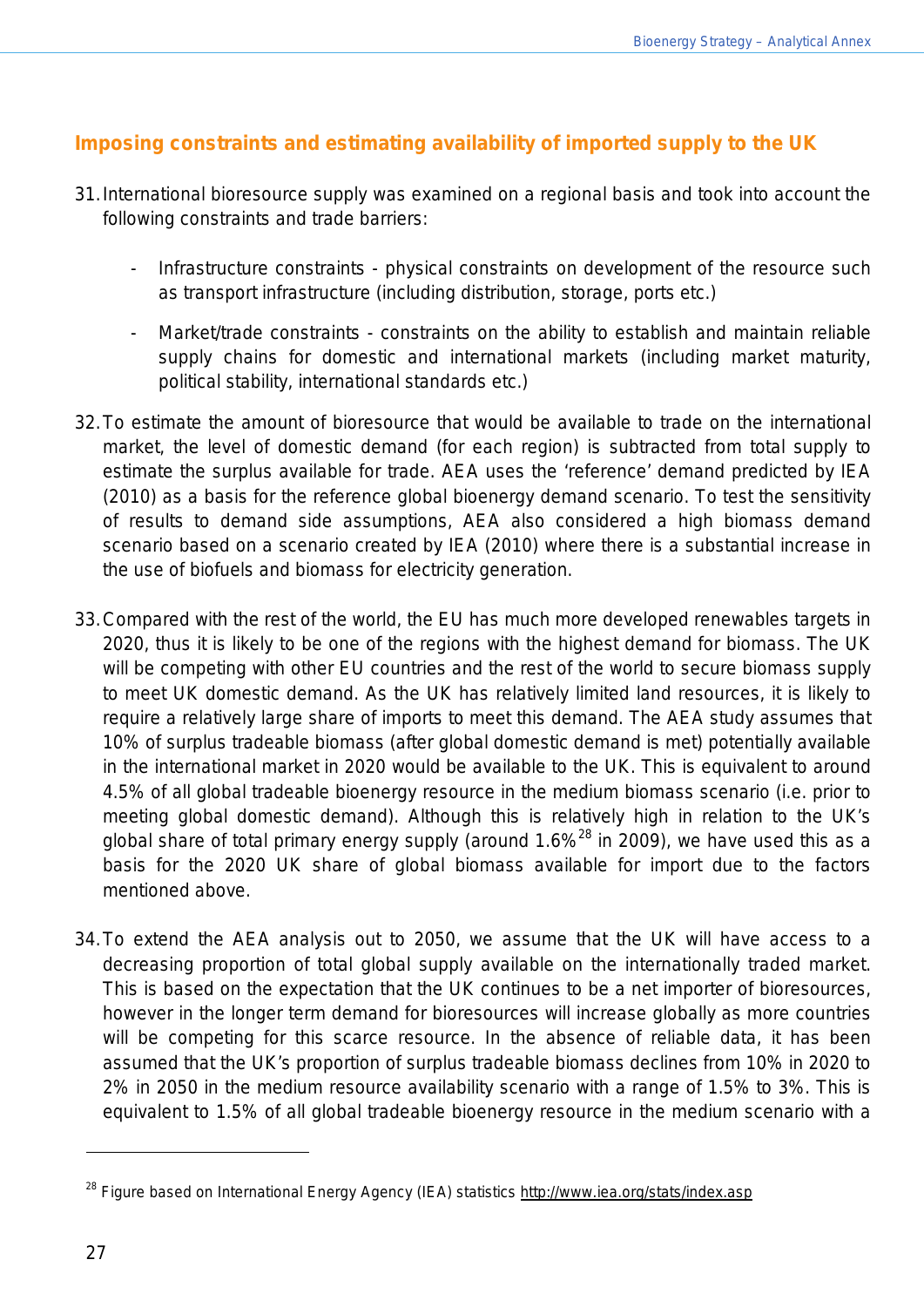range of 1.2% - 2.3%. The central case import share 1.5% is comparable to the UK share of current global energy supply of around 1.6% and reflects what the UK might be able to use as the world moves towards binding global carbon constraints.

35.These assumptions are clearly very uncertain and in practice, the UK import share will depend on a range of factors including global and regional demand, development of supply contracts and incentives in place to use biomass. The range is chosen to test the robustness of results of the AUB modelling and to gain insights from a range of different scenarios. Estimates of global resource availability are inherently more uncertain towards the longer term. That our resource supply range narrows towards 2050 is due to the assumption that the UK has access to a declining fraction of imports over time, and should not be interpreted as the estimated bioresource availability becoming more certain. A sensitivity analysis was carried out to test the robustness of our conclusions on low risk uses of bioenergy towards 2050 where the import share was significantly higher in 2050 – see Appendix 2 for full details.

## **Breakdown of imported supply by feedstock**

36.Figure 6 provides a breakdown of the imported feedstocks that are assumed in the three DECC supply scenarios: Bioethanol; Biodiesel<sup>[29](#page-27-0)</sup>; and Woody biomass. Imported woody biomass includes agricultural residues, small roundwood, forestry residues, forestry sawmill products and energy crops such as miscanthus and short rotation coppice. Energy crops are assumed to make up the majority of woody biomass imports available to the UK, the three DECC supply scenarios imply a range between 21.7 – 40.1 Mha equivalent. The supply scenarios imply the equivalent of around 0.5 – 2.6 Mha for global agricultural residues, and 0.4 – 8.8 Mha for global oil crops (all Mha figures apply to 2030).

<span id="page-27-0"></span><sup>&</sup>lt;sup>29</sup> AEA estimate energy crops and first generation Biofuels feedstocks as the equivalent amount of biofuels they would produce, rather than in raw feedstock terms.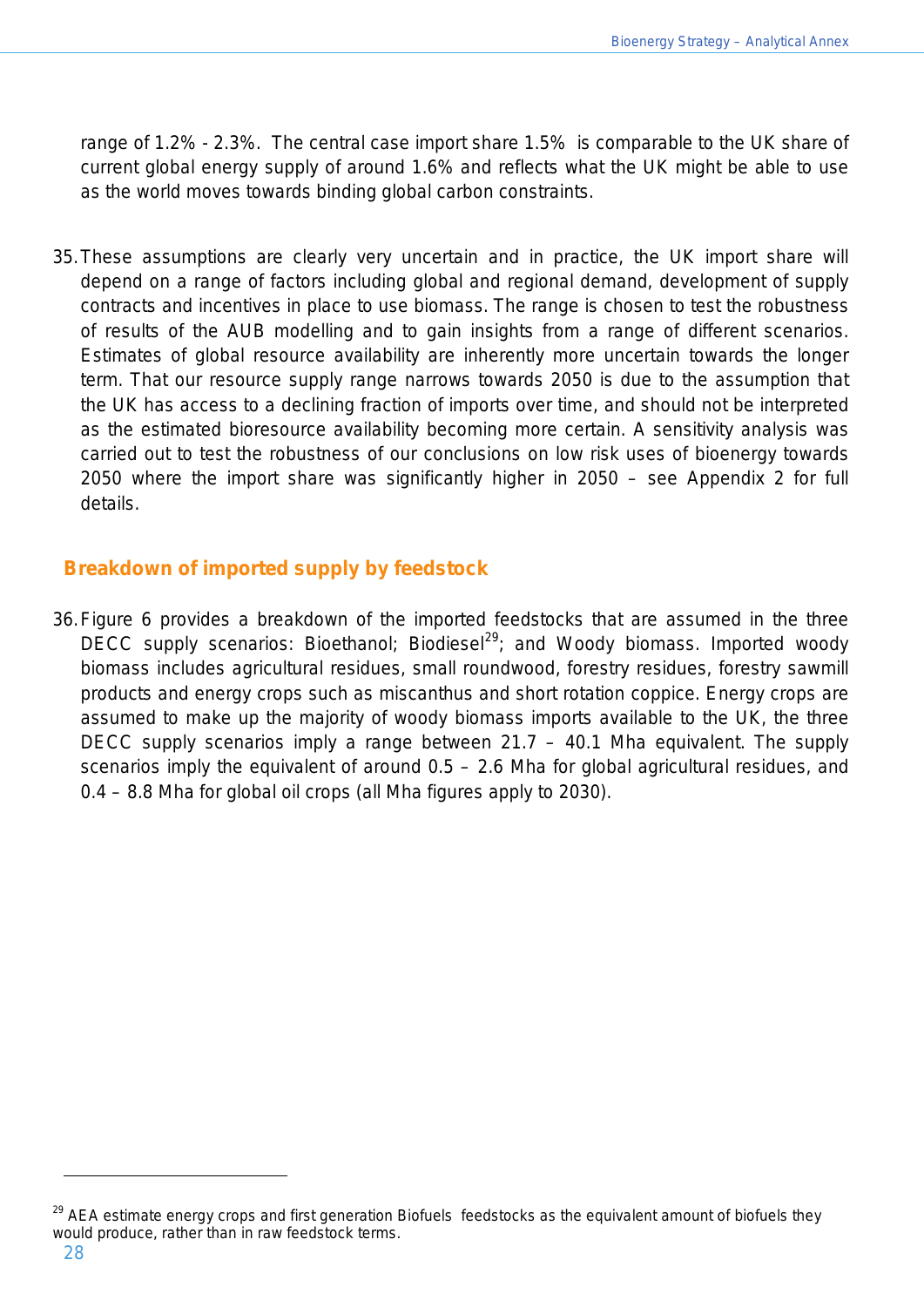Figure 6: Available imported bioresource supply broken down by feedstock for DECC supply scenarios from 2011 to 2050



Source: DECC analysis using AEA Bioenergy Resource model

#### **Supply ranges – comparison to existing literature**

37.Our scenario approach to bioresource supply aims to build on the sensitivity analysis represented by the ranges provided by the AEA modelling. We recognise that sensitivity analysis cannot cover all areas of uncertainty and it is accepted that feedstock supply estimates need to be used with caution, especially those estimating import availability. This analysis will be open to review and updating as necessary when more information becomes available. However, as Figure 7 below shows, our current estimates are within the main cluster of estimates provided by other studies that examine land availability and production yields.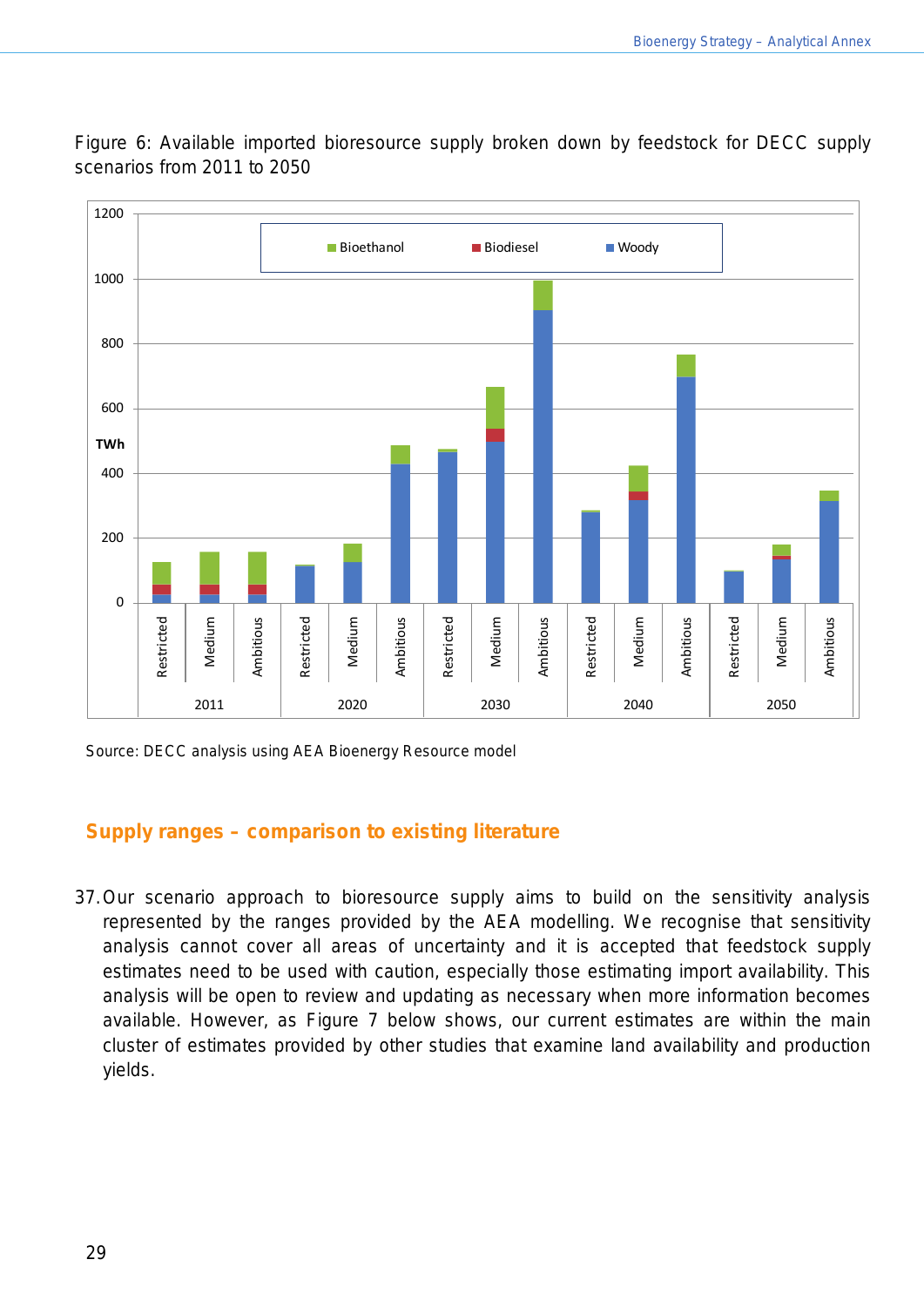

Figure 7: Estimates from recent studies of land availability for energy crops

Source: UKERC

# **Highly Restrictive Sustainability Standards (HRSS) supply scenario**

38.The impact of more stringent sustainability standards has been analysed on a feedstock by feedstock basis, considering their impact on GHG emissions, biodiversity and Indirect Land-Use Change. Defra established a working group to consider a range of low, medium and high sustainability standards encompassing changes to GHG savings, compliance with best practice and international sustainability schemes, and restricting the use of feedstocks with high risk of indirect land-use change. The full set of agreed standards can be seen in table 1 below: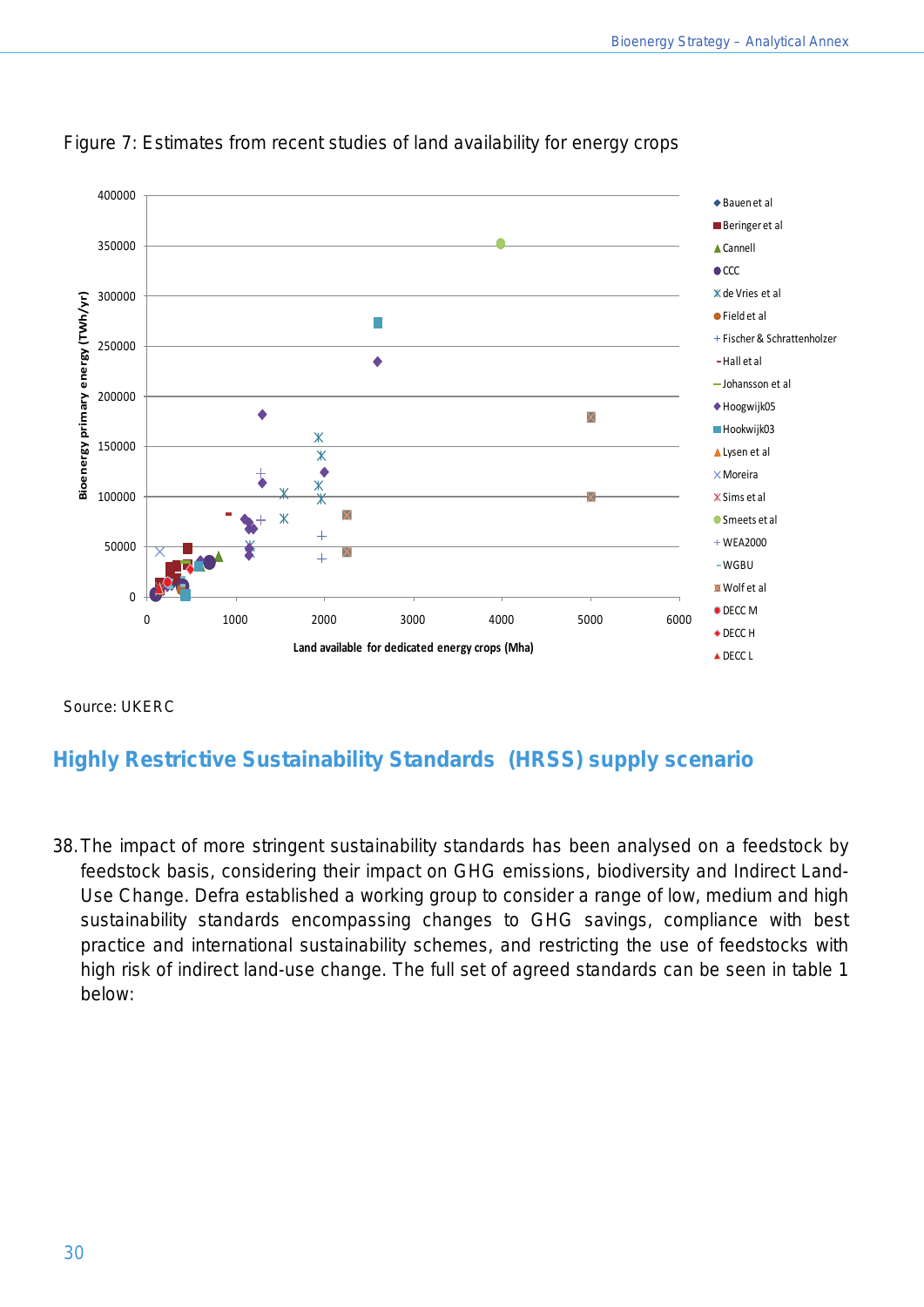| Table 1: Summary of Defra sustainability standards                |                                                                                                                              |                                                                                                                                                                |                                                                                                                                       |  |
|-------------------------------------------------------------------|------------------------------------------------------------------------------------------------------------------------------|----------------------------------------------------------------------------------------------------------------------------------------------------------------|---------------------------------------------------------------------------------------------------------------------------------------|--|
|                                                                   | Low                                                                                                                          | <b>Medium</b>                                                                                                                                                  | High                                                                                                                                  |  |
| <b>Biodiversity</b>                                               |                                                                                                                              |                                                                                                                                                                |                                                                                                                                       |  |
| <b>Arable Crops</b><br>and Woody<br><b>Energy</b><br><b>Crops</b> | Cross-compliance                                                                                                             | Cross-compliance and<br><b>Entry Level Stewardship</b><br>(ELS)                                                                                                | Cross-compliance and<br>Enhanced ELS - mandatory<br>specific measures to<br>promote farmland birds and<br>other biodiversity          |  |
| <b>Agricultural</b><br>residues                                   | 10% returned to soil to<br>protect soil biodiversity                                                                         | 30% returned to soil to<br>protect soil biodiversity                                                                                                           | 50% returned to soil to<br>protect and enhance soil<br>biodiversity                                                                   |  |
| <b>Domestic</b><br>forestry and<br>woody<br>energy<br>imports     | <b>Forest Stewardship</b><br>Certified (FSC) or<br>equivalent accreditation                                                  | FSC or equivalent<br>accreditation                                                                                                                             | FSC or equivalent<br>accreditation                                                                                                    |  |
| 1 <sup>st</sup><br>generation<br>biofuels<br>crops                | Roundtable on<br>sustainable biofuels<br>accreditation or<br>equivalent                                                      | Roundtable on sustainable<br>biofuels accreditation or<br>equivalent                                                                                           | Only source feedstocks<br>from countries with zoning<br>agreements.                                                                   |  |
| <b>Greenhouse gases</b>                                           |                                                                                                                              |                                                                                                                                                                |                                                                                                                                       |  |
| All<br>feedstocks                                                 | If for transport = $35%$<br>including ILUC and<br>carbon debt.<br>If for other $= 60\%$<br>including ILUC and<br>carbon debt | If for transport = $60\%$<br>including ILUC and carbon<br>debt.<br>If for other $= 70\%$ including<br>ILUC and carbon debt                                     | If for transport = $80-100\%$<br>including ILUC and carbon<br>debt.<br>If for other = $95-100\%$<br>including ILUC and carbon<br>debt |  |
| <b>Indirect Land Use Change</b>                                   |                                                                                                                              |                                                                                                                                                                |                                                                                                                                       |  |
| All<br>feedstocks                                                 | Monitor and promote the<br>issue and use ILUC<br>factors to internalise the<br>effect                                        | As low scenario with land-<br>use zoning through specific<br>bilateral agreements,<br>promotion of low-risk ILUC<br>feedstocks, flexible biofuels<br>mandates. | As low and medium<br>scenarios with widespread<br>land-use zoning and<br><b>Responsible Cultivation</b><br>Areas.                     |  |

39.The set of high sustainability standards has been considered against the medium supply scenario (Scenario 1 in Section 3) to illustrate the scale of impact they may have. This is provided as a sensitivity analysis to the main scenarios and should not be considered government policy. Figure 8 below shows the total bioresources potentially available to the UK under this scenario.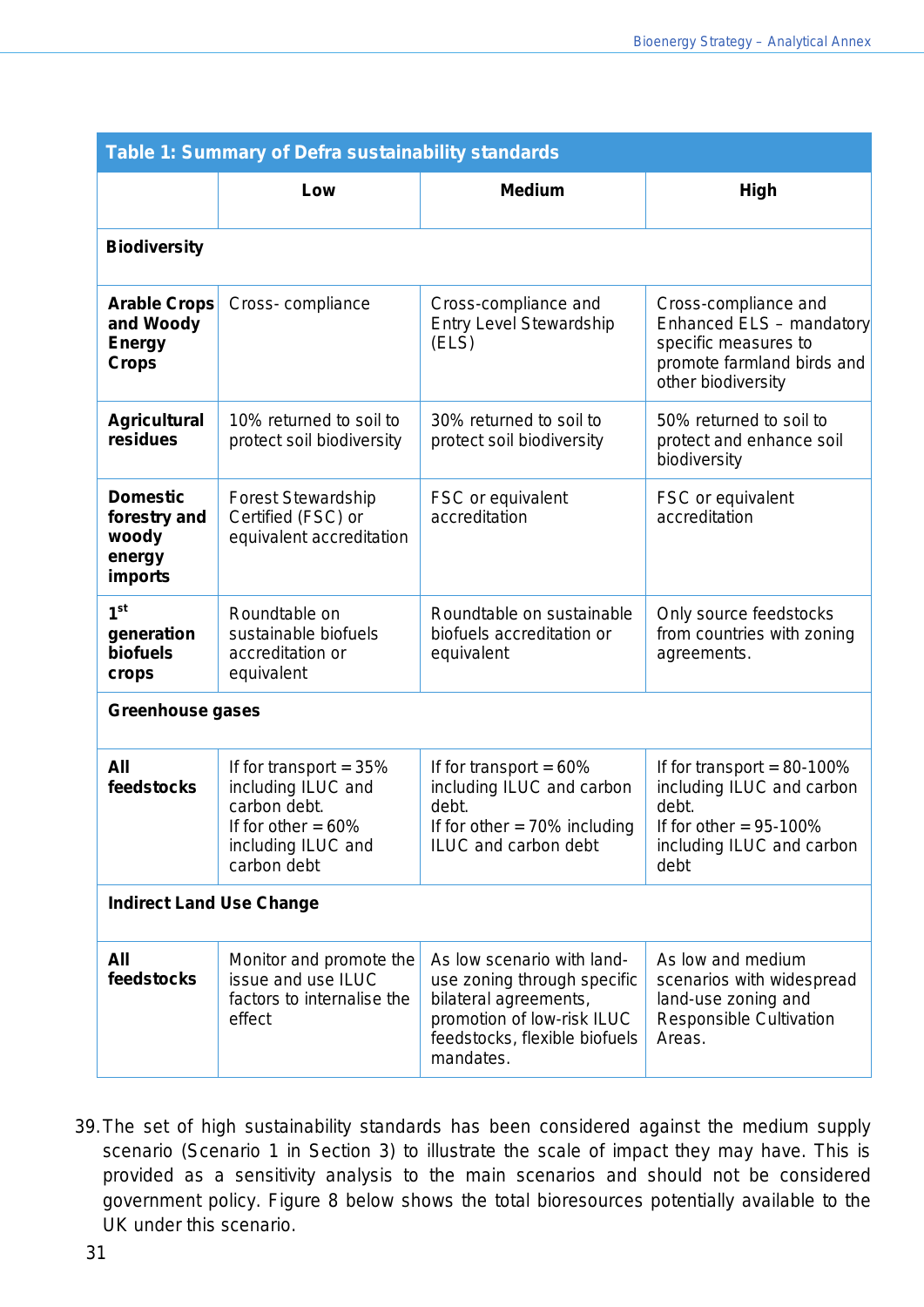

Figure 8: Total available bioresource supply broken down by feedstock assuming highly restrictive sustainability standards are applied

Source: Defra/DECC analysis modelling using model developed by Redpoint Energy and Ecofys

- 40.In this scenario the overall availability of bioenergy to the UK in 2050 could be around 130 TWh. This is largely made up of agricultural residues and wastes which can typically demonstrate significant GHG savings and pose little risk for Indirect Land-Use Change. The impact of the more restrictive standards have impacts from 2020 onwards, after they are assumed to come into force.
- 41.Only standards associated with Indirect Land-Use Change (ILUC) and GHG savings are assumed to impact on supply levels as well as the requirement to return a greater proportion of agricultural residues to land. Other standards will influence the price paid for sustainable feedstocks. The AEA supply modelling does not explicitly take account of concerns over ILUC impacts arising from biofuels production as these are not presently included in the Renewable Energy Directive sustainability criteria. However, because all supply is produced from spare or abandoned land, our global resource estimates would, in theory, be compatible with using only biofuels with low risk of ILUC impacts. However, Government takes the issue of ILUC very seriously, and in recognition that the majority of biofuels are currently produced from existing agricultural land, we include this sensitivity scenario which takes a more prohibitive approach to ILUC.
- 42.It is assumed that no crop-based biodiesel is able to meet the high GHG threshold, and would not meet the Indirect Land-Use Change requirements. Crop-based bioethanol potential is also reduced as only those regions that are able to meet current Renewable Energy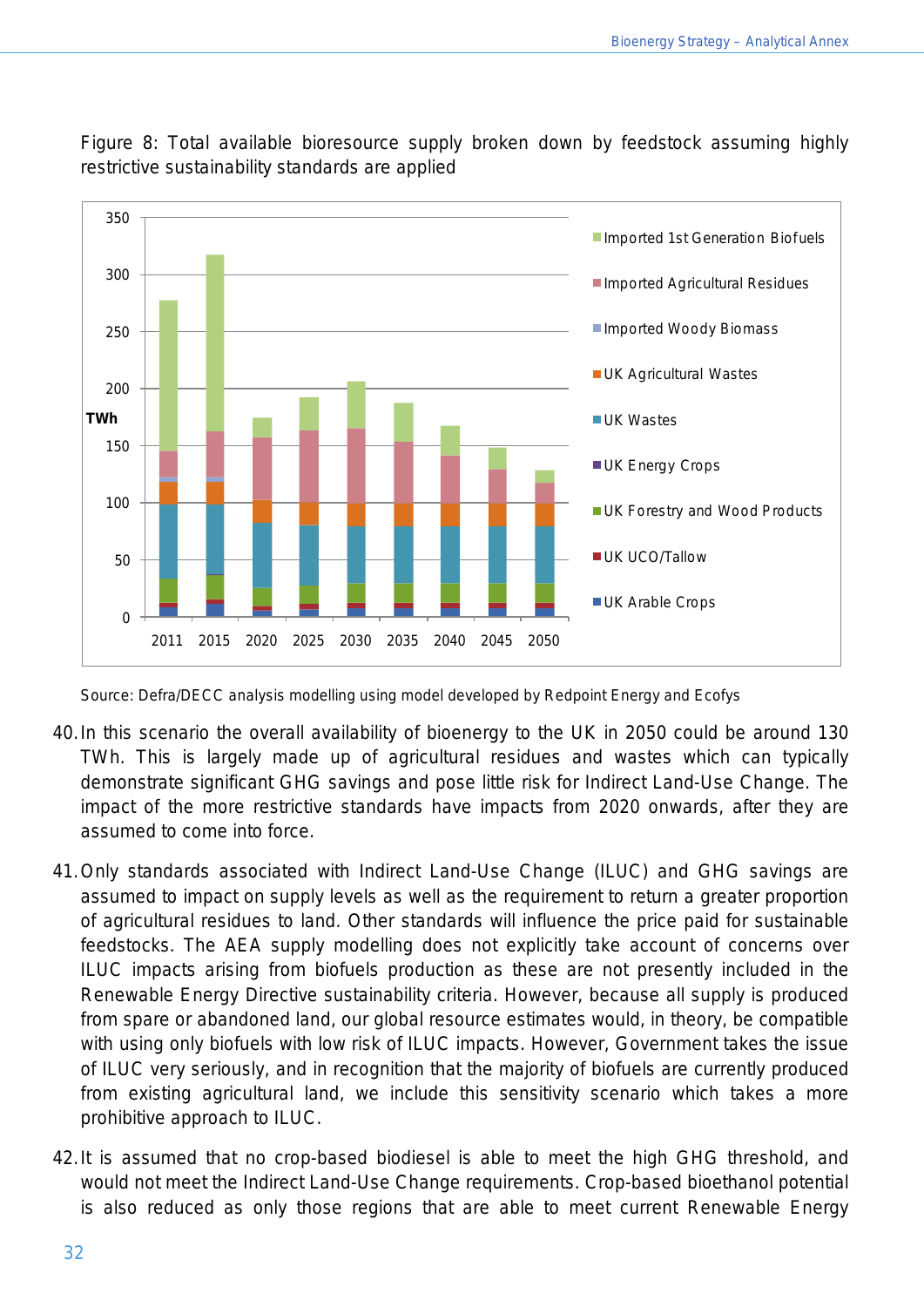Directive targets with 100% of their feedstocks are assumed to be able to supply the UK, but at a reduced level of 50%. Overall first generation biofuels to the UK is 58% less than the medium scenario in 2050.

- 43.Analysis using the BEAT2 model considered the GHG savings of UK-grown woody energy crops for heat and electricity<sup>[30](#page-32-1)</sup>. It demonstrated that these would not be able to meet the high GHG thresholds due to cultivation and processing (drying and chipping) emissions, and the feedstocks have been restricted accordingly in this scenario. The same restrictions have been applied to imports under the assumption that processing emissions would not differ significantly from the UK. Biomass for heat and electricity is therefore predominantly from wastes and co-products which can demonstrate high GHG savings due to avoided emissions from disposal.
- <span id="page-32-0"></span>44.The proportion of domestic agricultural residues returned to soils is increased from 30% to 50% to enhance and protect soil biodiversity. The combined impact of these standards is to reduce the overall solid biomass supply potential to the UK by 62% in 2050.

<span id="page-32-1"></span> $30$  The BEAT2 model does not include woody energy crops used for  $2^{nd}$  generation biofuels as an energy pathway, therefore this is not included in the analysis for this supply scenario.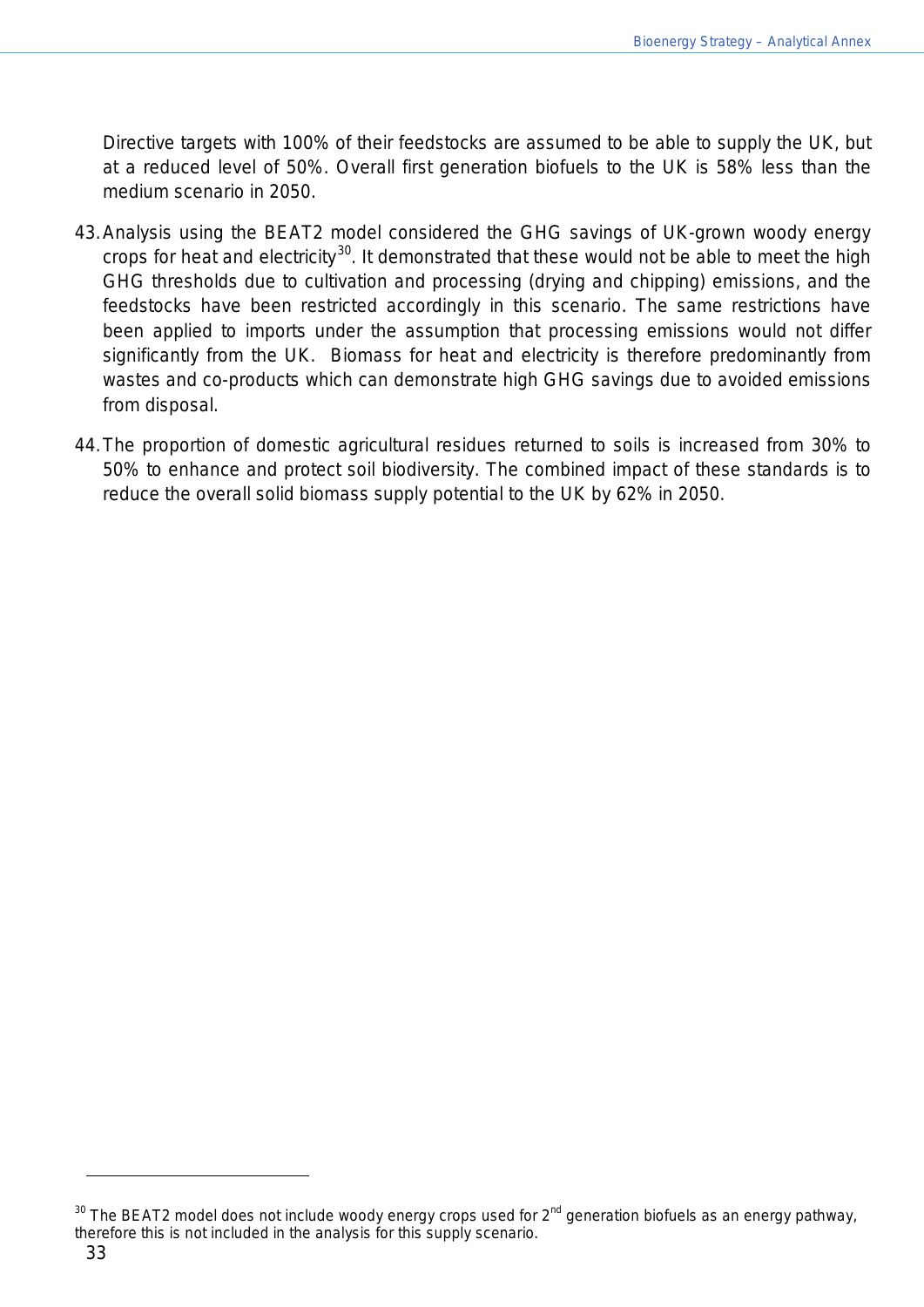# **Summary - Biomass Supply Scenarios for use in Appropriate Use of Bioenergy (AUB) modelling**

45.The Appropriate use of Biomass model identifies different bioenergy use pathways to 2050 (explained fully in Section 3) and is run using three different resource supply scenarios. These scenarios reflect the range we consider to effectively test the different drivers of supply. We have also developed a Highly Restrictive Sustainability Standard scenario to investigate a world where we are faced with extreme sustainability constraints. Figure 9 below shows the range of DECC supply scenarios.

Figure 9: Bioresource supply ranges (including domestic and imported supplies) potentially available to the UK from 2020 to 2050



Source: DECC analysis using AEA Bioenergy Resource model

<span id="page-33-0"></span>Note: Estimates of global resource availability to the UK become more uncertain in the longer term (i.e. you would expect the range of estimates to widen over time). Figure 12 shows the range of estimates narrowing towards 2050 – this is due to the assumption that the UK has access to a declining fraction of imports over time, and should not be interpreted as the estimated import availability becoming more certain.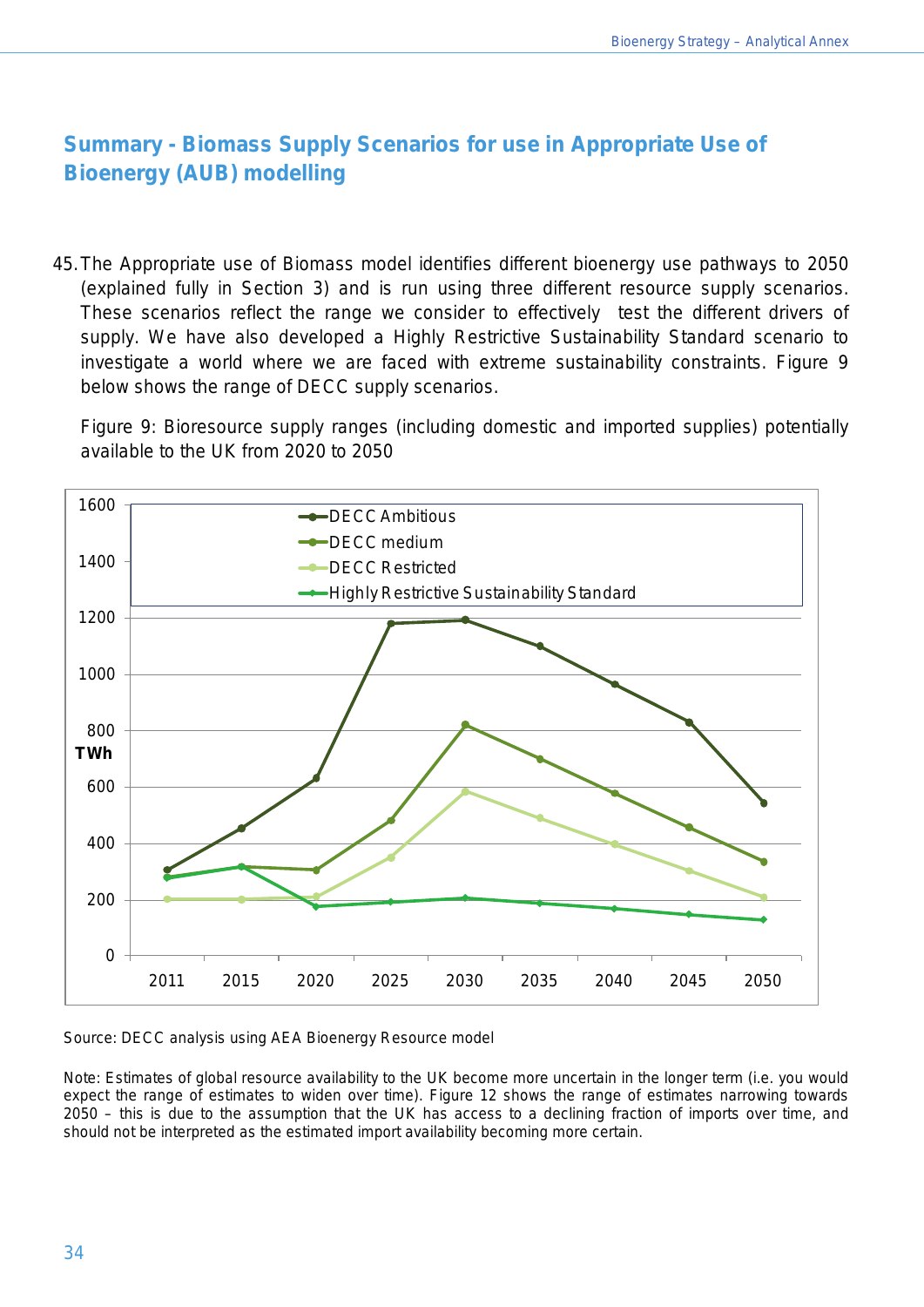# **Section 2 – Bioenergy Costs**

- 46.This section presents a static comparative analysis of the cost of different bioenergy applications to generate renewable energy and the cost-effectiveness of using these to reduce carbon emissions, taking into account the life-cycle emissions associated with producing bioenergy feedstocks. This gives a snap-shot of the relative cost-effectiveness of different technologies and applications at a particular point in time. Given the heterogeneity of costs and technology-specific performance parameters, a range around these has been produced. There is also uncertainty around future cost estimates and differential learning rates may change the relative merit order of technologies going forward. However, this is useful in highlighting some key cost metrics that underpin the analysis presented in the Bioenergy Strategy and the results in Section 3.
- 47.The sources of the technology cost data used in this section are consistent with those used for the AUB, but they are not outputs from specific runs of that model. For the electricity sector, Arup (2011) data were used, for heat we used Nera/AEA (2011) and for transport estimates were taken from a number of sources which include Poyry (2010) and NNFCC (2011). These sources are the same as those used within DECC for detailed modelling of the Renewable Heat Incentive and the Renewables Obligation.
- 48.The key definitions used here are:

**Levelised costs** (£/MWh) – these are the cost per unit of energy from a given technology taking into account the capital costs annuitised over the project life at the required rate of return, operating and maintenance costs and fuel costs.

**Resource costs** (£/MWh) – these are the additional levelised costs of the renewable technology compared with the non-renewable alternative.

**Cost per tonne of carbon** (£/tC02) – these are the technology resource costs per tonne of carbon saved by using this technology in place of fossil fuel alternatives. The choice of counterfactual fossil fuel technology will depend on the application and sector.

**Lifecycle GHGe emissions** – these are the estimated lifecycle GHGe emissions resulting from the bioenergy chain. The system boundary used in this analysis starts with the production and cultivation of the feedstock, covers the full chain of processes such as processing, extraction, transport and distribution. The final emissions are compared postcombustion across heat and electricity i.e. per unit of electricity produced or thermal energy for heat, and are compared against "well to wheel" lifecycle emissions from alternative options in the transport sector. In the production of bioenergy feedstocks, there are a number of co-products which lead to reduced energy requirements for product manufacture elsewhere. These savings are accounted for in these chains. For further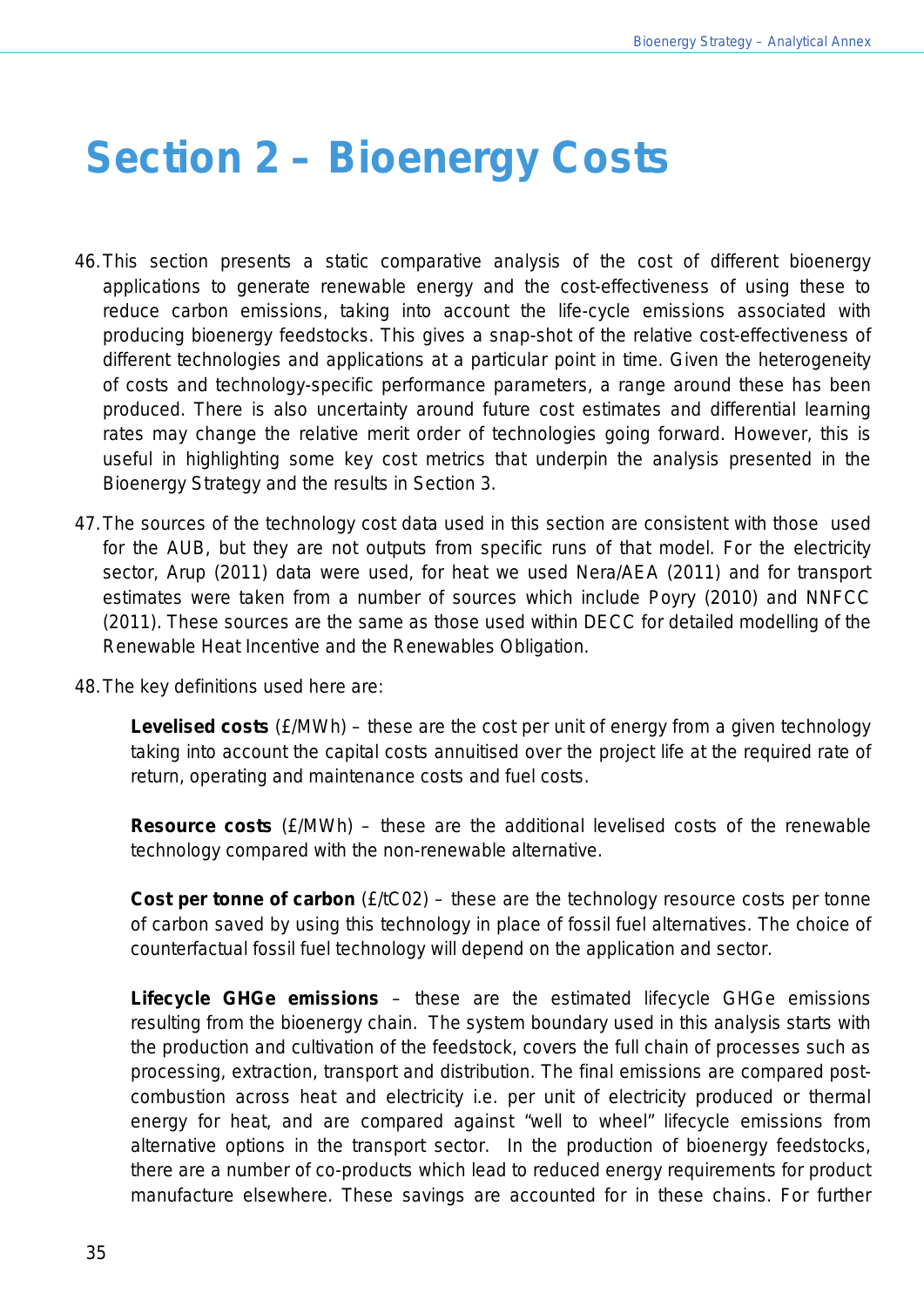details of the sources and methodologies used in this analysis see Box 3 (below in Carbon Cost Effectiveness section).

Note that we do not take account of the lifecycle emissions associated with any other aspect of the technology chain – such as construction, operation and maintenance of the power station or boiler. For heat and power the estimates exclude any emissions from indirect land use change Indirect Land-Use Change (ILUC) due to lack of data. For transport, although ILUC emissions were not included in the AUB modelling, they have been included in this static analysis for crop-derived transport biofuels with estimates of ILUC emissions factors taken from IFPRI analysis conducted on behalf of the European Commission<sup>[31](#page-35-1)</sup>.

## <span id="page-35-0"></span>**Levelised generation costs (£/MWh)**

#### **Range of levelised costs for key renewable electricity technologies, 2020 £/MWh**

49.Figure 10 shows the range of costs for technologies used in the power sector, and compares bioenergy with other renewable technologies and against estimated CCGT and coal generation costs. The ranges shown are based on using the range of capital expenditure (capex) indicated from the original estimates from Arup (2011). The bioenergy electricity technology costs generally lie between onshore and offshore wind costs, but precise costs will vary with biomass prices and gate fee costs and key operational parameters. Most renewable technologies are currently more expensive than conventional technology generation costs.

<span id="page-35-1"></span><sup>36</sup> <sup>31</sup> http://trade.ec.europa.eu/doclib/docs/2011/october/tradoc\_148289.pdf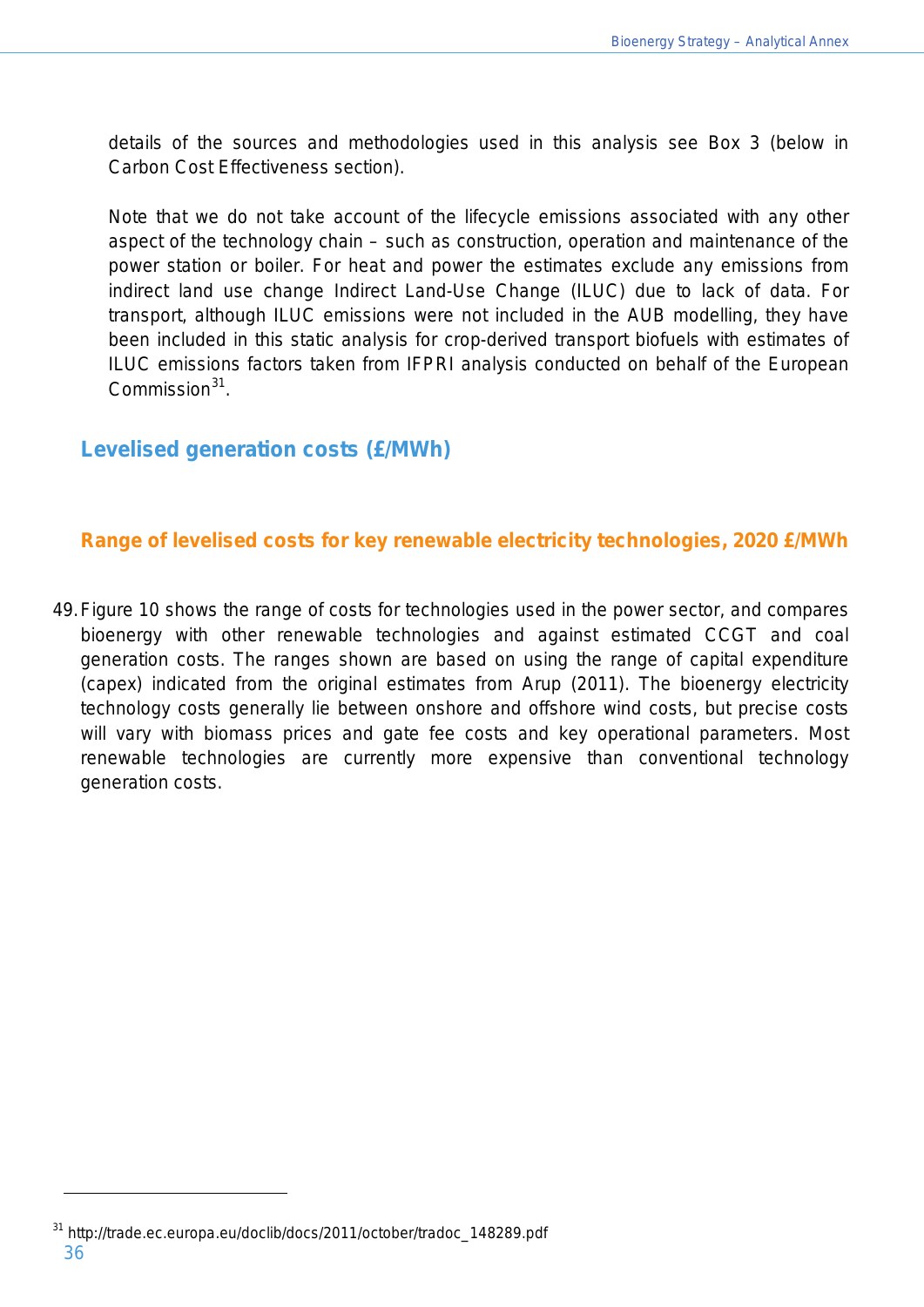

Figure 10: Levelised costs for key large scale renewable electricity technologies, 2020 and 2030

Source: Arup/Poyry costs for 2011/12 RO banding review and DECC internal analysis

Note: Coal £/MWh is variable cost only (as capital cost sunk for conversion counterfactual). AD costs based on Wrap Gate Fees Report 2011, which does not take into account collection costs (e.g. for food waste).

#### **Levelised costs for key renewable heat technologies, 2020 £/MWh**

50.Figure 11 and 12 give the range of levelised costs for renewable and non-renewable technologies in the heat sector (non-domestic and domestic sector), developed for DECC by AEA and Nera. Heat demand in this analysis is disaggregated to a fine level of detail – for example by sector, counterfactual fuel, location (urban/rural), type and age of building and other environmental indicators. The range shown is based on the  $10^{th}$  and  $90^{th}$  deciles values indicated from this supply curve. Because of the wide range of applications, a larger range is produced for most heat applications than for the power sector. The data shows that some applications are cheaper than fossil fuels, particularly when replacing electric heating.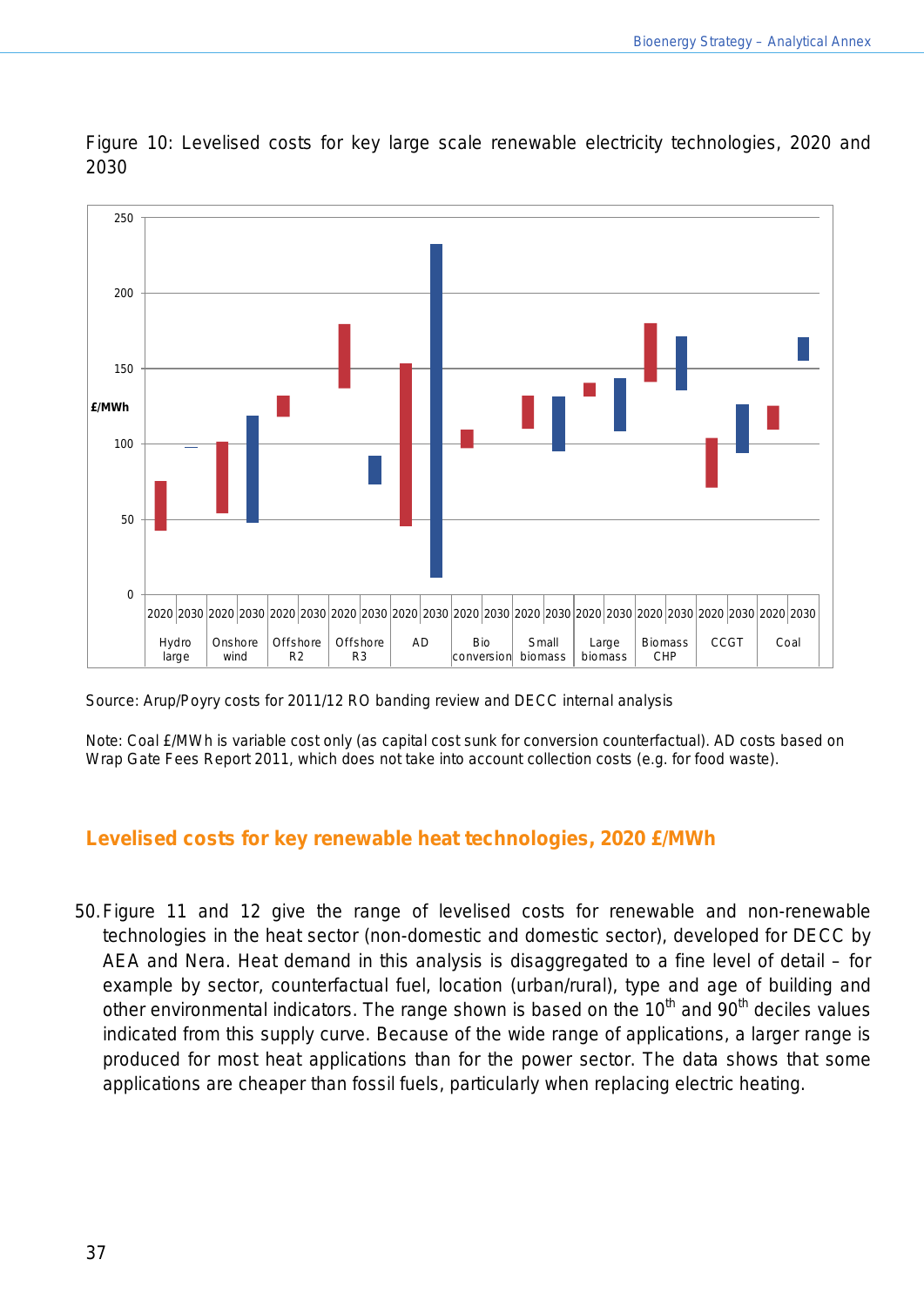

Figure 11: Levelised costs for non-domestic renewable heat technologies, 2020

Source: DECC analysis based on NERA/AEA estimates

Note: NNB refers to 'Non-Net Bound', i.e. not deliverable through gas grid network (e.g. heating oil or coal). ASHP ATA refers to Air Source Heat Pump Air to Air. GSHP refers to Ground Source Heat Pump. 2010 prices.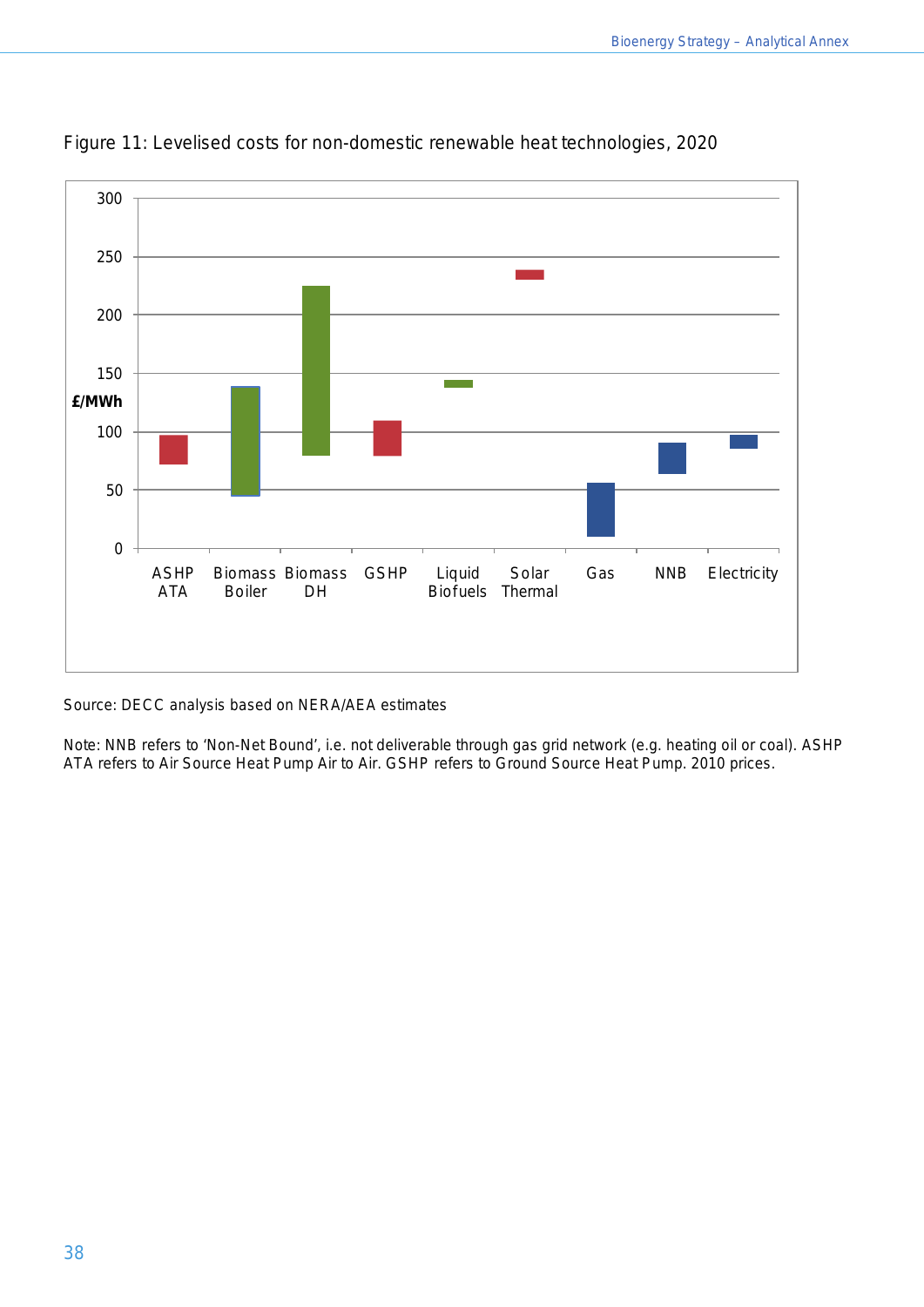

Figure 12: Levelised costs for domestic renewable heat technologies, 2020

Source: DECC analysis based on NERA/AEA estimates

Note: NNB refers to 'Non-Net Bound', i.e. not deliverable through gas grid network (e.g. heating oil or coal). ASHP ATW refers to Air Source Heat Pump Air to Water. 2010 prices.

#### **Comparison of Road Transport Costs, 2020 £/MWh**

51.Estimates for biofuel applications in transport are based on refinery and capital cost estimates taken from a number of sources including Poyry (2010) and NNFCC (2011). Agricultural feedstock price projections have been estimated using the OECD Aglink-Cosimo model. In 2020, projected biofuel production costs are generally higher than their fossil fuel counterparts though processes that use wastes are within range of these. By 2030, biofuels are projected to be more cost effective, primarily due to rising oil prices and improvements in advanced biofuel technologies. The costs for the 'advanced' carriers are highly uncertain (as they have not yet been proven on a commercial basis) and should therefore be treated with an appropriate level of caution.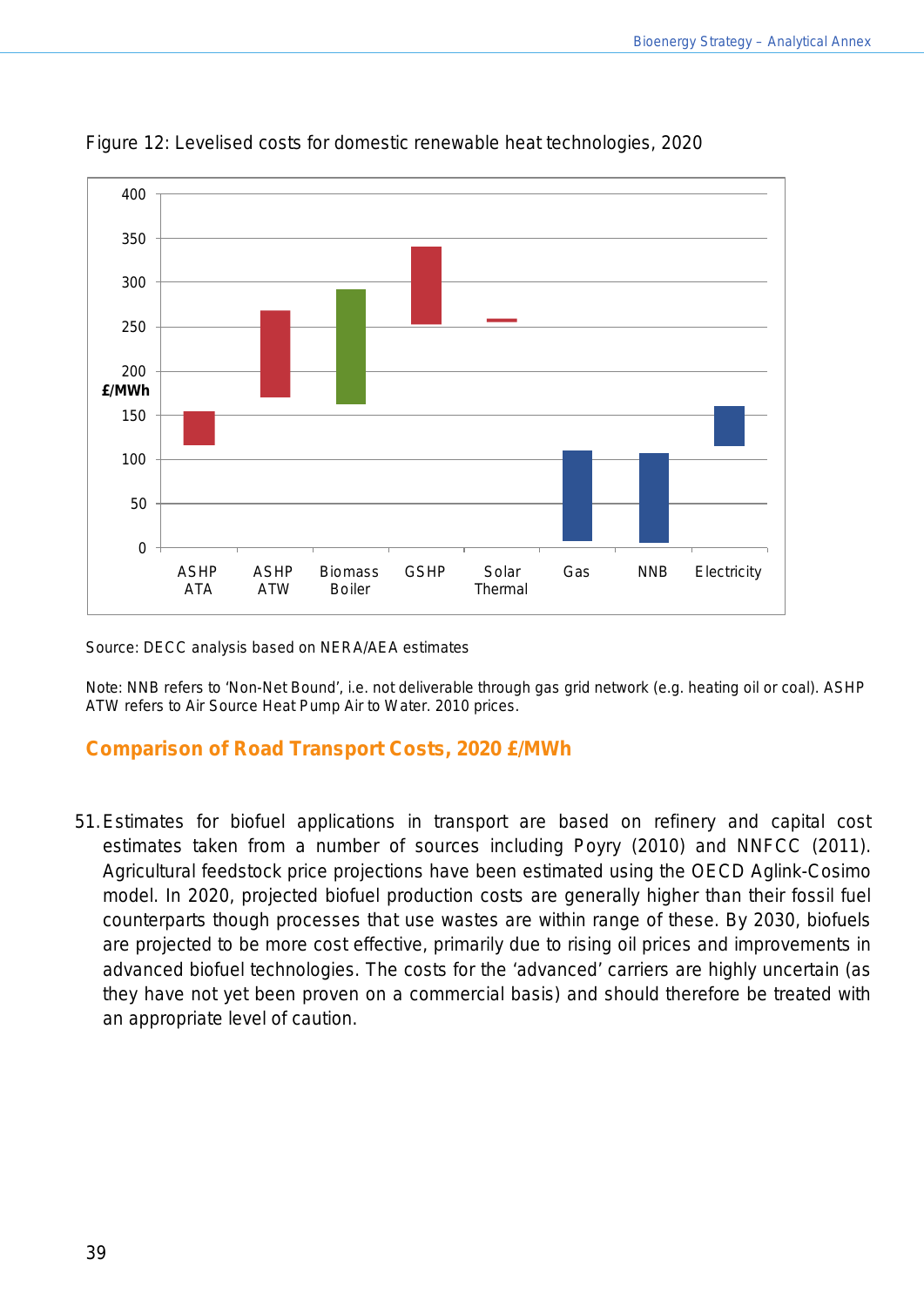

Figure 13: Levelised costs for road transport fuels, 2020

Source: DfT analysis based on Poyry/NNFCC/Aglink/DECC data (2010 prices).



Figure 14: Levelised costs for road transport fuels, 2030

Source: DfT analysis based on Poyry/NNFCC/Aglink/DECC data (2010 prices)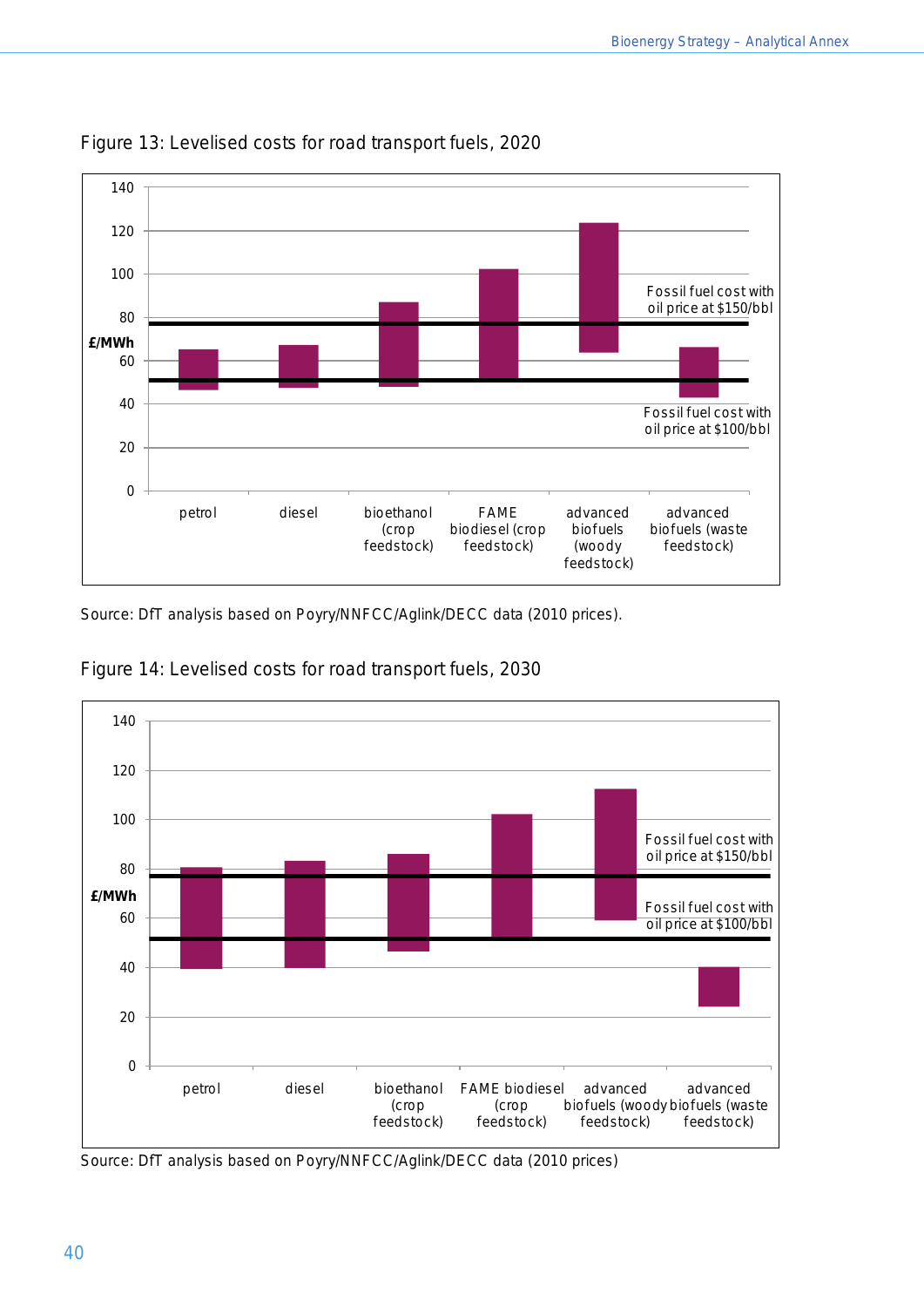## **Carbon Cost Effectiveness (£/tC02)**

52.The above measures focus on the cost of producing renewable energy, but it is also important to look at the cost-effectiveness of different applications and technologies in delivering carbon savings. This is usually defined as the resource cost per tonne of carbon saved (£/tC02e). Because of the convention to treat biomass as zero carbon at the point of combustion, such estimates have not generally taken account of the life-cycle emissions associated with bioenergy processes<sup>[32](#page-40-0)</sup>. However, sources of life-cycle data now available provides a basis for developing metrics that allow us to take account of these in the carbon cost-effectiveness calculations. Box 3 below presents some sources of estimates of lifecycle analysis (LCA) for different feedstocks. The AUB model used the DECC/Ofgem carbon calculator for solid biomass and Biograce for bioliquids. However, given that there are a range of estimates of life-cycle emissions, Figures 15-19 below give an indication of how these affect the uncertainty around the cost-effectiveness indicators.

### **Box 3: Sources used for Lifecycle Emissions Analysis**

### **DECC/Ofgem Carbon Calculator**

The UK Carbon Calculator was developed by E4tech, with sponsorship from the Renewable Fuels Agency, the Department for Transport, and the Department of Energy and Climate Change. It uses the methodology set out in the Renewable Energy Directive. Where the EU supplies default values for particular elements of the chain, these are used in the calculator. Where there are no default values, the calculator uses values developed based on best available data through research conducted by E4Tech. The work was peer reviewed by stakeholders before being finalised. Further details are available here:

### [http://www.ofgem.gov.uk/Sustainability/Environment/RenewablObl/FuelledStations/cc/Pages/](http://www.ofgem.gov.uk/Sustainability/Environment/RenewablObl/FuelledStations/cc/Pages/cc.aspx) [cc.aspx](http://www.ofgem.gov.uk/Sustainability/Environment/RenewablObl/FuelledStations/cc/Pages/cc.aspx)

#### **Environment Agency / BEAT2 Estimates**

The source of estimates from the Environment Agency is the BEAT2 tool. This was developed for Defra, and the Environment Agency by AEA and North Energy Associates to assess GHG emissions and environmental impacts from bioenergy schemes. BEAT2 calculates the emissions of carbon dioxide, methane and nitrous oxide over the lifecycle of a biomass energy scheme (including biofuels), from cultivation of the energy crop, processing and transportation of fuel, combustion of the crop at a power station or boiler to disposal of ashes. The focus on BEAT2 is feedstocks produced in the UK for heat and power generation,

<span id="page-40-0"></span> $32$  There are exceptions to this – estimates of lifecycle emissions are routinely used in transport sector biofuels analysis and reporting. Latest UK biofuel GHG emissions data can be found on the DfT website: http://assets.dft.gov.uk/statistics/releases/verified-rtfo-biofuel-statistics-2010-11/year-3-verified-report.pdf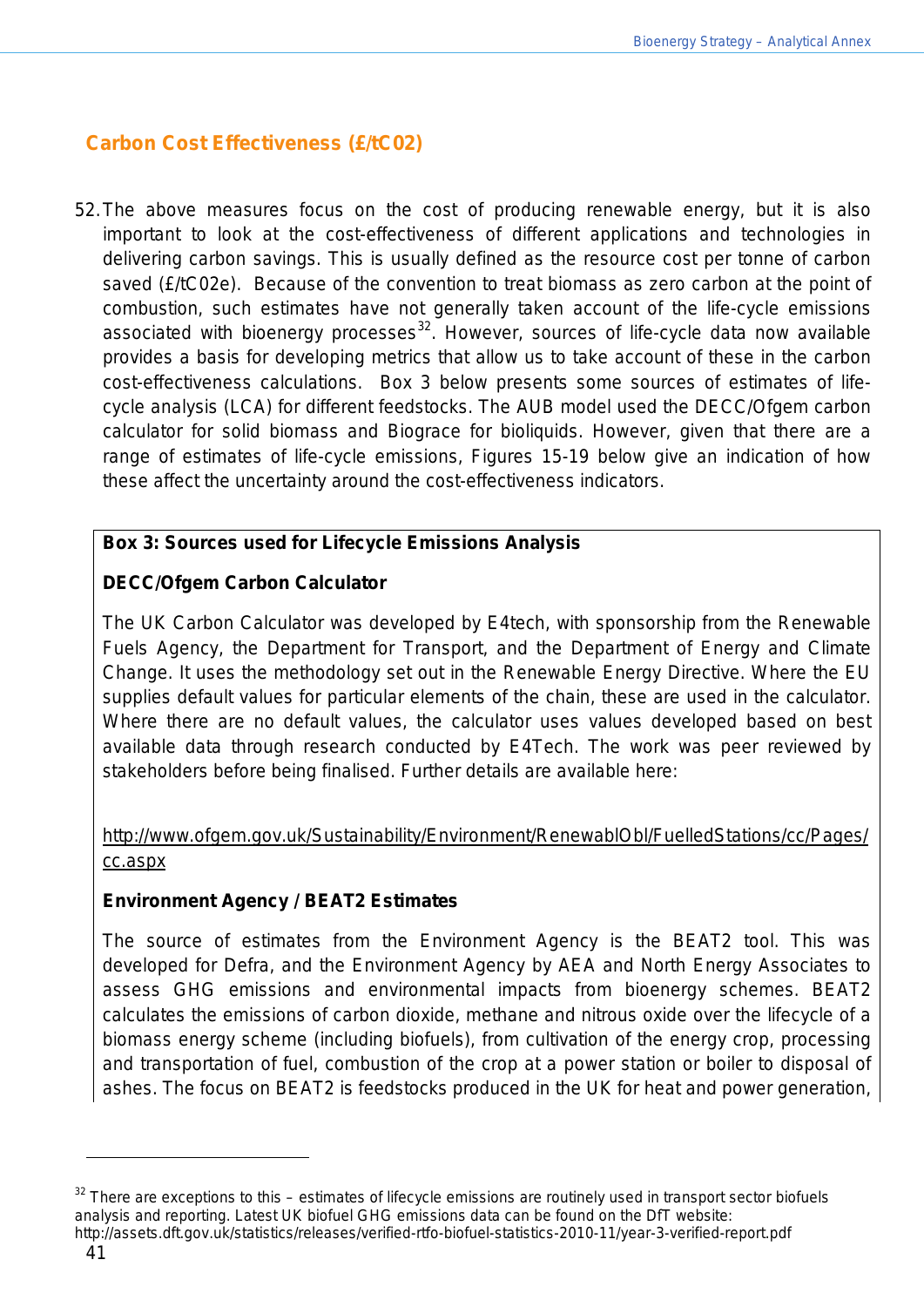but does include some import chains. Full documentation and methodology used to estimate GHG emissions can be found here:

[http://www.biomassenergycentre.org.uk/portal/page?\\_pageid=74,153193&\\_dad=portal&\\_sch](http://www.biomassenergycentre.org.uk/portal/page?_pageid=74,153193&_dad=portal&_schema=PORTAL) [ema=PORTAL](http://www.biomassenergycentre.org.uk/portal/page?_pageid=74,153193&_dad=portal&_schema=PORTAL) 

### **Rowe et al (2011)**

This is a review of 150 studies that have looked at detailed LCAs of feedstocks grown used for heat and power and bioliquids. For solid biomass, data was extracted from 29 bioenergy publications and 45 bioliquid publications. The aim of the study was to identify sources of variation and the record median, 25<sup>th</sup> and 75<sup>th</sup> percentile ranges (as well as 19<sup>th</sup> and 90<sup>th</sup> percentiles and outliers). The study looks at the whole LCA chain – from land preparation to cultivation and harvesting to pre and post-combustion, and highlighted sources of variation and uncertainty in different studies.

Rowe, Whitaker, Freer-Smith, Chapman, Ryder, Ludley, Howard and Taylor (2011) 'Counting the cost of carbon in bioenergy systems: sources of variation and hidden pitfalls when comparing life cycle assessments. Future Science November 2011, Vol. 2, No. 6, Pages 693-707 , DOI 10.4155/bfs.11.131. Available here:

<http://www.future-science.com/doi/abs/10.4155/bfs.11.131?journalCode=bfs>

#### **BioGrace**

BioGrace is a project funded within the Intelligent Energy Europe Programme. It deals with the harmonisation of greenhouse gas (GHG) emission calculations of biofuels throughout the European Union. The EU Directive give default values for GHG emission savings of 22 biofuel production pathways (Annex V of the Renewable Energy Directive or Annex IV of the Fuel Quality Directive), but there is no information on how these are derived. The BioGrace project traces and publishes how the default values were calculated to elaborate a uniform and transparent list of standard conversion values for GHG calculations. <http://www.biograce.net/>

53.Figures 15 to 17 below show the range of relative cost-effectiveness of using different solid feedstocks in heat and power based on the methodology outlined above. The solid bars are constructed by using median technology costs from the sources above, and the larger ranges represented by the line use a wider range of technology costs. In both cases, the carbon saved is calculated by taking the emissions factor from the relevant counterfactual fuel and subtracting the life-cycle emissions in the bioenergy feedstocks. For the latter, the highest and lowest lifecycle GHG emissions values were used from the sources in Box 3 to determine the range of estimates for carbon saved. The counterfactual emissions assumed in this analysis are given in Table 2 below.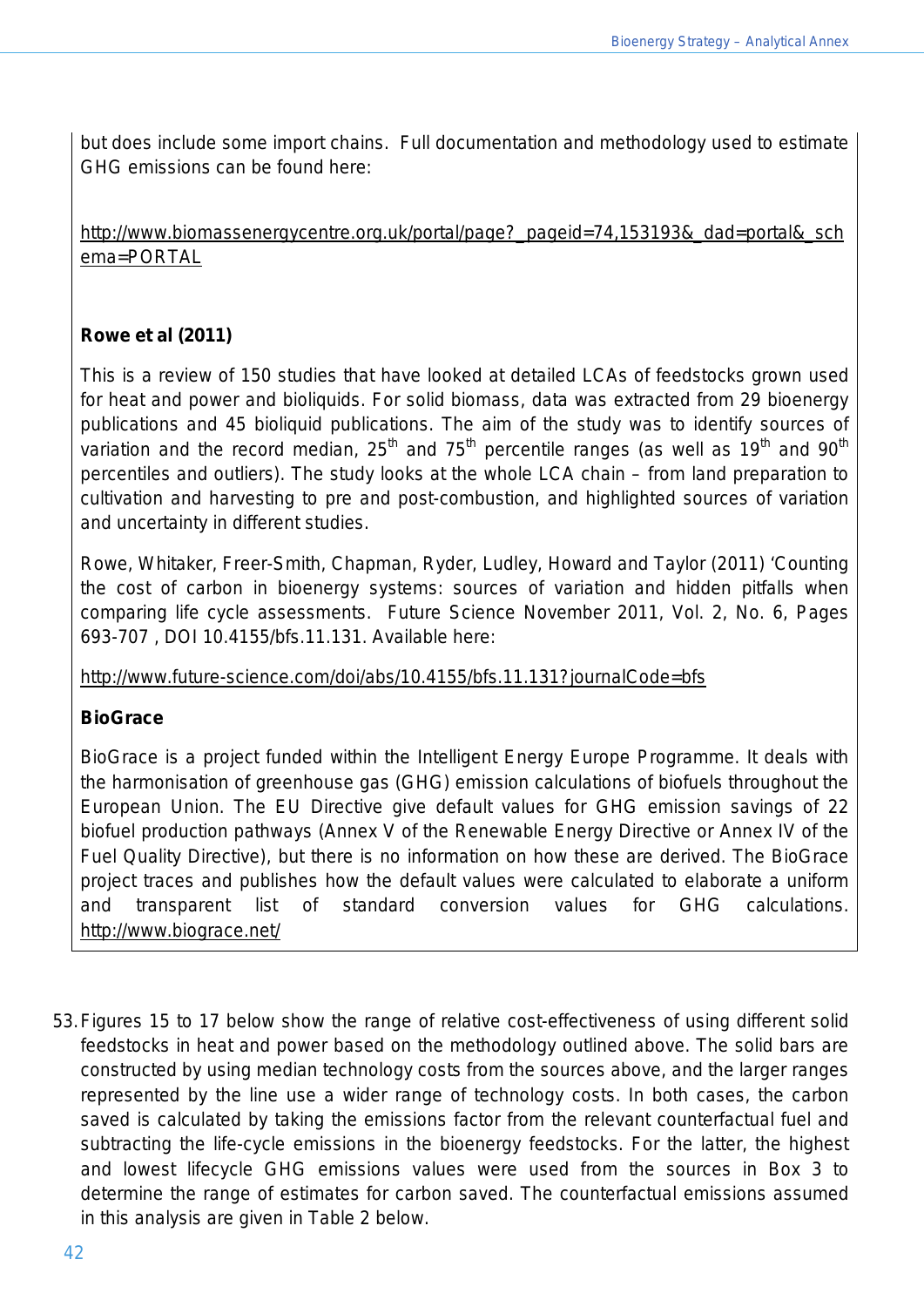| <b>Table 2: Fossil fuel emissions factors</b>                                                        |            |                   |
|------------------------------------------------------------------------------------------------------|------------|-------------------|
|                                                                                                      | KgC02/MWh  | <b>Source</b>     |
| Power – marginal technology (CCGT)                                                                   | 374        | IAG guidance      |
| Power – coal (for biomass conversions)                                                               | 909        | <b>Dukes 2011</b> |
| <b>Heat Gas boilers</b><br>- Industrial<br><b>Domestic</b><br>$\blacksquare$                         | 226<br>285 | Nera analysis     |
| Heat – Non-net bound fuels (NNB)<br><b>Industrial</b><br>$\overline{\phantom{a}}$<br><b>Domestic</b> | 217<br>293 | Nera analysis     |

Figure 15: Cost effectiveness of using forestry products in heat and power applications, 2020 £/tC02



Source: DECC analysis based on sources outlined in Box 3.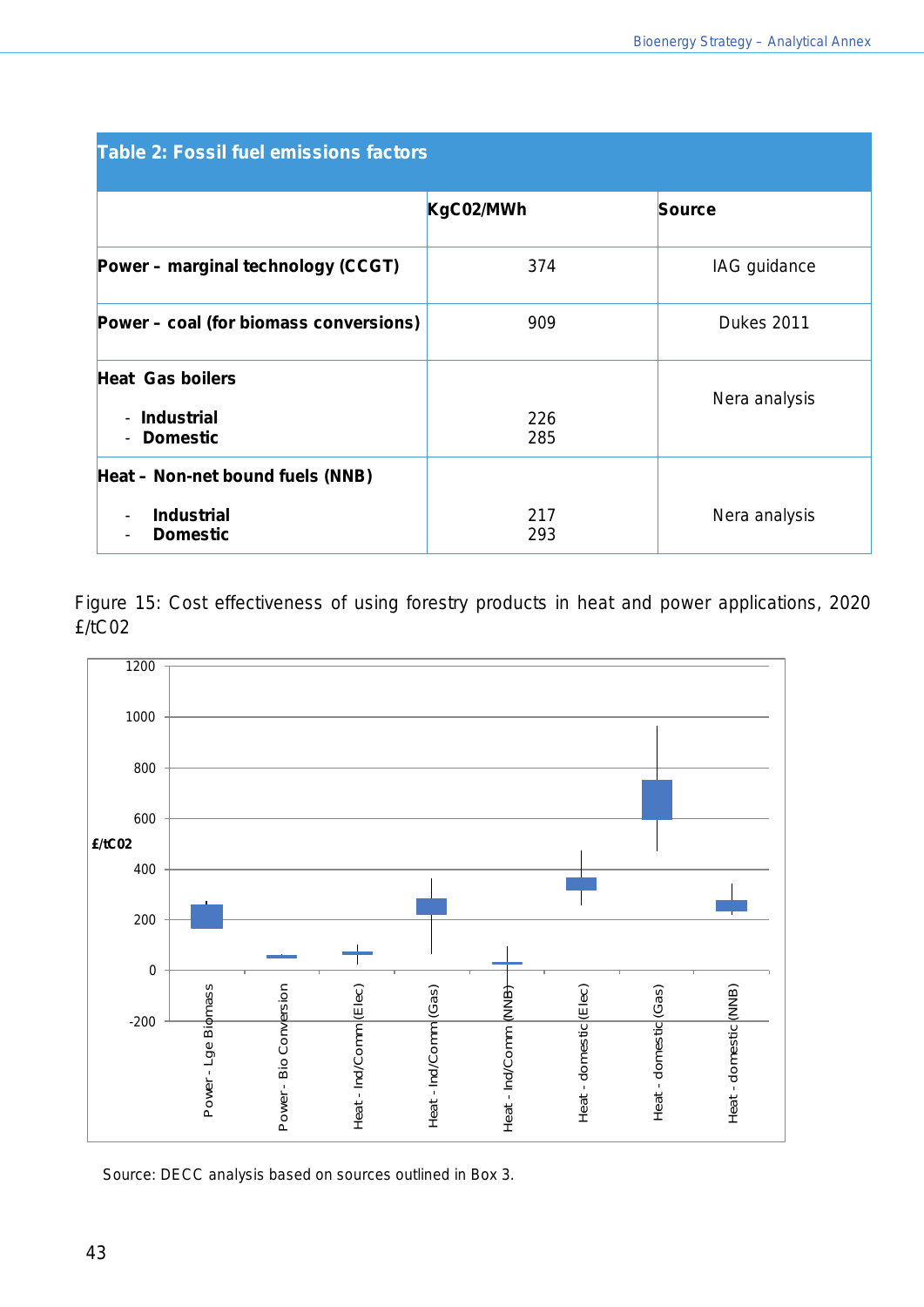

Figure 16: Cost effectiveness of using SRC in heat and power applications, 2020 £/tC02

Source: DECC analysis based on sources outlined in Box 3.

Figure 17: Cost effectiveness of using woody imports in heat and power applications, 2020 £/tC02



Source: DECC analysis based on sources outlined in Box 3.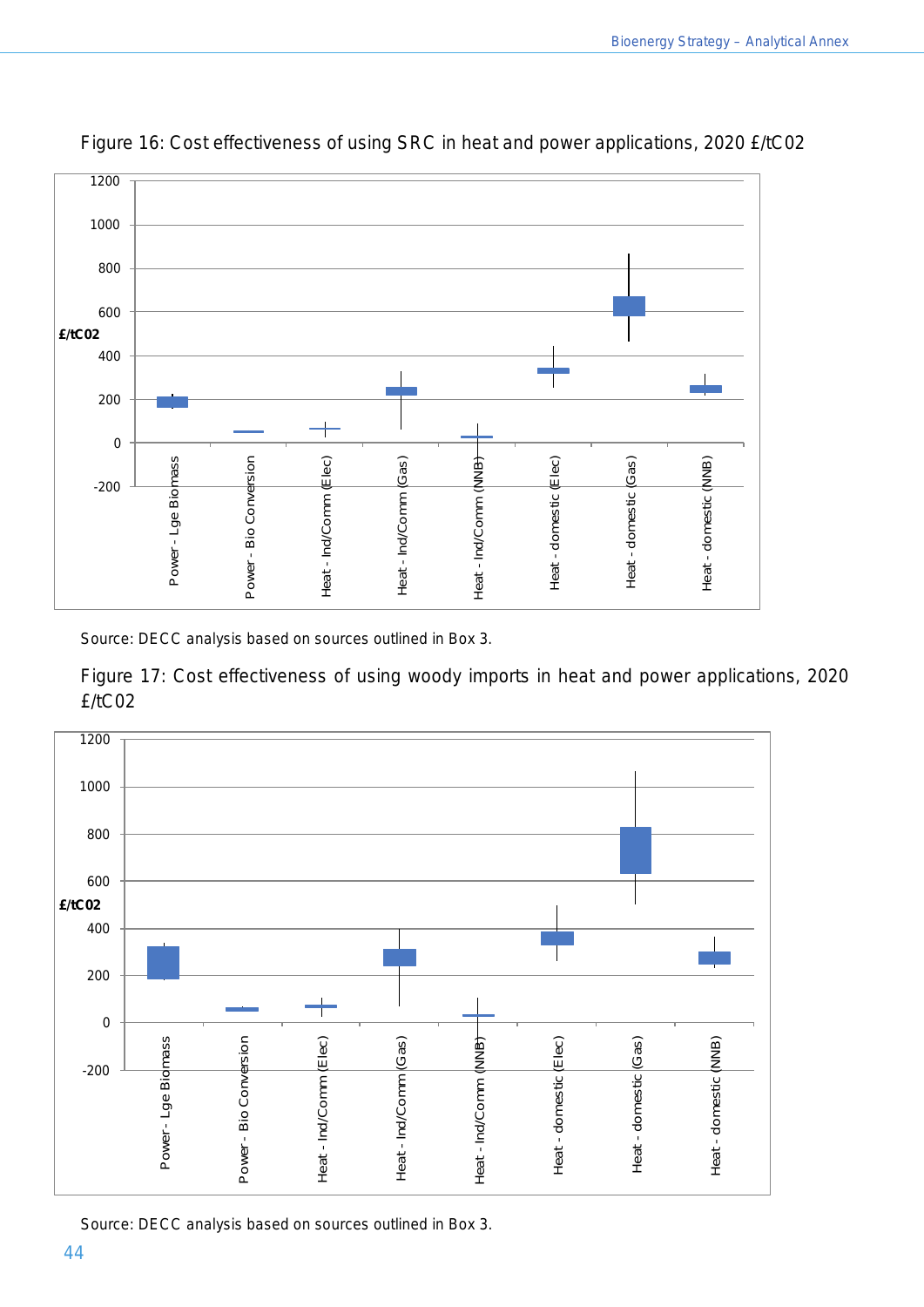54.Where Figures 15 - 17 above show the range of cost-effectiveness estimates of using different feedstocks in the heat and power sectors, Figures 18 - 19 below provide equivalent estimates for different transport applications in 2020 and 2030.



Figure 18: Cost effectiveness of abating carbon in the transport sector, 2020 £/tC02

Source: DfT analysis based on Poyry / NNFCC / Redpoint / Aglink / IFPRI / DECC data.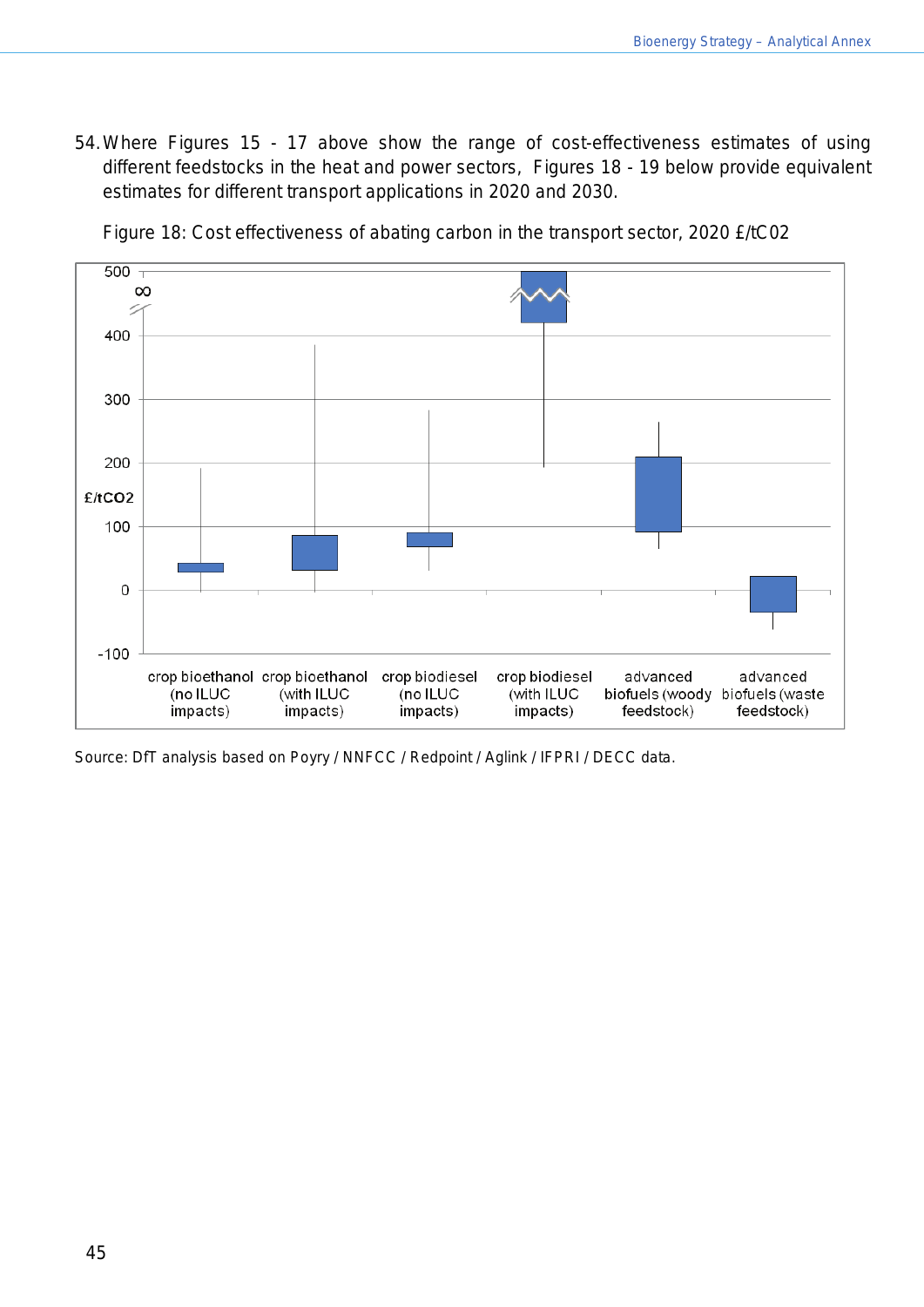

Figure 19: Cost effectiveness of abating carbon in the transport sector, 2030 £/tC02

Source: DfT analysis based on Poyry / NNFCC / Redpoint / Aglink / IFPRI / DECC data.

55.The figures show that heat applications, especially in the industrial/commercial sectors and replacing non-net bound fuels or electricity are among the most cost effective in terms of carbon abatement. Biomass conversions are also relatively cost-effective, driven largely by their lower technology costs and because they displace coal burnt. Imported feedstocks tend to have a higher carbon footprint than locally grown feedstocks but also a wider range because of the greater heterogeneity in key parameters such as cultivation and harvesting techniques, and transport distances. For the transport sector, advanced biofuels using waste feedstocks are projected to be highly cost effective. In comparison, advanced biofuels using woody feedstocks are projected to be a more expensive form of abatement, reflecting higher feedstock costs. Under central assumptions crop-derived bioethanol and biodiesel appear to be cost-effective by 2030. However, varying assumptions on feedstock prices and indirect emissions increases the uncertainty over outcomes considerably, particularly for crop-derived biodiesels. The AUB analysis has not taken Indirect Land Use Change impacts into account, therefore the results should interpreted with this in mind.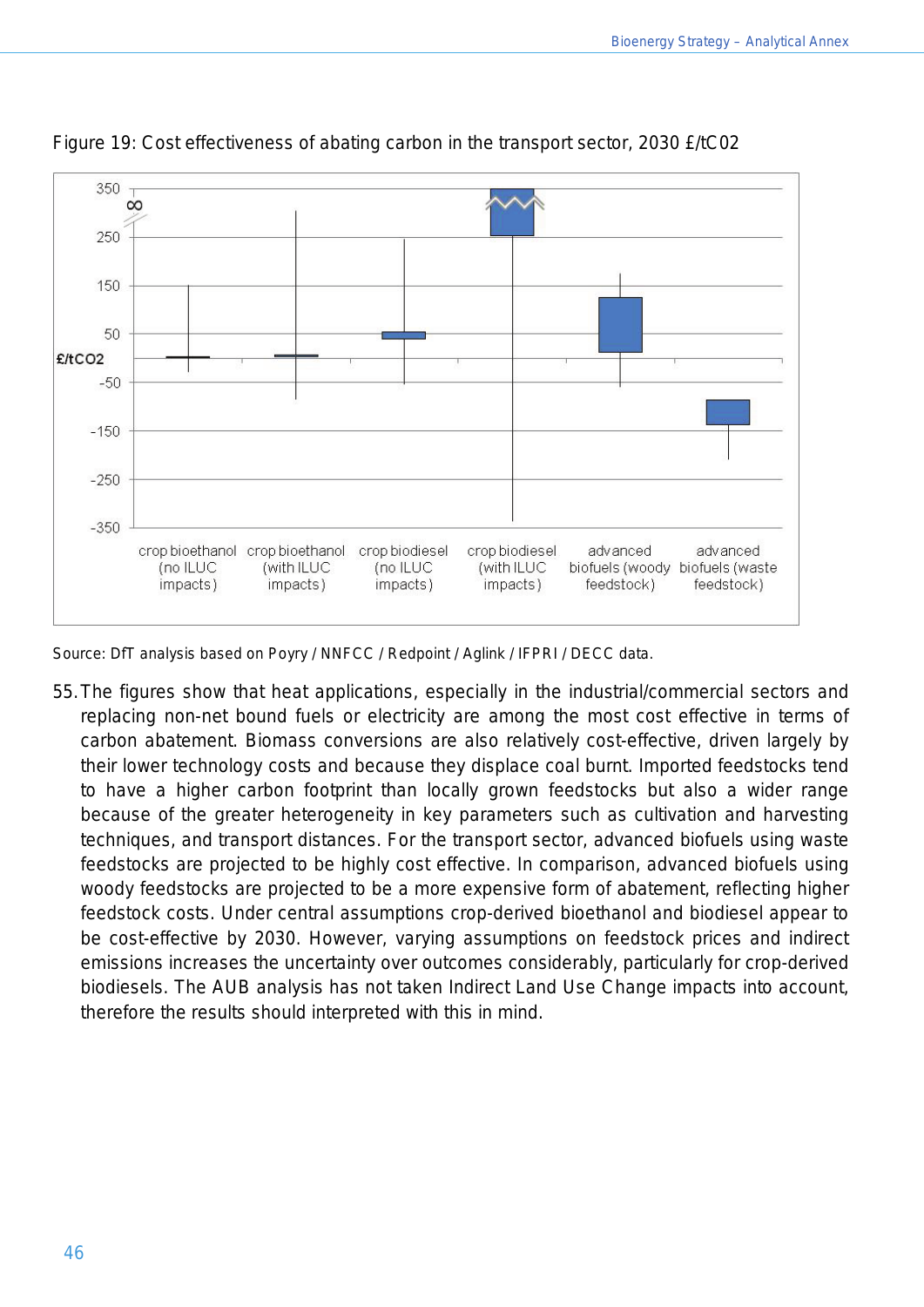# **Section 3 – The Appropriate Use of Biomass Modelling (AUB)**

# **Background and methodology**

- 56.The Appropriate Use of Biomass (AUB) model was developed for DECC and the Committee on Climate Change (CCC) by Redpoint Energy, with the aim to apply a framework to help determine the most appropriate use of bioenergy to 2050. An independent review of the input data was carried out by E4Tech, and modelling assumptions have been further refined by CCC and DECC in consultation with expert stakeholders<sup>33</sup>. Full information on the modelling methodology is included in the published Redpoint report available on the DECC website<sup>[34](#page-46-1)</sup>.
- 57.The AUB model is best suited to identifying long term pathways for bioenergy use across sectors, and does not include any policy incentives such as the RO and RHI. Decisions are made on economic grounds alone (subject to other constraints), and the model does not include investor behaviour or model the demand side (e.g. barriers to take up particular technologies or demand responses to different prices). Individual instrument models, that are sector-specific, used to set financial incentives generally consider a few years in advance, where the key aim is to contribute to the 2020 renewables target. These models can be updated quickly to respond to changing market information (e.g. on costs and deployment) and government priorities, which is crucial for setting financial incentives. AUB adds value by providing insights into the longer term and checking for consistency with how financial incentives are being set (i.e. avoiding locking in bioresources in one sector, without considering its potential application across all sectors).
- 58.Prices, energy demand across sectors, and the availability of resources are all entered as exogenous inputs to the AUB model. In order to carry out sensitivity analysis around these inputs the model must be re-run and results compared. The model does not include the functionality to dynamically change prices, resource supply levels or demand across sectors, in order for the market to clear. That is, there can be amounts of potential resource inputs (e.g. bioresources, fossil fuels, and renewables such as potential heat pump deployment) available to the model that are not fully utilised in any one run.
- 59.The AUB model is a whole energy system optimisation model which allows analysis of least cost trajectories to meet user-defined carbon or other constraints under different assumptions on variables such as technology costs and resource availability. The model has been developed to look at decision making up to 2050 in 5 year intervals. It assumes a carbon

<span id="page-46-0"></span><sup>&</sup>lt;sup>33</sup>Industry, NGOs and wider stakeholders with an interest in bioenergy have contributed in shaping the analysis through a series of workshops and meetings organised by DECC/CCC over the last year.

<span id="page-46-1"></span><sup>&</sup>lt;sup>34</sup> [http://www.decc.gov.uk/en/content/cms/meeting\\_energy/bioenergy/strategy/strategy.aspx](http://www.decc.gov.uk/en/content/cms/meeting_energy/bioenergy/strategy/strategy.aspx)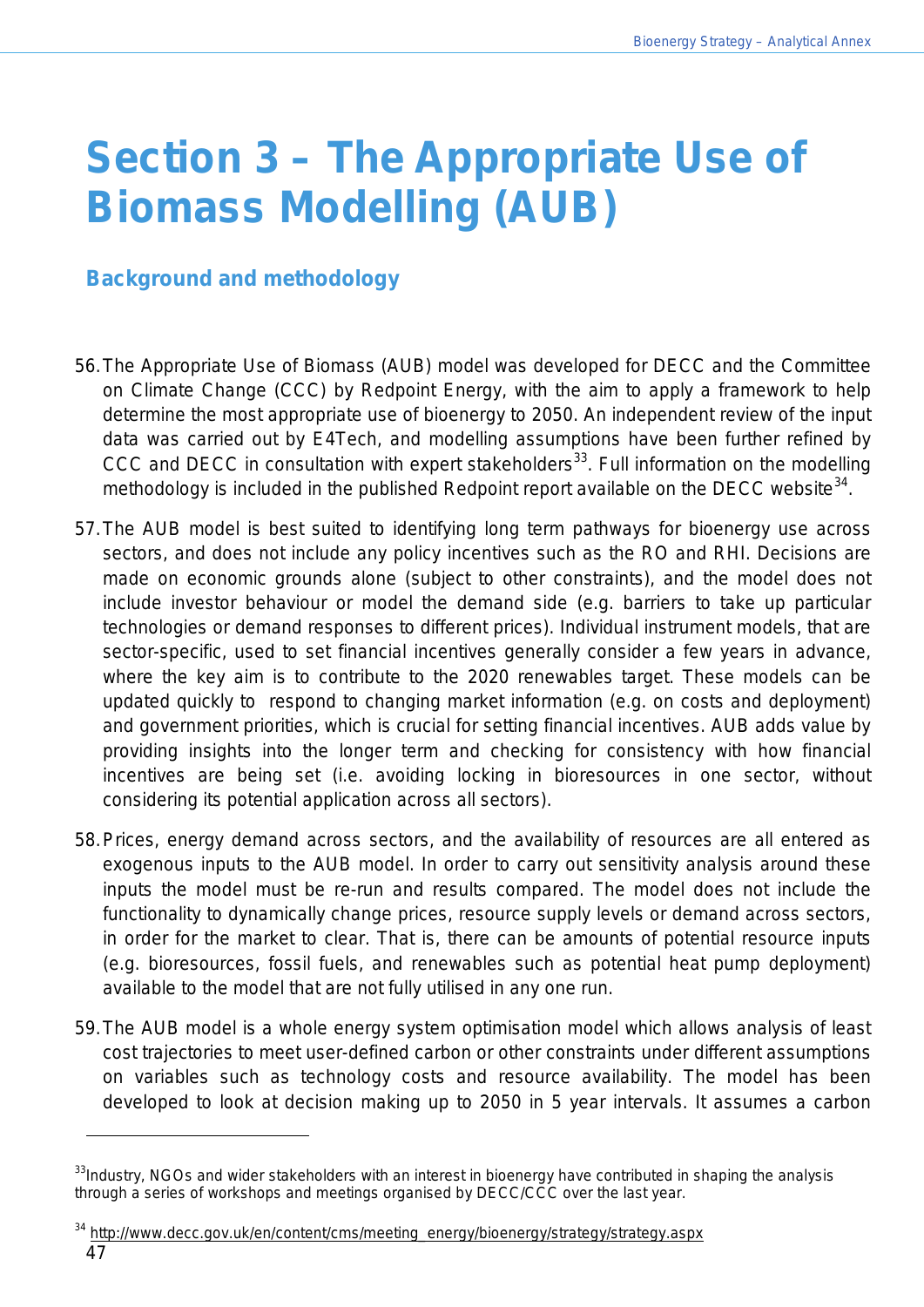constrained energy system with limited supplies of sustainable energy. These supplies are allocated to certain technologies and sectors based on relative market prices and cost assumptions, i.e. taking into account the costs and prices associated with all the competing technologies in different sectors (including non-bioenergy renewables and conventional technologies). The stock of technologies built and operated over time ensures that energy service demands are met (heat, transport, etc) whilst also ensuring GHG emissions constraints and the Renewable Energy Directive target are met. The model is also constrained by energy balances and build rate limits. The model considers alternative uses across sectors (e.g. biomass can be used for heat generation in industry or, via various transformation processes, as liquid biofuels for use in surface transport or aviation).

- 60. The model can be run either with perfect foresight or period-by-period foresight<sup>35</sup>, which is considered more representative of the investment cycle. It also has the ability to account for non-energy biomass use. It is important to note that wood used in construction is currently the only option considered in the analysis for non-energy uses, therefore the analysis does not take into account potential cost effective emissions savings (and therefore bioenergy use pathways) from the use of biomass feedstocks in other non-energy uses, such as plastics or pharmaceutical production. The assumptions for wood in construction are based on a report to the Committee on Climate change by Poyry<sup>[36](#page-47-1)</sup>.
- 61.The model can be run by varying key parameters: the availability of bioresources, availability and cost of technologies (proven and innovative) $37$  and fossil fuel prices. The outputs from the model are a series of metrics, showing optimal use of resources, for example:
	- Which technologies are deployed in different sectors
	- Where and how much biomass resource is used
	- Which biomass pathways are chosen
	- The emissions profile
	- The shadow price of carbon  $38$
- 62.For the Bioenergy Strategy, the model was used to help identify the most appropriate patterns of bioenergy use given the pathways included within it, across a range of abatement options and time horizons. Sensitivity analysis was used to take account of uncertainties

<span id="page-47-0"></span><sup>&</sup>lt;sup>35</sup> Period by period foresight (or myopic foresight) is implemented such that the model bases it optimisation on costs and technology availability information in 5 year periods. Perfect Foresight allows the model to optimise with full sight of costs and technologies and the targets out to 2050.

<span id="page-47-1"></span>[<sup>36</sup>http://hmccc.s3.amazonaws.com/Poyry%20\(2011\)%20alternative%20uses%20of%20biomass%20in%20decarbon](http://hmccc.s3.amazonaws.com/Poyry%20(2011)%20alternative%20uses%20of%20biomass%20in%20decarbonising%20industry.pdf) [ising%20industry.pdf](http://hmccc.s3.amazonaws.com/Poyry%20(2011)%20alternative%20uses%20of%20biomass%20in%20decarbonising%20industry.pdf)

<span id="page-47-2"></span><sup>37</sup> Cost and availability assumptions take into account innovation over time, based on the latest assumptions (for

<span id="page-47-3"></span>further detail see the Redpoint report)<br><sup>38</sup> The shadow price of carbon is calculated as the marginal increase to the total system costs in the model from tightening the emissions target by one unit.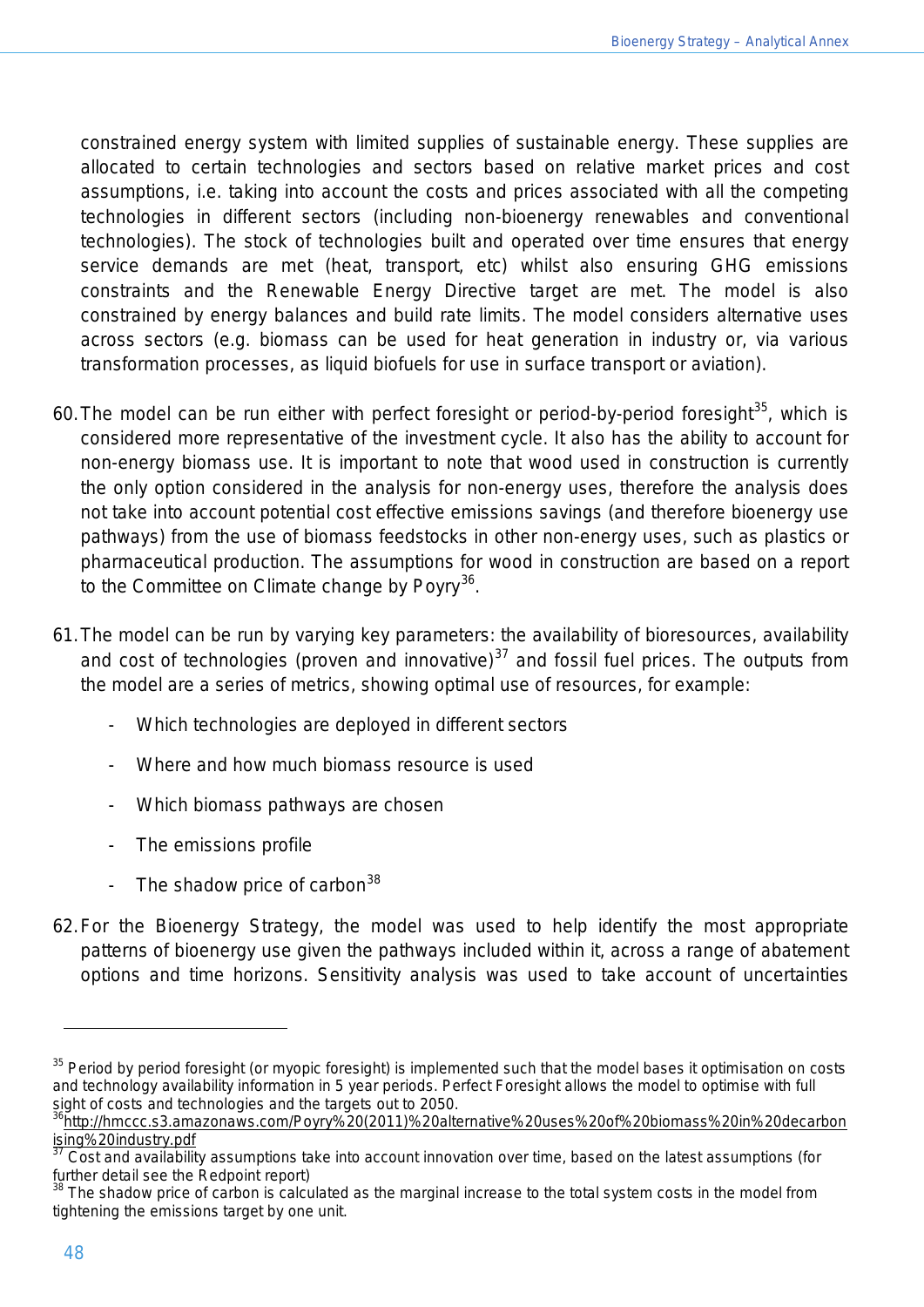(such as availability of supply, prices, and energy demand) that will impact investment and policy decisions now and in the future.

#### **Bioenergy pathways**

- 63.The optimisation model is required to find the optimal pathway given a very complex range of technology and energy source choices across the whole energy system. There are approximately 50 different bioresources and energy carriers<sup>[39](#page-48-0)</sup>, and around 50 unique bioenergy technologies. In total the model includes over 2000 technologies including conventional fossil fuels and other renewable and low carbon alternative technologies. In terms of bioenergy choices, the model can choose dedicated bioenergy options (e.g. biomass boilers), fuel switch options (e.g. biomethane used in a gas boiler), and also allows for complex pathways (see Figure 20 below). The remaining energy supply options (e.g. other Renewable Electricity, nuclear) are represented as competing supply curves.
- 64.Bioenergy pathways can consist of one or more bioresources directly being used for a bioenergy application and satisfying final output demands. Alternatively, one or more bioresources could feed into a bioenergy-conversion technology to produce a biomass carrier which is then used in a number of ways to satisfy service demands. The most complex bioenergy pathway could involve one or more bioresources feeding into a conversion technology to produce a biomass carrier which is then used as an input to further conversion process to produce the final product, e.g. the steps to produce Bio-Hydrogen.

<span id="page-48-0"></span>Biomass carriers refer to bioresources that are generated in the model from other bioresources and technologies, e.g. Biomethane.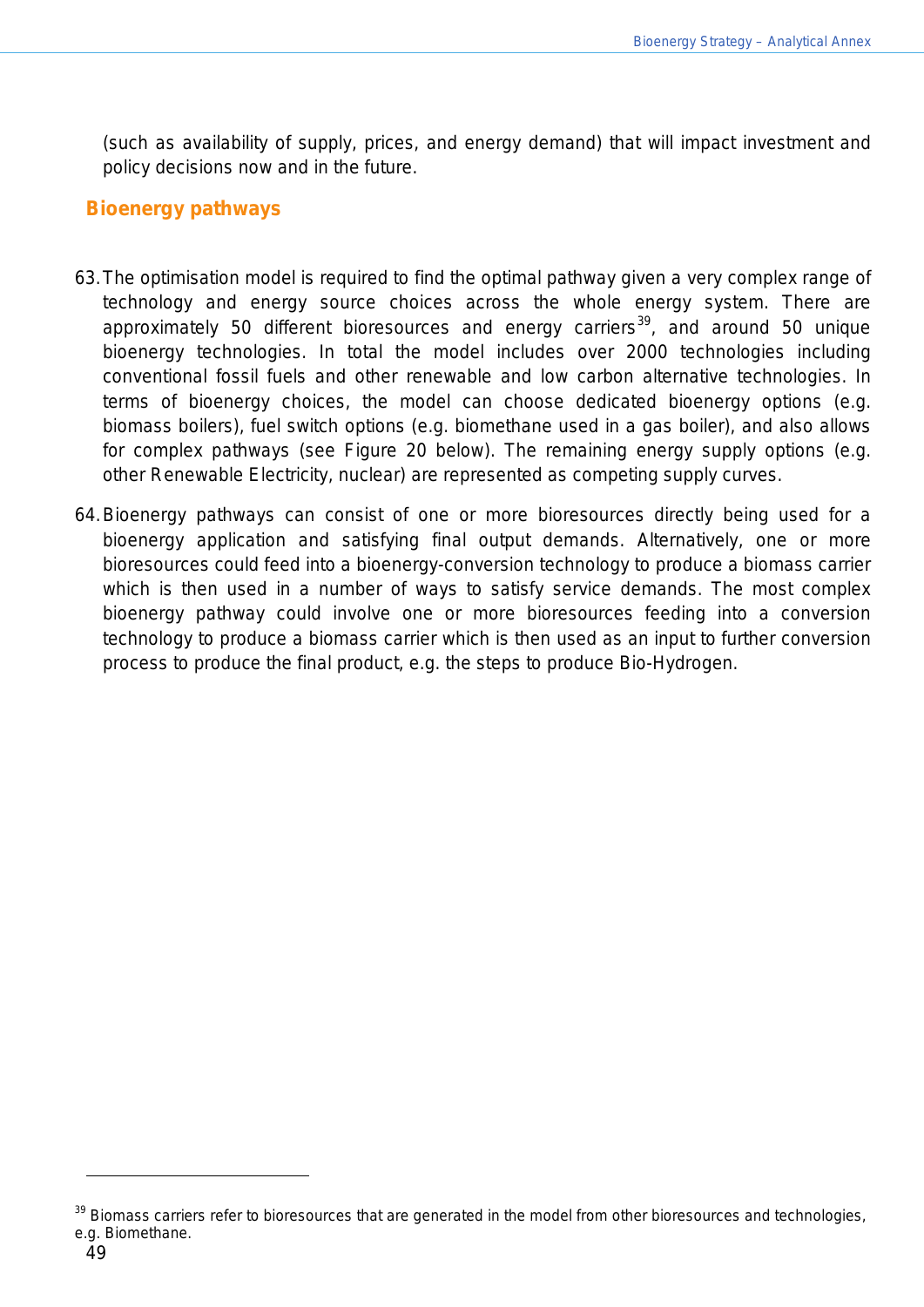

## Figure 20: Showing illustrative bioenergy pathways in AUB modelling

Source: Redpoint Energy 2012

65.The model includes detailed bioenergy and lifecycle GHG emission estimates for bioresources and bioenergy carriers. These estimates include emissions occurring in the following stages: cultivation and harvesting; UK and international transport; UK and international processing; and UK distribution. UK biomass carrier lifecycle emissions are in addition to bioresource lifecycle emissions and therefore only include production process and distribution related emissions $40$ .

## **Model constraints**

 $\overline{a}$ 

66.The model is designed to minimise overall energy system costs to optimally meet two key constraints: a 2050 GHG emissions target and the 2020 Renewable Energy Directive target. It does this given the available bioresources, assumptions on other constraints that need to be met, and the set of assumptions regarding other technologies to reduce emissions and energy efficiency improvements. The diagram below outlines the key constraints assumed in the AUB modelling.

<span id="page-49-0"></span><sup>50</sup> <sup>40</sup> For further information on estimating lifecycle GHG emissions see Redpoint report, section 3.3.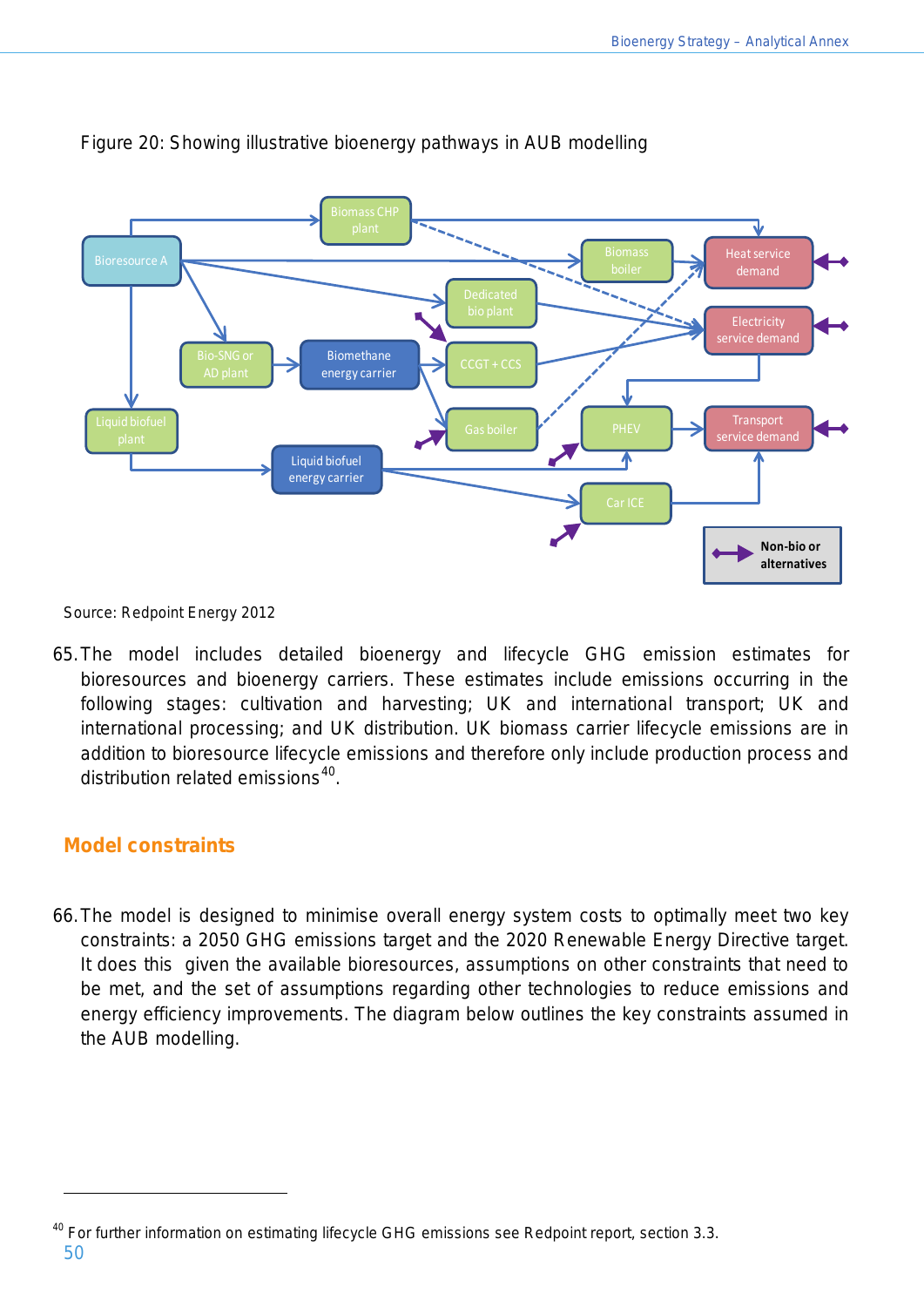

Figure 21: Summary of key constraints in the AUB model that shape the chosen bioenergy pathway

Source: DECC figures based on Redpoint Energy 2012

Note: AUB considers energy on an input basis and converts to an output basis (end use) in order to calculate the service demand constraint.

- 67.The model is constrained to meet a binding emission constraint in each year, this is based on the reduction of all greenhouse gas emissions in 2050 by 80% on 1990 levels. Carbon emissions are reduced from current levels of around 540 MtCO<sub>2</sub> to 105 MtCO<sub>2</sub> in 2050 assuming a 70% reduction in non- $CO<sub>2</sub>$  levels compared to 1990 levels. Emissions from international aviation and shipping are included in the model, although they are not currently included in the UK's 2050 greenhouse gas emission reduction targets $41$ . Therefore the results should not be interpreted as a plan for meeting those targets, but rather how biomass could be most appropriately deployed up to 2050 in a carbon-constrained world. The model is constrained to meet the 2020 renewables target in each run of the model based on the specific accounting rules set out in the Renewable Energy Directive<sup>[42](#page-50-1)</sup>.
- 68.A range of options for energy efficiency improvement in buildings, industry and transport are included in the model, and the modelling assumptions on technology characteristics are

l

<span id="page-50-0"></span><sup>&</sup>lt;sup>41</sup> The Climate Change Act 2008 requires us to lay regulation to the extent and circumstances in which emissions from international aviation and shipping should be brought within the target, or explain to Parliament why we have not done do so, by December 2012.

<span id="page-50-1"></span><sup>42</sup> <http://eur-lex.europa.eu/LexUriServ/LexUriServ.do?uri=OJ:L:2009:140:0016:0062:en:PDF>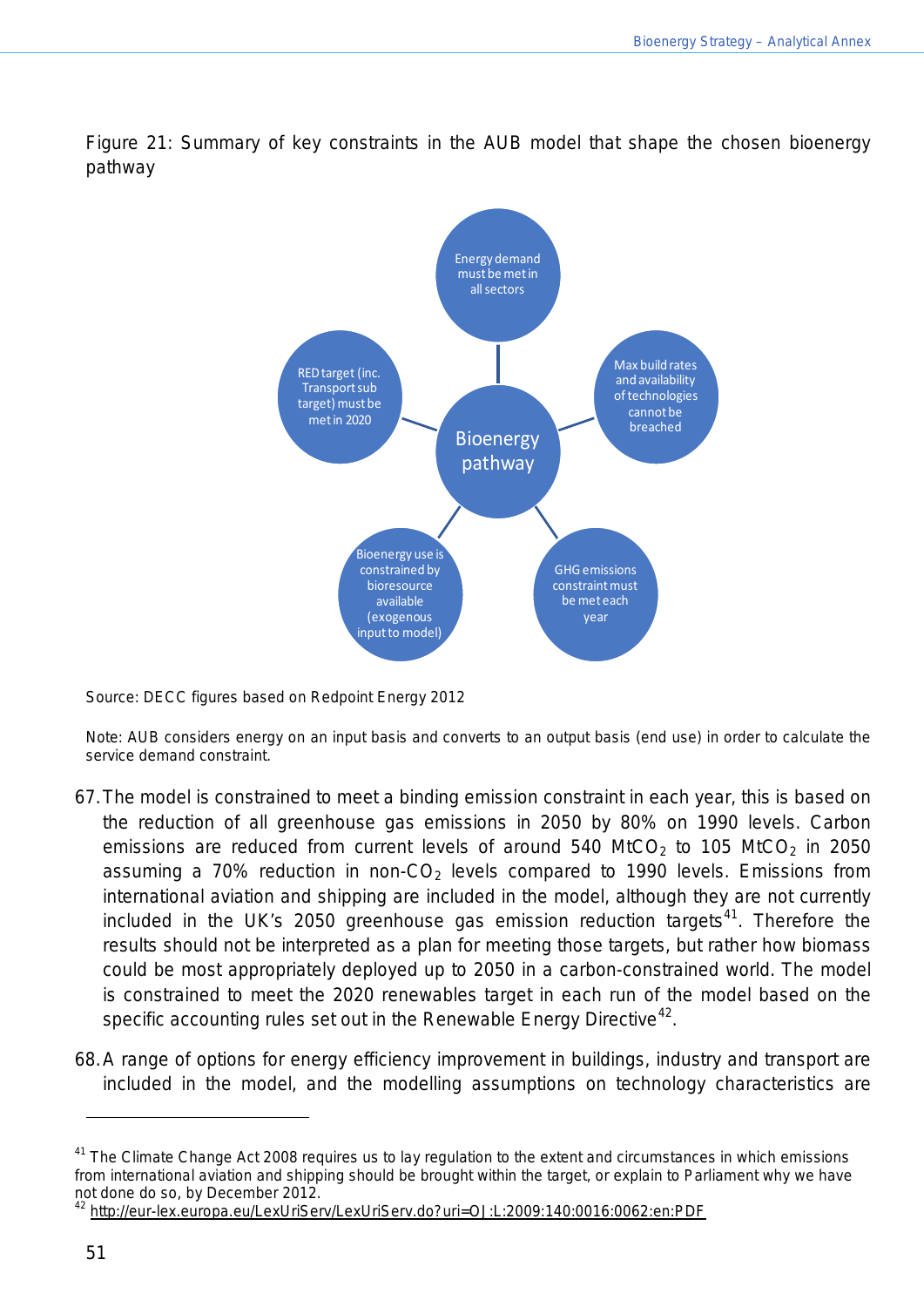consistent with advice provided by the Committee on Climate Change for the fourth carbon budget report and DECC renewables modelling. The available biomass supply is entered as an exogenous input (see Section 1), and can be flexed to test patterns of bioenergy use given more or less availability of resources.

69.The model includes emissions associated with the production of bioenergy both within the UK and in other countries (e.g. as embodied emissions in imported biofuels). This makes the emissions constraints harder to achieve in the model compared to the current basis for the calculation of the 2050 target which does not include international lifecycle emissions<sup>[43](#page-51-0)</sup>. The model is constrained to meet forecast energy service demands<sup>[44](#page-51-1)</sup> from each sector (i.e. transport, heat, power), and its choices are limited by assumed maximum levels of availability from certain technologies in different time periods and build rates in different years.

## **Key uncertainties and sensitivities**

- 70.The assumptions and data included in the AUB modelling are based on recent available evidence and data. However, there is still a high degree of uncertainty, not all of which can be adequately explored through sensitivity analysis. Key modelling uncertainties include, but are not limited to, the following:
	- The availability and price of bioenergy resources (domestic supply and import availability).
	- The availability and price of competing energy sources including non-bioenergy renewables and conventional fossil fuels.
	- GHG emissions from bioenergy pathways and processes.
	- The potential role for cost effective emission savings from non-energy uses of biomass feedstocks in comparison to use for energy purposes (only wood in construction is currently included in the model).
	- Technologies excluded from the model but with potentially important role; for example, industrial bioenergy CCS options are not included explicitly as technologies (however an adjustment to the GHG emissions target has been included to account for this<sup>[45](#page-51-2)</sup>).
	- The costs and feasibility of smaller scale CCS options for CHP/heating or larger-scale gasification options for biomethane.
	- Longer-term technology costs, efficiencies, and build rate assumptions for novel and unproven technologies (e.g. second generation biofuels or ultra low emission vehicles).

<span id="page-51-0"></span><sup>&</sup>lt;sup>43</sup> The modelling results taken into consideration all include international and domestic lifecycle emissions, however it is possible in the model to run a sensitivity analysis excluding international emissions.

<span id="page-51-1"></span>The energy production from the outputs of technologies must at least equal the assumed demand for energy services in each period. Energy service demand on an output basis is a constant constraint. However, total energy<br>demand will vary depending on the pathway chosen.

<span id="page-51-2"></span>This adjustment refers to a general adjustment made to reflect the lack of process emissions and industrial CCS options in the model (not a specific adjustment for industrial bioenergy CCS).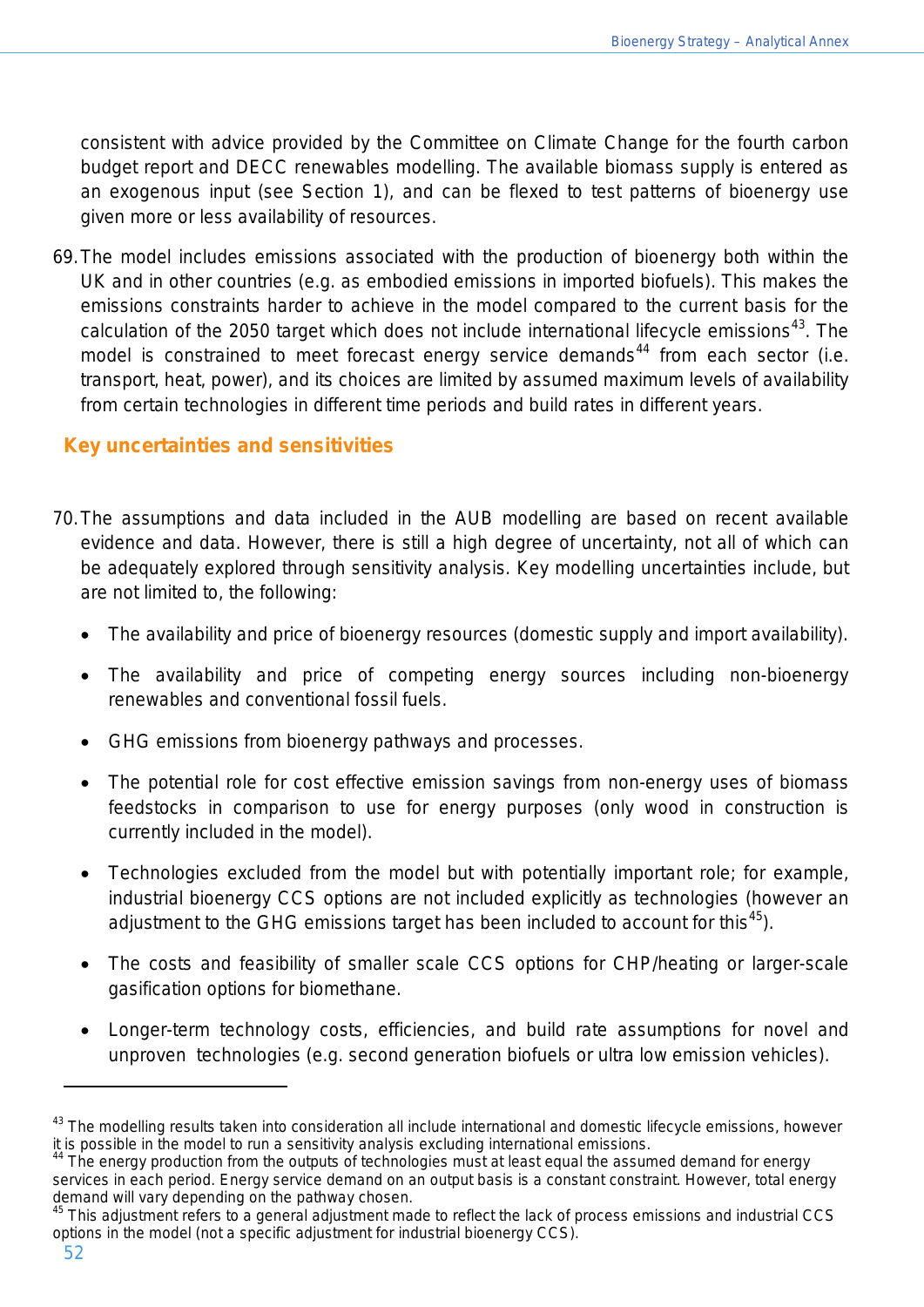- External policy drivers, such as air quality objectives, that might drive the adoption of technologies in a way such that the AUB model would consider suboptimal.
- Long term feasibility of deployment of certain technologies in specific roles (e.g. deployment of fuel cell electric powertrains in heavy road and rail vehicles).
- The role of consumer preferences for alternative technologies is not included in the model – this is particularly important for ultra low emission vehicles as the choice between, for example, an electric or petrol car which may be more obvious to consumers than whether their electricity is generated from renewable or fossil sources.
- $\bullet$  Indirect Land Use Change emissions have not been included in lifecycle emissions<sup>[46](#page-52-0)</sup>.
- 71.Further areas of uncertainty include factors such as changing global demand for bioresources, global development of biomass technologies (including global policies on bioenergy), and overall levels of energy demand. In addition, the role of the EU Emissions Trading System, and any subsequent international emissions trading markets, in achieving emissions reductions in traded sectors has not been included in the analysis, but would be likely to have a significant impact on the results. The production processes of a number of the technologies included in the model include elements that are in both the traded and nontraded sectors under the existing system. Furthermore, the model requires that emission reductions must be achieved domestically $47$  as there is no modelling of overseas abatement options. In reality it may be more cost effective for industries in the traded sector, such as electricity or international aviation, to purchase allowances than use the technologies selected by the model.
- 72.It is important to note that the model's optimisation can lead to significant switches in technology uptake over short time periods due to relatively small changes in assumed costs of technologies over time. This is mitigated to some degree in the model by the use of minimum load factors, which reduce the speed of transitions between technologies. In reality we would not expect such rapid switches to occur (i.e. model does not take into account investor behaviour), the results should be interpreted as signalling time periods (due to technology availability or cost) for potential key tipping points where the energy system may divert to alternative bioenergy pathways, this should not be interpreted as a projection or forecast of what is actually likely to occur. This is explained further in paragraph 77 and *'*Key modelling results*'* section, and further sensitivity analysis is carried out in Appendix 2.
- 73.Given these uncertainties we have used the AUB model to run various sensitivity analysis, including flexing resource availability and removing the availability of key technologies such as CCS and hydrogen, and have presented the results at the most appropriate level of detail. As new and improved data becomes available for biomass technologies, the model can be

<span id="page-52-0"></span> $46$  The bioresource supply scenarios assume the land used for bioresource cultivation is spare/abandoned agricultural land, and therefore not in direct competition with other uses such as for food production or grazing.<br>Therefore there should not be any Direct land use change emissions associated with the bioenergy use.

<span id="page-52-1"></span>If feasible. The exception is a very high cost dummy credit purchase option in the model which can be used to solve the optimisation if the GHG constraint cannot be met through the modelled abatement options.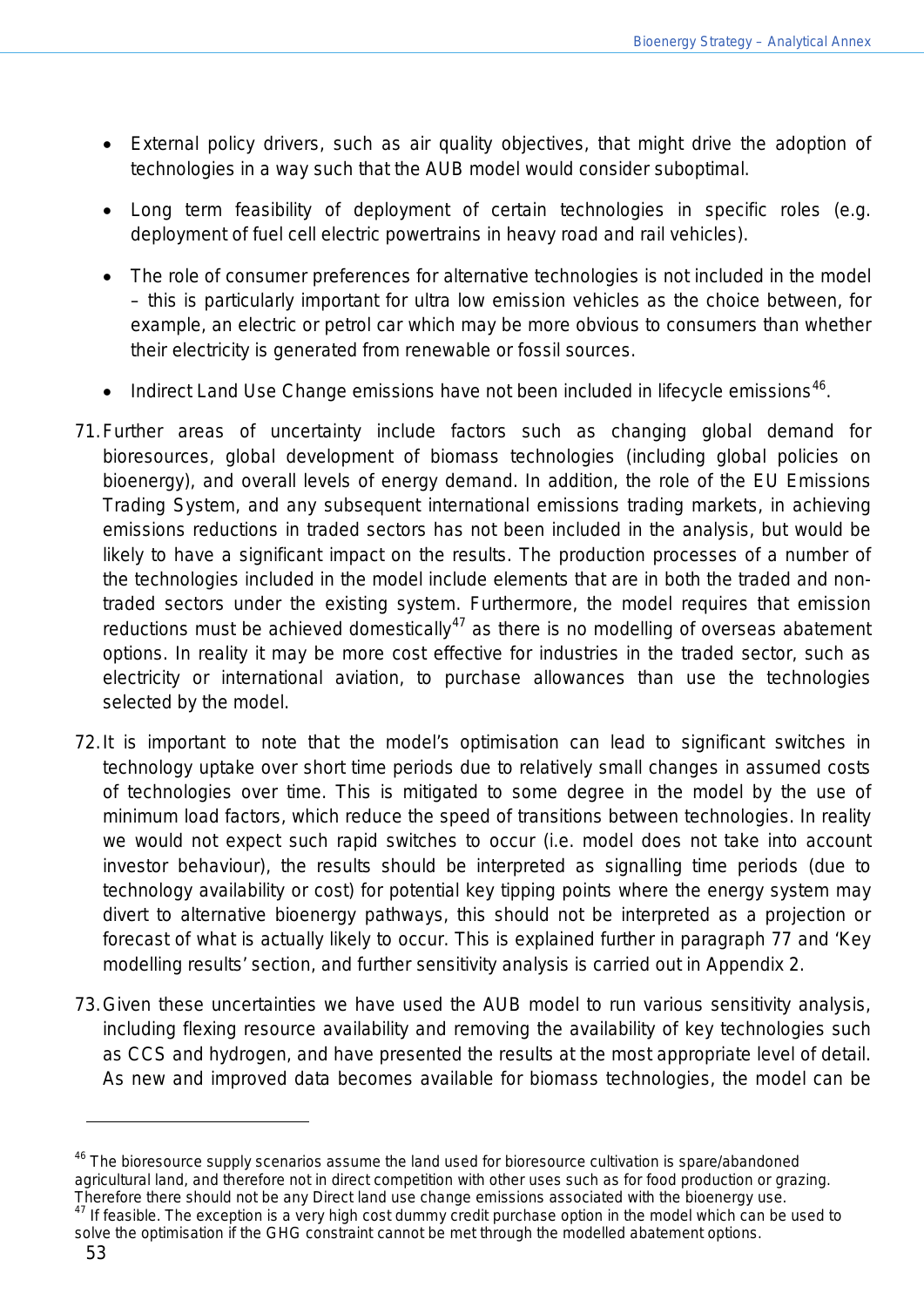updated to take these developments into account. The data currently included in the model represents a snapshot of the best available data at this time.

#### **Interpretation of AUB modelling results**

- 74.The AUB model is intended to provide a high level view of different bioenergy uses to 2050, identify trade-offs and risks, as well as key innovative technologies and pathways. The AUB modelling does not provide a forecast or projection of the feasible or intended pathways for bioenergy use in the period to 2050, neither does it provide a pathway for the energy system mix viewed as a whole. Rather than indicating policy intent, the modelling results should be viewed, alongside wider evidence sources, as a guide to understanding key issues (such as constraints to specific technologies and technology lock in risk), trade-offs (between use of bioenergy resource in different end use sectors and for different technologies) and technology innovation needs, that are highlighted in the various runs of the model. It is also useful in identifying certain low risk bioenergy technologies or pathways that appear robust to the key sensitivity analysis.
- 75.While the focus of AUB is to identify longer term pathways, the model is also constrained to meet the 2020 Renewable Energy Directive (RED) target. Interpretation of the results for this year requires special consideration given the various other models used to model the RED target. The key difference between AUB and other models underpinning analysis for policies such as the Renewables Objective, the Renewable Heat Incentive and Feed In Tariff Scheme is that AUB does not model subsidies, investor behaviour or consider all deployment barriers. Therefore it cannot provide the level of detail on costs, take-up, tariff levels and carbon savings that these applied models are designed for. Rather, the AUB sets out an overall view of key bioenergy applications and the relative mix of resource across different sectors. The key findings from AUB can then inform the basis of more detailed analysis within the applied models.
- 76.It should be noted that other modelling studies, (such as the Energy Technologies Institute's, or DECC's recently undertaken technology Innovation Assessment Needs study for biomass) suggests that substantial amounts of biomass might be directed into electricity with CCS, rather than transport fuel production with CCS. This suggests that, whilst CCS technology inevitably alters the relative attractions of deployment pathways for biomass, the use of specific deployment pathways are highly dependent on future costs and remain uncertain at present. Therefore we should not put too much weight on the specific CCS applications that might be best deployed in the future but that the availability of CCS will be an important application across the energy sector should it demonstrated.
- 77.When interpreting the modelling results it is important to note that the model does not take into consideration demand side issues, such as consumer preferences to take up of ultra low emission vehicles (ULEVs), that would impact on the feasibility of particular technology pathways. Similarly, the modelling does not include comprehensive analysis of all infrastructure costs associated with the ramp up of technologies, this is particularly important when considering the sizeable switches in technology pathways that are evident in the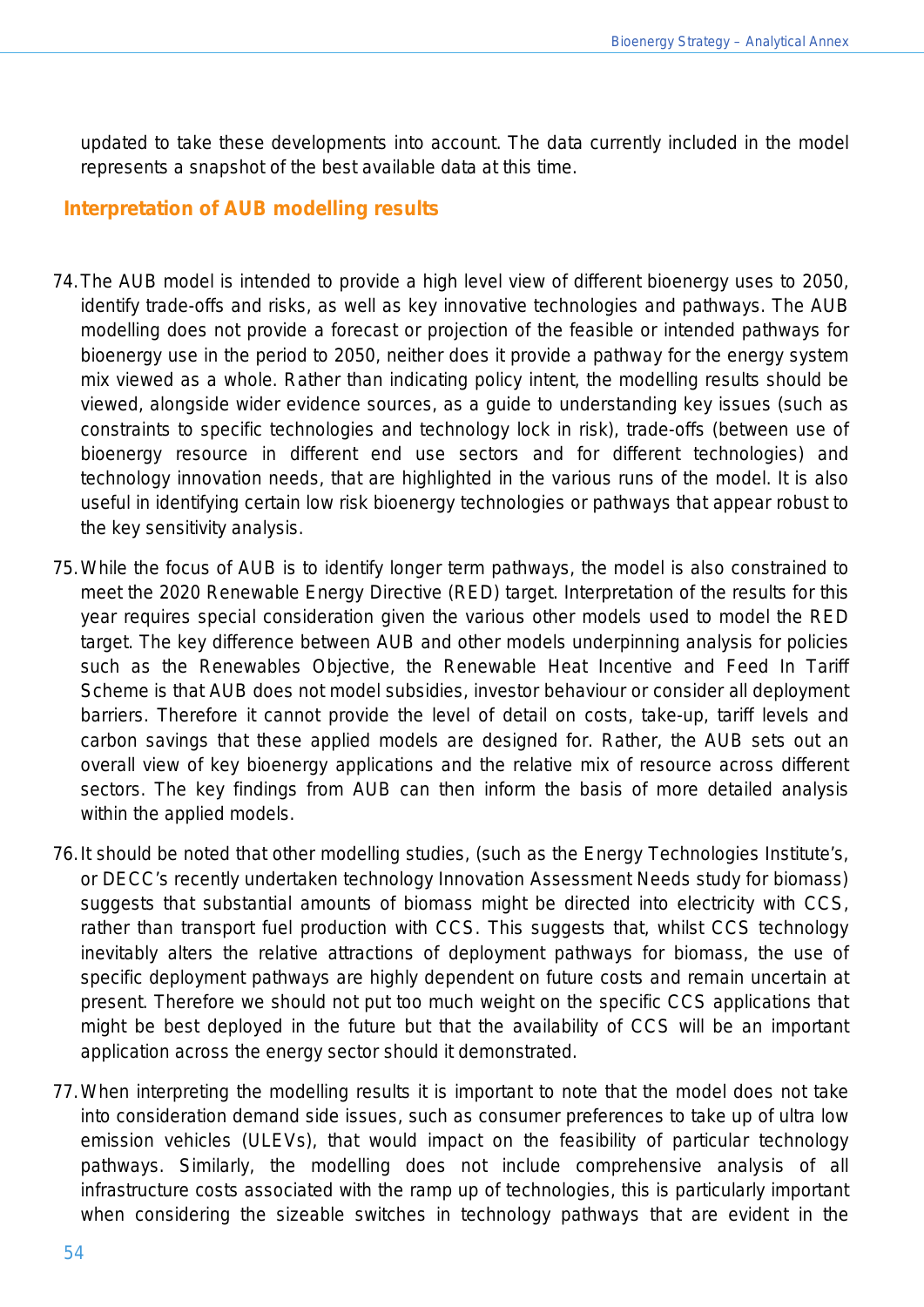modelling results for the longer term. It is to be expected that modelling assumptions for unproven technologies in the longer term will be subject to higher uncertainty than near term technology options. With this in mind, the long term results (particularly the rapid switching from non-CCS liquid biofuels to hydrogen produced from biomass with CCS between 2045 and 2050) should be interpreted as useful illustrations of potential key technology tipping points where the pathway for bioenergy use may change significantly in the longer term. Whether these pathways are realised in practice would depend on factors outside the scope of this model – for example consumer preferences, incentives in place to drive particular behaviours, and the feasibility of building new infrastructure and distribution systems for novel fuels.

# **Modelling Results**

- 78.This section includes analysis of the AUB modelling results for the following scenarios:
	- *Scenario 1:* Assumes medium assumptions for feedstock availability, central fossil fuel prices, perfect foresight (of costs and technology availability) to 2050 and availability of Carbon Capture and Storage (CCS) technology.
	- *Scenario 2:* As Scenario 1 but excluding CCS technology.
	- *Scenario 3:* As Scenario 1 but with high oil prices.
	- *Scenario 4:* As Scenario 1 but excluding perfect foresight (model run with period by period (5 year) foresight).
	- *Scenario 5:* As Scenario 1 but with Restricted supply scenario assumptions for feedstock availability.
	- *Scenario 6:* As Scenario 1 but with Ambitious supply scenario assumptions for feedstock availability.
	- *Scenario 7:* As Scenario 1 but with Highly Restrictive Sustainability Standard supply scenario assumptions for feedstock availability.

*Results for specific sectors:*

- $\triangleright$  Power sector
- $\triangleright$  Heat sector
- $\triangleright$  Transport sector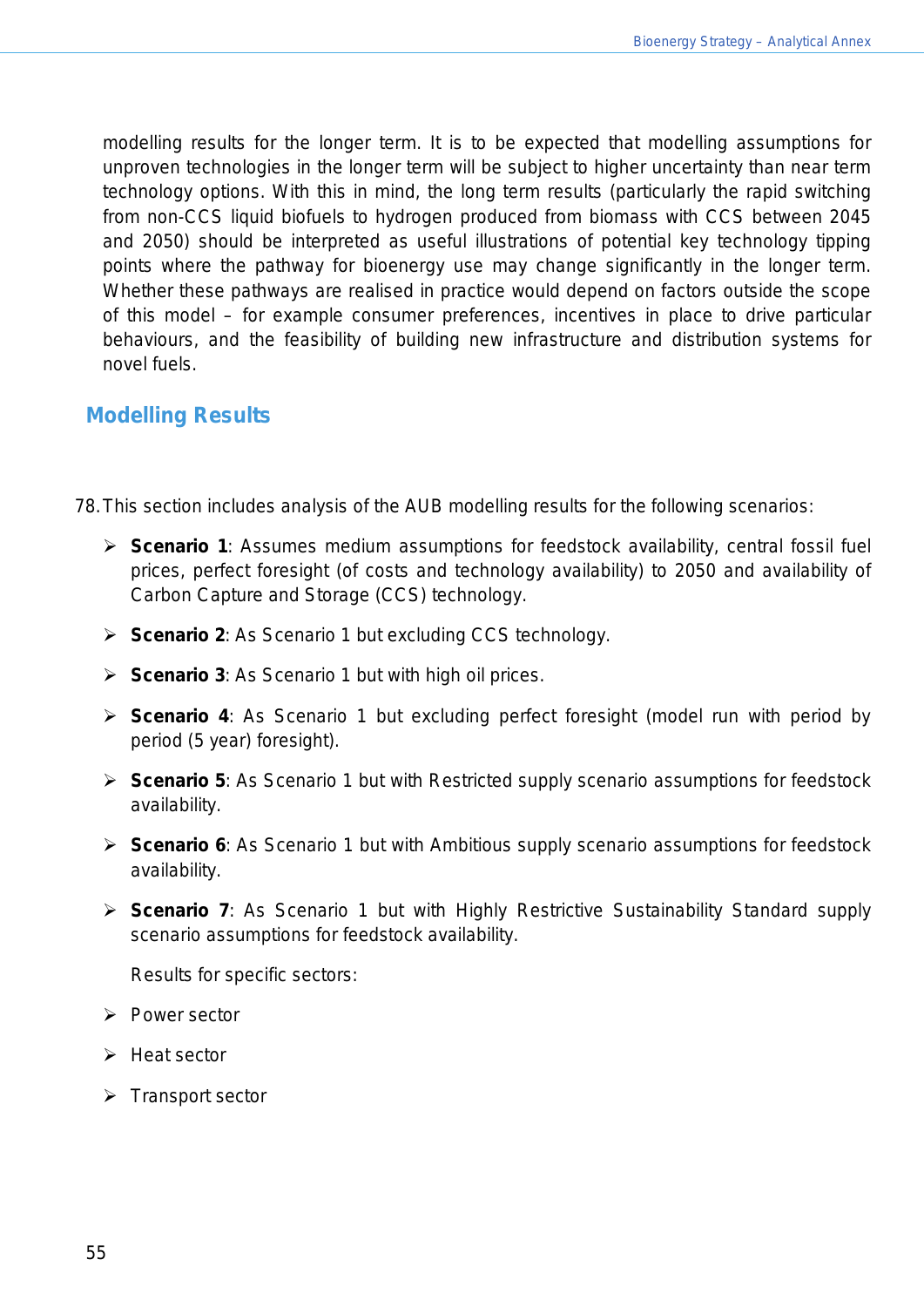## **Key modelling conclusions**

- 79.The AUB modelling provides a high level view of different biomass uses to 2050, identifying trade-offs, risks, and key innovative technologies and pathways. The modelling scenarios included in this section help identify certain bioenergy uses that emerge as low risk $^{48}$  $^{48}$  $^{48}$  options, such as: non-energy uses for biomass such as wood in construction; the use of bioenergy for industrial heat (specifically high temperature process) and near to mid-term role for conversions and co-firing in the electricity sector. In addition, so long as the sustainability can be assured, and while fossil fuels continue to be used in transport, some conventional biofuels can offer a cost effective contribution to reducing carbon emissions from road transport. The results also identify Gasification is an important technology across sectors, e.g. for biomethane in the heat sector, and for advanced biofuels and bio-hydrogen production in the transport sector.
- 80.The level of bioresource availability and the availability of Carbon Capture Storage (CCS), have emerged as the two key determinants in switching the patterns of bioenergy use across sectors and technologies. The modelling results highlight the difficulty in meeting the 2050 emissions target in an environment without access to CCS technology or sufficient bioresources. The relative costs and availability of the technologies CCS can be applied to are subject to significant uncertainty (especially for unproven technologies in later periods such as bio-hydrogen for transport), and small changes to these assumptions can lead to changes in the technology pathways taken up by the model. To further analyse the longer term switches in technology, sensitivity analysis was carried out on the costs and availability of these technologies (see Appendix 2).
- 81.Over the modelling time frame (2011 2050) the constraints that the model must meet have an impact on the technology pathways taken up. For instance in the near term the 2020 renewables target is the binding constraint and will influence what type of technologies are brought in to the energy system mix, whereas in the longer term the effort to meet the binding emissions constraint becomes the key driver. Throughout the period, the availability of certain technologies, build rate limits, and meeting energy service demands will restrict which pathways the model can choose.

## **Modelling results (scenarios 1 to 4)**

82.This section includes a summary of the total bioresource use on a primary energy basis in TWh per year for all sectors. Figure 22 below shows a model run for Scenario 1 assuming medium resource availability and including CCS technology. This scenario can then be

<span id="page-55-0"></span><sup>&</sup>lt;sup>48</sup> 'Low risk' in this context refers to biomass technologies that have been found to be robust to different sensitivity runs of the model in certain time periods, e.g. medium term transition role or longer term role to 2050.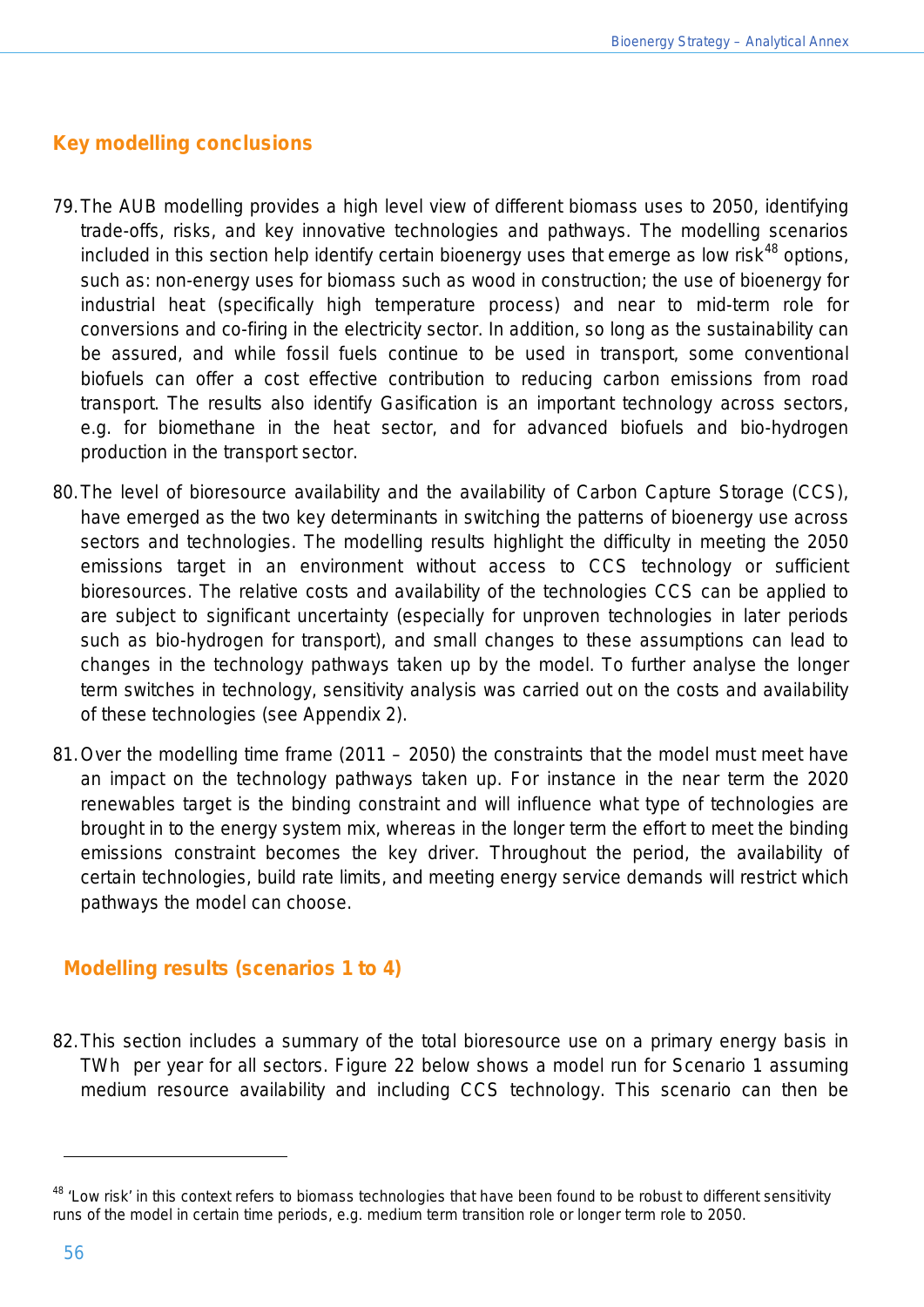compared to the following sensitivities: without CCS technology availability; high oil prices; and assuming only 5 year period by period foresight in the modelling.



Figure 22: Total Bioresource use on a primary energy basis per year for all sectors for Scenario 1

Source: DECC modelling using model developed by Redpoint Energy and Ecofys

- 83.Scenario 1 is run with perfect foresight and assumes central assumptions for feedstock availability, fossil fuel prices, and availability of CCS technology from 2025. As with all runs of the model, the 2050 GHG constraint and 2020 Renewable Energy Directive targets are met in this scenario.
- 84.The model suggests an important near term (up to 2020) role for biomass in electricity generation, heat and liquid transport biofuels. In the medium term (from 2025 to 2035) biomass use is dominated by non-CCS liquid biofuels in transport. In the longer term (up to 2050) the focus for biomass use shifts to CCS technologies, specifically CCS technologies for hydrogen fuels, primarily in transport with some in the power sector. There is also a consistent role through to 2050 for biomass heat in industry and wood in construction.
- 85.The rapid switching from non-CCS liquid biofuels to hydrogen produced by biomass CCS between 2045 and 2050 would be unlikely in the real world and should not be interpreted as a projection of what we consider feasible or likely in the long term. The switch implies that the international aviation and shipping sectors will revert back to fossil fuels in one 5 year period by cutting levels of imported bioresources, and either the previous existence of a fleet of hydrogen vehicles that is not demonstrated implicitly by the model or a switch to such vehicles at a speed that is unlikely to be achievable in the real world. However, the switch in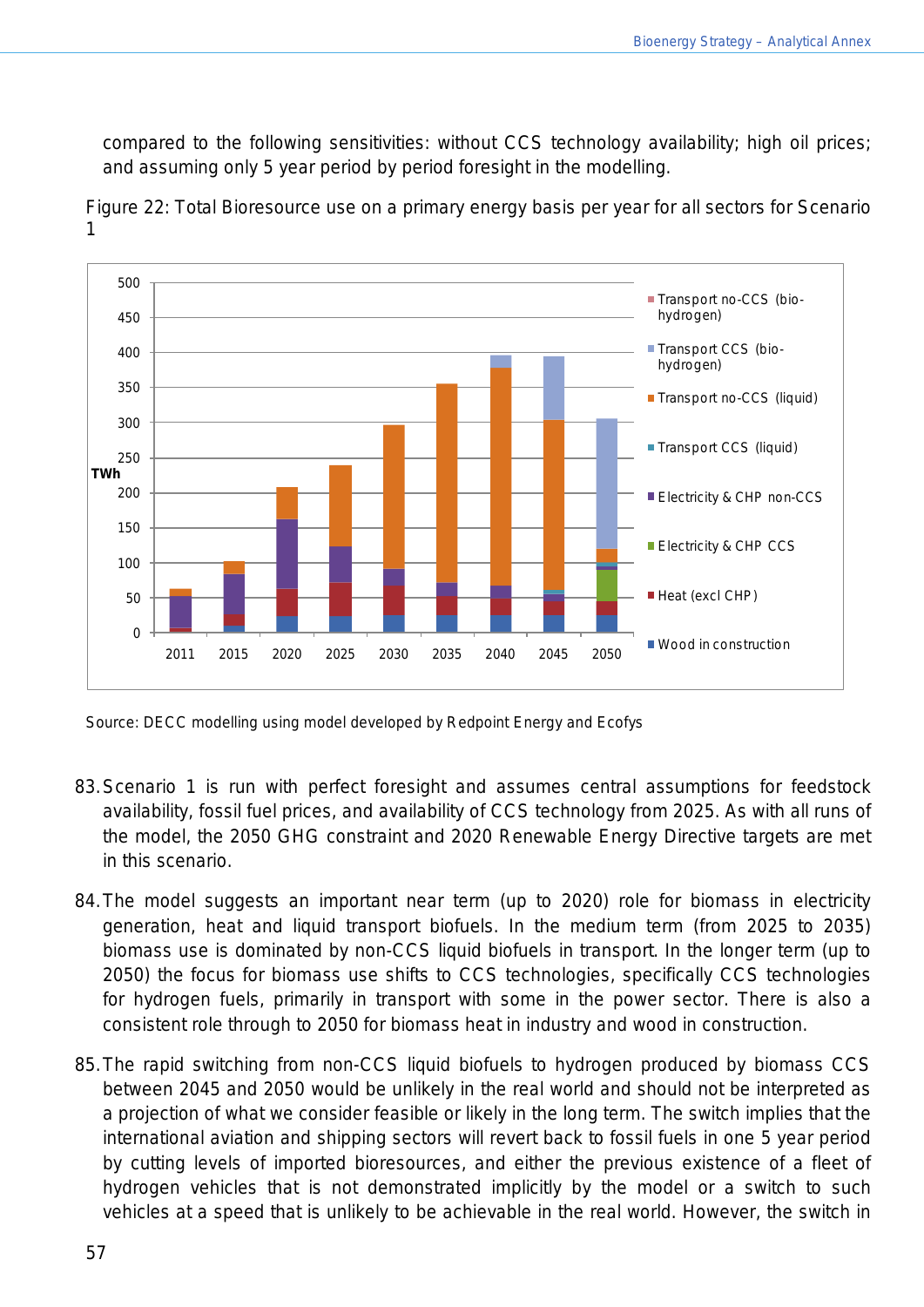technologies identified by the model provides a useful signpost in terms of key technology tipping points, where the pathway for bioenergy use may change significantly, that we may potentially face in the longer term. This highlights the importance of keeping technology options open and avoiding locking into certain pathways (that could incur sunk costs) before we understand more about the potential and timeframe for CCS deployment. For further sensitivity analysis on the longer term switching in technology pathways see Appendix 2.

- 86.The model leaves significant amounts of woody biomass imports and ethanol imports unused in near and medium term. This suggests that import availability for this type of biomass is not a binding constraint in the near and medium term. Imported bioethanol is the only resource left unused in 2050 due to blend wall<sup>[49](#page-57-0)</sup> assumptions throughout the period which act as the binding constraint to bioethanol deployment.
- 87. As CCS is an unproven technology and it's longer term feasibility is yet to be determined, Scenario 2 includes the same assumptions as Scenario 1 but assumes CCS is not available. This scenario leads to an increase in biomass use in heat in the longer term, a continued small (and decreasing) role for biomass in non-CCS electricity in the longer term, and a continued use of non-CCS liquid transport biofuels to 2050 (which provides the main replacement for CCS technologies for hydrogen transport fuels seen in the scenario with CCS). The use of wood in construction remains consistent through the whole period as in the medium run.

<span id="page-57-0"></span> $49$  The 'blend wall' refers to the mandatory limit at which conventional biofuel can be blended with fossil fuel as dictated by engine design in the current car fleet and regulations that limit the amount of biofuel that can be blended with fossil fuel (bioethanol/petrol, biodiesel/diesel).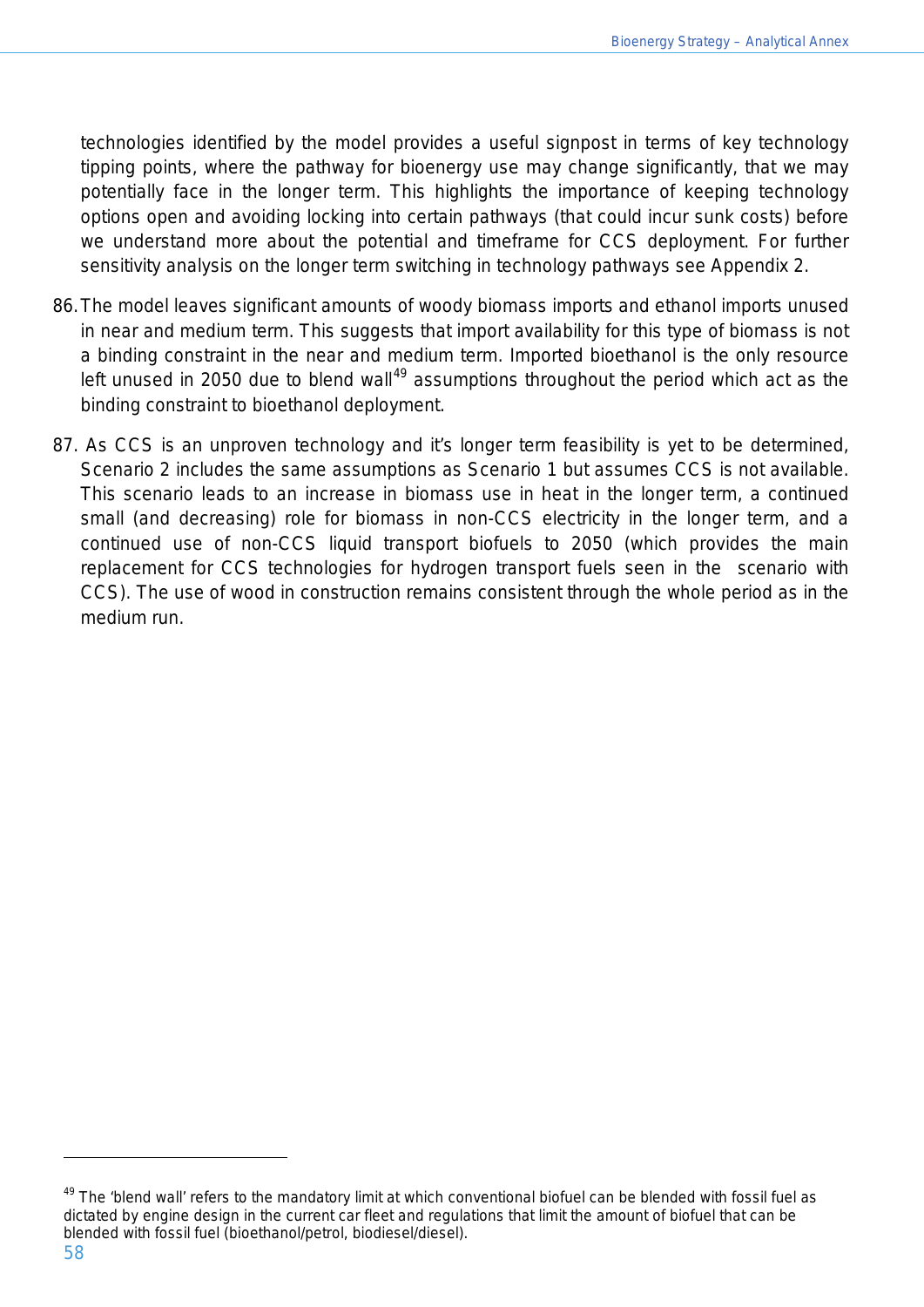

Figure 23: Total Bioresource use on a primary energy basis per year for all sectors for Scenario 2

Source: DECC modelling using model developed by Redpoint Energy and Ecofys

88.Scenario 3 is consistent with Scenario 1 run but includes high oil prices (while keeping other energy prices at central assumptions). Higher oil prices lead to increased total biomass use in the medium term, arising primarily from increased use of biomass in non-CCS liquid transport fuels. In the long term to 2050 the results show switching from non-CCS liquid biofuels to hydrogen produced by biomass CCS, but this is less pronounced than in Scenario 1 and there is a greater role for non-CCS liquid biofuels given the higher relative price of alternatives. This switch should be interpreted as in Scenario 1.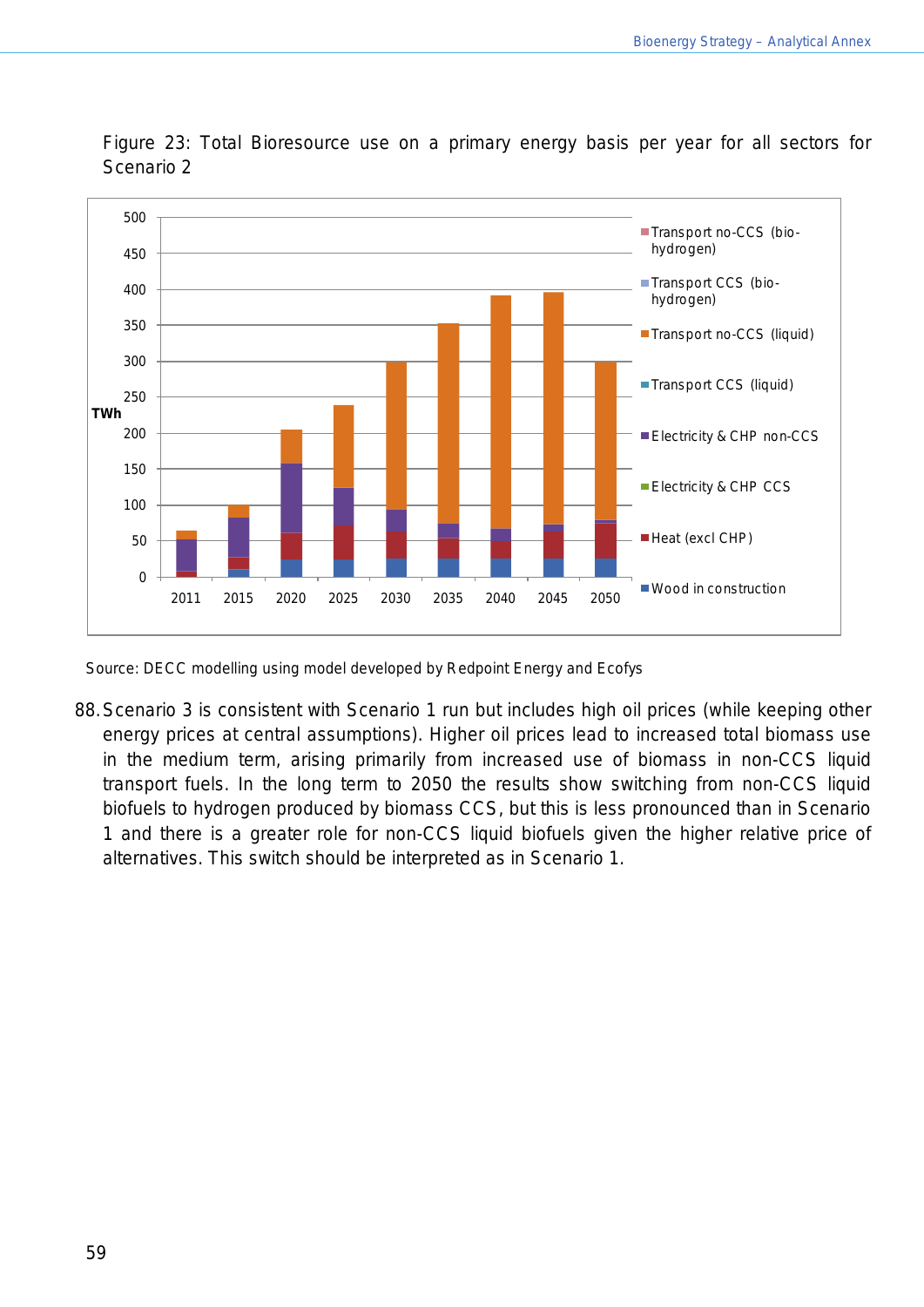

Figure 24: Total Bioresource use on a primary energy basis per year for all sectors for Scenario 3

Source: DECC modelling using model developed by Redpoint Energy and Ecofys

89.In Scenario 4 the model can only consider information 5 years ahead of the point from where it must make a choice in terms of the resources to allocate to different technologies and sectors. This should help identify any changes in patterns of biomass use given a more realistic level of foresight. Without perfect foresight the model can only consider the target in each period, but will not be considering the impact of targets at later stages in the future, such as the consequences of infrastructure lock-in and sunk costs. The model may therefore choose a technology pathway in earlier periods such that certain cost effective technologies are not available in later years due to the model being locked into another technology pathway.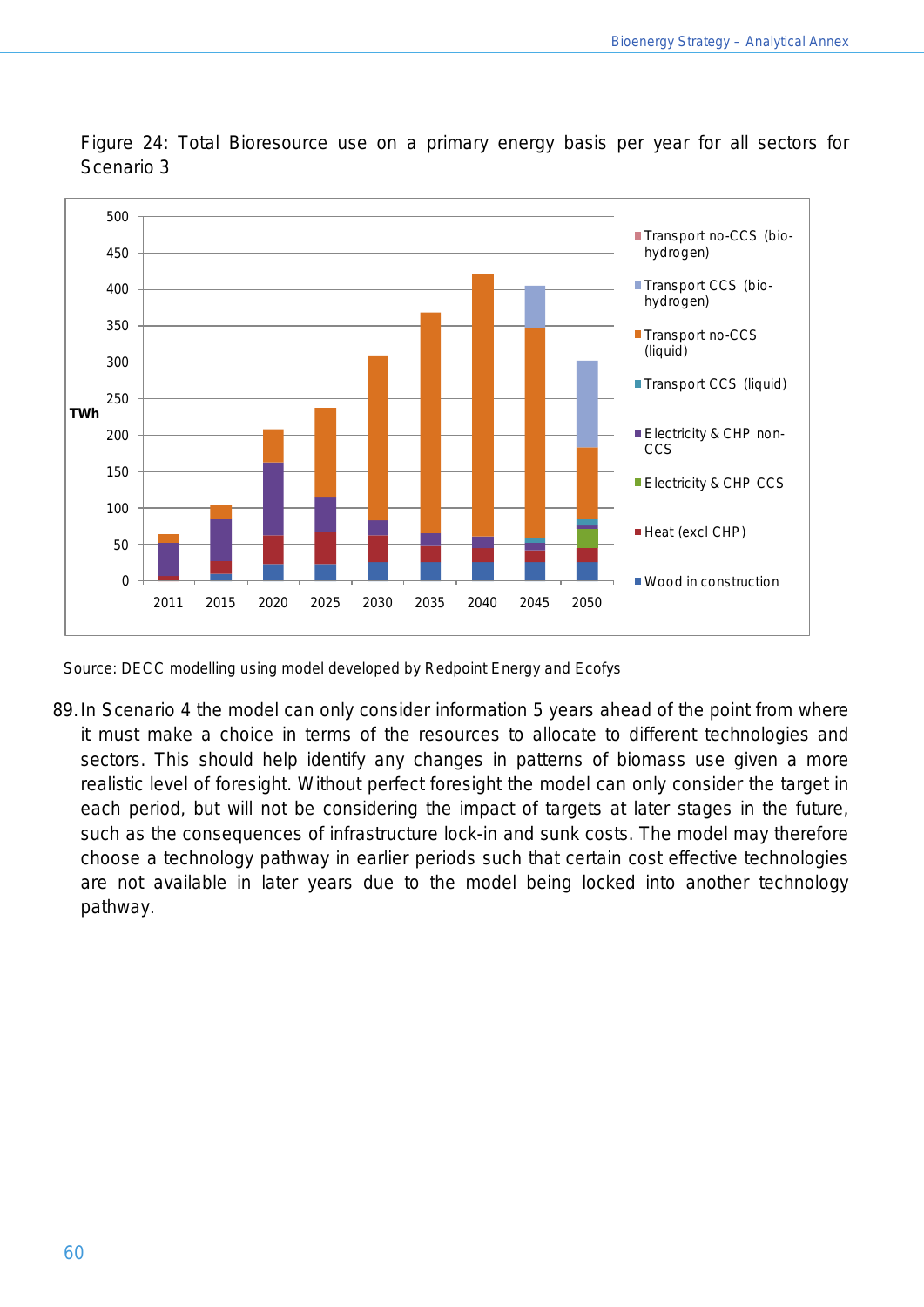

Figure 25: Total Bioresource use on a primary energy basis per year for all sectors for Scenario 4

Source: DECC modelling using model developed by Redpoint Energy and Ecofys

- 90.The key differences when comparing to Scenario 1 with perfect foresight are found in the medium term. The near term and 2050 patterns remain similar as it is difficult in those periods to meet the binding targets in 2020 and 20[50](#page-60-0)<sup>50</sup>, and certain combinations of technologies (assuming they are available) will be prioritised by the model. Without perfect foresight total biomass use increases throughout the midterm and liquid biofuels with CCS in surface transport are taken up at the earliest opportunity and at increased levels. Biomass in heat is also increased in the near to midterm. The role for wood in construction remains consistent with the perfect foresight scenario. These decisions are made without the knowledge of more cost effective options available in later periods.
- 91.A similar rapid switch from non-CCS liquid biofuels to hydrogen produced by biomass CCS can be seen between 2045 and 2050, and should be interpreted in the same way as explained for Scenario 1.

## **Modelling results (scenarios 5 to 7)**

92.The availability of sustainable supply is a fundamental issue for the appropriate use of bioenergy out to 2050, and is entered as an exogenous input to the AUB model. Given the

<span id="page-60-0"></span> $50$  The model must meet an emissions constraint in each year to 2050, however the constraint becomes increasingly challenging to meet towards 2050 (i.e. there is less headroom) and therefore choices are limited in 2050 by the necessity to meet the target.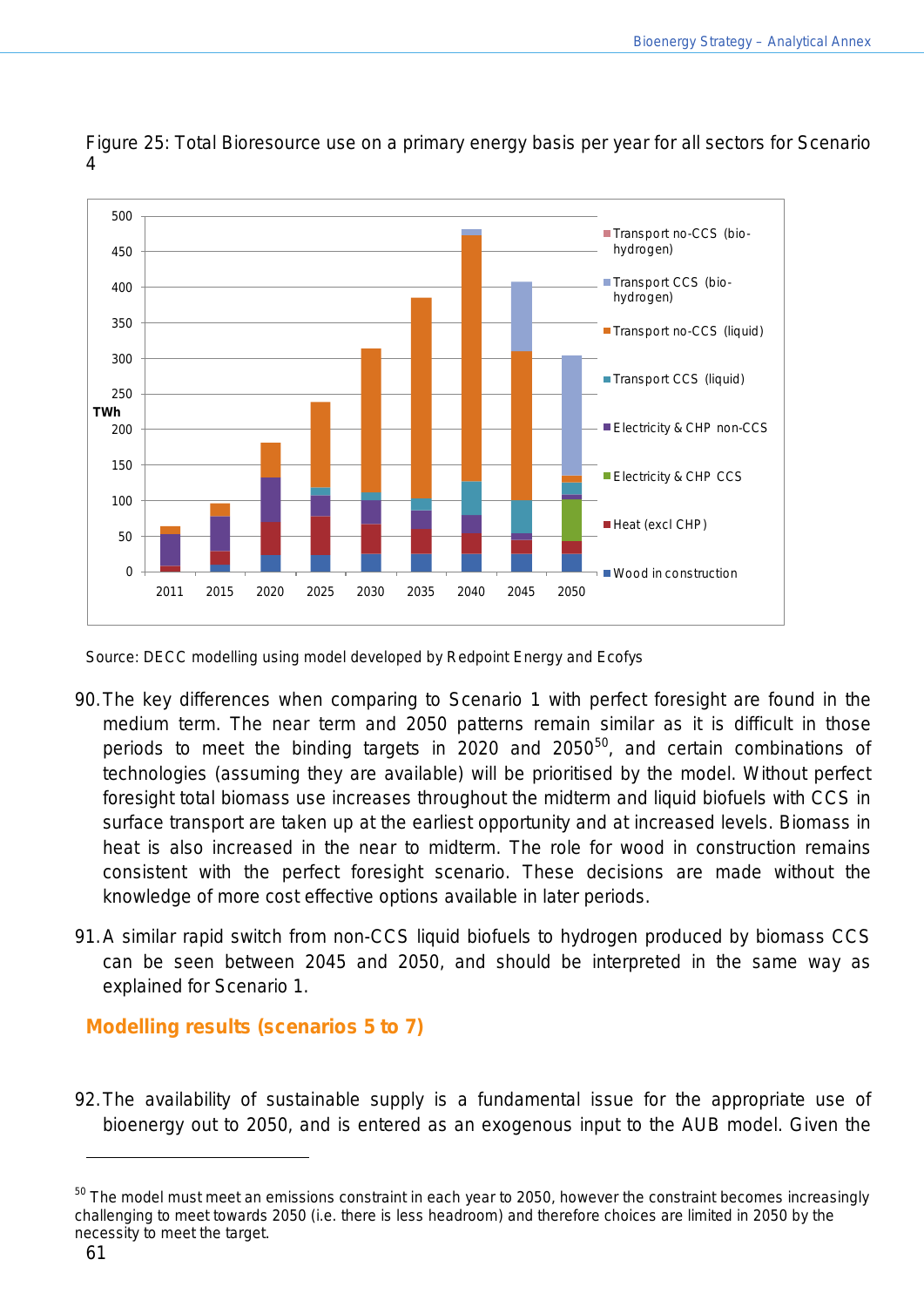supply and price assumptions are set exogenously in this model (and the assumption that total levels of bioresource are falling from the medium term towards 2050) the model will not make use of all bioresources potentially available in all years (i.e. the model will report both used and unused bioresources). The model will see the falling bioresource availability towards the longer term and take that into account when making technology deployment decisions over the whole period, which results in left over resources leading up to 2050. This explains why we see levels of unused imported woody biomass over the medium term across the supply scenarios (but at different absolute levels) – this is shown in bioresource used and unused charts presented for scenarios 5 to 7 in this section.

- 93.As explained in Section 1, three supply scenarios (in addition to the medium estimate) covering a wide range of availabilities have been estimated in order to test the impact on bioenergy use patterns of varying availability of feedstocks. For further information on the supply scenarios please refer to Section 1 (for a breakdown by feedstock see Figure 4 and 6). This section includes a summary of the total bioresource use on a primary energy basis in TWh per year for all sectors, varying resource availability while holding all other assumptions constant. Figures 26 to 34 show the following scenarios: Scenario 5 Restricted supply; Scenario 6 Ambitious supply; and Scenario 7 a Highly Restrictive Sustainability Standard supply scenario.
- 94.Scenario 5 (Restricted supply) results in similar overall patterns of bioresource use to the Scenario 1 (see Figure 22), but with reduced total levels of bioresource use overall (by around 15% in 2020 and 30% in 2050).

Figure 26: Total Bioresource use on a primary energy basis per year for all sectors for the Scenario 5 (Restricted supply)



Source: DECC modelling using model developed by Redpoint Energy and Ecofys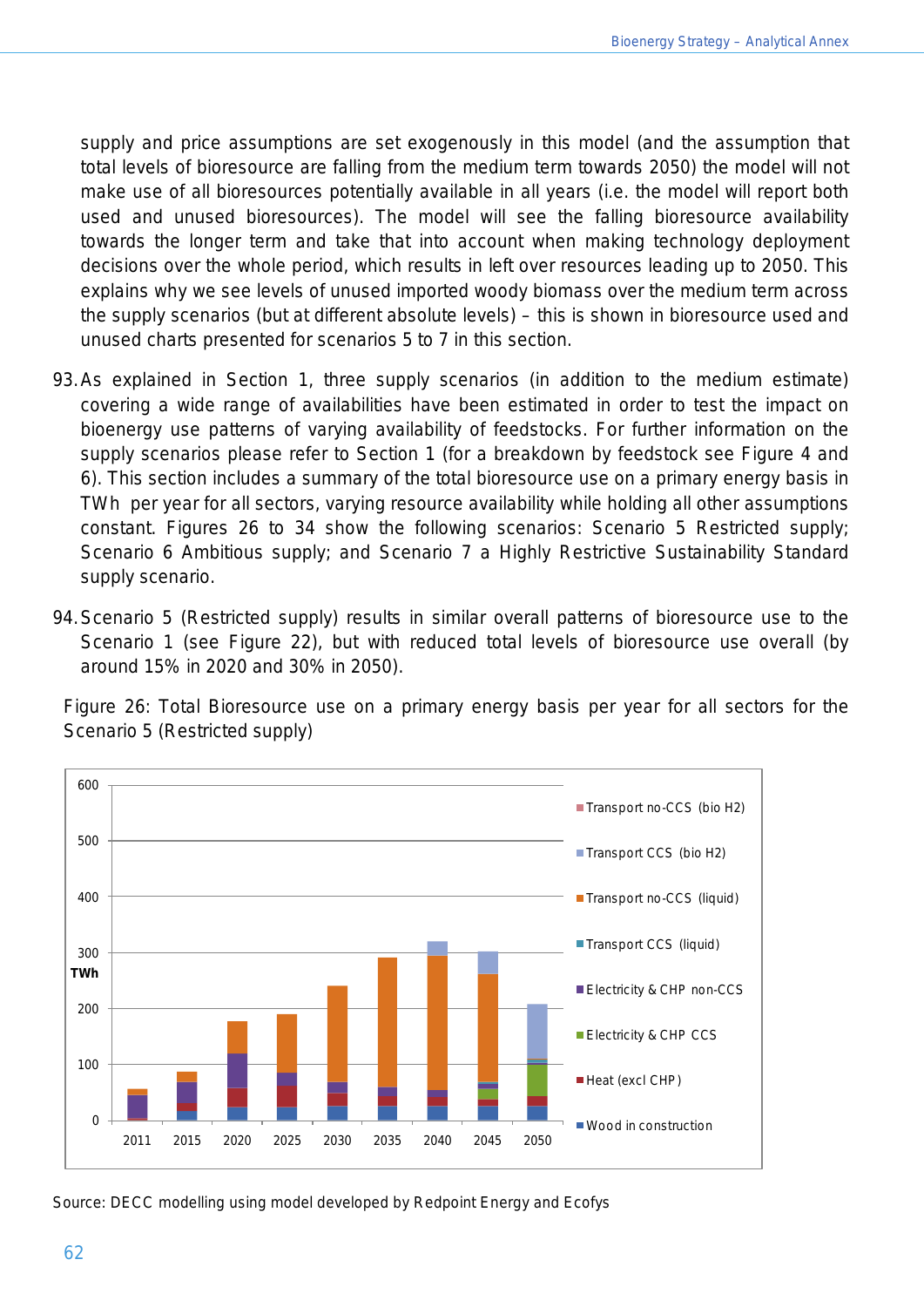95.The model is constrained in its choices by the levels of bioresource feedstock available. Figures 27 and 28 show how much of the available feedstock the model takes up in the restricted supply scenario, and what resources were left unused. The amount of feedstock available declines from the midterm towards 2050 due to the assumption that the UK will secure a declining proportion of globally traded imports. This is reflected in the profile of used imported woody biomass. The increase in utilisation of resources between 2015 and 2020 to meet the Renewable Energy Directive target in 2020 can be seen from the graph and is evident for all supply scenarios.

Figure 27: Bioresource used by aggregated product (TWh / year) for Scenario 5 (Restricted supply)



Source: DECC modelling using model developed by Redpoint Energy and Ecofys

Note: Domestic bioethanol crops are inlcuded within feed and fodder category in bioresource used charts.

96.In all runs of the AUB model we see levels of bioresources that were available to the model left unused, i.e. given the set of assumptions and constraints regarding bioresource availability and relative costs and availability of technologies over the whole time period, the technology pathway taken up may not fully utilise all the available bioresources potentially available. Assumptions on prices, costs and demand are all entered exogenously, and the model does not have the functionality to adjust these assumptions in order for markets to clear. Similarly, in any run of the model, there can be potential capacity from technologies such as heat pumps and wind power that may go unused if a particular technology pathway does not require that capacity in order to meet the modelling constraints set.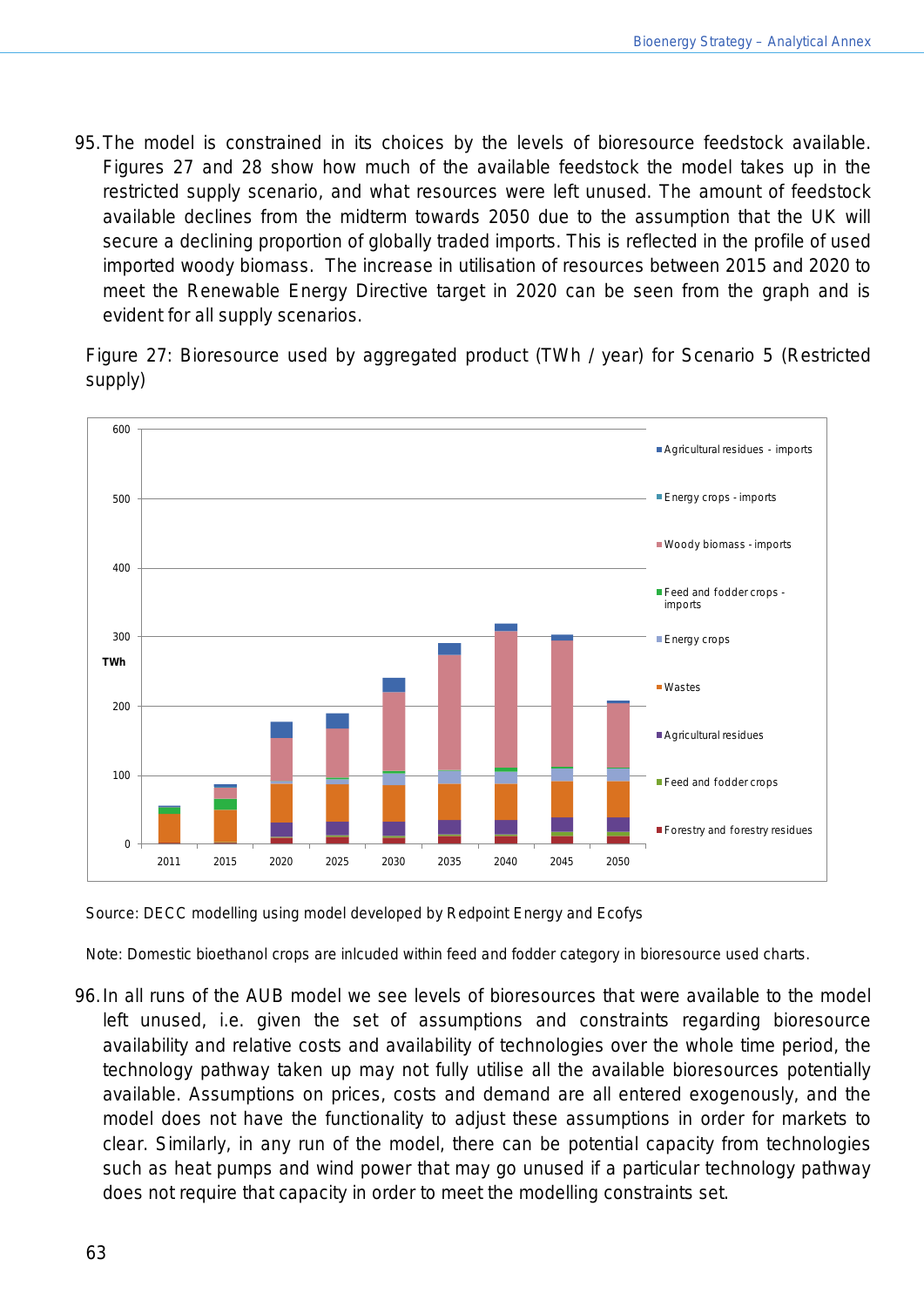97.Figure 28 below shows bioresources left unused by the model for the restricted supply scenario. UK bioresources are virtually all used from 2020 onwards, with imported woody biomass being the key left over resource in the medium term largely due to their higher transport costs compared to UK bioresource. Virtually all biomass resources are fully utilised in the long term as the emissions constraint tightens towards 2050.

Figure 28: Available bioresource unused by aggregated product for the restricted supply scenario



Source: DECC modelling using model developed by Redpoint Energy and Ecofys

98.Scenario 6, the Ambitious supply scenario implies significantly higher levels of feedstock availability in all years. A similar pattern of bioresource use to the Scenario 1 is seen in the near and medium term (albeit at higher overall levels). However in 2050, given the high levels of resource available, the model shows an increased use of bioresources for liquid biofuels and a reduced role for biomass hydrogen in transport, due to relative cost effectiveness of liquid biofuels. Overall this scenario shows an increase in overall levels of bioresource use of around 13% in 2020 and 70% in 2050 (when compared to Scenario 1).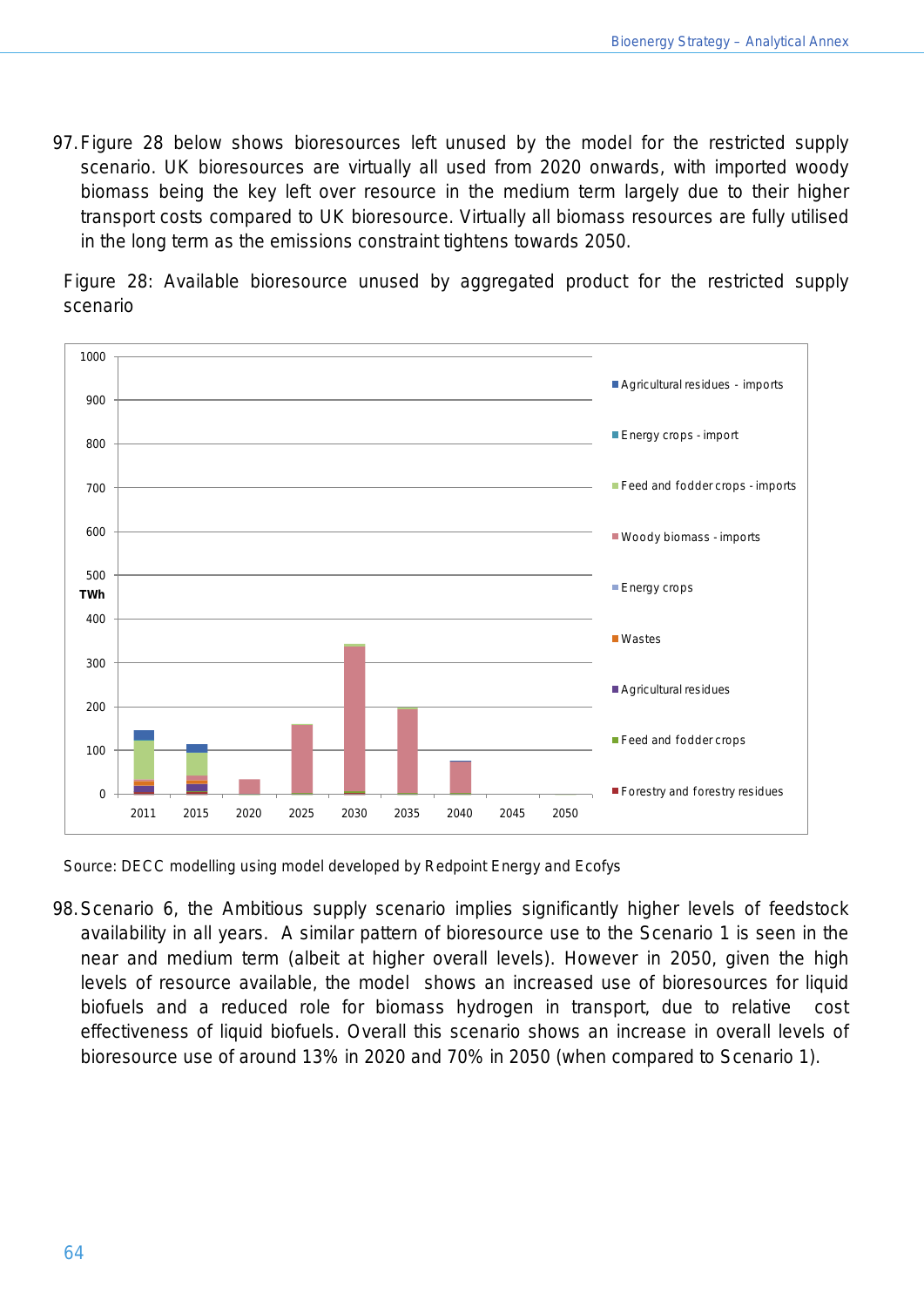

Figure 29: Total Bioresource use on a primary energy basis per year for Scenario 6 (Ambitious supply)

99.Figure 30 below shows the importance of imported woody biomass availability in the rapid growth of bioresource use that is evident in Figure 29 above. In this scenario, although the amount of feedstock availability declines from the midterm towards 2050 due to the assumption that the UK will secure a declining proportion of globally traded imports, the model uses increasing amounts of the available resources until 2045, the largest increase being from imports of woody biomass.

Source: DECC modelling using model developed by Redpoint Energy and Ecofys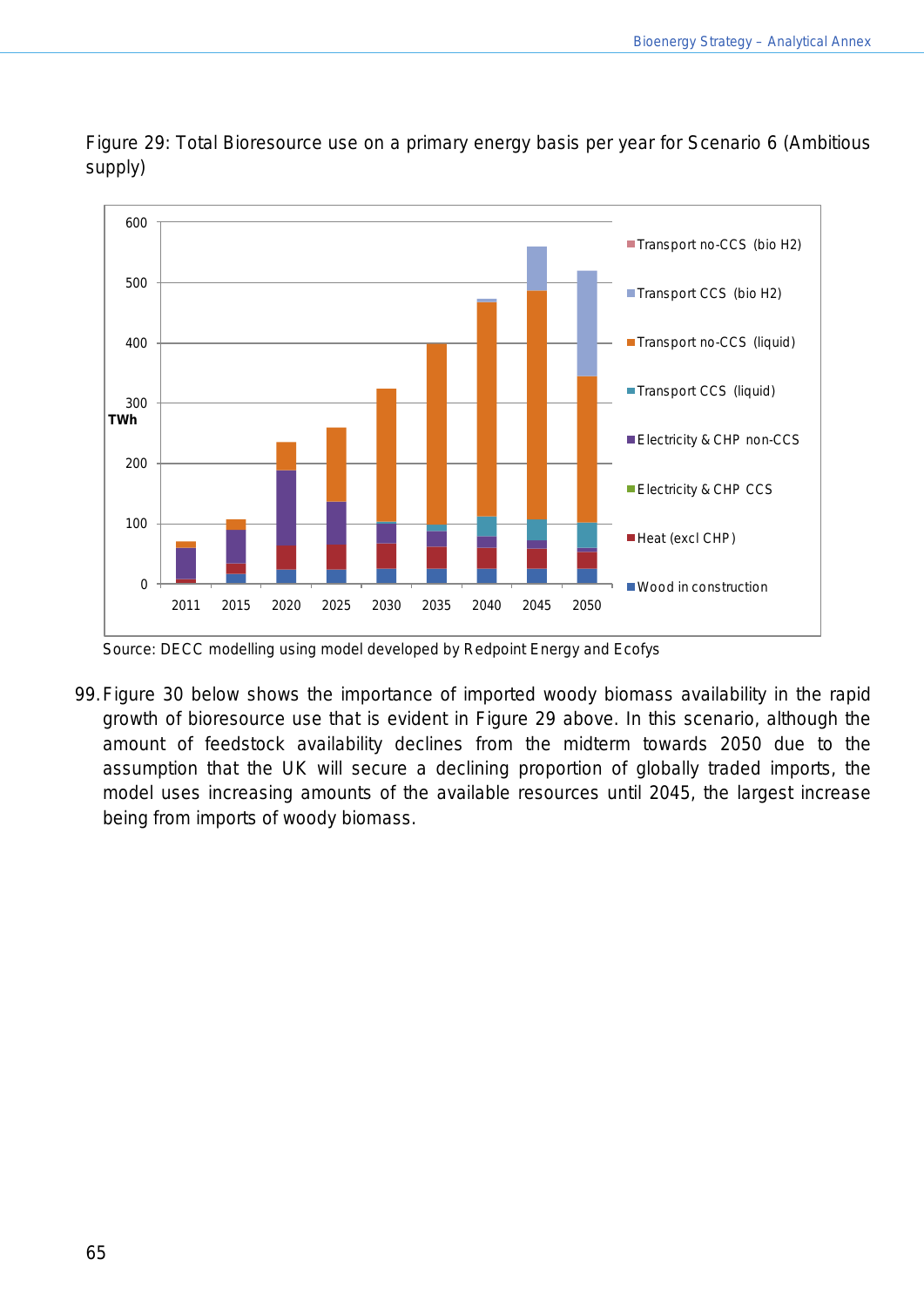

Figure 30: Bioresource used by aggregated product (TWh / year) for Scenario 6 (ambitious supply)

100. Figure 31 below shows bioresources left unused by the model for Scenario 6 (ambitious supply). UK bioresources are still virtually all used from 2020 onwards (with the exception of some domestic feed and fodder crops). Imported woody biomass remains the key left over resource in the medium term (albeit at much higher levels than Scenario 5 with Restricted supply). With higher availability, it is not necessary to use all of the bioethanol available for import.

Source: DECC modelling using model developed by Redpoint Energy and Ecofys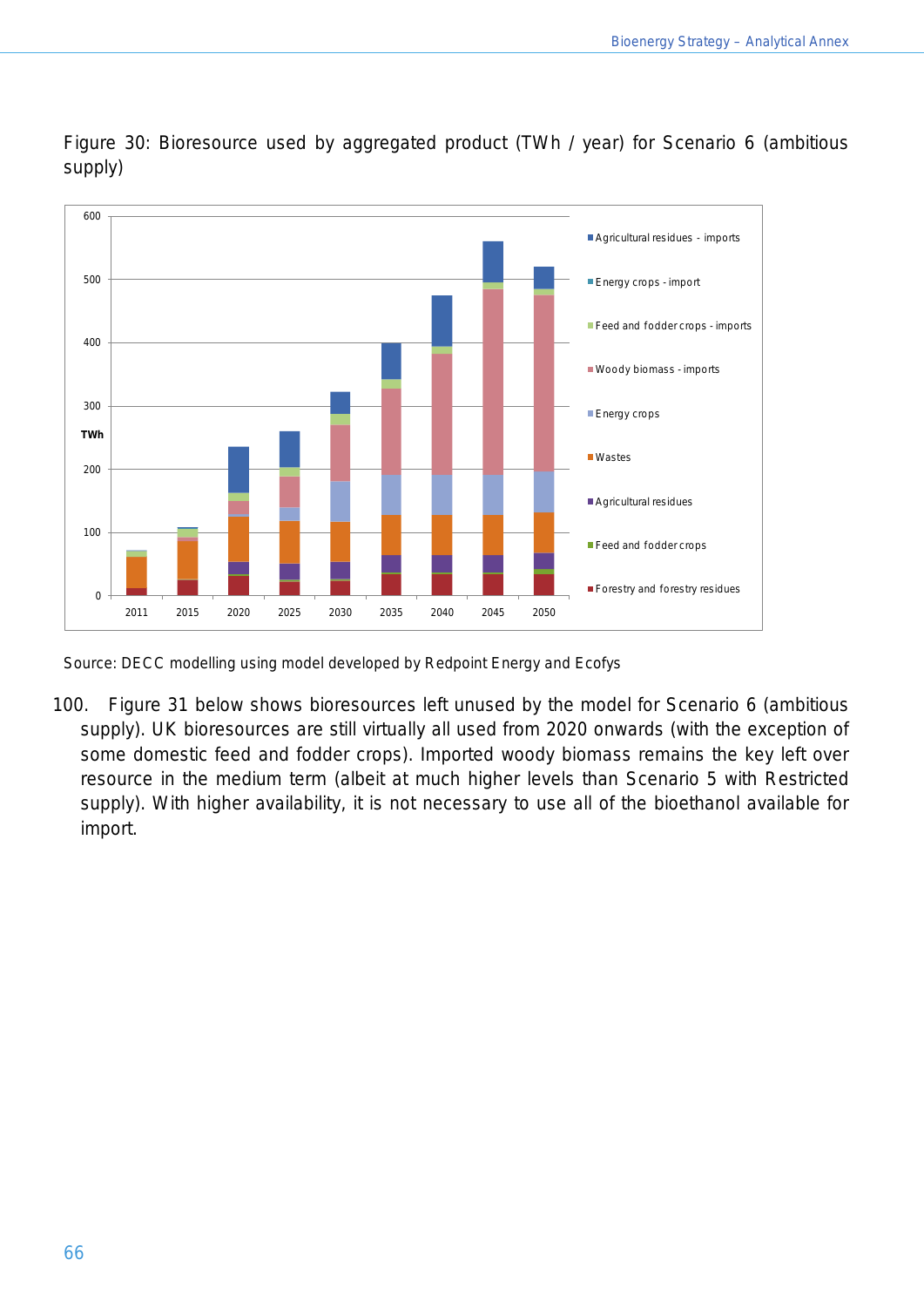

Figure 31: Bioresource unused by aggregated product for Scenario 6 (ambitious supply)

Source: DECC modelling using model developed by Redpoint Energy and Ecofys

- 101. Scenario 7, the Highly Restrictive Sustainability Standard supply scenario, provides the lower bound sensitivity for bioresource supply. This scenario allows enough resource to make up approximately 6%<sup>[51](#page-66-0)</sup> of total primary energy demand in 2050. At this level of bioenergy supply, the model has to rely on purchasing 'credits' in 2050 to meet the emissions target. Scenario 7 significantly reduces the availability of imported woody feedstocks and biofuels; this results in a declining profile of total bioresource use from an earlier point (2020- 25 as opposed to 2040 in Scenario 1) and overall much lower total bioresource use across all years after the higher standards have come into effect.
- 102. There continues to be an important near and medium term role for biomass in electricity, heat and transport. Biomass use in non-CCS liquid transport fuels in the medium to long term is significantly reduced as a proportion of total bioresource use due to the feedstock constraints. The 2050 picture is similar to Scenario 1 in that CCS technology becomes the focus for bioresource use.

<span id="page-66-0"></span><sup>&</sup>lt;sup>51</sup> Calculation based on the total primary energy demand estimated in the Highly Restrictive Sustainability Standard supply scenario run of the model. This figure is an illustrative proportion of potential bioenergy contribution to the overall energy system, is highly uncertain and should not be interpreted as a target.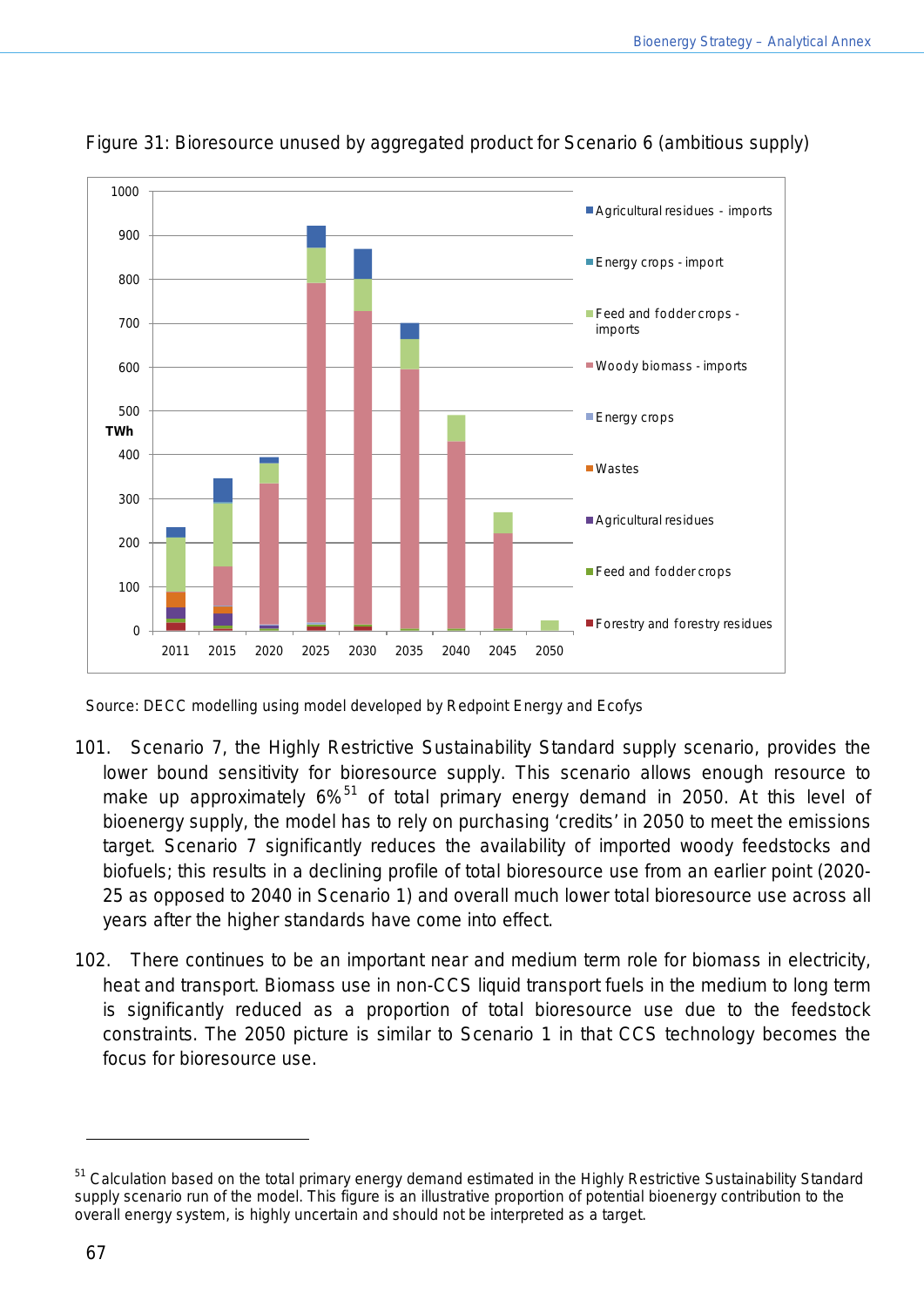

Figure 32: Total bioresource use on a primary energy basis per year for all sectors for Scenario 7 (Highly Restrictive Sustainability Standard supply)

Source: DECC modelling using model developed by Redpoint Energy and Ecofys

- 103. A key conclusion from this sensitivity is that when bioresources are extremely tight the use of biomass for non-energy uses (e.g. wood in construction) becomes less cost effective over the whole period than energy use alternatives. However, the replacement of wood products with non-wood resource can lead to higher greenhouse gas emissions, so must be considered carefully. In other resource supply runs there is a consistent role to 2050 for wood in construction. Overall this scenario shows a reduction in overall levels of bioresource use of around 20% in 2020 and 63% in 2050 (when compared to Scenario 1).This run severely constrains resources from 2020; this can be seen by comparing the total resource used and left unused by the model in this run (see Figures 33 and 34 below).
- 104. Figure 33 shows a more balanced use of domestically produced feedstocks and imported supply. This is due to the higher sustainability standards having a far bigger impact on the amount of imported supply we expect to pass the thresholds in comparison to the resources produced in the UK. Further information on the assumptions made in this scenario can be found in Section 1.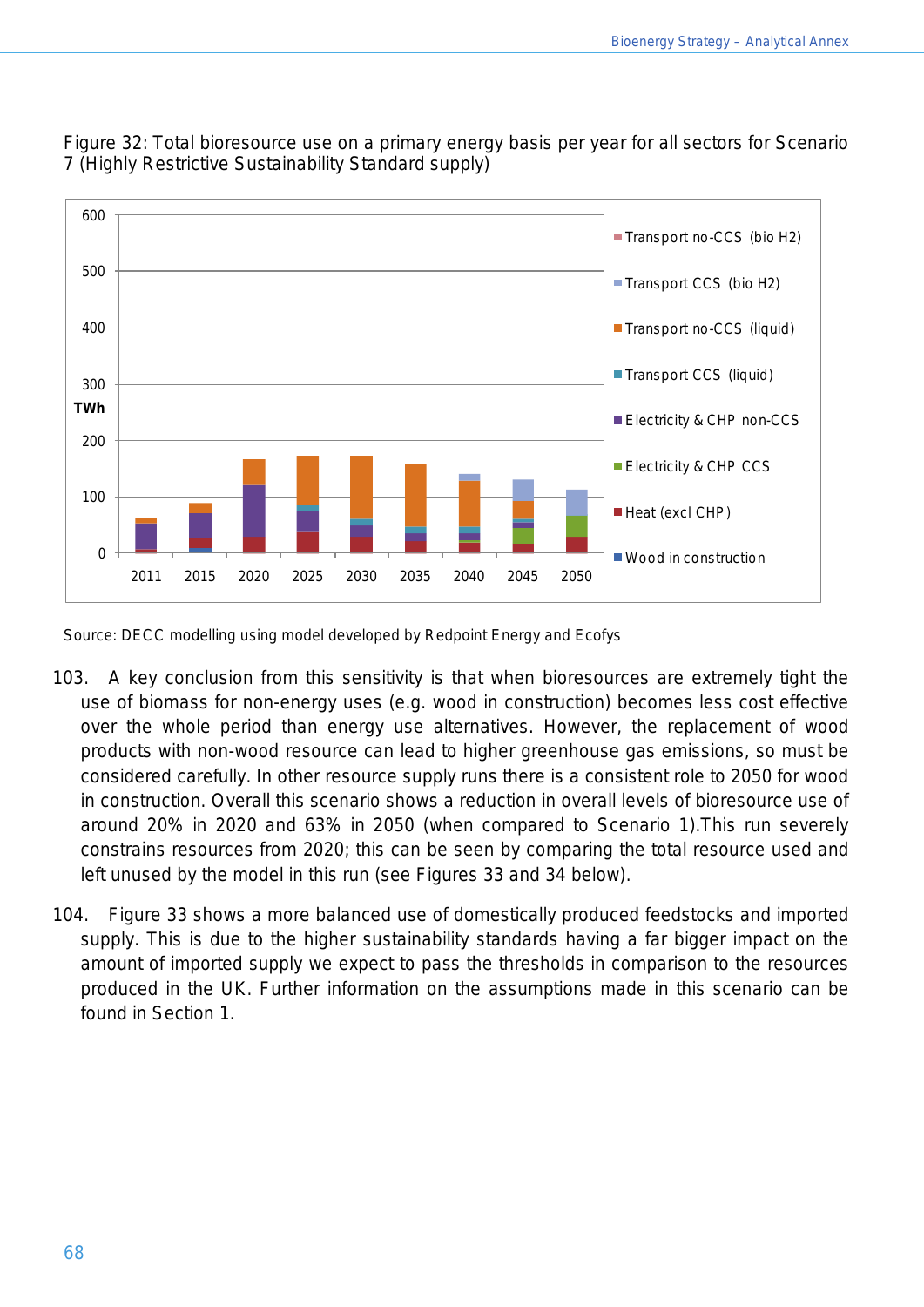

Figure 33: Bioresource used by aggregated product for Scenario 7 (Highly Restrictive Sustainability Standard supply)

105. Figure 34 shows bioresources left unused by the model for Scenario 7. In this scenario the pattern of unused resources has changed; now the same small levels of domestic feed and fodder crops are left unused as in previous scenarios, but all woody imports are utilised to 2050 and, again, some of the feed and fodder crops available for import are not used. The higher sustainability standards only come into effect from 2020, meaning there is a significant reduction in resource availability from 2020, leading to the large reduction in the proportion of unused feedstock between 2015 and 2020 $5^2$ . The model will chose a certain technology pathway to 2050 given the resources, technology options available, and costs over the whole period to 2050. Therefore, even when there is low resource availability we may see some resources left unused due to the model being unable to utilise certain technologies that require higher levels of resource. It should also be noted that in Scenario 7 the model is forced to purchase high cost credits in order to meet the emissions target. This will impact on the levels of other technologies taken up by the model.

Source: DECC modelling using model developed by Redpoint Energy and Ecofys

<span id="page-68-0"></span><sup>&</sup>lt;sup>52</sup> The Highly Restrictive Sustainability Standard supply scenario applies higher GHG emission thresholds to the bioresource availability assumed under the medium supply scenario, hence the higher availability in 2011 to 2015 when compared to the Restricted supply scenario.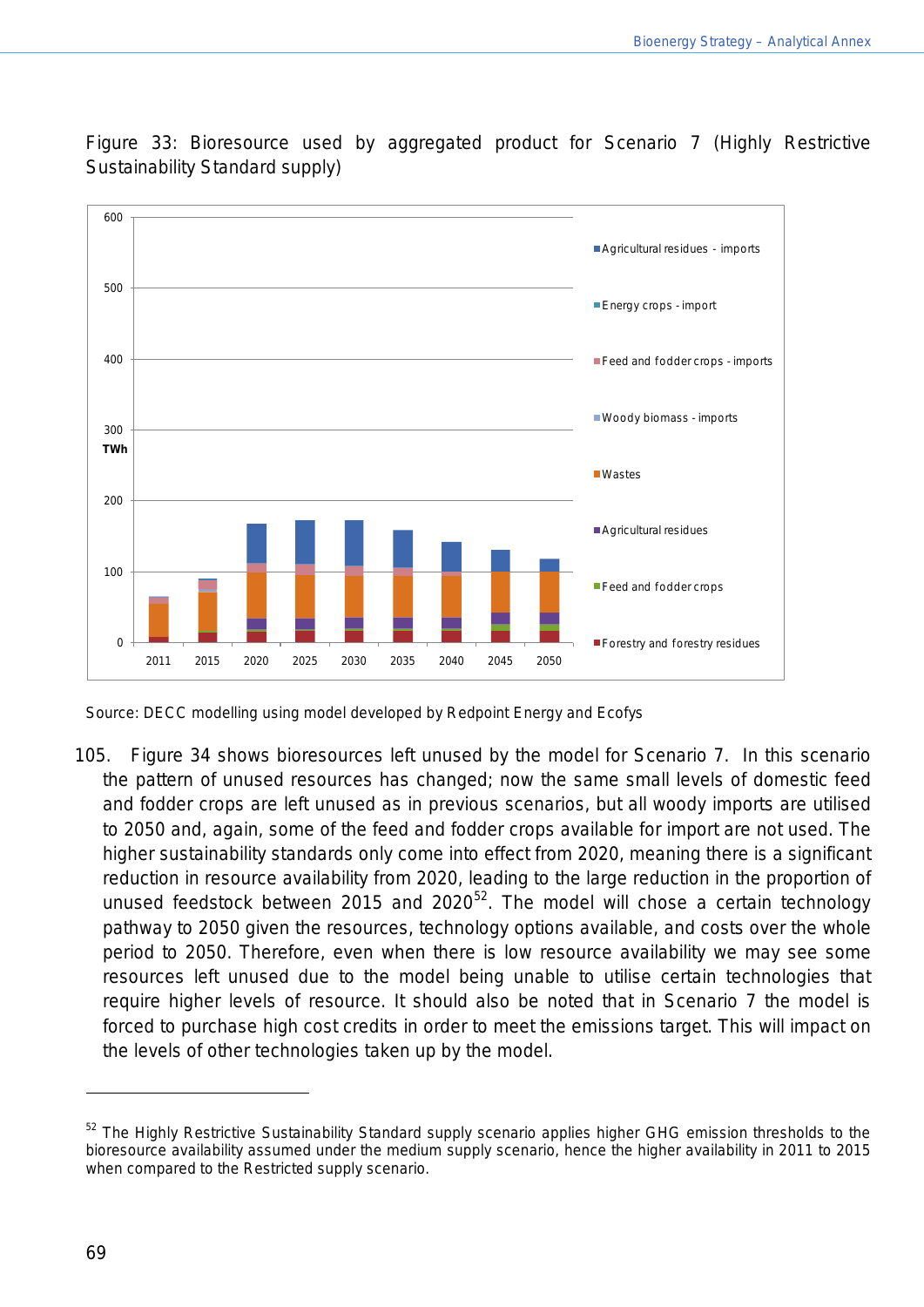

Figure 34: Available bioresource unused by aggregated product for Scenario 7 (Highly Restrictive Sustainability Standard supply)

Source: DECC modelling using model developed by Redpoint Energy and Ecofys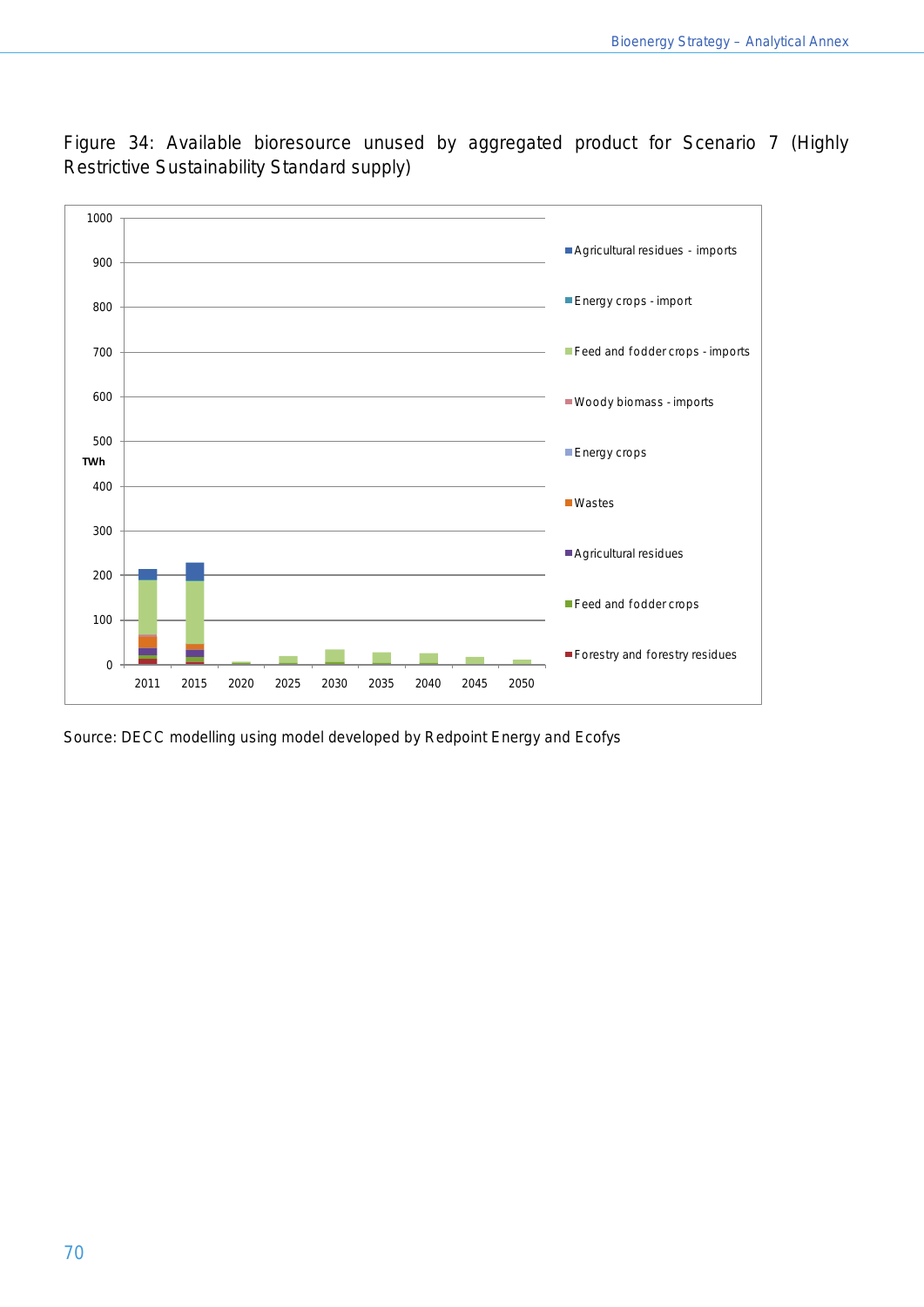# **Sectoral Analysis**

#### **Power sector**

106. Bioenergy has an important transitional role in the near term in contributing to the Renewable Energy Directive target in 2020. This remains robust in different runs of the model (see Figure 35 below). However, towards 2050 the modelling indicates a relatively small role for biomass in the power sector when compared to other renewable technology, nuclear and conventional fossil fuels.



Figure 35: shows a summary of electricity generation (TWh/ year) for Scenarios 1 to 4

Source: DECC modelling using model developed by Redpoint Energy and Ecofys

107. Figure 36 below sets out the share of biomass-derived electricity production by technology type for Scenario 1 and Scenario 2 (excluding CCS availability). In both scenarios rapid growth in deployment to 2020 in order to help meet the Renewable Energy Directive target is evident; this is mainly from co-firing and conversion of coal plants, which is a cost effective transitional technology option for the power sector. In the long term the role for bioenergy in the power sector becomes reduced to mainly hydrogen turbines in Scenario 1 (predominantly for use with CCS technology), and where CCS technology is not available the use in 2050 is confined to biomethane in CCGT. In the near term a significant role for landfill gas is evident in all scenarios, declining by the midterm due to declining resource availability. There is small midterm role for AD and CHP (mainly biomethane) generation in all scenarios.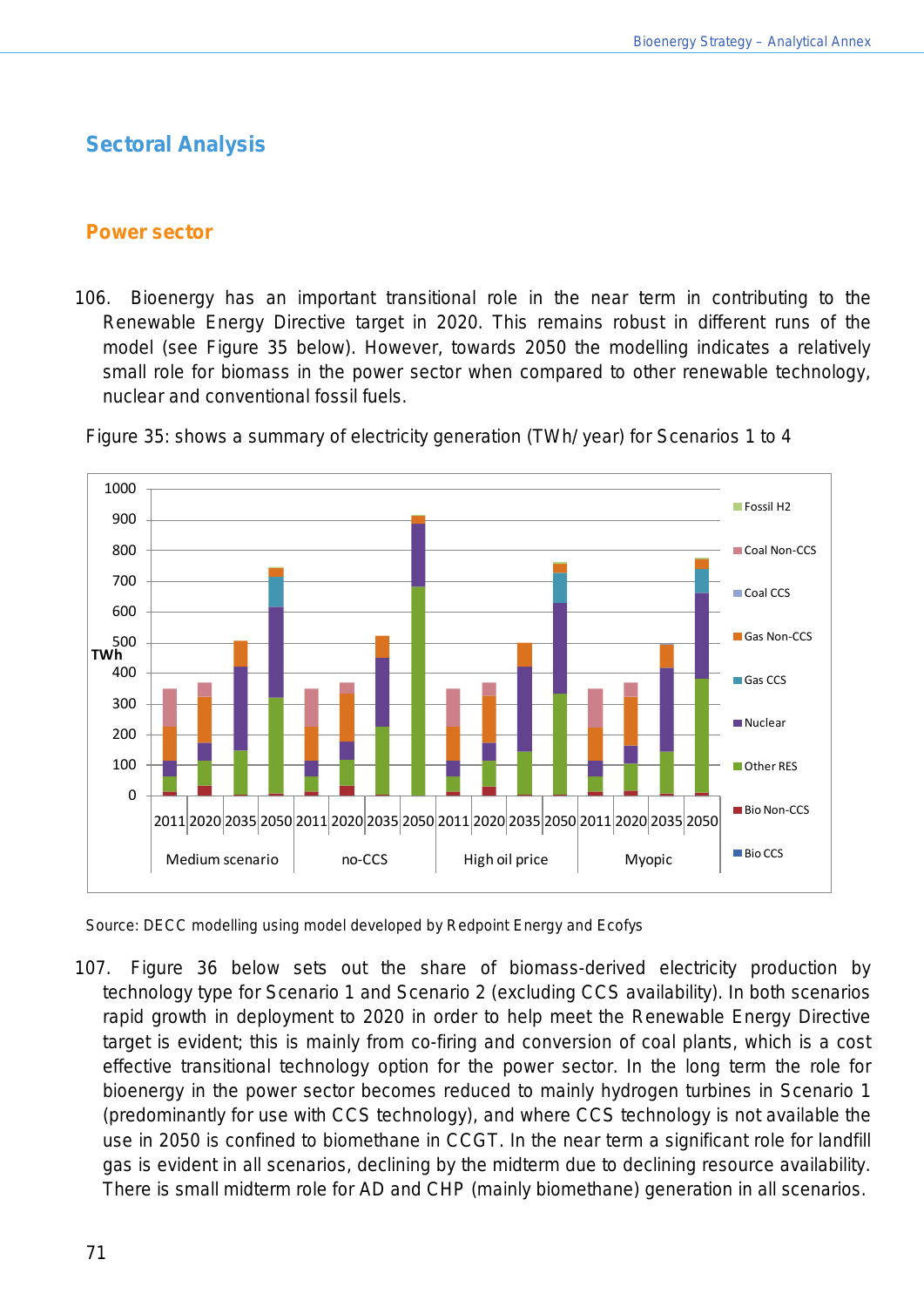

Figure 36: shows bioenergy production of electricity by technology (TWh/year) for Scenario 1 and Scenario 2 (excluding CCS technology)

Source: DECC modelling using model developed by Redpoint Energy and Ecofys

- 108. Figure 37 below sets out the share of biomass derived electricity production by technology type for Scenario 3 (high oil price) and Scenario 4, assuming 5-year rather than perfect foresight. In Scenario 3, there is lower hydrogen in 2050 as bioenergy is diverted towards non-surface transport fuels (due to the higher relative costs of alternatives). By 2020, there is a higher level of dedicated biomass generation from existing plants, which becomes more cost effective with higher oil prices.
- 109. The key difference to the 2020 picture under the Scenario 4 is the lower uptake of cofiring and conversion. With only 5 year foresight, the most cost effective choices in 2020 to meet the Renewable Energy Directive target are not available due to the technology pathway decisions made in earlier periods (largely in higher levels of renewable heat deployment).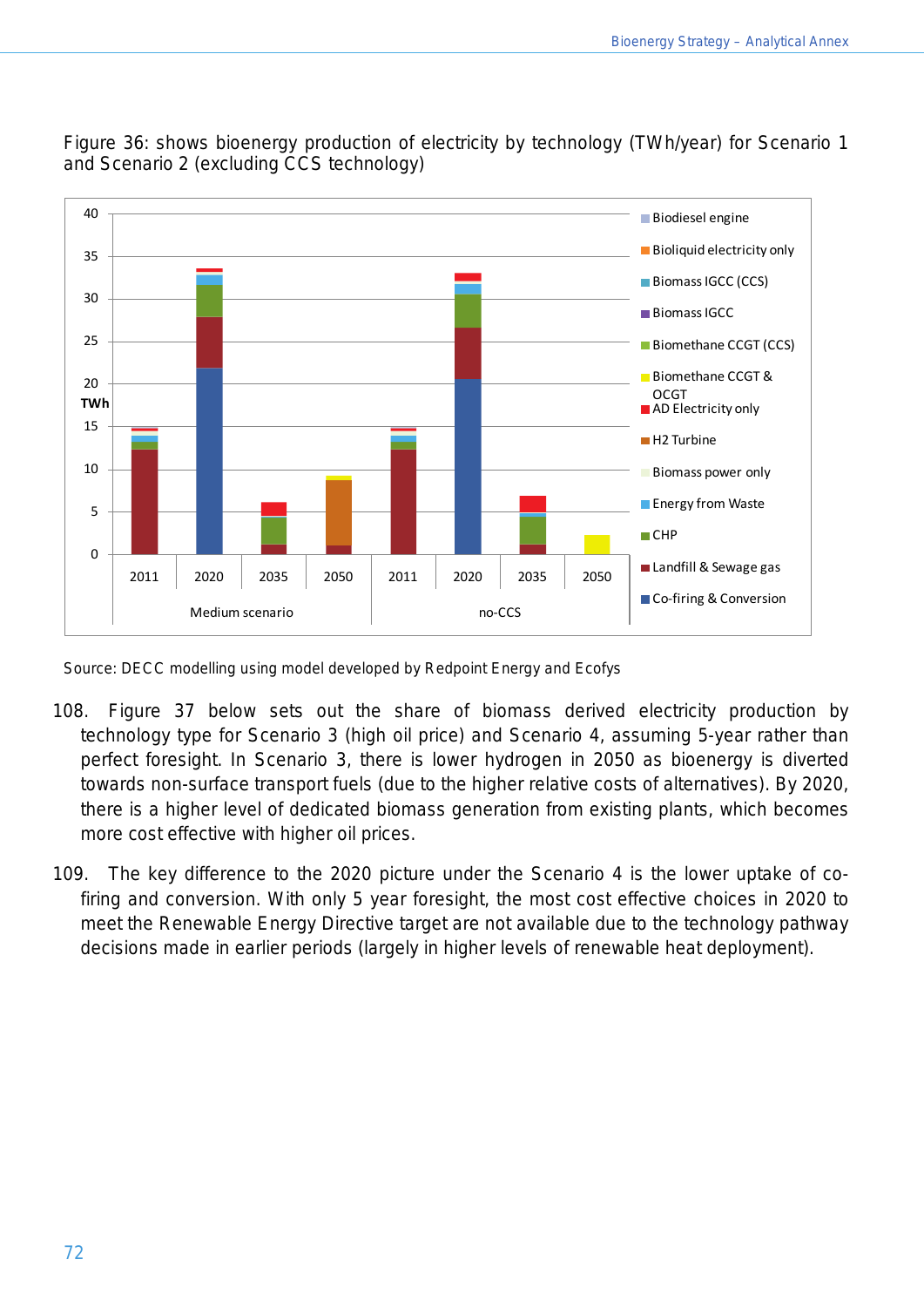

Figure 37: shows bioenergy production of electricity by technology (TWh/year) for Scenario 3 (high oil prices) and Scenario 4 (myopic foresight)

Source: DECC modelling using model developed by Redpoint Energy and Ecofys

### **Heat sector**

110. Bioenergy use in the heat sector has a relatively small but important role to 2050, making a key contribution to the UK's 2020 Renewable Target. Bioenergy for use in industrial heat (predominantly process heat) has a consistent long term role in all scenarios. There is also a potential midterm role for bioenergy use in space heating in the domestic and commercial/public buildings, where there is a lack of suitable alternatives<sup>[53](#page-72-0)</sup>. Where CCS technology is not available the modelling shows a significant increase of biomass for heat generation in the industrial sector, due to the lack of alternative options for decarbonisation. Figure 38 shows heat production for Scenarios 1 to 4, including production from biomass, non-biomass renewables (mainly heat pumps), and conventional fossil fuels.

<span id="page-72-0"></span><sup>53</sup> To note: the RHI provides further incentive for biomass space heating, which has not been included in this analysis but has a key role in short and medium term. The RHI is expected to incentivise such biomass use to 2040.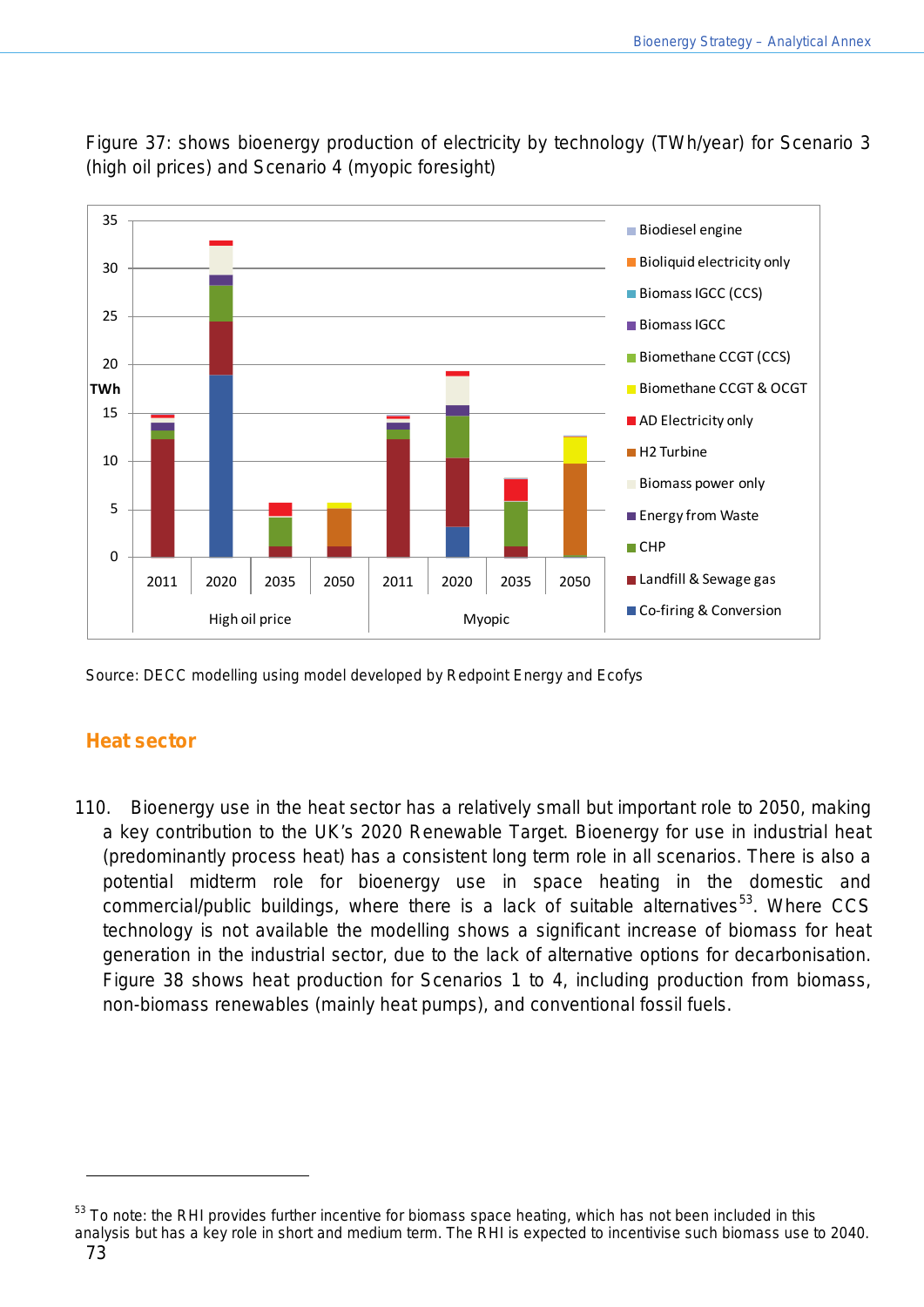

Figure 38: shows a summary of heat production (TWh/ year) for Scenarios 1 to 4

Source: DECC modelling using model developed by Redpoint Energy and Ecofys

111. Figure 39 sets out the share of biomass heat production by technology type for Scenario 1 and Scenario 2 (excluding CCS availability). Similarly to the power sector the jump in bioenergy use to 2020 can be seen as the model pushes to meet the Renewable Energy Directive target, this involves a medium term transition role for biomass boilers for domestic and non-domestic sectors, and a significant near term role for biomass boiler process heating (predominantly high temperature processes). Recovered waste heat is used throughout the period in Scenario 1. Large scale switching between biomass resource uses for heating purposes should not be seen as realistic, but rather as an indicator of the sensitivity of most attractive uses to small cost changes.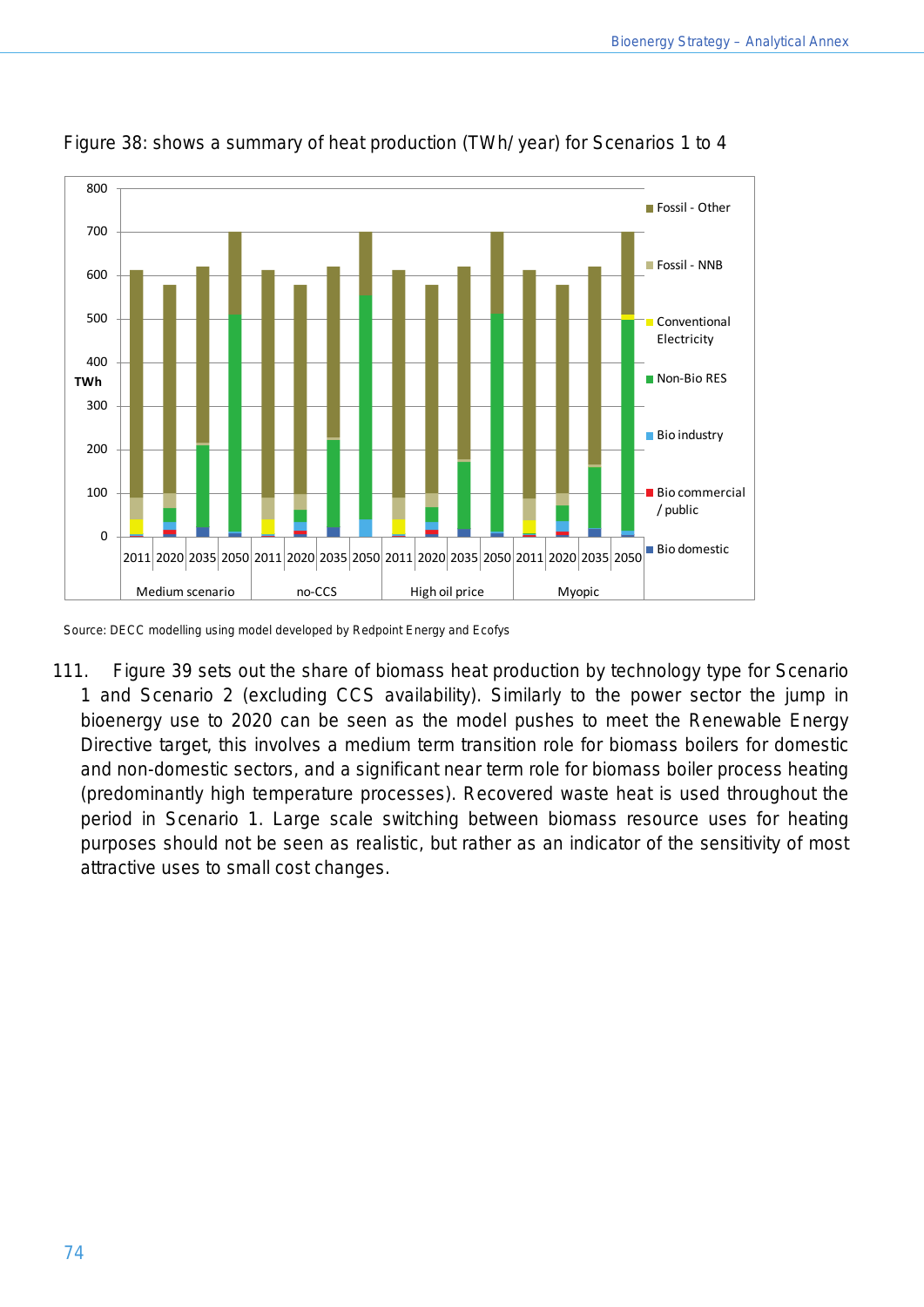

Figure 39: Bioenergy production of heat by technology (TWh/year) for Scenario 1 and 2 (excluding CCS technology)

112. Figure 40 sets out the share of biomass heat production by technology type for Scenario 3 (high oil price) and Scenario 4 (myopic foresight). The results for Scenario 3 are similar to Scenario 1. However, there are lower levels of biomass boilers for the domestic sector as bioenergy gets diverted towards bioliquids for aviation and shipping. With 5 year foresight, the modelling shows lower levels of recoverable waste take up, and an increase midterm use for domestic biomass boilers; however the focus on use in the industrial process is still evident by 2050.

Source: DECC modelling using model developed by Redpoint Energy and Ecofys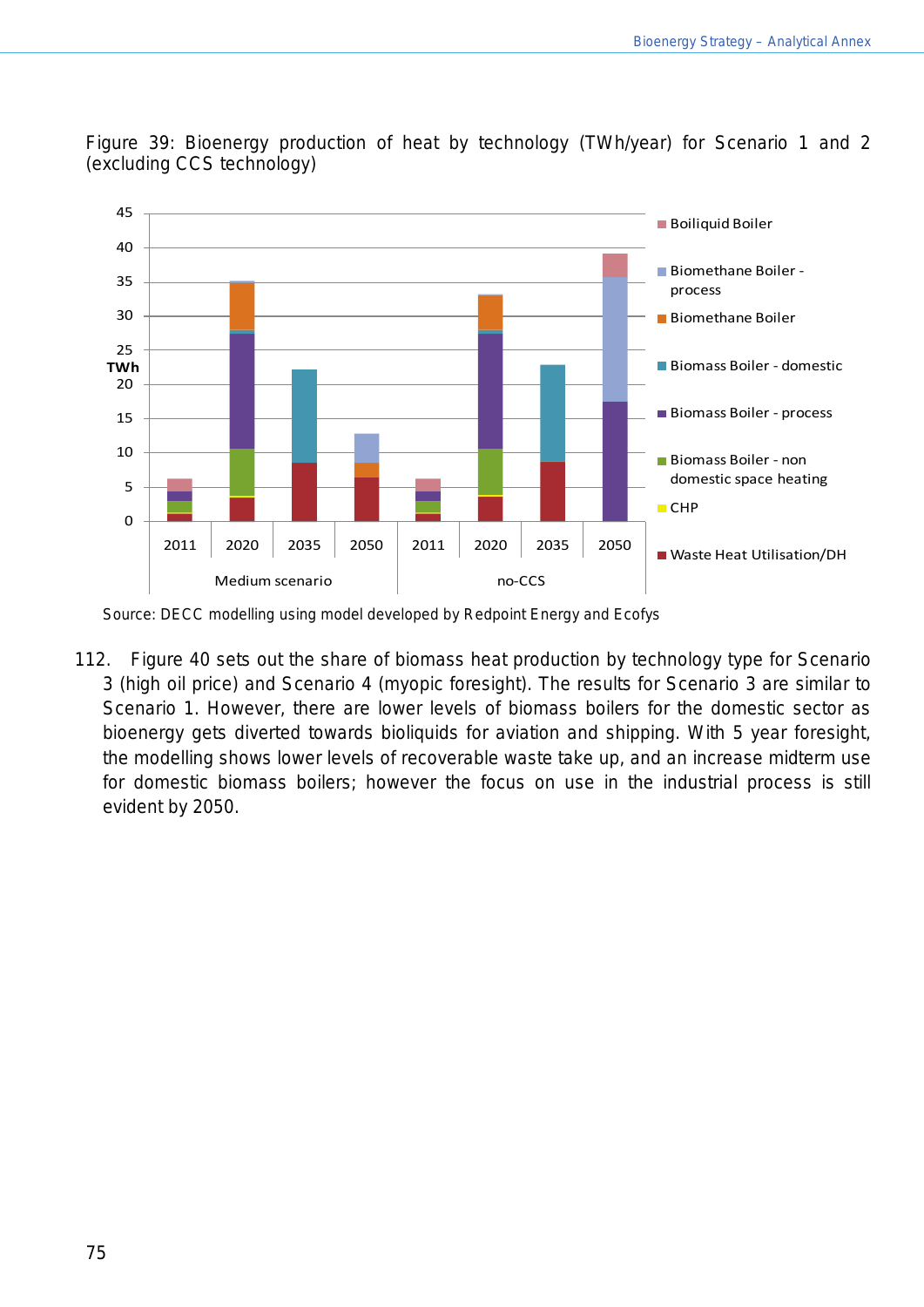

Figure 40: Bioenergy production of heat by technology (TWh/year) for Scenario 3 (high oil price) and Scenario 4 (myopic foresight)

Source: DECC modelling using model developed by Redpoint Energy and Ecofys

### **Transport sector**

- 113. If sustainability can be assured, bioenergy has a potentially significant role in the transport sector, alongside other low carbon technologies, such as Ultra Low Emission Vehicles (ULEVs). In the longer term, biofuels are likely to be needed to de-carbonise transport modes where there are few low carbon alternatives to high energy density fuels. It is important to note that the modelling is based on a large number of highly uncertain assumptions (e.g. hydrogen and electric vehicle costs, future agricultural commodity prices, future oil prices, technological development of advanced biofuels, constant consumer preferences across vehicle types). There are also some carbon abatement pathways which have not been modelled (e.g. modal switching between road, rail, shipping and air travel). The modelling results should therefore be interpreted with an appropriate degree of caution.
- 114. Figure 41 shows a breakdown of bioenergy transport inputs indicated by four different modelling scenarios: Scenario 1 and 2; and additional scenarios where international aviation and shipping have been excluded. This sensitivity was carried out due to the uncertainty surrounding the future inclusion of these sectors in the UK's 2050 greenhouse gas emission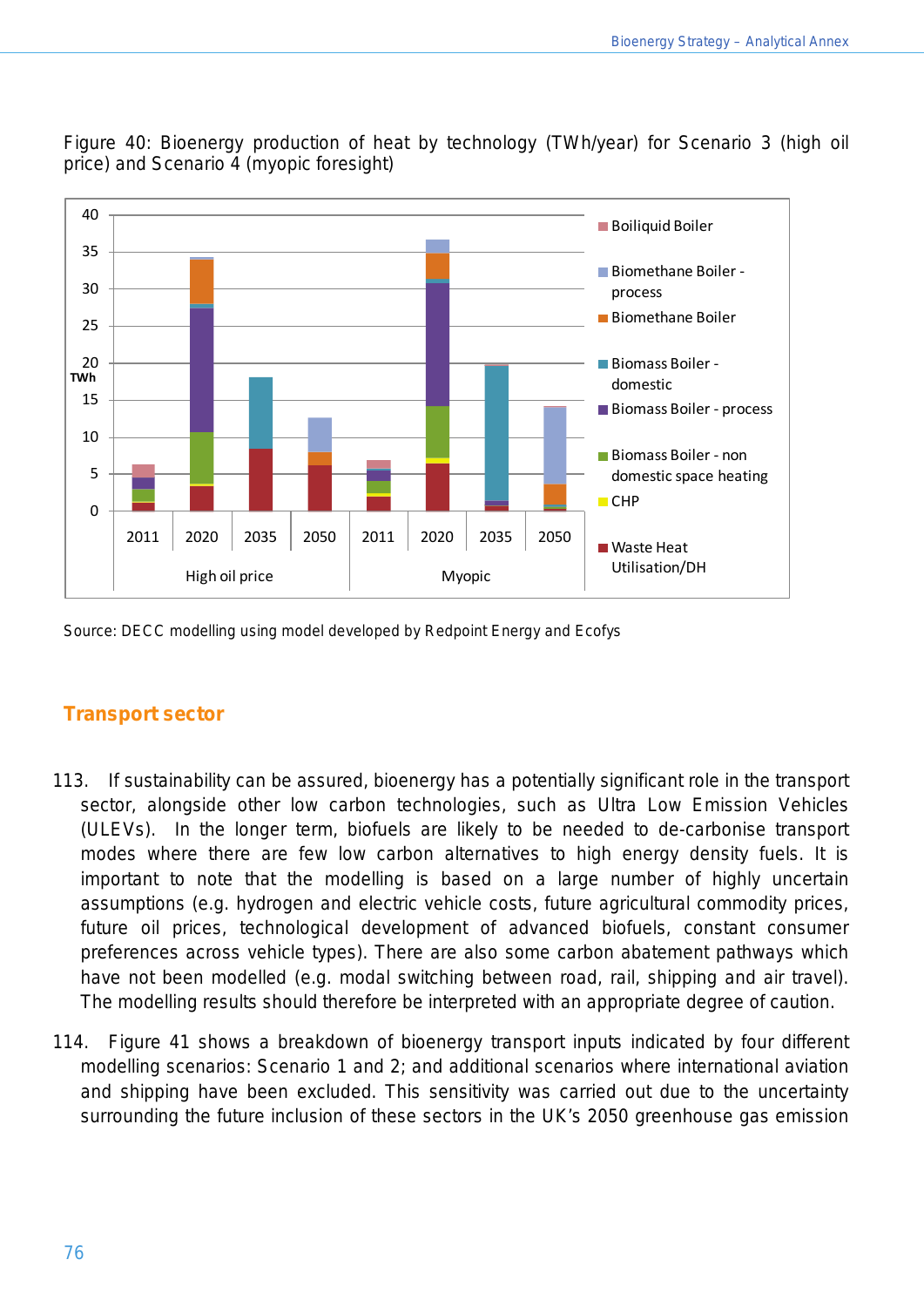reduction targets, and the absence of the role of an EU Emissions Trading System in the modelling<sup>[54](#page-76-0)</sup>.

- 115. Scenario 1 (which includes CCS) and Scenario 2 (excluding CCS technology) show biomass use in international aviation and shipping dominating in the medium term, and a smaller but significant role for biomass in light vehicles (cars and vans) in the midterm. In the scenarios where international aviation and shipping are excluded from the modelling use of biomass in light vehicles dominates in both the near and midterm.
- 116. In Scenario 1, by 2050 biomass hydrogen with CCS has a significant role in road transport, due to the value of the associated negative bioenergy emissions. When CCS technology is excluded, biomass hydrogen becomes less attractive as negative emissions are no longer produced, and wide scale deployment of liquid biomass in international aviation and shipping continues to 2050. Where CCS is available but international aviation and shipping is excluded from the modelling, liquid biomass in light vehicles has an important role alongside biomass hydrogen in road transport. Where CCS is excluded, liquid biofuels play the dominant role in road transport in 2050, and a smaller but sustained role in domestic aviation and shipping.

Figure 41: Summary of biomass transport inputs (final energy of the fuel) in TWh per year for Scenarios 1 and 2 (with and without international aviation and shipping)



Source: DECC modelling using model developed by Redpoint Energy and Ecofys

<span id="page-76-0"></span><sup>&</sup>lt;sup>54</sup> The modelling does not include the potential role of the EU Emissions Trading System, and any subsequent international emissions trading markets, in achieving emissions reductions in traded sectors. In reality it may be more cost effective for industries in the traded sector, such as international aviation, to purchase allowances than use the technologies selected by the model.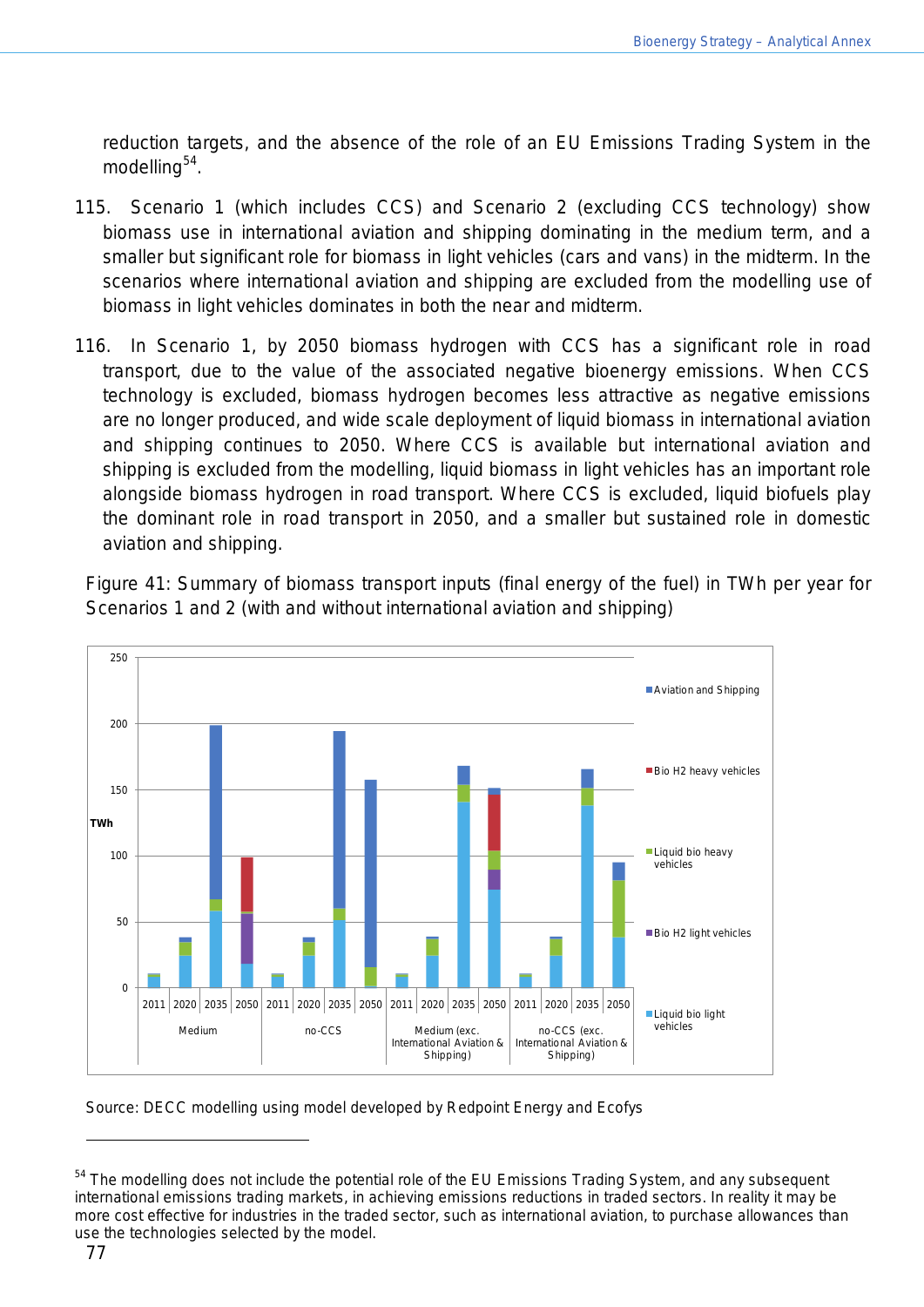117. Figure 42 shows a breakdown of bioenergy transport inputs for three different modelling scenarios assuming different levels of bioresource supply: Scenario 1 (medium); Scenario 6 (ambitious); and Scenario 7 (highly restrictive sustainability standards supply). The key points to note from these scenarios are the continued use of liquid biofuels in international aviation and shipping in Scenario 6 (ambitious) due to the increased availability of bioresource supply and an increased role for bioliquids for light vehicles. In Scenario 7 (highly restrictive sustainability standards) the overall levels of biomass use in the transport sector is severely constrained by the availability of sustainable feedstocks, and by 2050 biomass resource is confined largely to biomass hydrogen for use in heavy vehicles. In reality, the use of hydrogen in heavy vehicles is highly uncertain, due to the technical challenge of achieving the power densities in fuel cells necessary to make power-to-weight ratios and costs of these vehicles attractive. Whilst additional drivers, such as air quality regulations, might encourage the use of fuel cell heavy vehicles in niche applications, the feasibility of their wider deployment remains uncertain.

Figure 42: Biomass transport inputs for a range of supply scenarios (medium, ambitious, highly restrictive sustainability standards) (including international aviation and shipping)



Source: DECC modelling using model developed by Redpoint Energy and Ecofys

- 118. Figure 43 shows the breakdown of total transport inputs (including bioenergy, fossil and non-biomass low carbon technologies) for four modelling scenarios: Scenario 1 (with and without international aviation and shipping); Scenario 2; and Scenario 7.
- 119. The analysis shows the availability of technologies, such as CCS, and bioresources and the treatment of international aviation and shipping emissions can all have a significant impact on the biomass and non-biomass technologies used in transport. The different patterns of technology deployment are particularly evident in 2050. When CCS technology is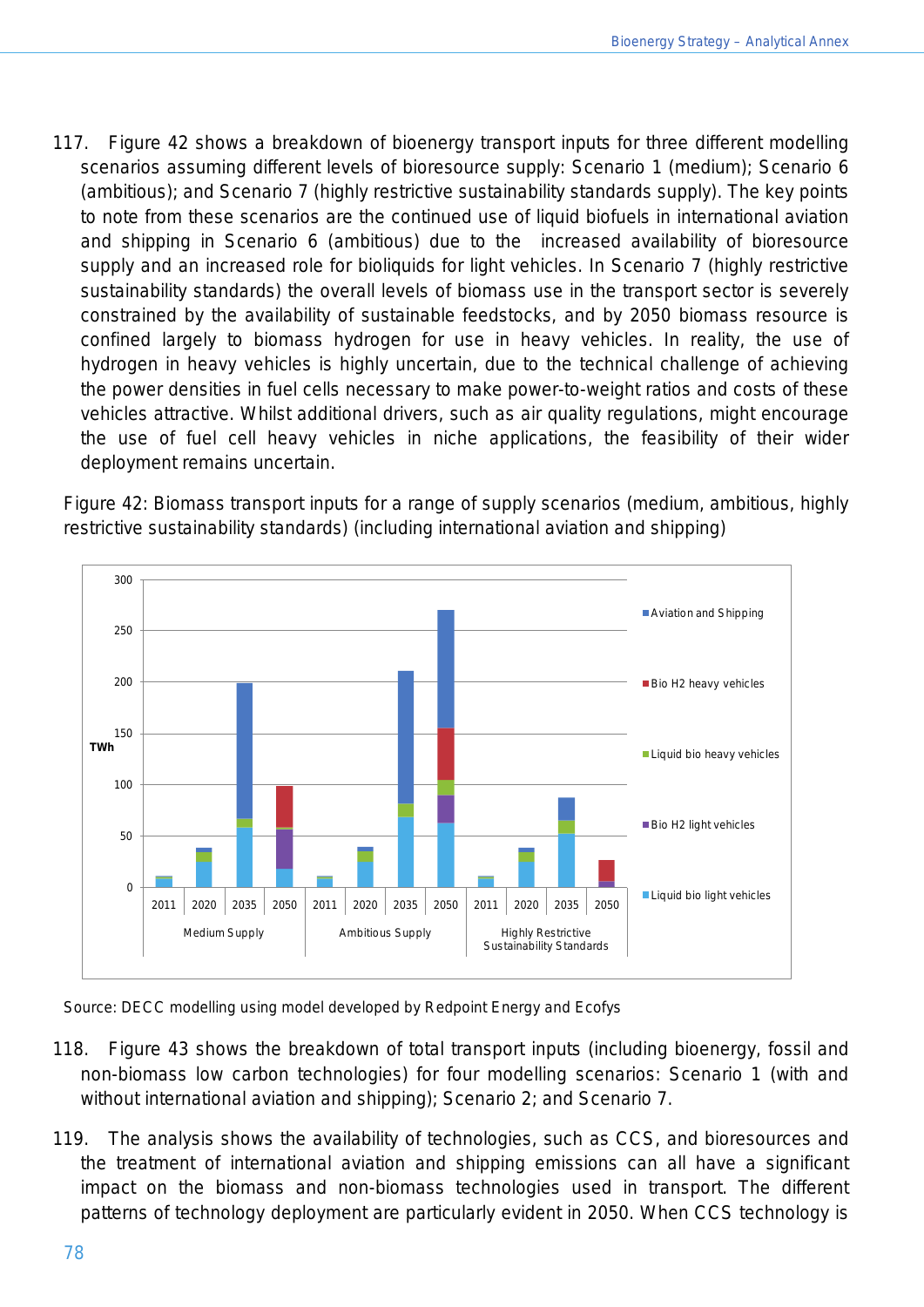available, Ultra Low Emission Vehicles (ULEVs) dominate for both heavy and light vehicles in 2050. For heavy vehicles most of this is from bio-hydrogen but non-biomass ULEVs play the most important role for light vehicles. For both heavy and light vehicles there is still some fossil fuel use in 2050 so liquid biofuels still play a role.

120. Without CCS technology bio-hydrogen is less attractive so non-biomass ULEVs become more important for both heavy and light vehicles. The lack of CCS technology makes the emission constraint more difficult to achieve so almost no fossil fuel is used in surface transport in 2050, and therefore very little liquid biofuel is used. Therefore the available bioresource is used predominantly in international aviation and shipping, where there are limited alternative abatement options.

Figure 43: Summary of total transport inputs (including bioenergy, fossil and non-biomass low carbon technologies) (TWh / year) for a range of scenarios



Source: DECC modelling using model developed by Redpoint Energy and Ecofys

Note: ULEV refers to Ultra Low Emissions Vehicles, and includes fossil H2 and electric vehicles.

- 121. With limited available bioresource, the outlook for surface transport is similar to Scenario 2 (without CCS): non-biomass ULEVs dominate in surface transport and the available bioresource is used in bio-hydrogen as CCS technologies are available. However, the major difference from Scenario 2 is that there is insufficient available bioresource for continued use of biofuels in international aviation and shipping.
- 122. If international emissions are excluded from the emissions constraint, the model shows that some biofuels will still be used in domestic aviation and shipping. Liquid biofuels and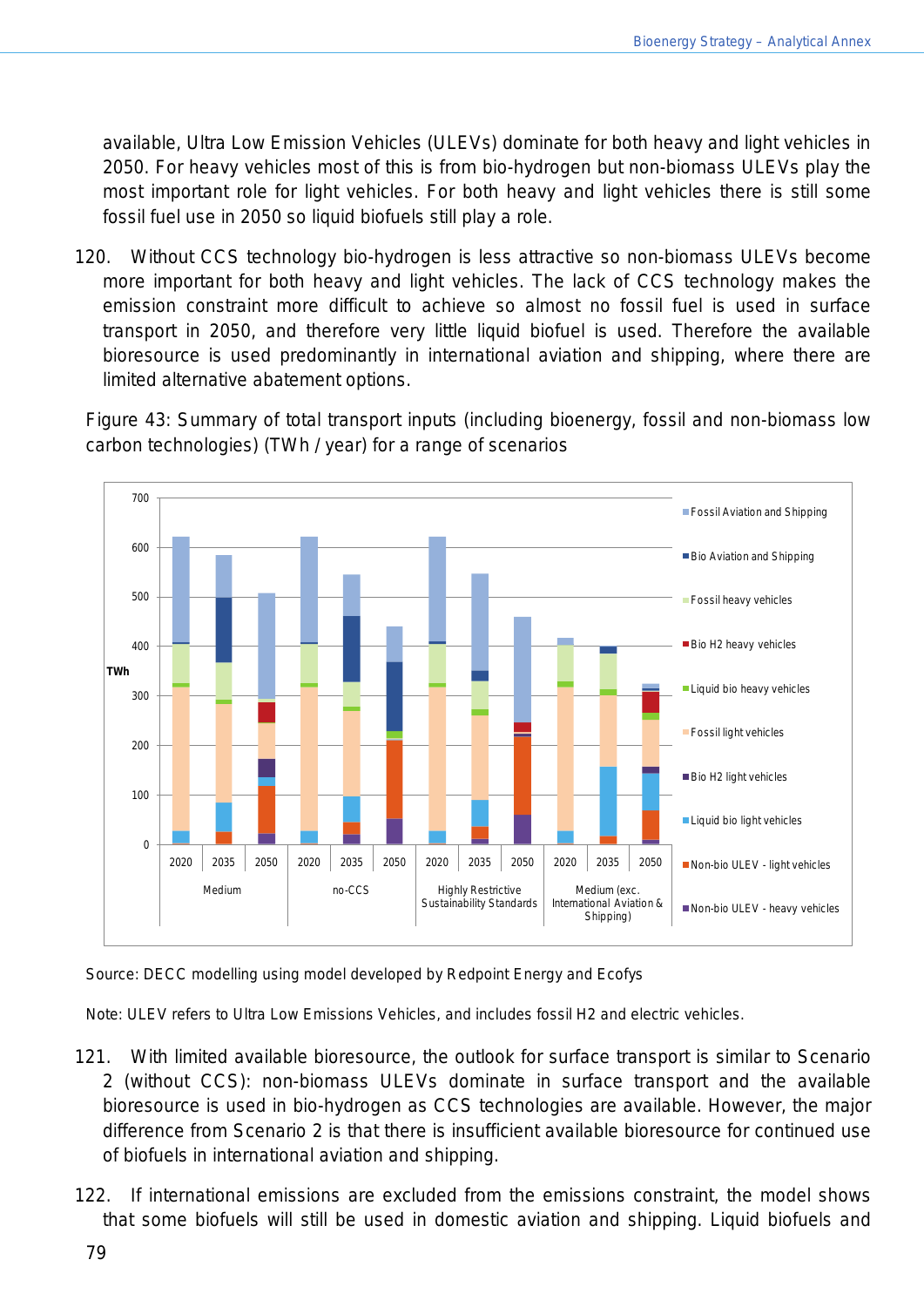ULEVs both play an important role in light vehicles in 2050, and overall there is a reduced role for non-biomass ULEVs for light and heavy vehicles. For heavy vehicles, nearly all energy is from bio, with bio-hydrogen being the dominant technology.

## **Key conclusions from AUB modelling**

- 123. Overall our analysis shows that bioenergy is likely to play an important role in the longer term for meeting the 2050 emissions reductions target cost effectively, and also in contributing to the 2020 Renewable Energy Directive targets<sup>[55](#page-79-0)</sup>. Scenario 1 indicates a 12%<sup>[56](#page-79-1)</sup> contribution from bioenergy as a proportion of total primary energy demand in 2050. Although subject to great uncertainty, it provides an indication of the potential magnitude of bioenergy contribution to the energy mix. For some sectors bioenergy may only make up a small proportion of the total energy required to meet demand, however this is likely to be in sectors where there are few other low carbon alternatives available, and are therefore highly valued. The technological uncertainty increases over the time period towards 2050. Therefore it is important that technology pathways chosen in the near and midterm do not restrict potentially cost effective options that may become available in the longer term.
- 124. The level of bioresource availability and the availability of key technologies, such as CCS (which has the potential to generate highly valued negative bioenergy emissions), have emerged as the two key determinants in switching the patterns of bioenergy use across sectors and technologies. The data uncertainty around many technology options included and excluded from the modelling will have an impact on the results, and as these assumptions are refined for future work as new data becomes available we will be able to analyse how the patterns of bioresource use change across technologies. However, whether CCS technology, which can be utilised across different sectors, and adequate bioresources are available is projected to have an overriding impact on the appropriate use of bioenergy. Given the uncertainty over the relative costs and availability of technologies, it is less important now to prescribe where CCS will be best deployed, and more important to avoid locking into long-lived assets until the technological feasibility of CCS is better understood.
- 125. We consider the bioresource supply ranges used in this analysis to adequately test the impact on the pattern of bioenergy use over a wide range of potential scenarios. The Highly Restrictive Sustainability Standards scenario allowed enough resources to make up approximately 6%<sup>[57](#page-79-2)</sup> of total primary energy demand in 2050. At this level of Bioenergy supply, the model had to rely on purchasing 'credits' in 2050 to meet the emissions target. At the other end of the sensitivity analysis range, the ambitious supply scenario allowed enough

<span id="page-79-2"></span><sup>57</sup> As above but assuming Highly Restrictive Sustainability Standard supply scenario bioresource availability.

<span id="page-79-0"></span><sup>&</sup>lt;sup>55</sup> To note: AUB does not include policy incentives and is best suited to exploring long term bioenergy pathways. Individual sector models developed to model RED take policy incentives into account and are more suited to the consideration of forecast deployment levels to 2020.

<span id="page-79-1"></span><sup>&</sup>lt;sup>56</sup> Calculation based on the total primary energy demand estimated in the medium run of the model. This figure is an illustrative proportion of potential bioenergy contribution to the overall energy system, is highly uncertain and should not be interpreted as a target.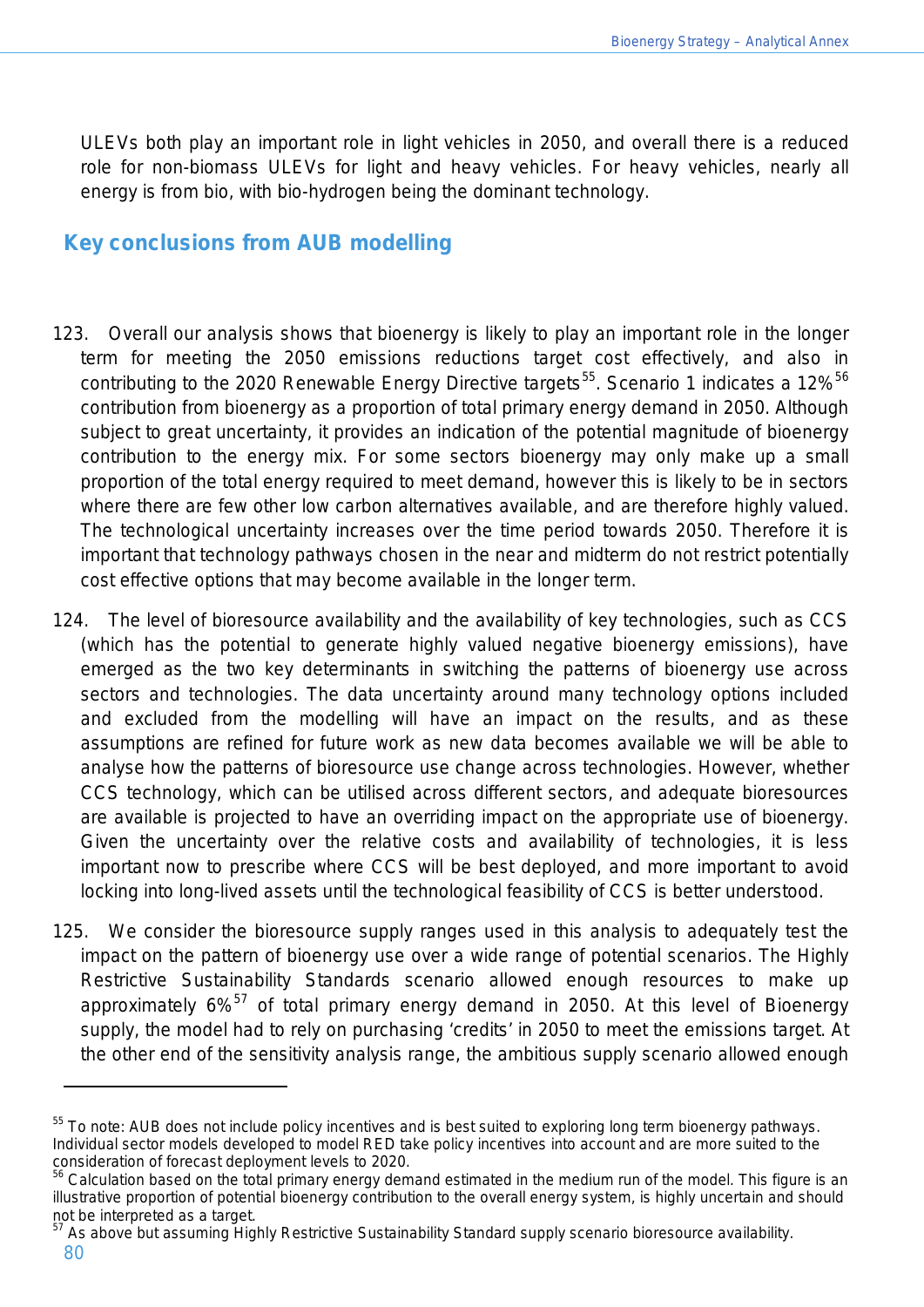resources to make up approximately  $21\%^{58}$  $21\%^{58}$  $21\%^{58}$  of total primary UK energy demand in 2050. It is useful to note that for all modelling runs assuming different levels of resource supply, UK feedstocks are almost always fully utilised, indicating their relative cost effectiveness compared to imports (predominantly due to transport costs).

- 126. The underlying modelling and analysis is intended to provide a high level view of different biomass uses to 2050, identify trade-offs, risks, and key innovative technologies and pathways. Modelling assumptions are inherently uncertain and stylised across technology groups and sectors, and the results should be viewed as illustrative patterns of appropriate use of bioenergy as opposed to a prescriptive hierarchy of technologies and sectors where bioenergy should be deployed. Neither does it provide a pathway for the whole energy system mix viewed as a whole. However, it is possible from the analysis to identify certain bioenergy uses that emerge as low risk options, either as shorter term transition technologies or longer term options, these are:
	- $\triangleright$  Non-energy uses for biomass that cost effectively capture carbon emissions, such as wood in construction, are consistently utilised by the model over the period to 2050 $^{59}$  $^{59}$  $^{59}$ . It is important to note that wood in construction represents only one type of non-energy use for biomass in the modelling and further uses may represent cost effective deployment paths for bioresources.
	- $\triangleright$  The use of bioenergy for industrial heat (specifically high temperature process) is consistently utilised across modelling runs, with the highest use occurring where CCS technology is not available.
	- $\triangleright$  The modelling indicates a medium term transition role for biomass space heating in the domestic sector.
	- $\triangleright$  Generation of heat and electricity through combined heat and power processes and with the efficient utilisation of recoverable wastes.
	- $\triangleright$  In the near to midterm (2020's) there is an important transition role for conversions and co-firing in the electricity sector.
	- $\triangleright$  So long as sustainability is assured and while fossil fuels continue to be used in transport, some conventional biofuels can offer a cost effective contribution to reducing carbon emissions from road transport. There is potential for significant growth in biofuel use, in road and other sectors, in the medium and long term, if advanced biofuel technologies using wastes and woody feedstocks are commercialised.

<span id="page-80-1"></span><span id="page-80-0"></span> $58$  As above but assuming Ambitious supply scenario bioresource availability.<br> $59$  Wood in construction is taken up in all scenarios to 2050 apart from the highly restrictive sustainability standards supply scenario. This suggests that biomass use in wood in construction falls slightly in attractiveness when resources are extremely constrained.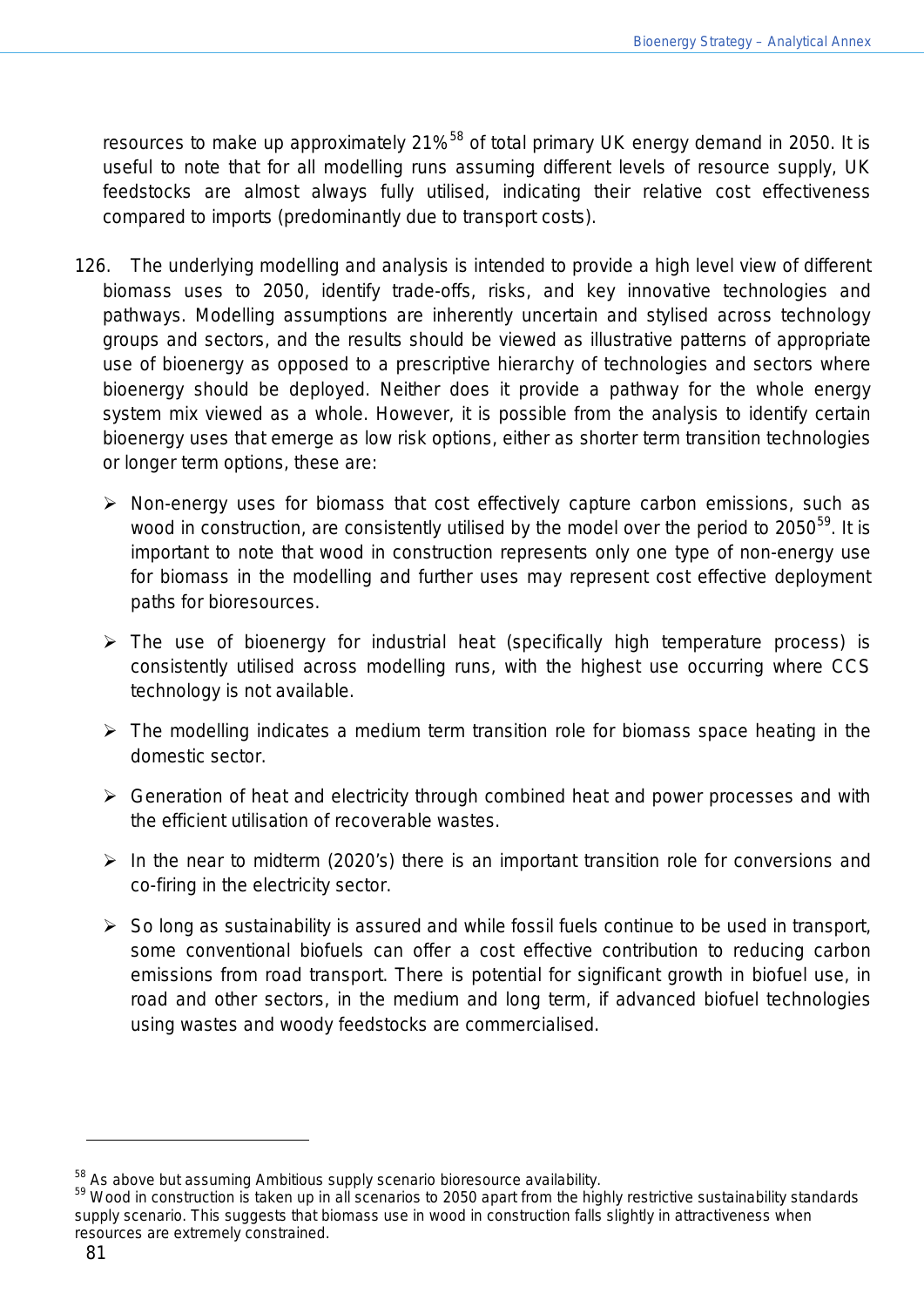$\triangleright$  Gasification is an important technology across sectors, e.g. for biomethane in the heat sector, and for advanced biofuels and bio-hydrogen production in the transport sector $^{60}$  $^{60}$  $^{60}$ . Therefore commercialising this technology is of fundamental importance.

<span id="page-81-0"></span> $60$  There is considerable uncertainty around key technologies that emerge from the modelling results, such as: bio hydrogen in surface transport and CCS technology.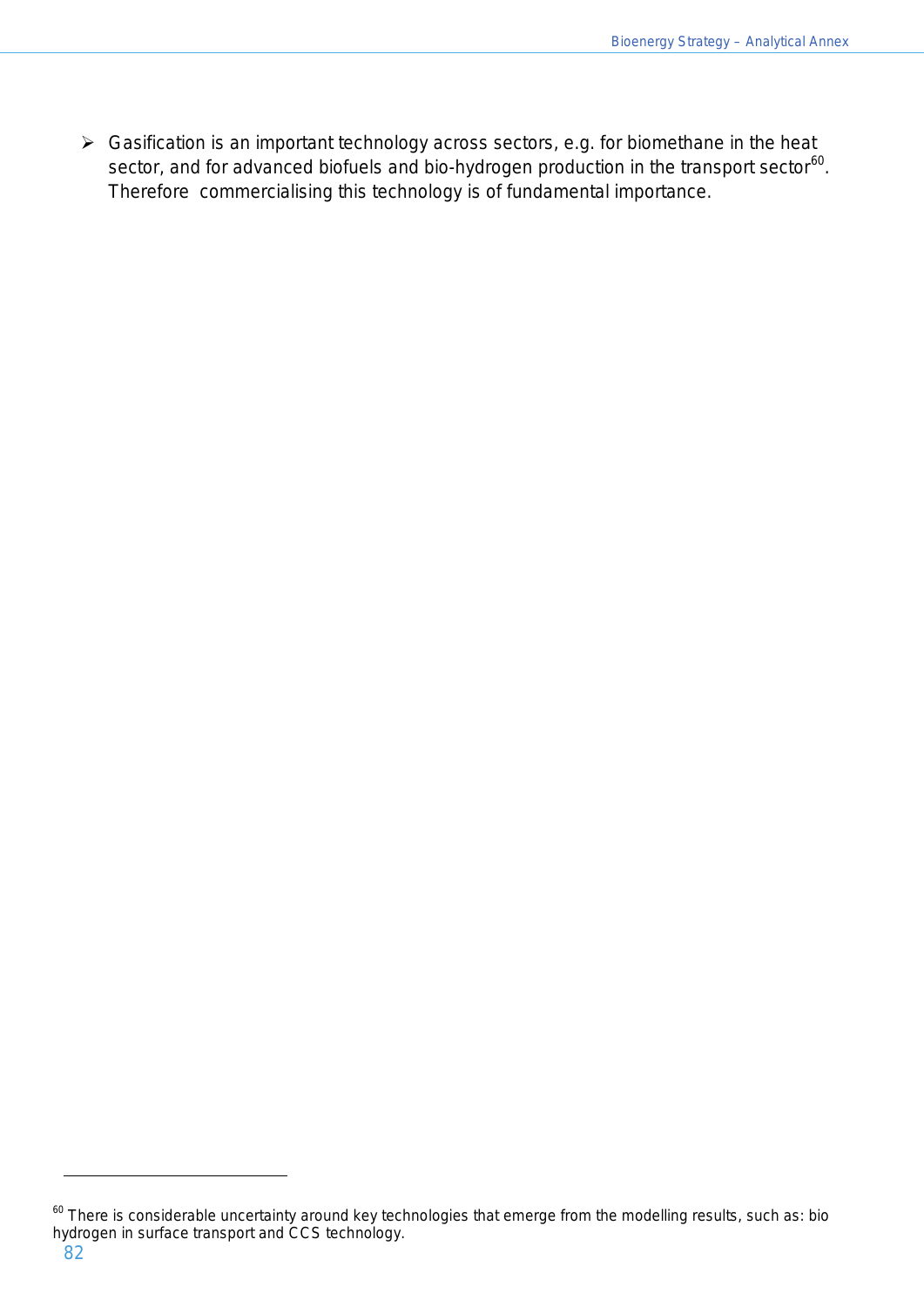# **Appendix 1 - UK Wood Market: Current supply and demand**

## **Virgin wood**

1. About 13% of the total land area of the UK is covered by forest. From this area total production of wood in 2010 was approximately 10 million green tonnes (Mgt) of which 9.6Mgt were softwood and 0.5Mgt hardwood.

**Table 1: Deliveries of UK grown hardwood and softwood, 2008-2010 (Thousands green tonnes)**

|          | Year | <b>Sawmills</b>   | <b>Pulpmills</b> | Woodbased<br>Panel | <b>Fencing</b> | Woodfuel | Other<br><b>Exports</b> |                | <b>Total</b> |
|----------|------|-------------------|------------------|--------------------|----------------|----------|-------------------------|----------------|--------------|
|          | 2007 | 66                | $\pmb{0}$        | 5                  |                | 300      | 69                      |                | 440          |
|          | 2008 | 66                | $\mathbf 0$      | $\overline{2}$     | $\blacksquare$ | 300      | 63                      | $\blacksquare$ | 431          |
| Hardwood | 2009 | 76<br>$\mathbf 0$ |                  | 1                  |                | 400      | 59                      | $\blacksquare$ | 536          |
|          | 2010 | 75                | $\boldsymbol{0}$ | 1                  |                | 400      | 59                      |                | 535          |
|          |      |                   |                  |                    |                |          |                         |                |              |
|          | 2007 | 5 5 6 5           | 472              | 1 3 6 2            | 319            | 200      | 133                     | 759            | 8790         |
|          | 2008 | 4 9 3 3           | 515              | 1 2 1 9            | 359            | 128      | 128                     | 733            | 8 1 8 7      |
| Softwood | 2009 | 5 1 3 3           | 511              | 1 1 3 5            | 367            | 160      | 160                     | 347            | 8 3 0 4      |
|          | 2010 | 5616              | 428              | 1 3 7 5            | 349            | 1 0 5 0  | 135                     | 467            | 9419         |

Source: Forestry Commission 2011

2. Of the total UK wood supplies in 2010, around 57% went to sawmills (for multiple uses including wood panel production), 14% to wood panels and 15% was used as wood fuel. Another 5% was exported, and the remainder went to fencing, pulp mills and other products e.g. animal bedding. Of the wood used in sawmills, around 50% was sawn softwood production (2.8Mgt) with the remaining 2.7Mgt accounting for softwood products (chips,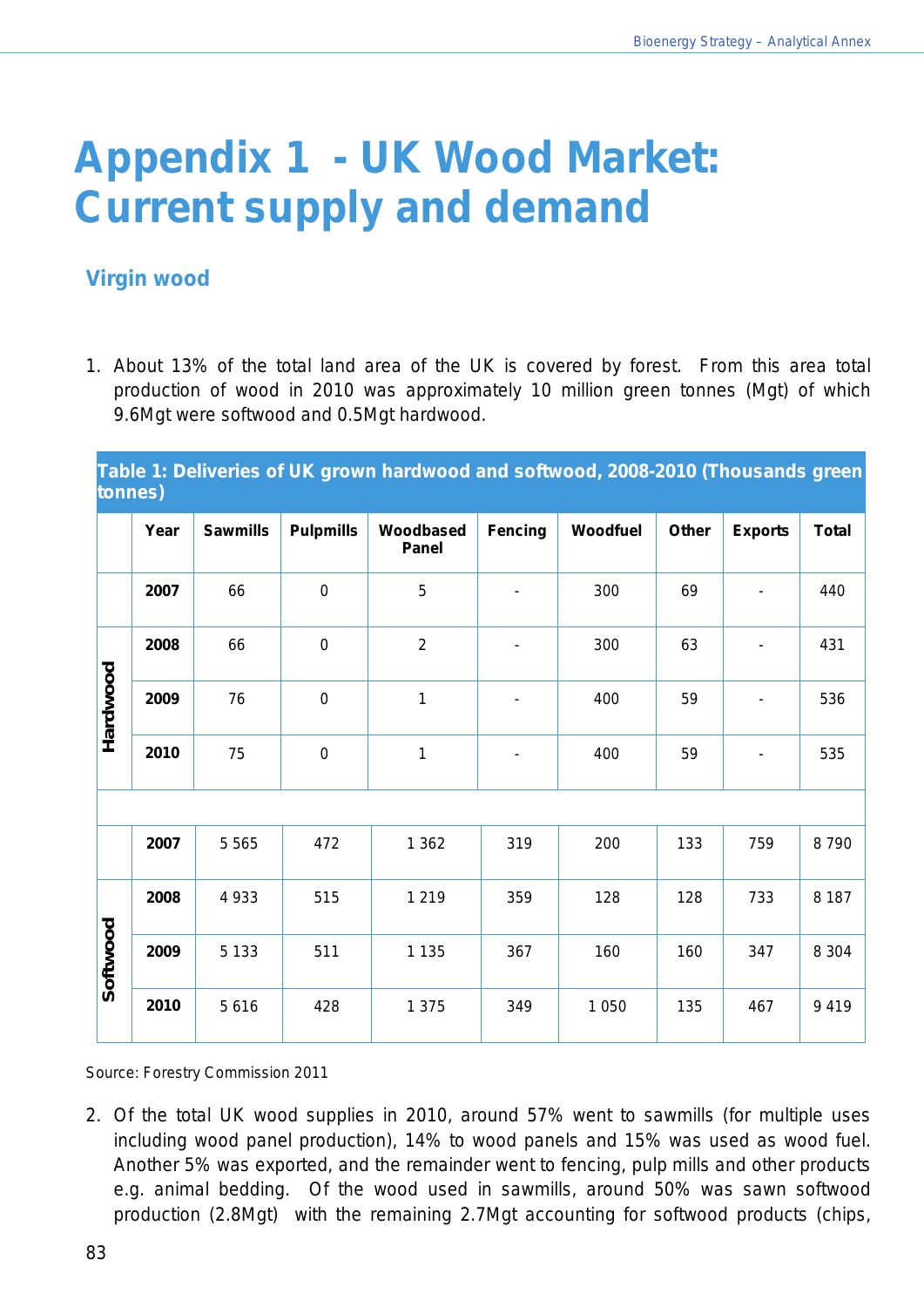bark, sawdust, etc). Of these 2.7Mgt sawmill products 1.6Mgt was used from the wood panel industry<sup>[61](#page-83-0)</sup> (in total wood panelling consumed 30% of the UK wood supplies (1.3 Mgt of virgin wood and 1.6 of sawmill products)).

3. These sawmill products accounted for around 40% of the wood panel industry's total use of wood inputs (4.1Mgt). The remaining 35% came from small roundwood while 25% came from recovered wood. Almost all of the non recovered wood came from softwood.

| Table 2: 2010 wood inputs to the wood panel industry (by type), 2008-2010, Thousand |  |
|-------------------------------------------------------------------------------------|--|
| green tonnes                                                                        |  |

| Year | <b>UK Roundwood</b> |                     | <b>Sawmill Products</b> |                  |                | <b>Imports</b> | <b>Total</b> |                     |                         |  |
|------|---------------------|---------------------|-------------------------|------------------|----------------|----------------|--------------|---------------------|-------------------------|--|
|      | Soft<br>Wood        | <b>Hard</b><br>Wood | <b>Soft</b><br>wood     | Hard<br>Wood     | Soft<br>wood   | Hard<br>wood   | Soft<br>wood | <b>Hard</b><br>wood | <b>Recycled</b><br>wood |  |
| 2007 | 1 3 6 2             | 5                   | 1940                    | $\boldsymbol{0}$ | $\overline{2}$ | $\pmb{0}$      | 3 3 0 4      | 5                   | 1 2 3 0                 |  |
| 2008 | 1 2 1 9             | 2                   | 1 5 9 1                 | $\mathbf 0$      | $\pmb{0}$      | $\pmb{0}$      | 2810         | 2                   | 1 1 1 9                 |  |
| 2009 | 1 1 3 5             | 1                   | 1 4 3 5                 | $\mathbf 0$      | $\mathbf 0$    | $\mathbf 0$    | 2570         | 1                   | 1 0 6 5                 |  |
| 2010 | 1 3 7 5             | 1                   | 1631                    | $\mathbf 0$      | 7              | 1              | 3013         | $\overline{2}$      | 1 1 2 0                 |  |

Source: FC/WPI data

- 4. In recent years significant progress has been made in developing the woodfuel supply chain. The wood supplies that went to bioenergy in 2010, were three the amounts used in 2007 $^{62}$  $^{62}$  $^{62}$ . From the available data it appears that the additional demand was met from increases in the overall supplies (wood supplies increased by 7% between 2007 and 2010) rather than reduction in the demand for wood from sawmill or wood panels. This has been possible as a result of the increasing annual supply of wood available from maturing 20th century plantings and other sources of wood fibre.
- 5. According to Ofgem statistics<sup>[63](#page-83-2)</sup> the total demand for wood from power generation in 2010 was approximately 2.8Modt. Of that around 20% was classified as some sort of recovered wood while from the non waste feedstocks around 40% were classified as by-products. Around half of the wood used in power generation has been reported as sourced from the UK (approximately 1.4 Modt), with the remaining sourced from international markets. The

<span id="page-83-0"></span> $61$  Based on FC data: softwood consumption by all sawmills covered by the detailed sawmill survey was 5.3 Mgt. Sawn softwood production was 2.8 Mgt and other softwood products (chips, bark, sawdust, etc) amounted to 2.7 Mgt.)

<span id="page-83-1"></span> $62$  UK Wood Production and Trade (provisional figures 12 May 2011)

[http://www.forestry.gov.uk/pdf/trprod11.pdf/\\$FILE/trprod11.pdf](http://www.forestry.gov.uk/pdf/trprod11.pdf/$FILE/trprod11.pdf) [Accessed 07/02/2011]<br><sup>63</sup> Source: Ofgem Annual sustainability report dataset 2010-11

<span id="page-83-2"></span>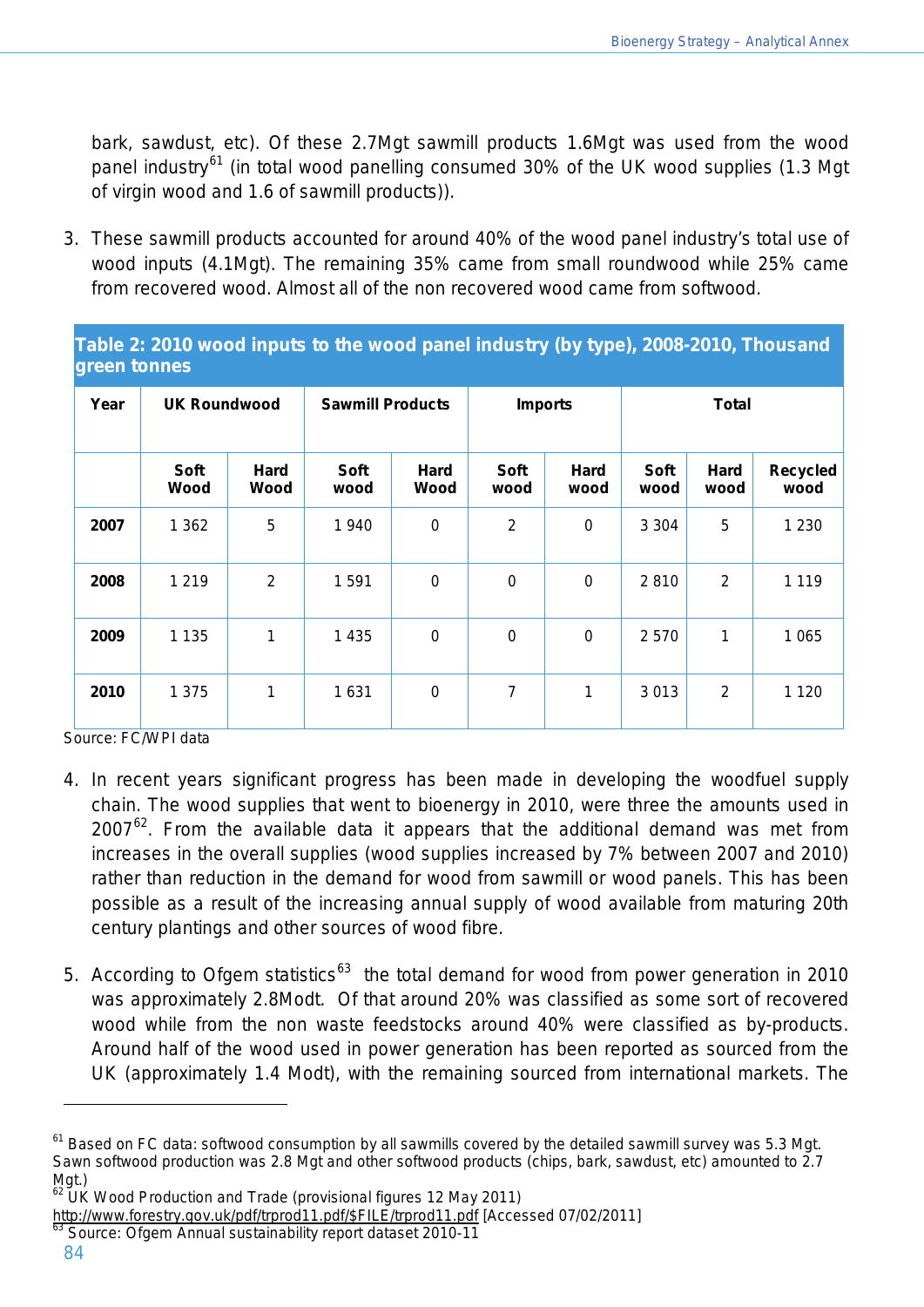availability of data on the exact sources and characteristics of wood used in the heat market are significantly more limited. However, according to DECC statistics<sup>[64](#page-84-0)</sup> demand for wood for heat in 2010 was around 1.4 Modt.

## **Recovered wood**

6. Analysis undertaken by WRAP indicates that the panel board is currently the most significant player in the recovered wood market in the UK (around 50% of the total 2.4Mgt of recovered wood). The demand from the panel board sector has seen a drop of around 7% since 2007 as a result of a contraction on their output due to the recession. At the same time the overall market of recovered wood in the UK has grown, leading to an increase in the volume used for bioenergy (from around 0.25Mgt in 2007 to 0.5Mgt in 2010) as well as increased volumes of exported recovered wood (rising to 195,000 tonnes in 2010 from 15,000 in 2007).



Figure 1: Summary of recovered wood markets, from 2007 to 2010

Source: WRAP, Realising the value of recovered wood, Market Situation Report, Summer 2011 **Projected availability of domestic supplies**

<span id="page-84-0"></span>7. As set out above, the current size of the virgin wood supplies in the UK is around 10 Mgt (equivalent to 5 Modt under 50% moisture content). In addition, the recovered wood market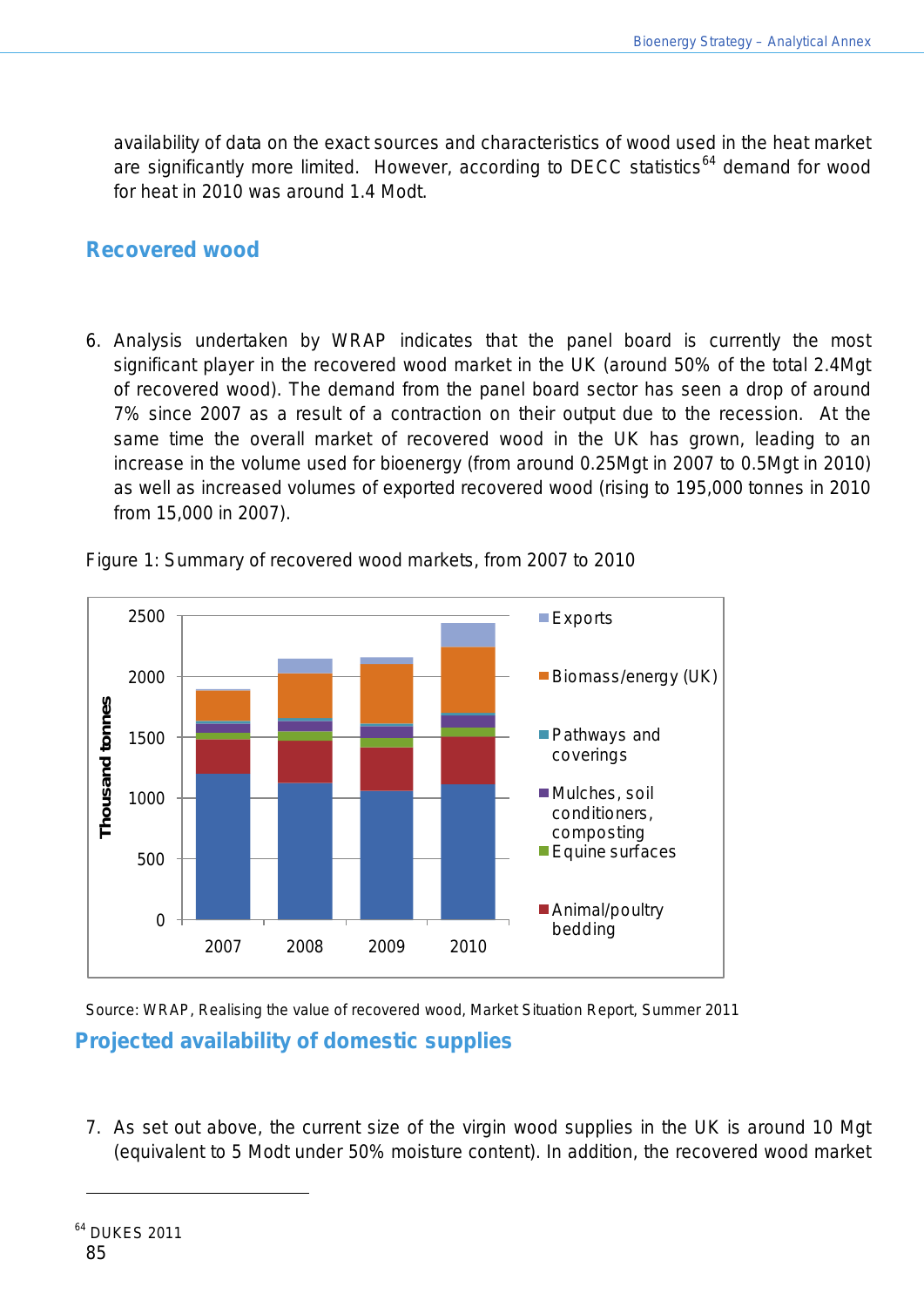is currently around 2.4 Mgt (equivalent to around 1.9 Modt assuming 20% moisture content).

8. Based on the analysis outlined in Section 1 of this Analytical Annex, there is significant potential for expansion of domestic biomass supplies, both from forest and non-forest feedstocks. In total, based on the supply ranges used for the Bioenergy Strategy, supplies of UK woody biomass feedstocks could increase to between 10-16 Modt by 2020 depending on the constraints overcome and the emerging price (corresponding to the Restricted and Ambitious supply scenarios).

| based on Restricted and Ambitious supply scenarios | Table 3: Range of deployment potentials to 2020 for UK biomass feedstocks |
|----------------------------------------------------|---------------------------------------------------------------------------|
| <b>Feedstock</b>                                   | <b>Million oven dried tonnes</b>                                          |
| Arboricultural arisings                            | $0.6 - 2.4$                                                               |
| <b>Dry Agricultural Residue</b>                    | $3.7 - 5.0$                                                               |
| <b>Forestry residues</b>                           | $0.1 - 0.5$                                                               |
| <b>Sawmill co-products</b>                         | $0.8 - 1.3$                                                               |

**Stemwood** 0.4 -1.8

**Energy Crops 1.1 CD 1.1 CD 1.1 CD 1.1 CD 1.1 CD 1.1** 

**Recovered Wood** 4.2

**Total UK biomass feedstocks** 

| 9. In order for the upper end of these potential domestic supplies to materialise prices will |
|-----------------------------------------------------------------------------------------------|
| have to rise. Predicting these price movements is extremely difficult, especially due to the  |
| limitations of available data. In informing the Bioenergy Strategy, we have looked at the     |
| current historical evidence on the links between UK wood prices and domestic bioenergy        |
| activity as well as the links with international price movements.                             |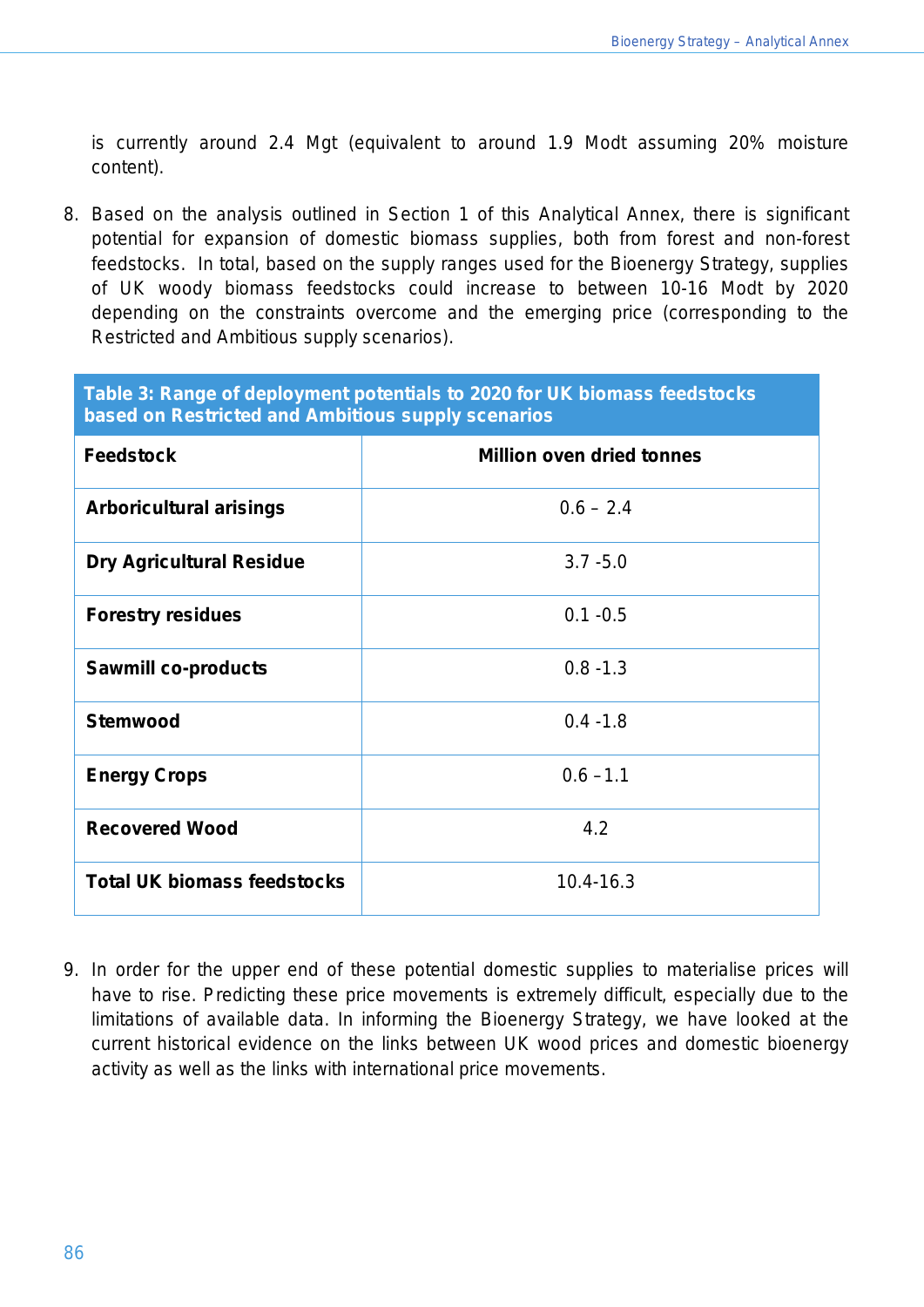## **International markets and prices**

- 10.Wood prices are affected by a complex range of factors and as wood is sourced and traded globally many of these are driven by international forces. Exchange rates, changing patterns of demand, the general level of economic activity and new technologies affect the levels of supply and demand and prices. Isolating and quantifying the impacts of any one factor domestically is therefore difficult.
- 11.Any Government intervention that affects the demand for biomass feedstocks can however affect the prices associated with these feedstocks, with potentially unintended consequences to other industries that compete for them. However the exact link between government intervention and the impact on demand and the subsequent impact on prices will depend on the nature of the market in which these feedstocks operate. In a truly global, commoditised market, a UK government intervention will only have a limited effect on UK wood prices as any impact will be divided across the global market. Furthermore, interventions by foreign governments will similarly have small impacts on UK prices. In a highly localised market however, UK government interventions will have stronger impact on wood prices, and the impact of foreign countries interventions will have a weaker impact.
- 12.Looking at recent wood prices, Forestry Commission statistics for coniferous standing sales in 2011, shows that although standing timber prices have risen over the past five years, prices are still around half the price paid in real terms 20 years ago $^{65}.$  $^{65}.$  $^{65}.$
- 13.The drivers behind the price fluctuations in this market are subject to uncertainty. However, based on the available data it is not possible to establish a correlation between demand for bioenergy in co-firing generation and fluctuations in prices of UK wood (see Figure 2). However there appears to be a clear correlation between movements in the domestic UK wood prices and the international prices of wood (see Figure 3).

<span id="page-86-0"></span><sup>&</sup>lt;sup>65</sup> Coniferous Standing Sales Price Index for Great Britain (Firsher Index year ending September 2006 =100, real terms) Forestry Commission, 2011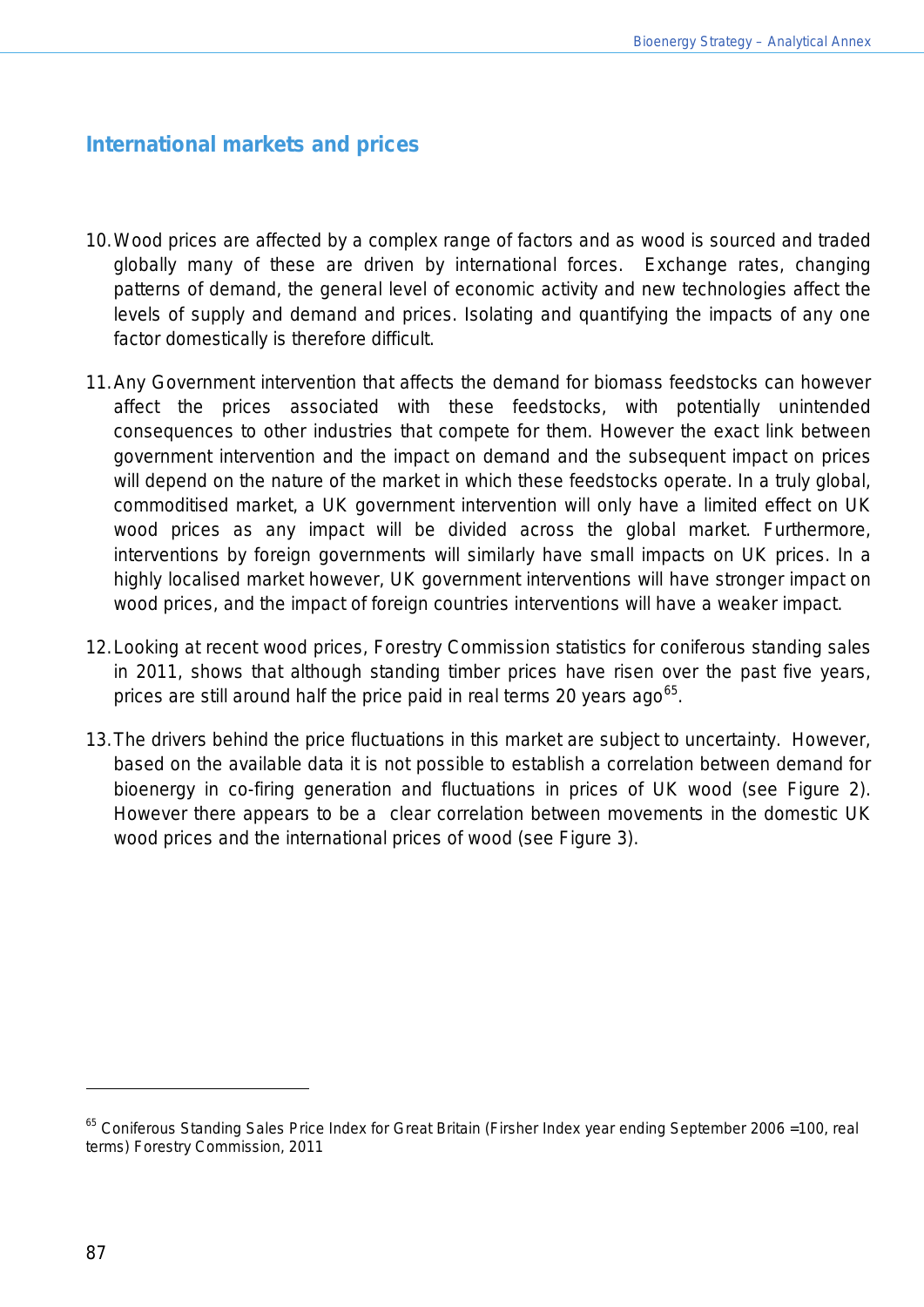



Source: DECC analysis based on DUKES and Forestry Commission data

Note: Axis on right relates to UK wood prices (fisher index). Axis on left relates to co-firing in GWh.

Figure 3: UK wood prices (the UK Fisher Index, nominal, converted into \$) and the worldwide export price



Source: DECC analysis based on FAOStat and Forestry Commission Notes: 2003=1.00; Linear relationship with  $R^2$  of 0.87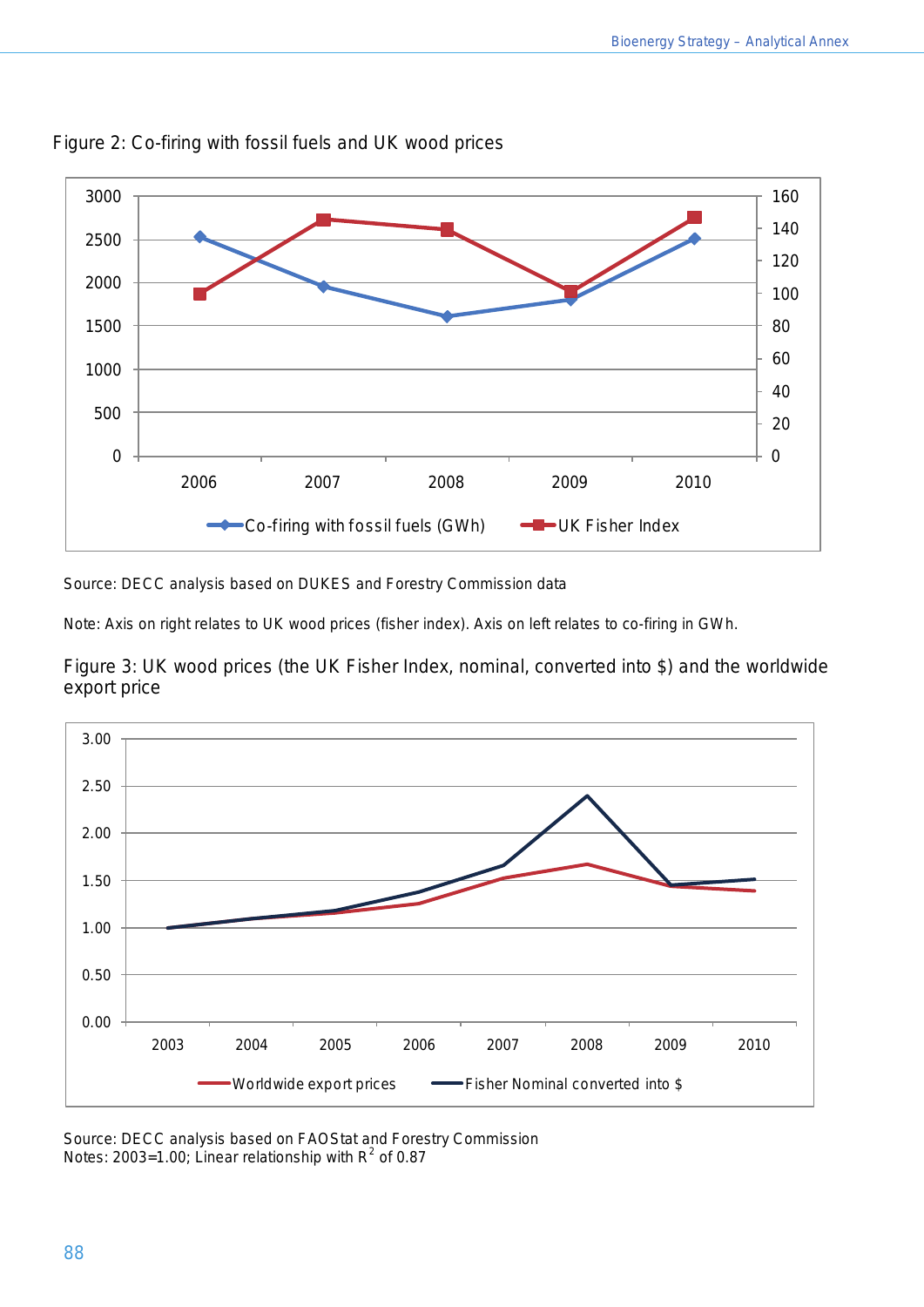- 14.The fall in the value of the pound over the last few years relative to a basket of international currencies, and the euro in particular, is also believed to have resulted in upward pressure on UK wood prices. For example, currency changes have largely believed to have been responsible for the resumption of modest exports of round-wood (i.e. un-processed) to Scandinavia and Germany.
- 15.The links with international markets is in line with the expectation that UK will be price taker on the global market for wood supplies as it will be just one of a large number of countries competing for sustainable woodfuel. In 2010, the UK demand for biomass feedstocks for energy accounted for only 0.2% of the world primary demand for biomass and waste (and only 3% of the total EU demand). Based on the current projections by 2020 although these shares are expected to increase (to 0.6% and 6% respectively) the UK will remain a very small player in this market<sup>[66](#page-88-0)</sup>.
- 16.On the recovered wood market, its increasingly international nature is illustrated by the rapid increase in recovered wood exports from the UK to the rest of Europe. A recent report by WRAP<sup>[67](#page-88-1)</sup> highlighted that demand for and prices of recovered wood are likely to be influenced by international biomass developments (particularly in Germany, Sweden, Belgium and Denmark), exchange rate fluctuations and government support for biomass in other countries. However localised supply-demand imbalances can also cause price fluctuations as the market develops.

<span id="page-88-1"></span><span id="page-88-0"></span>

<sup>&</sup>lt;sup>66</sup> Based on the UK Renewables Roadmap deployment levels and IEA data.<br><sup>67</sup> Realising the value of recovered wood, Market Situation Report, Summer 2011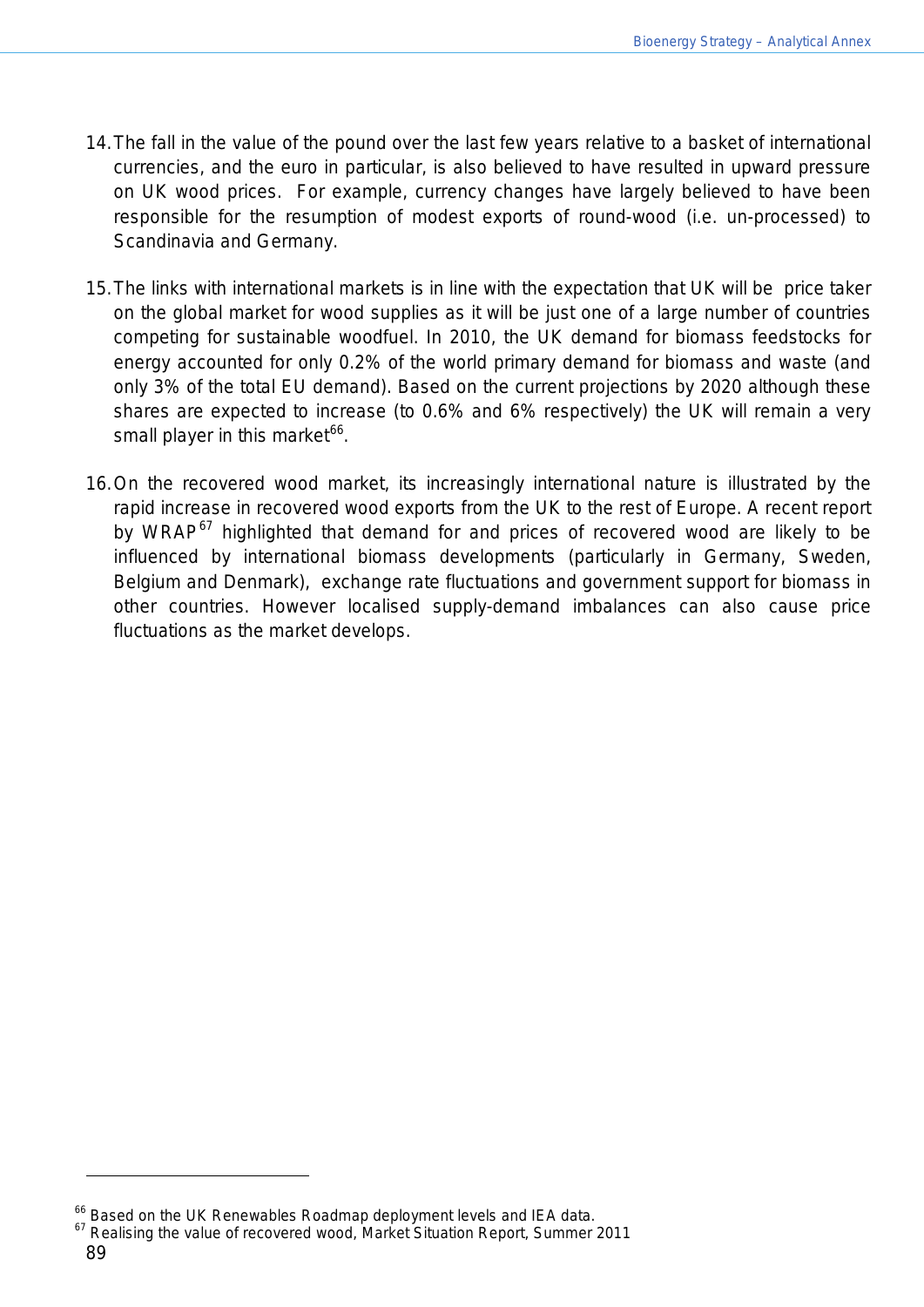# **Appendix 2 – Further Sensitivity Analysis**

## **(A) Higher import share sensitivity**

- 1. To test the impact of a larger UK share of global imports, the scenario shown in Figure 1 below represents a 6% import share in 2050 (compared to 1.5 – 3% range in our 3 core supply scenarios). Other assumptions (e.g. world development, yield rates etc) are consistent with the ambitious scenario. This results in a 82% increase in total bioresources potentially available to the UK in 2050 compared to the ambitious scenario. In this scenario total bioresource use taken up by the AUB model run is equivalent to approximately 43% of UK primary energy demand in 2050 – therefore presenting a significantly higher deployment of bioenergy (compared to the 8 – 21% range provided by the restricted to ambitious scenarios).
- 2. Figure 1 shows a similar pattern of bioresource use in near and medium term as the ambitious supply scenario shown in Figure 29 (scenario 6 in results section of Section 3) (albeit at higher absolute levels), but a more diversified technology mix in 2050: increased bioliquids for international aviation and shipping (CCS and non-CCS); increased use of bioliquds for surface transport to 2050 (CCS and non-CCS); and increased electricity & CHP (CCS and on-CCS). The higher availability of bio in these applications allows for an offsetting reduction in hydrogen with CCS for transport in 2050. The higher bioresource means there is not so much imperative to prioritise it into hydrogen applications where carbon savings are highest.
- 3. This sensitivity analysis supports the key conclusions in the results section. CCS is key in the longer term, but there is high uncertainty around the technologies that CCS will be applied to. Hydrogen is one potentially important option in the longer term, but because the economics and feasibility of particular applications are uncertain, we should keep options open until these are clearer.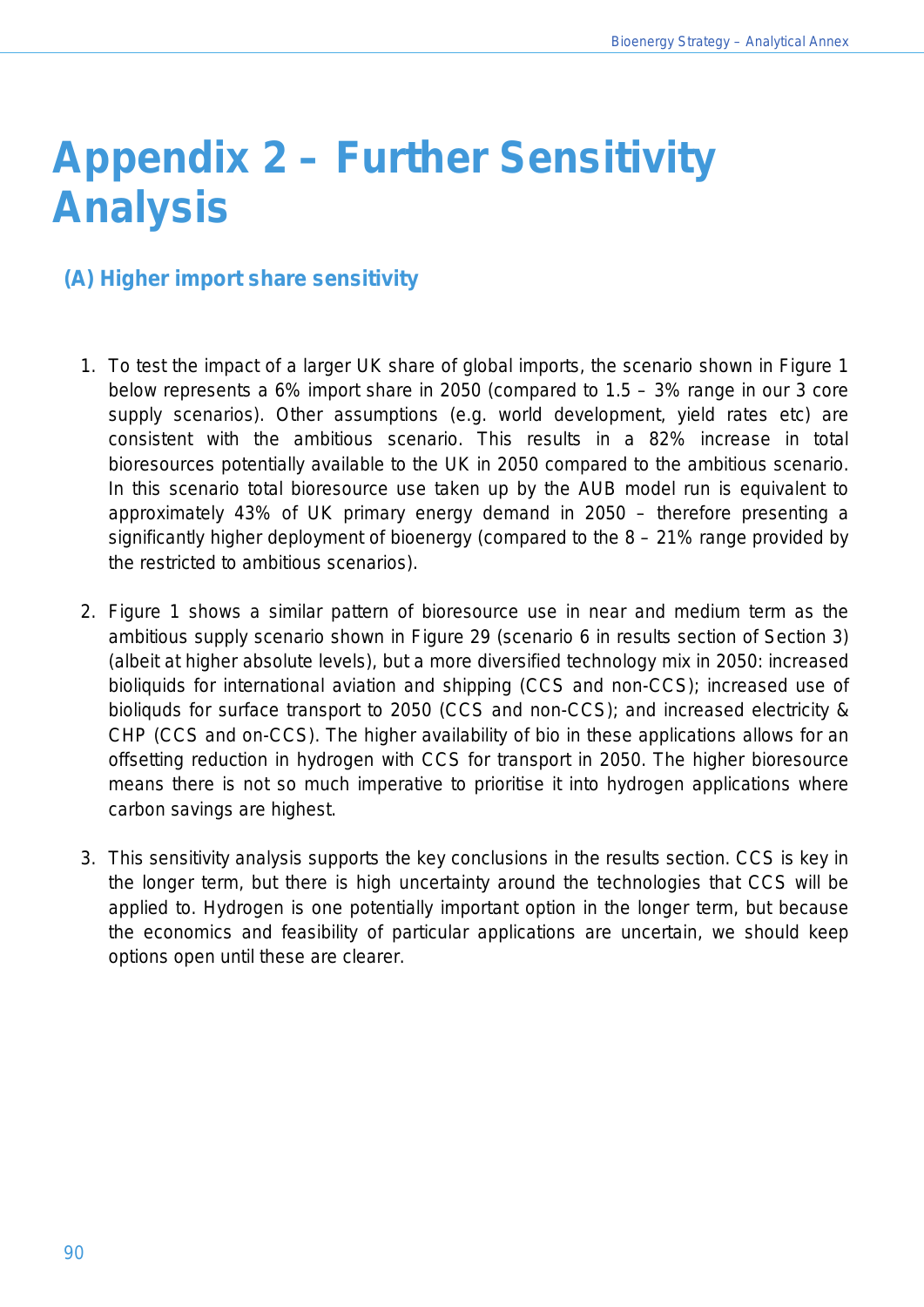

Figure 1: Summary of bioresource use - primary energy basis for high resource scenario assuming 6% import share in 2050

Source: DECC modelling using model developed by Redpoint Energy and Ecofys

## **(B) Sensitivity around long term switching in technology pathways**

- 127. The majority of modelling scenarios (where CCS is availabile) show a significant switching in the longer term from bioliquids for international aviation and shipping to hydrogen with CCS for transport. There are high levels of uncertainty surrounding the role for yet unproven technologies in the longer term, therefore it is useful to analyse the modelling results when different assumptions are made on the cost and availability of such technologies. The overall message remains: CCS is key in the longer term but given the high levels of uncertainty around technologies CCS can be applied to (e.g. hydrogen) options should be kept open.
- 128. The AUB model does take into account plant lifetime capital costs when choosing to build, however it does not take into account investor behaviour and makes stylised assumptions on factors such as minimum levels of operation of the plant over its lifetime. These factors help explain the models ability to switch technology pathways rapidly in later years. The following points explain further the scrapping assumptions in the model:
	- There is no voluntary retirement of capacity in the model, e.g. the model cannot avoid further Fixed Operating Costs (FOM) for the full lifetime of plant once it has been built. The model is aware of these costs under the perfect foresight mode. However, the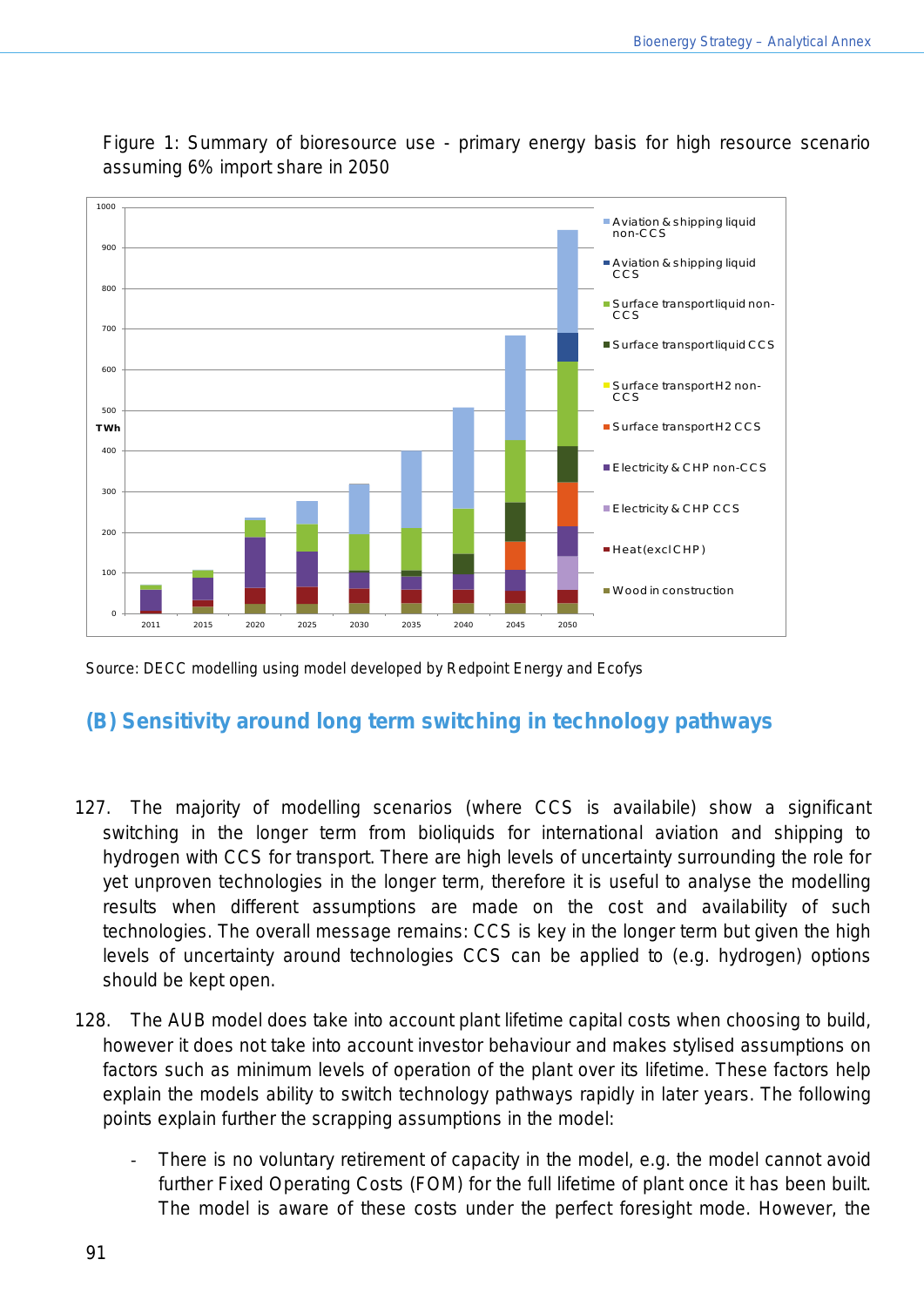model can choose not to run the plant at full potential to avoid Variable Operational & Maintenance and input costs.

- As part of finding a least cost solution the model will try to get the most out of any plant it builds given the CAPEX/FOM costs it must incur, but wider factors (e.g. emissions target in 2050) may dictate effective 'early retirement' of existing plant, and build of new plant before the existing plants lifetime has expired.
- In the long term the results are heavily driven by meeting the tightening emissions target and therefore the model will prioritise emissions savings over the most obviously cost effective routes (or more realistic investor behaviour).
- It is useful to remember that the model is examining an optimal pathway, in a stylised centrally planned world where the emission target is binding. It is not an agent based model of real world investor behaviour and therefore cannot be used to forecast what real world investors would do at certain points. These are very different approaches and likely to result in very different results. The analytical annex contains an explanation of how the higher level results from the AUB will be used in conjunction with other models in DECC that do take these into account (e.g. the RO/RHI/FITs modelling).
- The modelling does not contain any retrofit technology options apart from the coal to biomass option, this means it cannot upgrade existing plant, i.e. adding on CCS and reconfiguring conversion technology to produce hydrogen. In the future the model could potentially be developed to include other technology options such as, retrofit biofuel in aviation to CCS part way through the plant life, this would be a more realistic alternative to building separate new plants from scratch.
- 129. In order to provide a sensitivity around the longer term switches in technology pathways evident in Scenario 1, two further modelling scenarios have been carried out:

(a) assuming a 50% increase in the long-term capital costs of fuel cell vehicles and hydrogen turbines. All other assumptions are consistent with Scenario 1; and

(b) extending minimum load factors (minimum level plant must be run at) and reducing maximum availability and build rate assumptions by a half for hydrogen for transport technologies and all CCS technology routes. All other assumptions are consistent with Scenario 1.

- 130. Sensitivity analysis (a) This analysis shows the results are very sensitive to the cost assumptions, which become increasingly uncertain towards the longer term. By 2050, surface transport with hydrogen has fallen by 26%, which is substituted largely by CCS in electricity and CHP. This again stresses the importance of identifying low risk pathways and not locking in investment decisions at this stage.
- 131. Sensitivity analysis (b) This analysis supports the conclusion from the analytical annex that CCS is highly valued by the model in the long term but options must be kept open in regards to specific technologies and sectors the CCS is applied to. By reducing the assumptions around maximum build rates and availability for specific individual technologies the results show a more gradual take up and decline in technology pathways and a more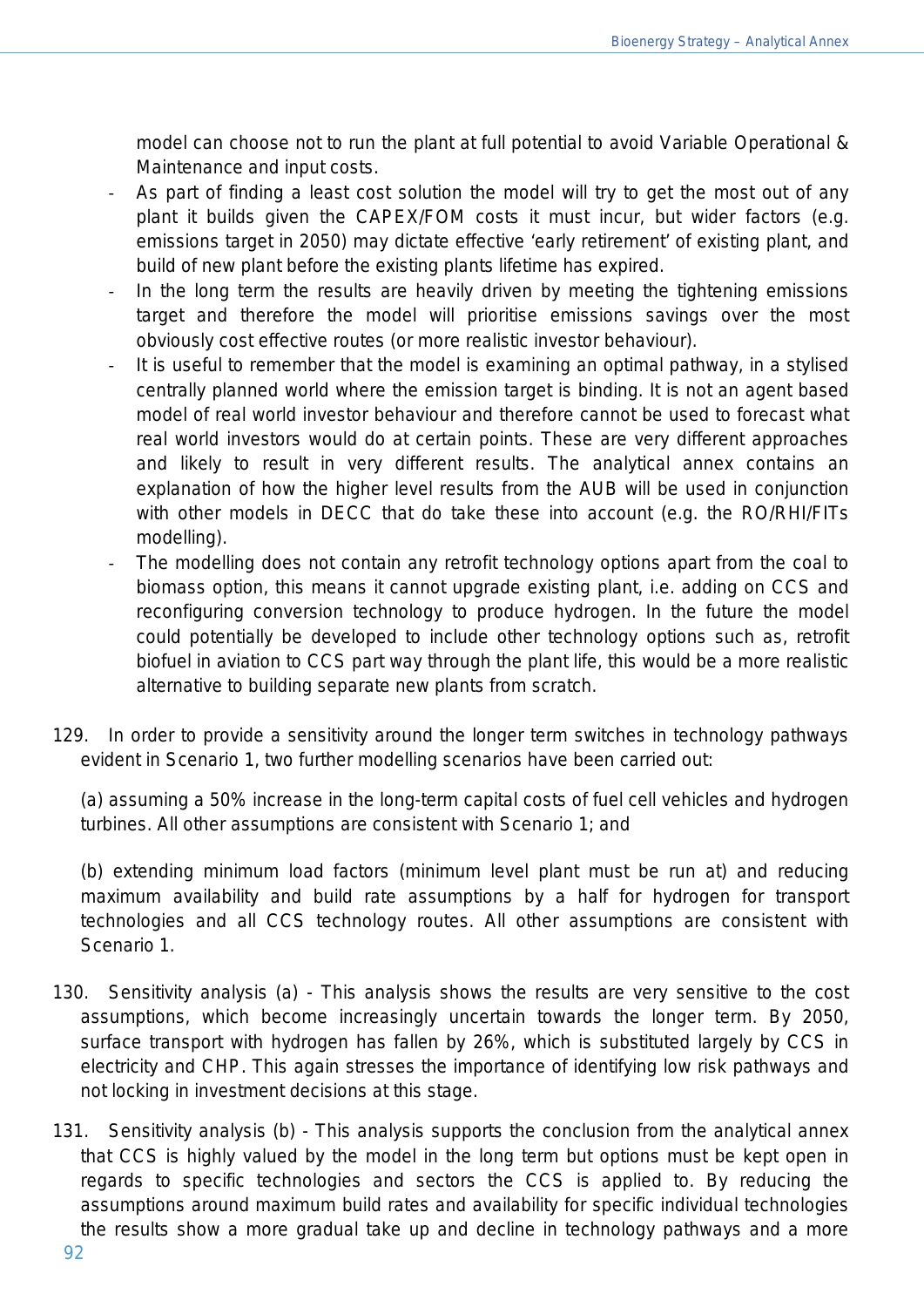diversified mix of technologies in 2050: surface transport with hydrogen has fallen by 28%, which is substituted largely by bioliquids for aviation and shipping with CCS and a continuation of bioliquids for surface transport.

### **(a) High Hydrogen cost sensitivity**

- 132. In order to provide sensitivty analysis around the longer term switching in technology pathways (bioliquids in international aviation and shipping to hydrogen with CCS in transport) in Scenario 1, a modelling scenario was run assuming a 50% increase in the long-term capital costs of fuel cell vehicles and hydrogen turbines. All other assumptions are consistent with Scenario 1.
- 133. As shown in tables 1 and 2 and Figures 3 and 4 below, total overall levels of bioresource use is virtually the same over both Scenario 1 and the high hydrogen cost scenario in each period. However, the technology mix has changed: surface transport hydrogen with CCS is reduced by approximately 26% compared to Scenario 1; electricity and CHP with CCS increases in 2050 by approximately 71% compared to Scenario 1; and there is increased take up of biomass in surface transport liquid with CCS in the high hydrogen cost scenario.

| Table 1: Total bioresource use for high hydrogen cost sensitivity |                |             |              |                |             |             |                |             |             |
|-------------------------------------------------------------------|----------------|-------------|--------------|----------------|-------------|-------------|----------------|-------------|-------------|
|                                                                   | 2011           | 2015        | 2020         | 2025           | 2030        | 2035        | 2040           | 2045        | 2050        |
| Wood in construction                                              | $\Omega$       | 10          | 23           | 23             | 25          | 25          | 25             | 25          | 25          |
| Heat (excl CHP)                                                   | $\overline{7}$ | 17          | 37           | 45             | 35          | 29          | 26             | 21          | 20          |
| <b>Electricity &amp; CHP CCS</b>                                  | $\mathbf 0$    | 0           | $\mathbf{0}$ | $\Omega$       | $\Omega$    | 0           | $\Omega$       | 0           | 76          |
| Electricity & CHP non-<br><b>CCS</b>                              | 46             | 58          | 101          | 55             | 32          | 19          | 17             | 10          | 5           |
| Surface transport H2<br><b>CCS</b>                                | $\mathbf 0$    | $\mathbf 0$ | $\mathbf 0$  | $\overline{0}$ | $\mathbf 0$ | $\mathbf 0$ | $\overline{0}$ | 75          | 138         |
| Surface transport H2 non-<br><b>CCS</b>                           | $\overline{0}$ | $\mathbf 0$ | $\mathbf 0$  | $\overline{0}$ | $\mathbf 0$ | $\mathbf 0$ | $\mathbf 0$    | 0           | $\mathbf 0$ |
| Surface transport liquid<br><b>CCS</b>                            | $\mathbf 0$    | $\mathbf 0$ | $\mathbf 0$  | $\mathbf 0$    | $\mathbf 0$ | 0           | 12             | 15          | 31          |
| Surface transport liquid<br>non-CCS                               | 11             | 18          | 41           | 61             | 78          | 89          | 67             | 47          | 10          |
| Aviation & shipping liquid<br><b>CCS</b>                          | $\overline{0}$ | $\mathbf 0$ | $\mathbf 0$  | $\overline{0}$ | $\mathbf 0$ | $\mathbf 0$ | $\mathbf 0$    | $\mathbf 0$ | $\mathbf 0$ |
| Aviation & shipping liquid<br>non-CCS                             | $\overline{0}$ | $\Omega$    | 6            | 54             | 125         | 194         | 250            | 198         | $\Omega$    |
| Total                                                             | 64             | 103         | 209          | 239            | 296         | 356         | 396            | 392         | 304         |

Table 1: Total bioresource use for high hydrogen cost sensitivity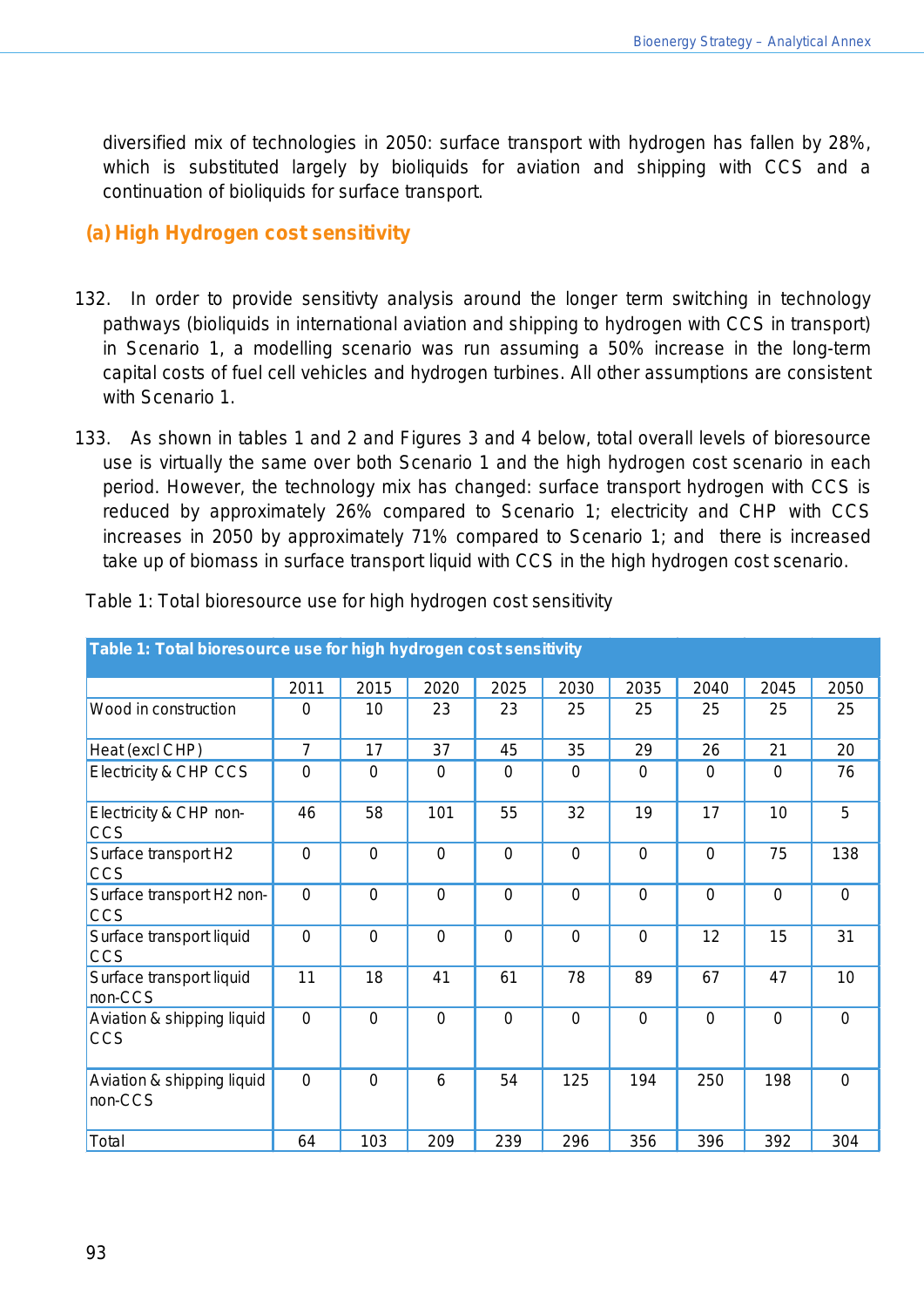| Table 2: Total bioresource use for Scenario 1       |                |                |                |                |                |             |                |                |                |  |
|-----------------------------------------------------|----------------|----------------|----------------|----------------|----------------|-------------|----------------|----------------|----------------|--|
|                                                     | 2011           | 2015           | 2020           | 2025           | 2030           | 2035        | 2040           | 2045           | 2050           |  |
| Wood in construction                                | 0              | 10             | 23             | 23             | 25             | 25          | 25             | 25             | 25             |  |
| Heat (excl CHP)                                     | $\overline{7}$ | 17             | 40             | 48             | 42             | 28          | 24             | 19             | 20             |  |
| Electricity & CHP CCS                               | 0              | $\mathbf 0$    | $\Omega$       | $\Omega$       | 0              | $\Omega$    | $\Omega$       | $\mathbf 0$    | 44             |  |
| Electricity & CHP non-<br><b>CCS</b>                | 46             | 58             | 98             | 52             | 24             | 19          | 18             | 11             | 5              |  |
| Surface transport H2<br><b>CCS</b>                  | 0              | $\overline{0}$ | $\overline{0}$ | $\mathbf 0$    | $\mathbf 0$    | $\mathbf 0$ | 18             | 89             | 185            |  |
| Surface transport H <sub>2</sub> non-<br><b>CCS</b> | $\overline{0}$ | $\overline{0}$ | $\mathbf 0$    | $\overline{0}$ | 0              | $\mathbf 0$ | $\overline{0}$ | $\Omega$       | $\overline{0}$ |  |
| Surface transport liquid<br><b>CCS</b>              | 0              | $\mathbf 0$    | $\mathbf 0$    | $\overline{0}$ | $\overline{0}$ | $\mathbf 0$ | $\mathbf 0$    | 5              | 6              |  |
| Surface transport liquid<br>non-CCS                 | 11             | 18             | 41             | 61             | 78             | 88          | 60             | 41             | 19             |  |
| Aviation & shipping liquid<br><b>CCS</b>            | $\overline{0}$ | $\overline{0}$ | $\overline{0}$ | $\mathbf 0$    | $\overline{0}$ | $\mathbf 0$ | $\overline{0}$ | $\overline{0}$ | $\overline{0}$ |  |
| Aviation & shipping liquid<br>non-CCS               | $\overline{0}$ | $\overline{0}$ | 6              | 54             | 127            | 196         | 252            | 203            | $\Omega$       |  |
| Total                                               | 64             | 103            | 209            | 239            | 297            | 356         | 396            | 394            | 306            |  |

#### Table 2: Total bioresource use for Scenario 1

Figure 3: Summary of bioresource use - primary energy basis for high hydrogen cost sensitivity scenario



Source: DECC modelling using model developed by Redpoint Energy and Ecofys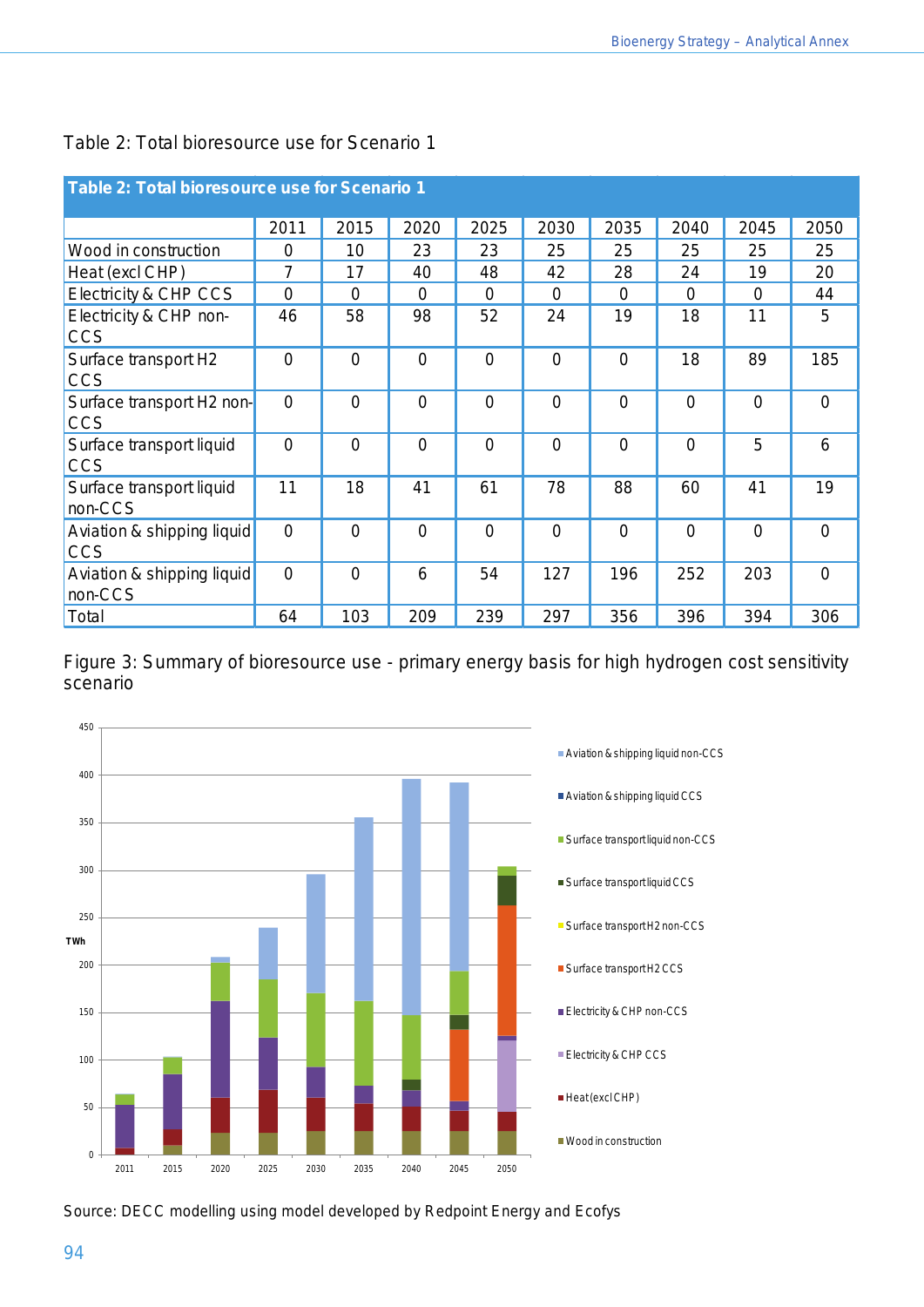

#### Figure 4: Summary of bioresource use - primary energy basis for the Scenario 1

Source: DECC modelling using model developed by Redpoint Energy and Ecofys

### **(b) Extending minimum load factors and reducing maximum availability and build rate assumptions by a half for Hydrogen for transport and CCS technology routes**

- 134. Key drivers of the switch to hydrogen in the longer term are:
	- Maximum build rate assumptions these are very difficult to set given the uncertainty over how quickly they can be ramped up.
	- Assumptions over how long (and at what operational level) assets will be run for once a decision has been made to invest in them.
- 135. In order to provide further sensitivity analysis around these, we have reduced maximum availability and build rates by half and extended minimum load factors (where they are applied these were extended all the way to 2050, and applied to all technologies related to the key switch). These changes were made to Hydrogen for transport technologies and all CCS technology routes. All other assumptions (including hydrogen cost assumptions) are unchanged. Figure 5 shows the technology mix to 2050. It shows that the technology mix has become more diversified in the longer term – there is now a more gradual ramping up and down of technologies over time. By 2050, surface transport hydrogen with CCS is reduced by around a third, which is replaced by a mixture of bioliquids for aviation and shipping with CCS and a continuation of bioliquids for surface transport.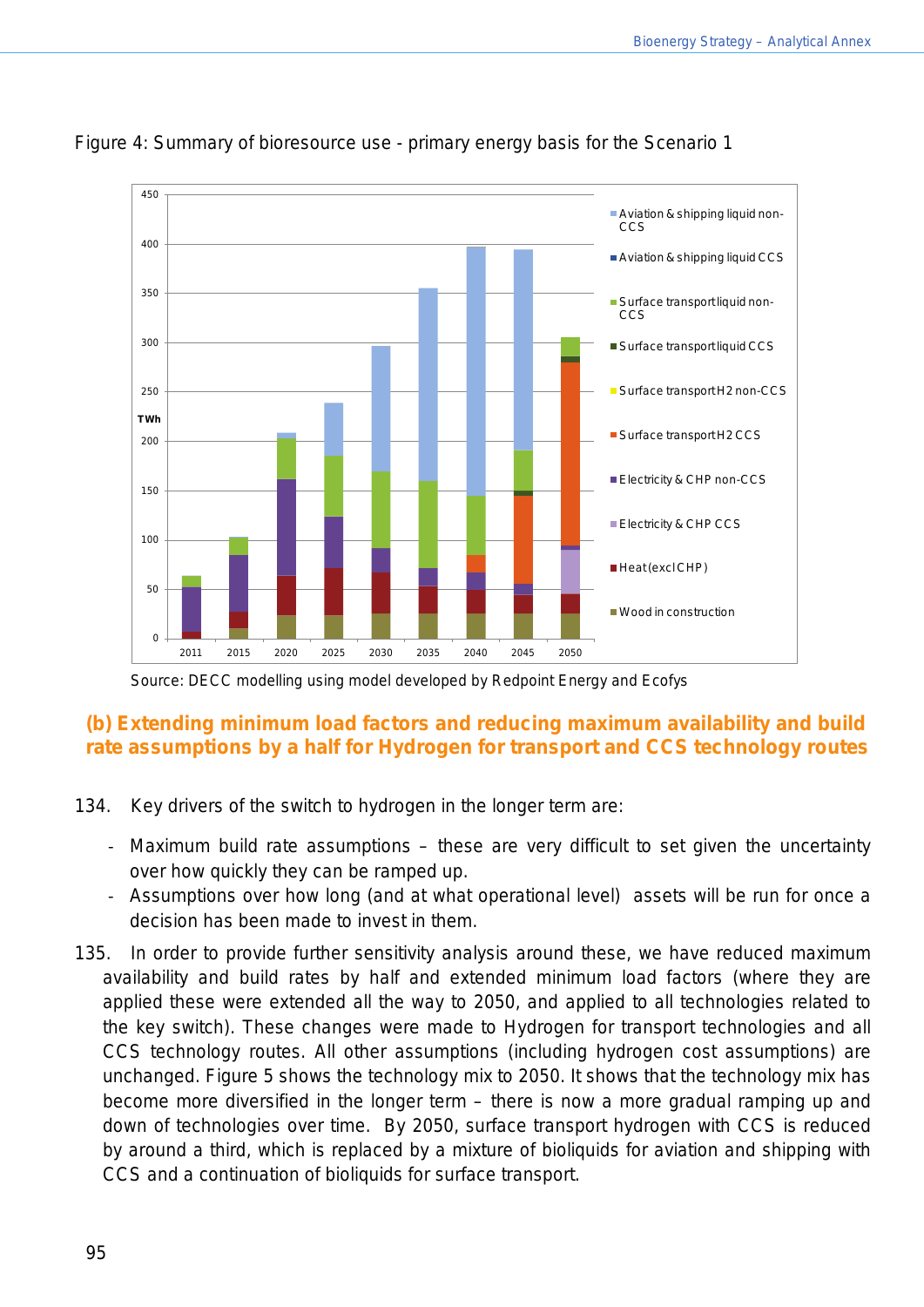| Table 3: Total bioresource use for sensitivity 2 (extending minimum load factors and restricting availability of H2 |                |             |                |                |             |             |                |                |                |
|---------------------------------------------------------------------------------------------------------------------|----------------|-------------|----------------|----------------|-------------|-------------|----------------|----------------|----------------|
| and CCS routes)                                                                                                     |                |             |                |                |             |             |                |                |                |
|                                                                                                                     | 2011           | 2015        | 2020           | 2025           | 2030        | 2035        | 2040           | 2045           | 2050           |
| Wood in construction                                                                                                | 0              | 10          | 23             | 23             | 25          | 25          | 25             | 25             | 25             |
| Heat (excl CHP)                                                                                                     | $\overline{7}$ | 17          | 37             | 46             | 38          | 31          | 26             | 21             | 20             |
| Electricity & CHP CCS                                                                                               | $\mathbf 0$    | $\Omega$    | $\Omega$       | $\Omega$       | $\Omega$    | $\Omega$    | 0              | $\Omega$       | 5              |
| Electricity & CHP non-CCS                                                                                           | 46             | 58          | 102            | 54             | 33          | 22          | 18             | 10             | 6              |
| Surface transport H2 CCS                                                                                            | $\mathbf 0$    | 0           | $\mathbf 0$    | $\mathbf 0$    | $\mathbf 0$ | $\mathbf 0$ | 28             | 82             | 134            |
| Surface transport H2 non-<br><b>CCS</b>                                                                             | $\overline{0}$ | 0           | $\Omega$       | $\Omega$       | $\Omega$    | $\Omega$    | $\overline{0}$ | $\Omega$       | $\overline{0}$ |
| Surface transport liquid<br><b>CCS</b>                                                                              | $\overline{0}$ | 0           | $\overline{0}$ | $\overline{0}$ |             | 13          | 23             | 29             | 13             |
| Surface transport liquid non-<br><b>CCS</b>                                                                         | 11             | 18          | 41             | 61             | 79          | 84          | 63             | 75             | 39             |
| Aviation & shipping liquid<br><b>CCS</b>                                                                            | $\mathbf 0$    | $\mathbf 0$ | $\mathbf 0$    | $\Omega$       | $\mathbf 0$ | $\mathbf 0$ | 0              | $\overline{0}$ | 57             |
| Aviation & shipping liquid<br>non-CCS                                                                               | $\mathbf 0$    | 0           | 6              | 54             | 113         | 168         | 213            | 163            | 5              |
| Total                                                                                                               | 64             | 103         | 209            | 239            | 288         | 342         | 396            | 406            | 304            |

Table 3: Total bioresource use for sensitivity analysis 2 (extending minimum load factors and restricting availability of Hydrogen and CCS routes):

Figure 5: Summary of bioresource use on a primary energy basis for sensitivity analysis 2 (extending minimum load factors and restricting availability of Hydrogen and CCS routes)